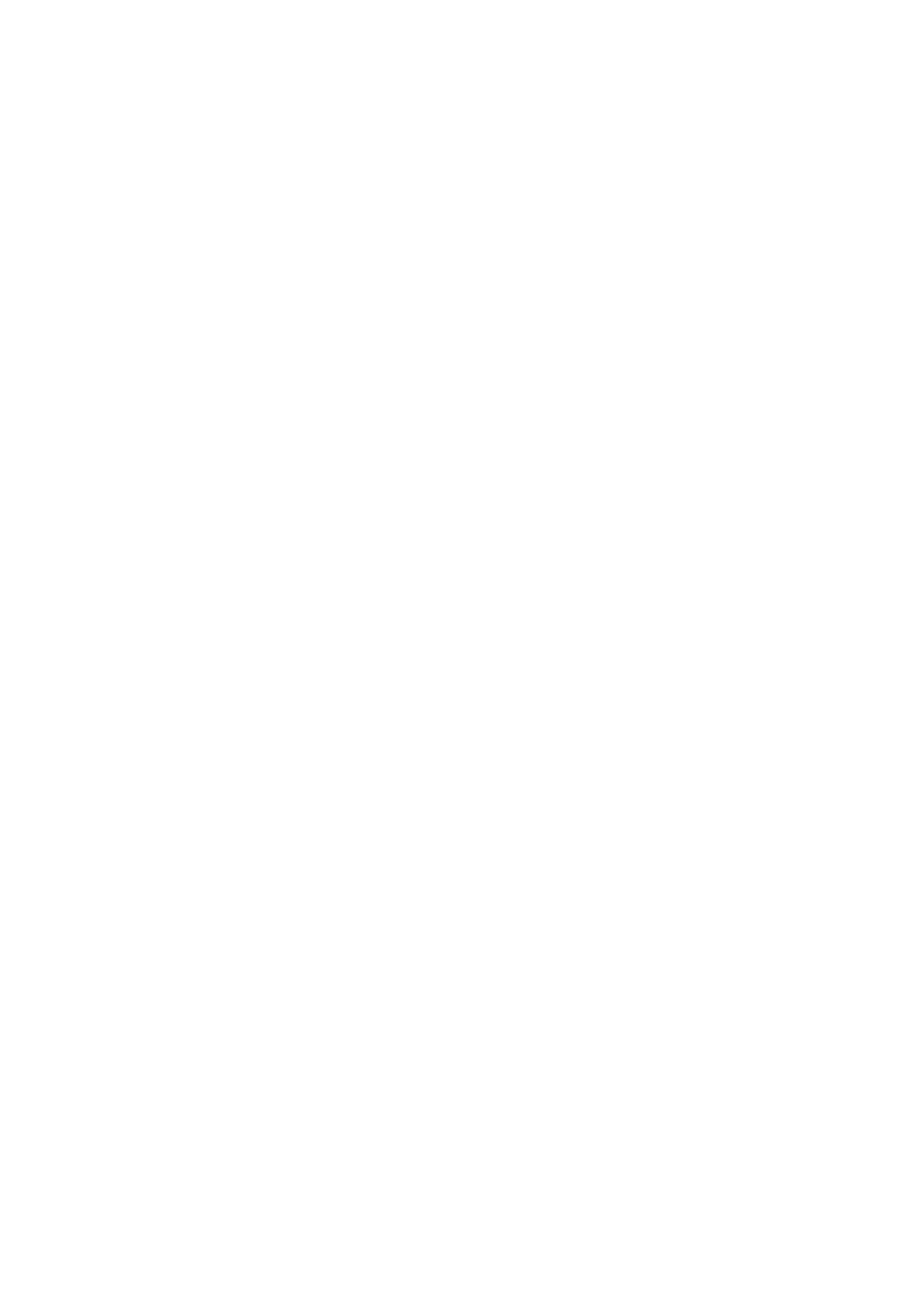# **Chapter 1**

# **Frechet manifolds**

This Chapter is devoted to the Frechet manifolds, having Frechet vector spaces as their local models. We start our exposition by recalling basic facts on Frechet spaces in Sec. 1.1. In Sec. 1.2 we introduce Frechet manifolds and define various geometric structures on them, including vector bundles and connections, differential forms, symplectic and complex structures.

### **1.1 Frechet vector spaces**

### **1.1.1 Basic definitions**

In contrast with Banach spaces, whose topology is defined by a norm, the topology of a Frechet vector space is determined by a system of seminorms. Recall that

**Definition 1.** A *seminorm* on a vector space *F* is a real-valued function  $p: F \to \mathbb{R}$ , which satisfies the following conditions:

- 1.  $p(f) \geq 0$  for any  $f \in F$ ;
- 2.  $p(f + q) \leq p(f) + p(g)$  for any  $f, g \in F$ ;
- 3.  $p(cf) = |c|p(f)$  for any  $f \in F$  and any element *c* of the basic number field *k* (we restrict to  $k = \mathbb{R}$  and  $k = \mathbb{C}$  in the sequel).

As one can see from this definition, the only difference between seminorms and norms is that a seminorm *p* is not required to satisfy the property:  $p(f) = 0 \iff$  $f = 0$ .

A system of seminorms  ${p_n}_{n \in \mathbb{N}}$  determines on the vector space F a unique *topology*, for which

 $f_i \to f \iff p_n(f_i - f) \to 0$  for any  $n \in \mathbb{N}$ .

This topology is Hausdorff, if the following condition is fulfilled:

$$
f = 0 \Longleftrightarrow p_n(f) = 0 \text{ for all } n \in \mathbb{N}.
$$

A sequence  $\{f_i\}$  of elements of F is called a *Cauchy sequence* with respect to this topology if  $p_n(f_j - f_k) \to 0$  for  $j, k \to \infty$  for any  $n \in \mathbb{N}$ . The space *F* is *complete*, if any Cauchy sequence in *F* has a limit in *F*.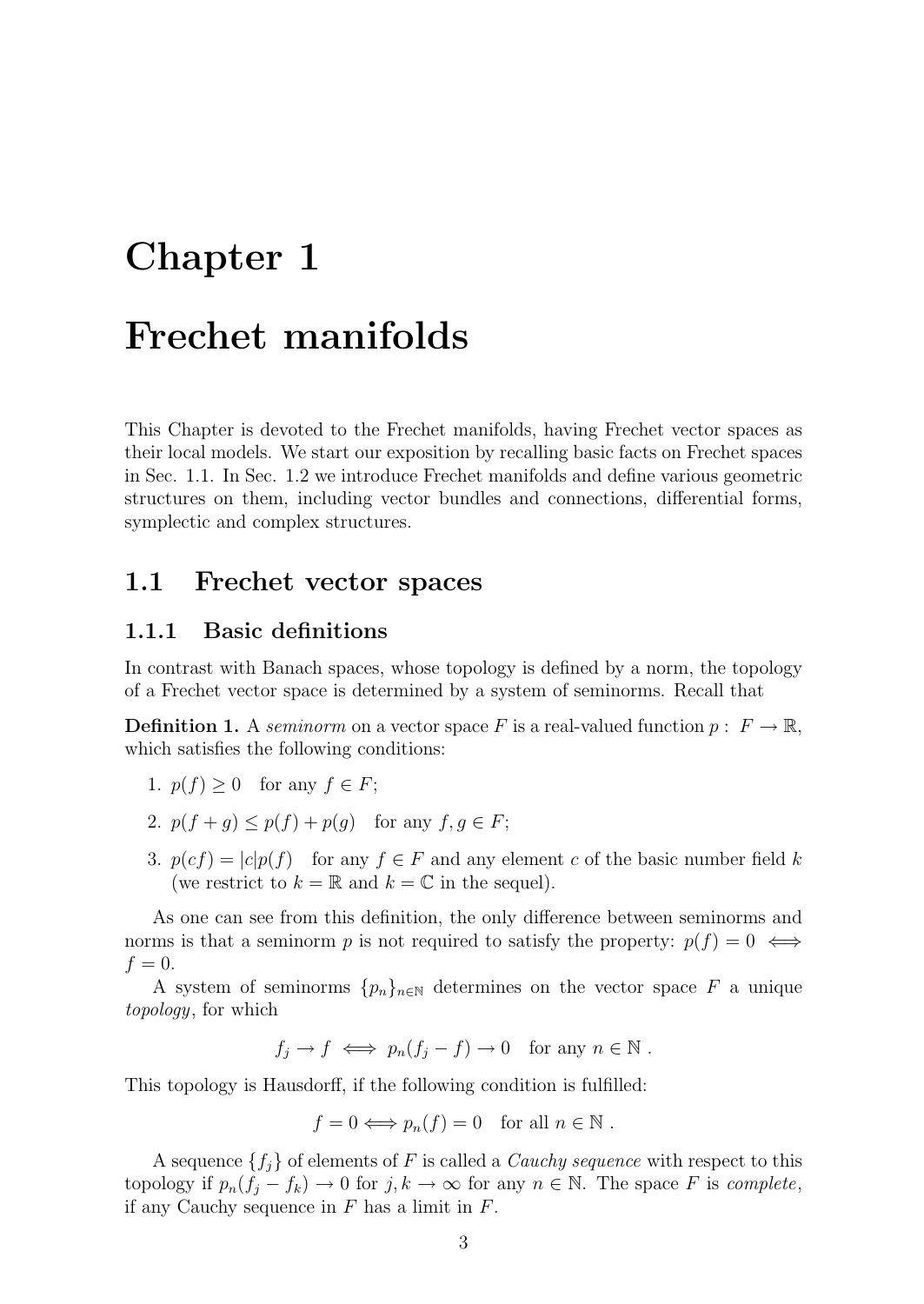**Definition 2.** A Hausdorff topological vector space *F* with the topology, defined by a countable system of seminorms, is called a *Frechet space* iff it is complete.

**Example 1.** Any *Banach space* is a Frechet space with a system of seminorms, represented by a single norm.

**Example 2.** The vector space  $C^{\infty}[a, b]$ , consisting of  $C^{\infty}$ -smooth real-valued functions  $f$  on an interval  $[a, b]$ , is a Frechet space with a system of seminorms

$$
p_n(f) = \sum_{j=0}^n \sup_{[a,b]} |f^{(j)}(x)|.
$$

**Example 3.** The vector space  $C^{\infty}(X)$ , consisting of  $C^{\infty}$ -smooth real-valued functions *f* on a compact manifold *X*, is a Frechet space with a system of seminorms

$$
p_n(f) = \sum_{|j|=0}^n \sup_X |d^j f(x)|.
$$

**Example 4.** Let  $V \to X$  be a vector bundle over a compact Riemannian manifold *X*, provided with a Riemannian metric and connection. Then the vector space  $C^{\infty}(X, V)$ , consisting of  $C^{\infty}$ -smooth sections *f* of  $V \to X$ , is a Frechet space with a system of seminorms

$$
p_n(f) = \sum_{|j|=0}^{n} \sup_{X} |D^{j}f(x)|
$$
,

where  $D^j f$  is the *j*th covariant derivative of a section f, and the "length" |h| of a section *h* is computed, using the metrics on *X* and *V* .

A closed subspace of a Frechet space is also a Frechet space and the same is true for the quotient of a Frechet space by its closed subspace.

**Example 5.** The vector space  $C^{\infty}_{2\pi}$ , consisting of  $C^{\infty}$ -smooth real-valued 2*π*-periodic functions on the real line R, may be identified with the closed subspace in the Frechet space  $C^{\infty}[0, 2\pi]$ , consisting of functions  $f \in C^{\infty}[0, 2\pi]$  such that all their derivatives *f*<sup>(*j*)</sup> match together at the end points:  $f^{(j)}(0) = f^{(j)}(2\pi)$ . It implies that  $C_{2\pi}^{\infty}$  is also a Frechet space.

Many well-known properties of Banach spaces, such as the Hahn-Banach theorem and the closed graph theorem, are fulfilled in Frechet spaces as well.

However, there is a number of properties of Banach spaces, which do not transfer to the Frechet case. For example, the theorem of existence and uniqueness of solutions of ordinary differential equations for Banach spaces do not extend to general Frechet spaces. Another example: the dual of a Frechet space, which is not a Banach space, cannot be a Frechet space. In particular, the dual of the Frechet space  $C^{\infty}(X)$  of  $C^{\infty}$ -smooth real-valued functions on a compact manifold *X*, which is the space  $\mathcal{D}'(X)$  of distributions on X, is not a Frechet space. Note also that the space *L*(*F, G*) of linear operators, acting from a Frechet space *F* to another Frechet space *G*, is not, generally speaking, a Frechet space.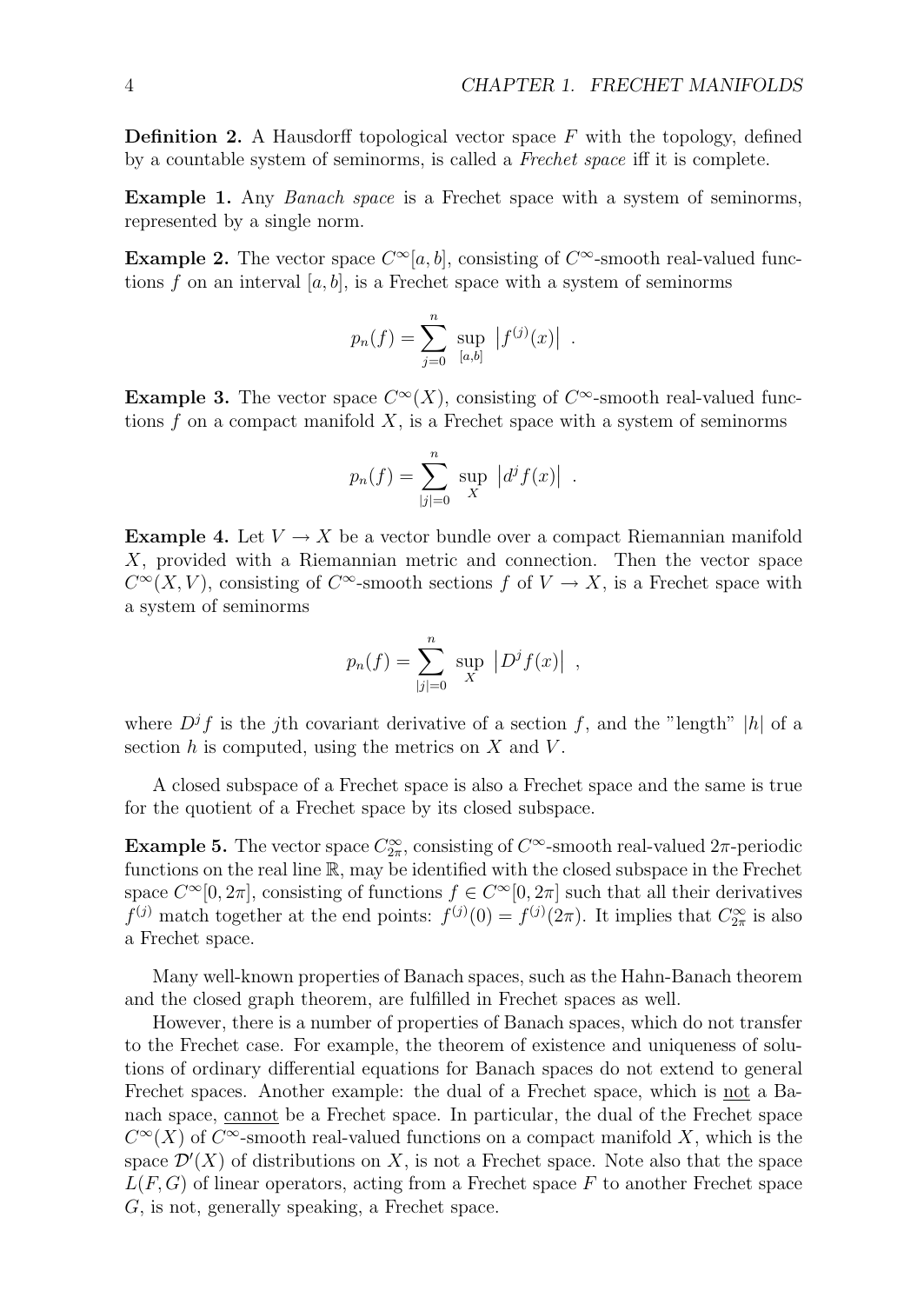#### **1.1.2 Derivative**

**Definition 3.** Let F and G be Frechet spaces and  $A: F \to G$  be a continuous map. The *derivative* of *A at a point*  $f \in F$  *in a direction*  $h \in F$  is the limit

$$
D_f A(h) = \lim_{t \to 0} \frac{A(f + th) - A(f)}{t} \in G.
$$

The map *A* is *differentiable at f in the direction h*, if this limit exists. The map *A* is *continuously differentiable* (or belongs to the class  $C^1(U)$ ) on an open subset *U*  $\subset$  *F*, if this limit exists for any *f*  $\in$  *U* and all *h*  $\in$  *F* and the map

$$
DA: U \times F \longrightarrow G
$$

is continuous.

**Example 6.** Let  $f : [a, b] \to F$  be a path in a Frechet space  $F$ , i.e. a continuous map from an interval [a, b] to F. Denote by 1 the unit vector in  $\mathbb{R}$ , then the derivative  $f'(t)$  (if it exists) coincides with  $D_{f(t)}(1)$ .

**Example 7.** A continuous linear map  $L: F \to G$  of Frechet spaces belongs to the class  $C^1$  and  $D_f L(h) = Lh$  since

$$
D_{f}L(h) = \lim_{t \to 0} \frac{L(f + th) - Lf}{t} = \lim_{t \to 0} \frac{tLh}{t} = Lh.
$$

**Example 8.** Let *U* be a relatively open subset of a band  $[a, b] \times \mathbb{R} \subset \mathbb{R}^2_{(x,y)}$  and  $F = F(x, y)$  be a smooth function on *U*. Denote by *U* an open subset in  $C^{\infty}[a, b]$ , consisting of functions  $y = f(x)$ , having their graphs inside U. Consider a map  $A: U \longrightarrow C^{\infty}[a, b]$ , given by the formula

$$
A(f)(x) = F(x, f(x)) .
$$

Then *A* belongs to the class *C*<sup>1</sup> and

$$
D_f A(h)(x) = d_y F(x, f(x))h(x) .
$$

**Example 9.** More generally, let *X* be a compact manifold and  $V \to X$ ,  $W \to X$ be two vector bundles over *X*. Given an open subset *U* in *V*, denote by *U* the open subset in  $C^{\infty}(X, V)$ , consisting of sections *f* of  $V \to X$ , having their image in *U*: *f*(*X*) ⊂ *U*. Let *F* : *U* → *W* be an arbitrary smooth *bundle map*, sending any fibre  $V_p, p \in X$ , into the fibre  $W_p$  over the same point *p*.

Define a *fibrewise operator*  $A: \mathcal{U} \longrightarrow C^{\infty}(X, W)$ , acting by the formula

$$
A(f) = F \circ f.
$$

Denote by  $x$  a local coordinate on  $X$  in a neighborhood of a given point  $p$  and by *y* and *z* coordinates in the fibres  $V_p$  and  $W_p$  respectively. Then the map *F* is given locally by a function  $z = F(x, y)$ . A section *f* has a local representation  $y = f(x)$ , and the bundle operator *A* is given locally by the formula  $A(f)(x) = F(x, f(x))$ .

The derivative of *A* in the chosen local coordinates has the form

$$
D_f A(h)(x) = d_y F(x, f(x))h(x) ,
$$

where  $d_y F$  is the matrix of partial derivatives in *y*, applied to a vector-valued function *h*, representing locally a section  $h \in C^{\infty}(X, V)$ .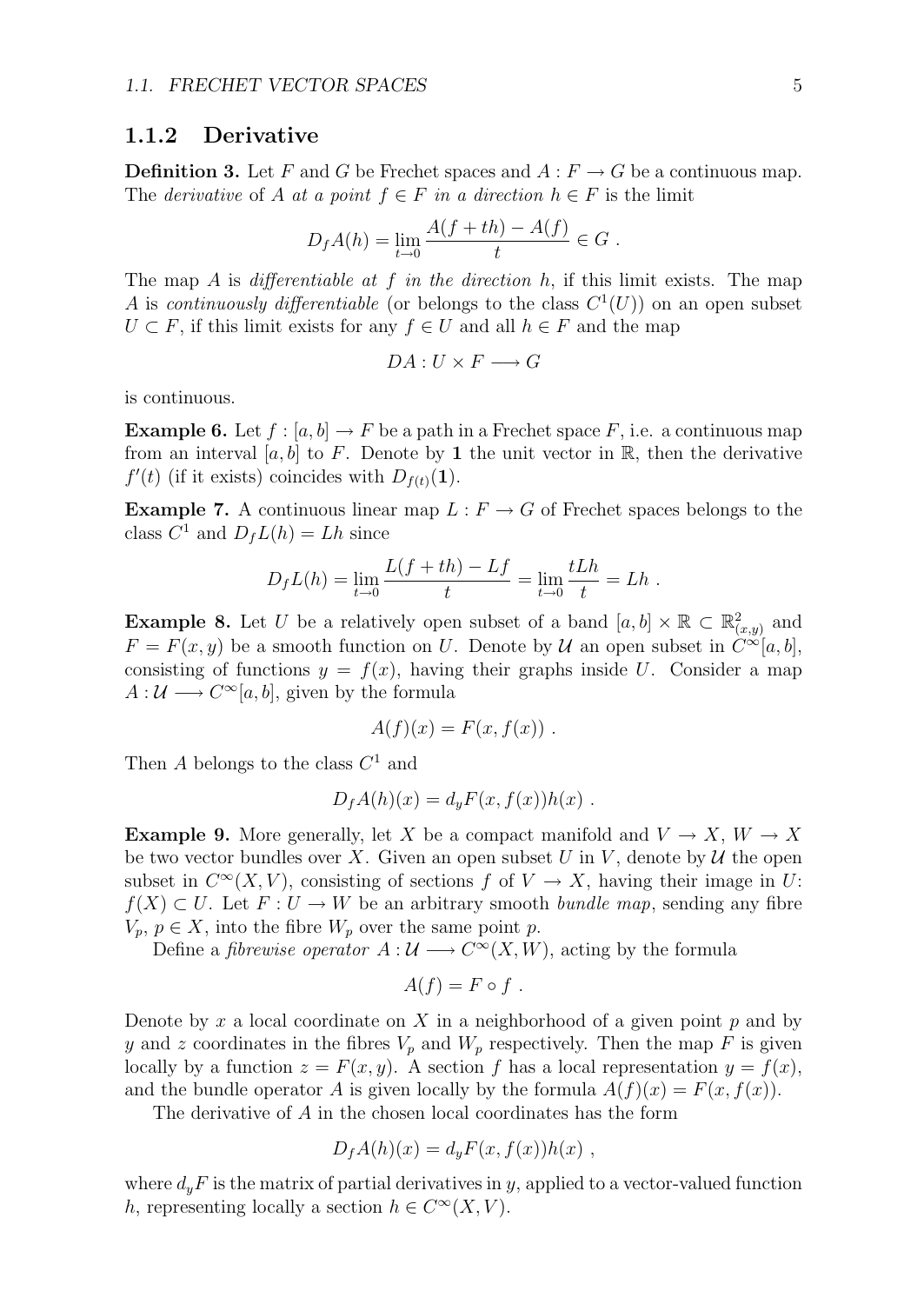If *A* is a  $C^1$ -map  $F \to G$ , then

$$
D_f A(h_1 + h_2) = D_f A(h_1) + D_f A(h_2) .
$$

In other words, a continuously differentiable map *A* is necessarily linear in *h*. This important property shows that the derivative "behaves" like a differential with respect to the variable *h*.

Moreover, a map  $A: U \subset F \to G$  is continuously differentiable on a convex open subset  $U \subset F$  if and only if there exists a continuous map

$$
L: U \times U \times F \longrightarrow G, \quad L = L(f_1, f_2)h,
$$

which is linear in *h* and for any  $f_1, f_2 \in U$  satisfies the relation

$$
A(f_1) - A(f_2) = L(f_1, f_2)(f_1 - f_2).
$$

In this case  $D_fA(h) = L(f, f)h$ .

If two maps  $A: F \to G$  and  $B: G \to H$  are continuously differentiable, then their composition  $B \circ A : F \to H$  is also continuously differentiable and the chain rule for the derivatives is fulfilled

$$
D_f[B \circ A](h) = D_{A(f)}B(D_fA(h)) \ .
$$

In particular, if  $f(t)$  is a  $C^1$ -path in *F* and  $A: F \to G$  is a  $C^1$ -map, then  $A(f(t))$  is a *C*<sup>1</sup>-path in *G* and

$$
A(f(t))' = D_{f(t)}A(f'(t)) .
$$

Suppose now that the basic number field  $k = \mathbb{C}$  and  $A: U \subset F \to G$  is a map between complex Frechet spaces. We shall call this map *holomorphic* if it belongs to the class  $C^1(U)$  and its derivative  $DA: F \times F \to G$  is complex linear in  $h \in F$ .

By iterating the definition of the derivative, one can define higher order derivatives of maps between Frechet spaces. In particular, the *second derivative* of a map  $A: F \to G$  is defined by the formula

$$
D_f^2 A(h, k) = \lim_{t \to 0} \frac{D_{f+tk}A(h) - D_fA(h)}{t}.
$$

A map  $A: U \to G$  belongs to the class  $C^2(U)$  on an open subset  $U \subset F$  if DA belongs to  $C^1(U)$ , which is equivalent to the existence and continuity of the second derivative as a map  $D^2A: U \times F \times F \to G$ .

Similarly to the first derivative, the second derivative  $D_f^2 A(h, k)$  is linear separately in *h* and *k* if *A* is of class  $C^2$ . Moreover, in this case it can be given by the limit of the second finite difference

$$
D_f^2 A(h,k) = \lim_{t,s \to 0} \frac{A(f+th+sk) - A(f+th) - A(f+sk) + A(f)}{ts}
$$

and is symmetric in *h, k*.

By induction, one can define the *nth order derivative*  $D_f^n A(h_1, \ldots, h_n)$  as the partial derivative of the  $(n-1)$ <sup>th</sup> derivative  $D_f^{n-1}A(h_1, \ldots, h_{n-1})$  with respect to  $f$ in the direction of  $h_n$ , more precisely:

$$
D_f^n A(h_1,\ldots,h_n) = \lim_{t\to 0} \frac{D_{f+th_n}^{n-1} A(h_1,\ldots,h_{n-1}) - D_f^{n-1} A(h_1,\ldots,h_{n-1})}{t}.
$$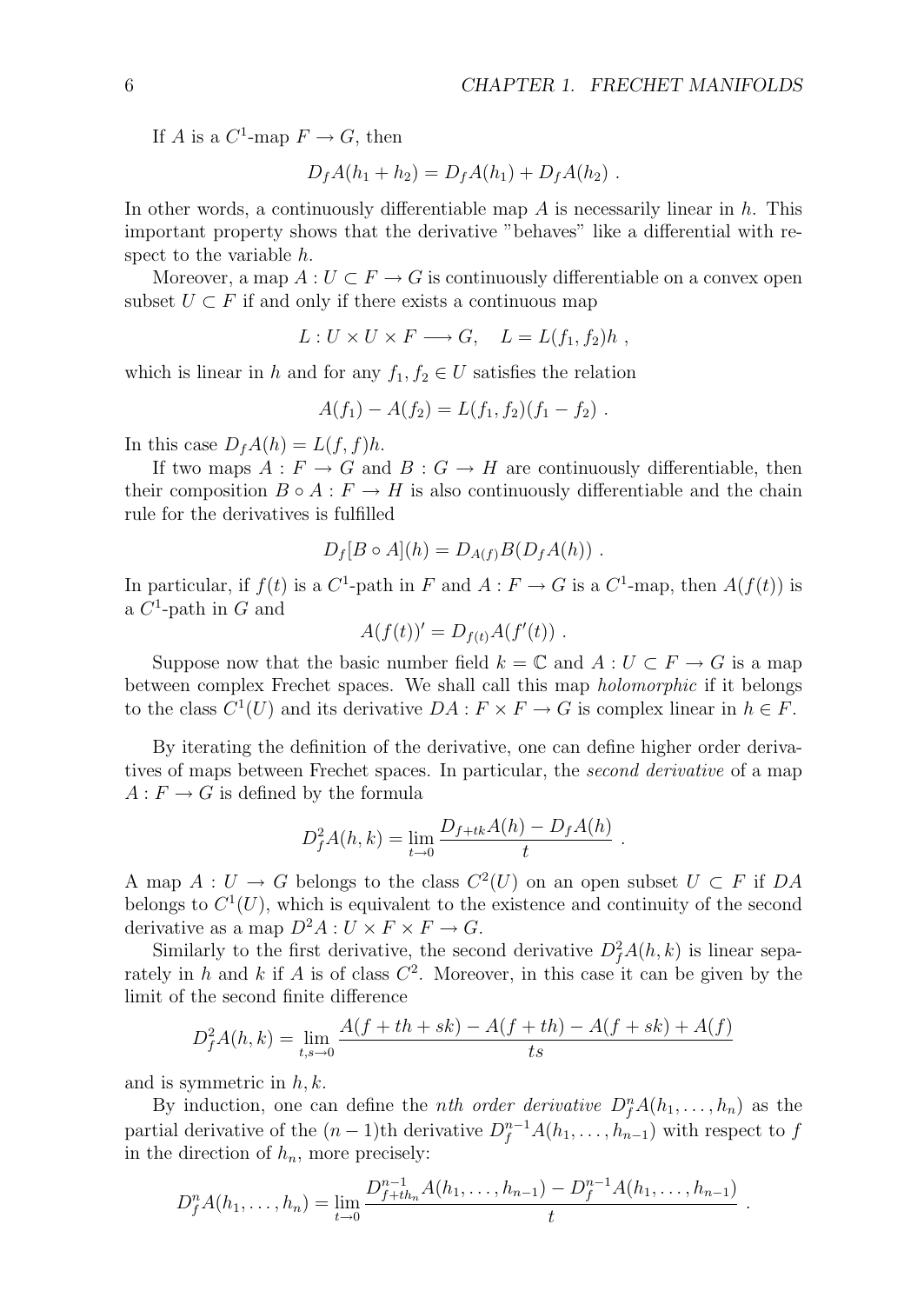Again, a map  $A: U \to G$  belongs to the class  $C^n(U)$  on an open subset  $U \subset F$  if  $D_f^n A(h_1, \ldots, h_n)$  exists and is continuous as a map  $D^n A : U \times F \cdots \times F \to G$ . In this case  $D_f^n A(h_1, \ldots, h_n)$  is symmetric and linear in  $h_1, \ldots, h_n$ . We say that a map *A* : *U* → *G* belongs to the class  $C^{\infty}(U)$  on an open subset  $U \subset F$  if it belongs to all classes  $C^n(U)$  for  $n \in \mathbb{N}$ .

### **1.2 Frechet manifolds**

#### **1.2.1 Basic definitions**

**Definition 4.** A *Frechet manifold* is a Hausdorff topological space  $\mathcal{X}$ , provided with an *atlas*, i.e. a covering of *X* by open subsets (*coordinate neighborhoods*)  $\{U_{\alpha}\}\$ , and a collection of *charts*, i.e. homeomorphisms (*coordinate maps*)

$$
\varphi_{\alpha}: U_{\alpha} \xrightarrow{\approx} u_{\alpha} \subset F_{\alpha}
$$

onto open subsets  $u_{\alpha}$  in *model* Frechet spaces  $F_{\alpha}$ . The *transition functions* 

$$
\varphi_{\beta\alpha}:\varphi_{\alpha}(U_{\alpha}\cap U_{\beta})\xrightarrow{\varphi_{\alpha}^{-1}}U_{\alpha}\cap U_{\beta}\xrightarrow{\varphi_{\beta}}\varphi_{\beta}(U_{\alpha}\cap U_{\beta})
$$

are smooth (i.e. of class  $C^{\infty}$ ) maps of Frechet spaces.

If all Frechet spaces  $F_\alpha$  in this definition coincide with some Banach spaces  $E_\alpha$ , we call such an *X* a *Banach manifold*. Respectively, when all  $F_\alpha$  coincide with a separable Hilbert space  $H = l_2$ , we call it a *Hilbert manifold*.

There is one more specification of the above definition in the case when the basic field  $k = \mathbb{C}$ .

**Definition 5.** A *complex Frechet manifold* is a Frechet manifold  $\mathcal{X}$ , for which all model Frechet spaces  $F_\alpha$  are complex, and the transition functions  $\varphi_{\beta\alpha}$  are holomorphic.

We add the definition of a (closed) Frechet submanifold for the future use.

**Definition 6.** A closed subset  $\mathcal{Y}$  in a Frechet manifold  $\mathcal{X}$  is called a *submanifold* of  $X$  if for any point of  $Y$  there exists a coordinate neighborhood  $U$  of  $X$  with a coordinate chart, mapping *U* onto a neighborhood *u* in the product of Frechet spaces  $F \times G$ , which identifies  $U \cap Y$  with the subset  $u \cap F \times \{0\}$ .

**Example 10.** Let *X* be a (finite-dimensional) smooth manifold. Then the set of all smooth submanifolds in *X*, denoted by  $\mathcal{S}(X)$ , is a Frechet manifold. Indeed, consider a submanifold  $S \in \mathcal{S}(X)$ , having the normal bundle  $NS = (TX|S)/TS$ .

Then there exists a local exponential diffeomorphism

$$
\exp : v \longrightarrow V ,
$$

mapping a neighborhood *v* of the zero section in *NS* onto a tubular neighborhood *V* of *S* in *X*. This diffeomorphism generates a local coordinate chart  $\varphi$  with

$$
\varphi^{-1}:\mathfrak{v}\longrightarrow \mathfrak{V}\ ,
$$

mapping the neighborhood **v** of zero in the Frechet space  $C^{\infty}(S, NS)$ , consisting of sections of  $NS$  with their image in  $v$ , onto the neighborhood  $\mathfrak V$  of the submanifold *S* in  $\mathcal{S}(X)$ , consisting of submanifolds in *X*, lying in *V*.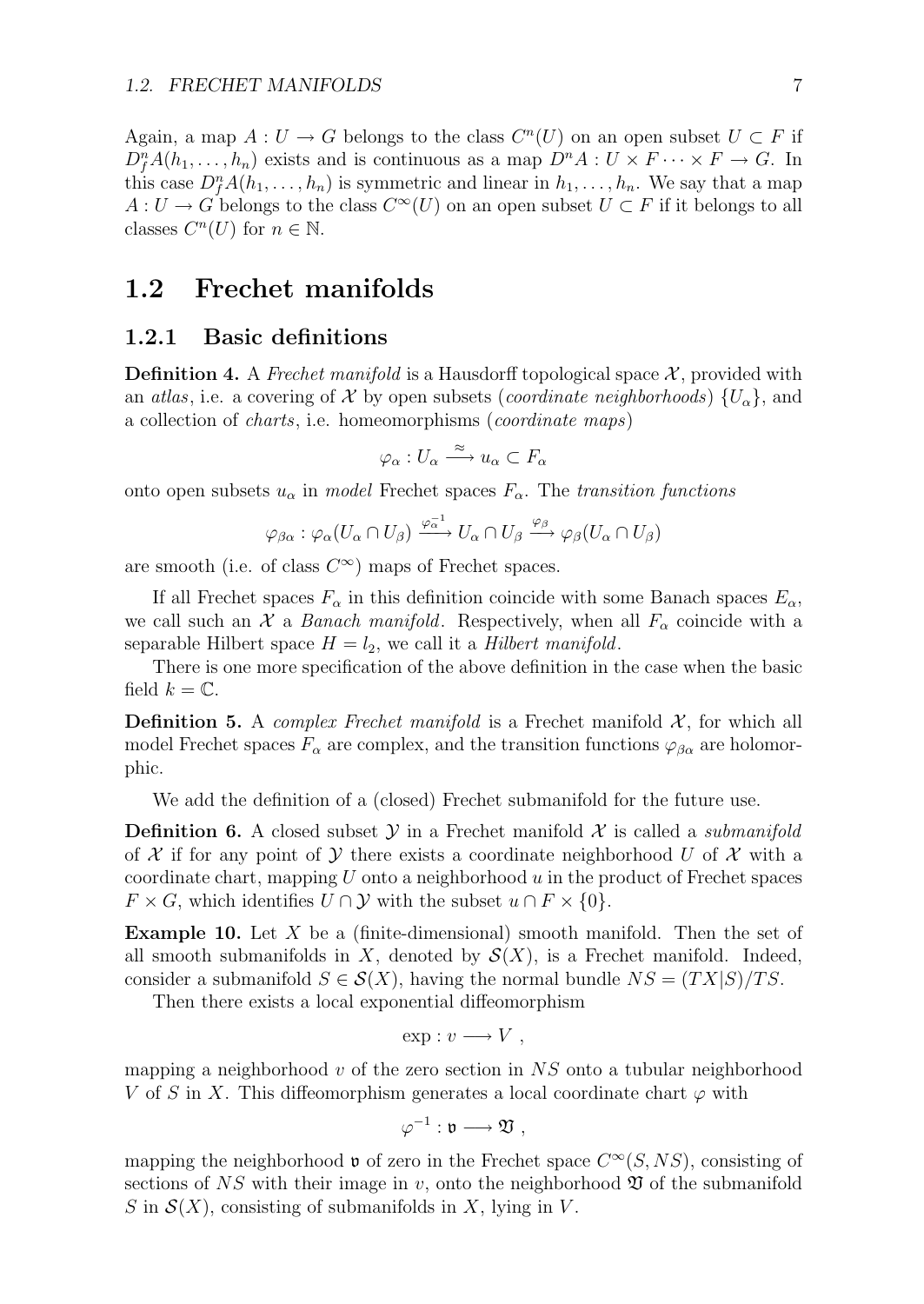**Example 11.** Let *X* be a compact smooth manifold and  $\pi$  :  $E \rightarrow X$  is a *smooth bundle*, i.e. *E* is a smooth manifold,  $\pi$  is a smooth map, whose tangent  $\pi_*$  is everywhere surjective. Then the space of smooth sections of the bundle *E*, denoted by  $C^{\infty}(X, E)$ , is a Frechet manifold.

In order to construct coordinate charts on  $C^{\infty}(X, E)$ , we define for a given section *f* a *vertical vector bundle*  $T_f^v E \to X$ , *associated with f*, with the fibre at  $p \in X$ , equal to the kernel of  $\pi_{*}$ , restricted to  $T_{f(p)}E$ . Choose a neighborhood *u* of the zero section of  $T_f^v E \to X$  together with a fibrewise diffeomorphism of *u* onto a tubular neighborhood U of the image  $f(X)$  in E. This diffeomorphism generates a local coordinate chart *φ* with

$$
\varphi^{-1}:\mathfrak{u}\longrightarrow \mathfrak{U}\ ,
$$

mapping the neighborhood **u** of the zero section in the Frechet space  $C^{\infty}(X, T_f^v E)$ , consisting of sections of  $T_f^v E \to X$  with their image in *u*, onto the neighborhood  $\mathfrak{U}$  of *f* in  $C^{\infty}(X, E)$ , consisting of sections of  $E \to X$  with their image in *U*. The transition functions are given by fibrewise operators, as in Ex. 9 from Sec. 1.1.

**Example 12.** The manifold  $C^{\infty}(X, Y)$  of smooth maps from a smooth compact manifold *X* into a smooth manifold *Y* is a particular case of the above construction, when the bundle  $E = X \times Y \rightarrow X$  is trivial. The group  $\text{Diff}(X)$  of diffeomorphisms of *X* onto itself is an open subspace in  $C^{\infty}(X, Y)$  and so inherits its structure of a Frechet manifold.

**Example 13.** The latter example is especially interesting for us when *X* is a circle, which we identify with  $S^1 = \{|z| = 1 : z \in \mathbb{C}\}$ . In this case the manifold  $C^{\infty}(S^1, Y)$ is called the *space of (free) loops* in the manifold *Y* .

Consider the simplest example of that sort when *Y* is also a circle  $S<sup>1</sup>$ . The manifold  $C^{\infty}(S^1, S^1)$  consists of a countable number of connected components, denoted by  $C_k^{\infty}(S^1, S^1)$  with  $k \in \mathbb{Z}$ , which are numerated by the index (rotation number) of a map  $S^1 \rightarrow S^1$ . By pulling up to the universal coverings, we can associate with a map  $f: S^1 \to S^1$  the map  $\tilde{f}: \mathbb{R}^1 \to \mathbb{R}^1$ , defined up to an additive constant of the form  $2\pi n$ ,  $n \in \mathbb{Z}$ . In particular, the maps  $f \in C_0^{\infty}(S^1, S^1)$  of index 0 have the pullbacks  $f$ , which are smooth  $2\pi$ -periodic functions, i.e. belong to the Frechet space  $C^{\infty}_{2\pi}$  (cf. Ex. 5 in Sec. 1.1). So we have a global coordinate chart for the whole component  $C_0^{\infty}(S^1, S^1)$ :

$$
\varphi: C_0^{\infty}(S^1, S^1) \xrightarrow{\approx} C_{2\pi}^{\infty}/2\pi \mathbb{Z} , \quad f \longmapsto [\tilde{f}].
$$

In the same way, the maps  $f \in C_k^{\infty}(S^1, S^1)$  of index *k* have the pullbacks  $\tilde{f}$ , which satisfy the relation:  $\hat{f}(x+2\pi) = \hat{f}(x) + 2\pi k$ . Translating such a function by  $kx$ , i.e. replacing  $\tilde{f}(x)$  by  $\tilde{f}_1(x) := \tilde{f}(x) - kx$ , we obtain a 2 $\pi$ -periodic function  $\tilde{f}_1$ . Hence, we have again a global coordinate chart on  $C_k^{\infty}(S^1, S^1)$ :

$$
\varphi: C^{\infty}_k(S^1, S^1) \xrightarrow{\approx} C^{\infty}_{2\pi}/2\pi\mathbb{Z} .
$$

For the whole manifold  $C^{\infty}(S^1, S^1)$  we get a diffeomorphism

$$
C^{\infty}(S^1, S^1) \xrightarrow{\approx} \mathbb{Z} \times C^{\infty}_{2\pi}/2\pi\mathbb{Z} .
$$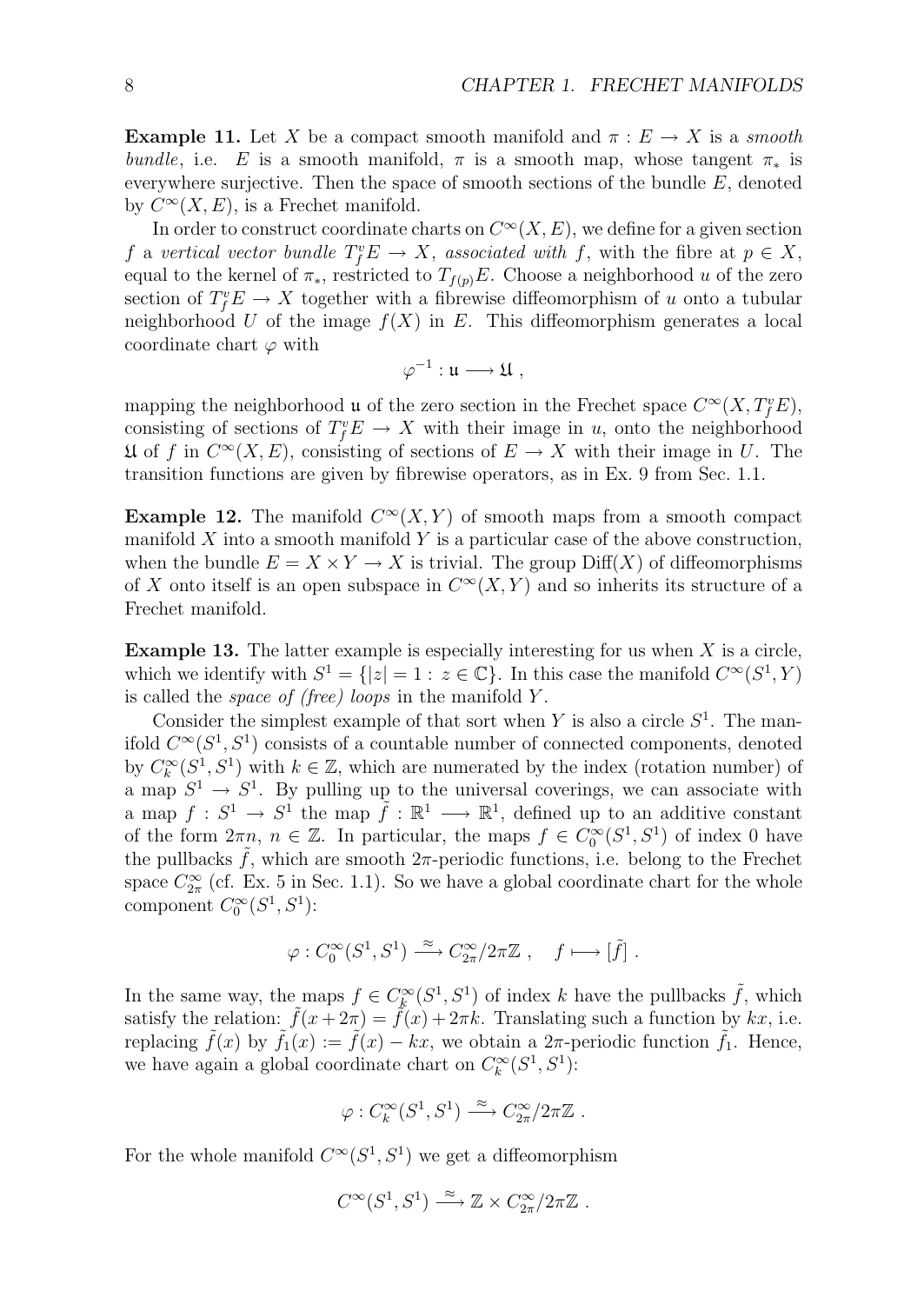**Example 14.** Consider an open submanifold Diff( $S^1$ ) in  $C^{\infty}(S^1, S^1)$ , consisting of all diffeomorphisms of the circle  $S<sup>1</sup>$ . It has two connected components: the identity component  $\text{Diff}_+(S^1)$ , consisting of diffeomorphisms of  $S^1$ , preserving its orientation (this component belongs to the subspace  $C_1^{\infty}(S^1, S^1)$ ), and Diff<sub>*−*</sub>( $S^1$ ), consisting of diffeomorphisms of *S*<sup>1</sup>, reversing its orientation (this component belongs to the subspace  $C_{-1}^{\infty}(S^1, S^1)$ .

The maps  $f \in \text{Diff}_+(S^1)$  pull back to functions  $\tilde{f}$ , satisfying the relation

$$
\tilde{f}(x+2\pi) = \tilde{f}(x) + 2\pi.
$$

They have  $2\pi$ -periodic derivatives  $\tilde{f}'(x)$ , which are everywhere positive, since diffeomorphisms *f* preserve the orientation. We also have:

$$
\frac{1}{2\pi} \int_0^{2\pi} \tilde{f}'(x) dx = \frac{\tilde{f}(2\pi) - \tilde{f}(0)}{2\pi} = 1 ,
$$

i.e. the average of  $\tilde{f}'(x)$  over the period is equal to 1. Denote by C the subset of  $C^{\infty}_{2\pi}$ , consisting of smooth 2 $\pi$ -periodic strictly positive functions on the real line with the average, equal to 1. It is an open convex subset in an affine subspace of codimension 1 in  $C^{\infty}_{2\pi}$ , hence a Frechet submanifold. The above argument implies that our manifold  $\text{Diff}_+(S^1)$  is diffeomorphic to  $S^1 \times C$ . Indeed, the function  $\tilde{f}$  is defined by  $\tilde{f}'$  up to an additive constant  $\tilde{f}(0) \in \mathbb{R}$ , but the function  $\tilde{f}$  itself is defined by  $f: S^1 \to S^1$  up to an additive constant  $2\pi n \in 2\pi \mathbb{Z}$ . Hence,  $\tilde{f}'$  determines  $f$ up to an element of  $S^1 = \mathbb{R}/2\pi\mathbb{Z}$ . Since *C* is contractible, we see that  $\text{Diff}_+(S^1)$  *is homotopy equivalent to S*<sup>1</sup>.

### **1.2.2 Frechet vector bundles**

Let  $\mathcal{X}, \mathcal{V}$  be two Frechet manifolds and  $\pi : \mathcal{V} \to \mathcal{X}$  be a smooth surjection such that each fibre  $\pi^{-1}(x)$ ,  $x \in \mathcal{X}$ , of  $\pi$  has the structure of a Frechet vector space.

**Definition 7.** A Frechet manifold  $V$  is called a *Frechet vector bundle* over  $X$  if the following conditions are satisfied. There exists an atlas  ${U_\alpha}$  of coordinate neighborhoods in *X* such that for any  $\alpha$  the preimage  $V_{\alpha} = \pi^{-1}(U_{\alpha})$  of the coordinate neighborhood  ${U_\alpha}$  belongs to a coordinate neighborhood in *V*. The corresponding coordinate charts have the form

$$
\varphi_{\alpha}: U_{\alpha} \longrightarrow u_{\alpha} = \varphi(U_{\alpha}) \subset F_{\alpha} , \qquad (1.1)
$$

$$
\psi_{\alpha}: V_{\alpha} \longrightarrow v_{\alpha} = \psi_{\alpha}(V_{\alpha}) = u_{\alpha} \times G_{\alpha}
$$
\n(1.2)

and are compatible in the sense that the following diagram is commutative

$$
V_{\alpha} = \pi^{-1}(U_{\alpha}) \longrightarrow v_{\alpha} = u_{\alpha} \times G_{\alpha} \subset F_{\alpha} \times G_{\alpha}
$$

$$
\pi \downarrow \qquad \qquad \downarrow \text{projection}
$$

$$
U_{\alpha} \longrightarrow u_{\alpha} \subset F_{\alpha}
$$

The structure of a vector space on  $\pi$ -fibres, induced from the right vertical arrow, coincides with the original one and the transition functions

$$
\psi_{\beta\alpha} := \psi_{\beta} \circ \psi_{\alpha}^{-1} : \varphi_{\alpha}(U_{\alpha} \cap U_{\beta}) \times G_{\alpha} \longrightarrow \varphi_{\beta}(U_{\alpha} \cap U_{\beta}) \times G_{\beta}
$$

are linear in the second variable.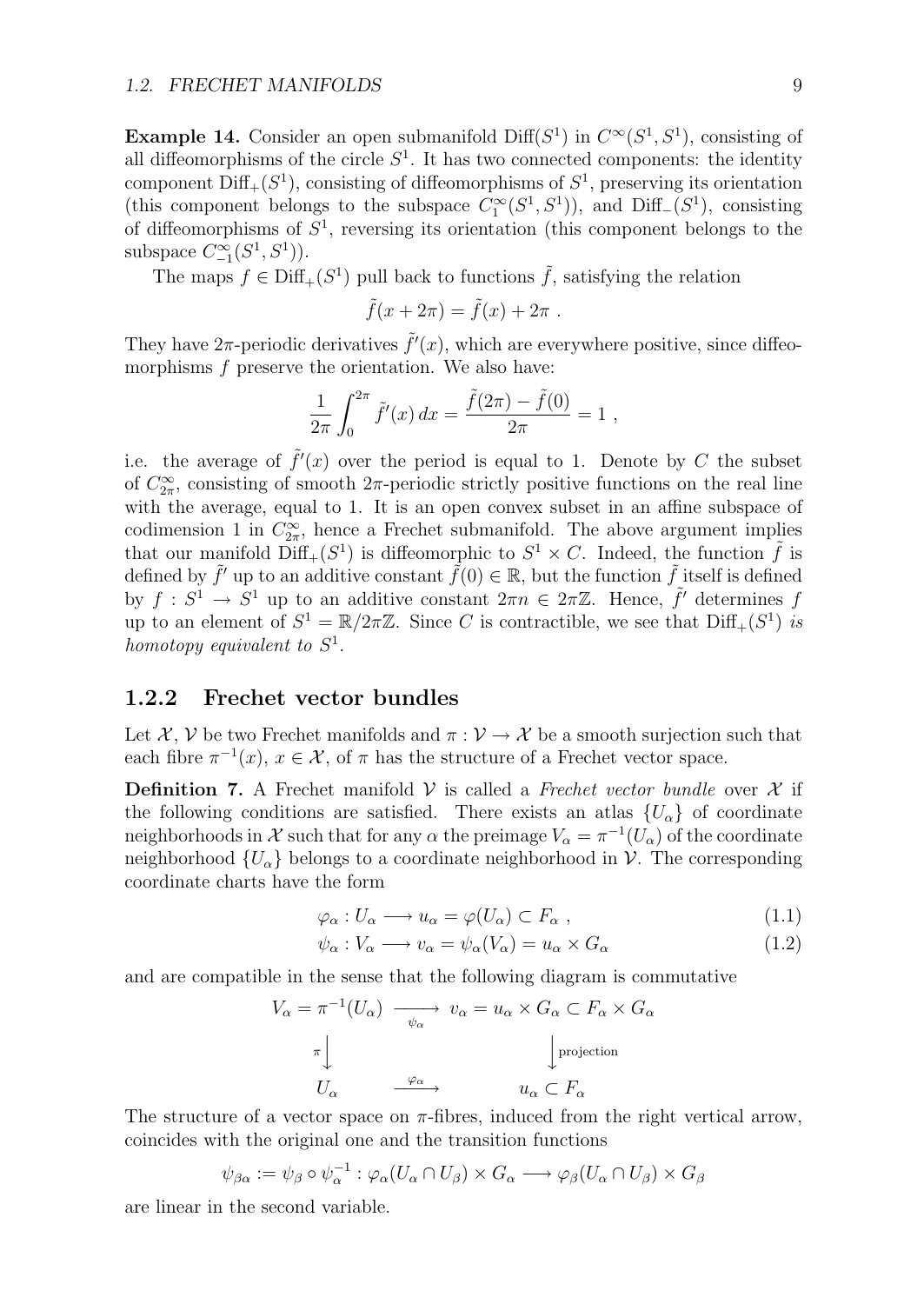This definition applies with evident modifications to Banach and Hilbert vector bundles. If all Frechet spaces in the above definition, as well as *π*-fibres, are complex and the transition functions are holomorphic, we obtain the definition of a holomorphic Frechet vector bundle.

**Example 15.** The *tangent bundle*  $T\mathcal{X}$  of a Frechet manifold  $\mathcal{X}$  is a Frechet vector bundle. The fibre of  $T\mathcal{X}$  at  $x \in \mathcal{X}$  is formed by vectors  $x'(t)|_{t=0}$ , where  $x(t)$  is a smooth path in  $X$ , emanating from *x*. The coordinate transition function for  $T X$ are given by the derivatives of coordinate transition functions for  $\mathcal{X}$ .

**Example 16.** If, in particular,  $\mathcal{X} = C^{\infty}(X, Y)$ , then a path  $f : [0, 1] \to C^{\infty}(X, Y)$  is given by a map  $f : [0, 1] \times X \to Y$ , i.e. by a 1-parameter family of maps  $f_t : X \to Y$ , *t* ∈ [0, 1]. For any  $x \in X$  the image  $f_t(x)$  for  $0 \le t \le 1$  constitutes a path in *Y*, whose tangent vector at  $f_t(x)$  coincides with the derivative  $f'_t(x) \in T_{f_t(x)}Y = f_t^*(TY)_x$ . Hence,  $f'_t$  is a section of the inverse image  $f_t^*TY \to X$  of the tangent bundle  $TY$ under the map *f<sup>t</sup>* and

$$
T_f C^{\infty}(X, Y) = C^{\infty}(X, f^*TY) .
$$

**Example 17.** Let *X* be a (finite-dimensional) smooth manifold and  $S(X)$  be the Frechet manifold of its smooth compact submanifolds (cf. Ex. 10). Then its tangent bundle  $TS(X)$  has the fibre at  $S \in S(X)$ , equal to the Frechet space of sections  $C^{\infty}(S, NS)$  of the normal bundle *NS*.

We shall need later another Frechet vector bundle, related to the Frechet manifold  $S(X)$ . Namely, denote by  $C^{\infty}(S)$  the Frechet space of smooth functions on *S*. Then the union of the spaces  $C^{\infty}(S)$  over all  $S \in \mathcal{S}(X)$  is a Frechet vector bundle  $C^{\infty}S(X) \to S(X)$ . Indeed, a coordinate chart  $\varphi$  on  $S(X)$  in a neighborhood of the submanifold  $S \in \mathcal{S}(X)$  maps this neighborhood into the Frechet space  $C^{\infty}(S, NS)$ of smooth sections of the normal bundle *NS*. Using this map, we can identify diffeomorphically submanifolds  $S'$ , close to  $S$ , with the submanifold  $S$ , which corresponds to the zero section of *NS*. Accordingly, smooth functions on *S′* will be identified with smooth functions on *S*, which defines a coordinate chart  $\psi$  on  $C^{\infty}S(X)$  in a neighborhood of *S* with values in  $C^{\infty}(S, NS) \times C^{\infty}(S)$ , compatible with the coordinate chart  $\varphi$  on  $\mathcal{S}(X)$ .

**Definition 8.** A map  $A: \mathcal{X} \to \mathcal{Y}$  between Frechet manifolds is called *smooth* if for any point  $x \in \mathcal{X}$  we can find coordinate charts  $\varphi$  in a neighborhood of this point and  $\psi$  in a neighborhood of its image  $y = A(x)$  such that the composition  $\psi \circ A \circ \varphi^{-1}$ , called otherwise a *local representative* of *A*, is a smooth map of Frechet spaces.

We say that a smooth map  $A: \mathcal{X} \to \mathcal{Y}$  is an *immersion* (resp. *submersion*) if for any point  $x \in \mathcal{X}$  we can find coordinate charts near x and its image  $y = \mathcal{A}(x)$ so that the local representative of  $A$  is an immersion (resp. submersion) of Frechet spaces, i.e. it is an inclusion of a summand (resp. projection onto a summand) in a direct sum of Frechet spaces.

**Example 18.** A smooth map  $A: \mathcal{X} \to \mathcal{Y}$  between Frechet manifolds generates a *tangent map*  $T(A)$ :  $T\mathcal{X} \to T\mathcal{Y}$  of their tangent bundles. This map sends any fibre *T*<sub>*x*</sub>*X* at *x* ∈ *X* to the fibre *T<sub>y</sub>Y* at the image point *y* = *A*(*x*) ∈ *Y*. In a coordinate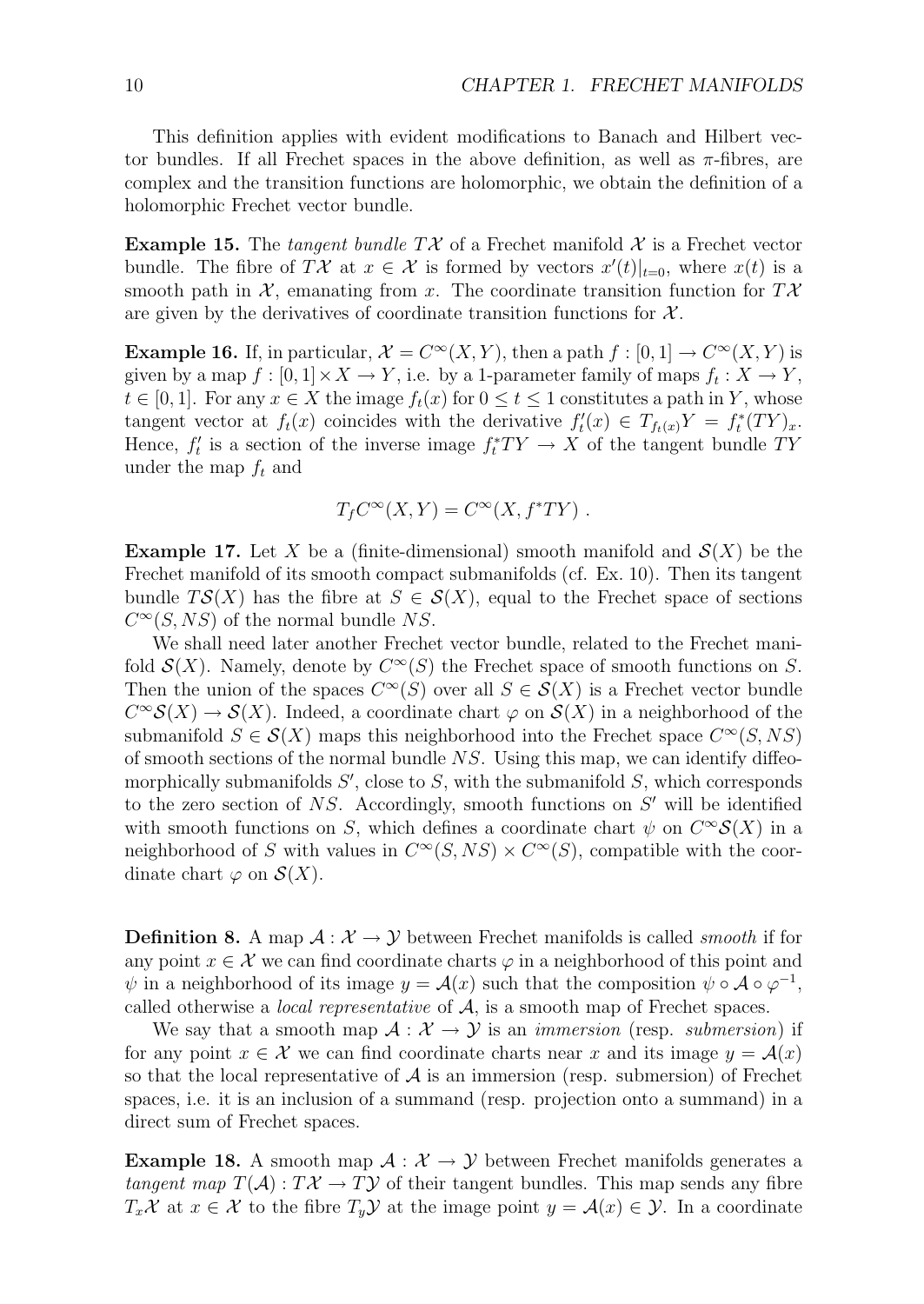chart it is given by the derivative of the corresponding local representative. The linear map  $D\mathcal{A}: T_x\mathcal{X} \to T_y\mathcal{Y}$ , induced by  $T(\mathcal{A})$  on the tangent space  $T_x\mathcal{X}$ , is the *derivative* of  $A$  at  $x$ , which agrees with the definition, given in Subsec. 1.1.2, in the case when  $X$  and  $Y$  are Frechet spaces.

**Definition 9.** A smooth map  $\pi : \mathcal{E} \to \mathcal{X}$  between Frechet manifolds is called a *Frechet fibre bundle*, if it is a submersion and for any point  $x \in \mathcal{X}$  we can find an open neighborhood U of this point such that there exists a Frechet manifold  $\mathcal F$  and a diffeomorphism  $\psi : \pi^{-1}(U) \to \mathcal{F}$  such that the following diagram is commutative:

$$
\pi^{-1}(U) \longrightarrow U \times \mathcal{F}
$$
  
\n
$$
\pi \downarrow \qquad \qquad \downarrow \text{projection}
$$
  
\n
$$
U \longrightarrow U
$$

As in the finite-dimensional situation, a smooth map  $A : \mathcal{E}_1 \to \mathcal{E}_2$  of a fibre bundle  $\pi_1 : \mathcal{E}_1 \to \mathcal{X}$  to a fibre bundle  $\pi_2 : \mathcal{E}_2 \to \mathcal{X}$  is called a *fibre bundle map* if it sends fibres to fibres, i.e. for any  $x \in \mathcal{X}$  it sends the fibre  $\pi_1^{-1}(x)$  to the fibre  $\pi_2^{-1}(x)$ .

**Example 19.** Let  $\pi_1 : \mathcal{E}_1 \to \mathcal{X}$  and  $\pi_2 : \mathcal{E}_2 \to \mathcal{X}$  be two fibre bundles of Frechet manifolds. Then we can form a new fibre bundle over  $\mathcal{X}$ , called the *fibre product* of these two bundles, which a closed submanifold in  $\mathcal{E}_1 \times \mathcal{E}_2$ . Namely, we set

$$
\mathcal{E}_1 \times_{\mathcal{X}} \mathcal{E}_2 = \{ (e_1, e_2) \in \mathcal{E}_1 \times \mathcal{E}_2 : \pi_1(e_1) = \pi_2(e_2) \}.
$$

It is a closed subset in  $\mathcal{E}_1 \times \mathcal{E}_2$ , since  $\mathcal{E}_1 \times \mathcal{E}_2$  coincides with the preimage of the diagonal  $\Delta$  in  $\mathcal{E}_1 \times \mathcal{E}_2$  under the product map  $\pi_1 \times \pi_2 : \mathcal{E}_1 \times \mathcal{E}_2 \to \mathcal{X} \times \mathcal{X}$ . To prove that it is a fibre bundle over *X* and a submanifold in  $\mathcal{E}_1 \times \mathcal{E}_2$ , take an arbitrary point  $x \in \mathcal{X}$ and choose an open neighborhood *U* so that  $\pi_1 : \pi_1^{-1}(U) \to U$  and  $\pi_2 : \pi_2^{-1}(U) \to U$ are compatible with the projections  $U \times \mathcal{F}_1 \to U$  and  $U \times \mathcal{F}_2 \to U$  respectively in the sense of Def. 9. This generates a diffeomorphism  $\pi_1^{-1}(U) \times \pi_2^{-1}(U) \subset \mathcal{E}_1 \times \mathcal{E}_2$ into  $U \times \mathcal{F}_1 \times U \times \mathcal{F}_2$ . Restricting this diffeomorphism to the diagonal  $\Delta$  in  $U \times U$ , we obtain for  $\mathcal{E}_1 \times_{\mathcal{X}} \mathcal{E}_2$  a local diffeomorphism  $\psi$ , required in the Def. 9. The same argument shows that  $\mathcal{E}_1 \times_{\mathcal{X}} \mathcal{E}_2$  is a closed submanifold in  $\mathcal{E}_1 \times \mathcal{E}_2$ .

#### **1.2.3 Connections**

Let  $\pi : \mathcal{V} \to \mathcal{X}$  be a Frechet vector bundle over a Frechet manifold  $\mathcal{X}$ . Given a point  $v \in V$  denote by  $V_v = \text{Ker } D\pi$  the subspace in  $T_v V$ , formed by vectors, annihilated by the derivative  $D\pi : T_v \mathcal{V} \to T_{\pi(v)} \mathcal{X}$ . By mimicking the finite-dimensional definition, we want to define a connection  $\mathcal H$  on  $\pi : \mathcal V \to \mathcal X$  as a rule, assigning to any point  $v \in V$  a subspace  $H_v$  in  $T_vV$ , complementary to  $V_v$ .

The tangent bundle  $T\mathcal{V}$  can be considered as a Frechet vector bundle  $\pi_{\mathcal{V}}: T\mathcal{V} \rightarrow$ *V* over *V* and also as a Frechet vector bundle  $T\pi : T\mathcal{V} \to T\mathcal{X}$  over  $T\mathcal{X}$ . So we have a natural projection

$$
(\pi_{\mathcal{V}}, T\pi) : T\mathcal{V} \longrightarrow \mathcal{V} \oplus T\mathcal{X} , \quad \delta v \longmapsto (\pi_{\mathcal{V}}(\delta v), T\pi(\delta v))
$$

for  $\delta v \in T\mathcal{V}$ . Note that the composite map  $\pi \circ \pi_{\mathcal{V}} : TV \to \mathcal{X}$  provides  $TV$  with a structure of a fibre bundle over *X* .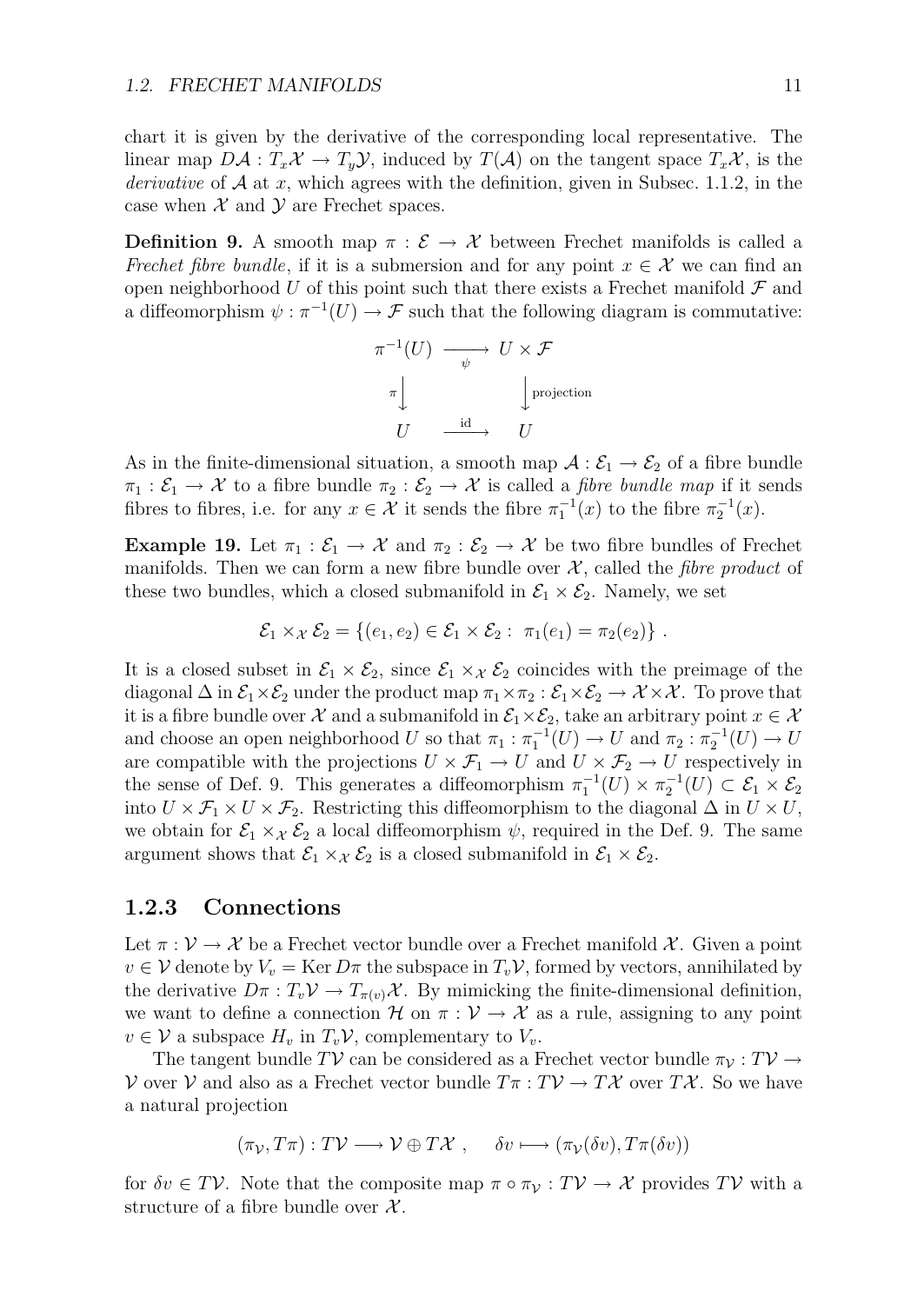**Definition 10.** A *connection* on a Frechet vector bundle  $\pi : \mathcal{V} \to \mathcal{X}$  is a smooth fibre bundle map

$$
\mathcal{H}:\mathcal{V}\oplus T\mathcal{X}\longrightarrow T\mathcal{V}
$$

of fibre bundles over *X* such that

$$
(\pi_{\mathcal{V}}, T\pi) \circ \mathcal{H} = \text{id} \quad \text{on} \quad \mathcal{V} \oplus T\mathcal{X}
$$

and is bilinear. The latter means that for any  $x \in \mathcal{X}$  the restriction of  $\mathcal{H}$  to the fibre over *x* is a map  $\mathcal{H}_x : \mathcal{V}_x \oplus T_x \mathcal{X} \to T_x \mathcal{V}$ , which is linear in both arguments.

To understand what this definition means in local terms, consider a coordinate neighborhood  $U$  in  $\mathcal{X}$ , over which we have the following identifications

$$
TU \longleftrightarrow U \times F , \quad \pi^{-1}(U) \longleftrightarrow U \times G , \ T(U \times G) \longleftrightarrow (U \times G) \times (F \times G) .
$$

In these terms our connection  $H$  has the following representation

$$
\mathcal{H}(x,v,\xi) = (x,v,H_1(x,v,\xi),H_2(x,v,\xi))
$$

where  $x \in U$ ,  $v \in G$ ,  $\xi \in F$ . Since  $(\pi_{\mathcal{V}} , T_{\pi}) \circ \mathcal{H} = \text{id}$  on  $\mathcal{V} \oplus T\mathcal{X}$ , we have  $H_1(x, v, \xi) = \xi$  and the bilinearity condition implies that  $H_2(x, v, \xi)$  is bilinear in  $(v, \xi)$ . We shall denote this map, called the *Christoffel symbol* of the connection  $H$ , by

$$
\Gamma: U \times G \times F \longrightarrow G , \quad \Gamma_x(v,\xi) := H_2(x,v,\xi) .
$$

Denote, as above, by *V* the subbundle in  $T\mathcal{V}$ , given by the kernel Ker  $T\pi$  of the tangent map  $T\pi : T\mathcal{V} \to T\mathcal{X}$ . We call V the *vertical subbundle* of  $T\mathcal{V}$ . The complementary subbundle *H* in *TV*, given by the image Im  $H$  of the map  $H$ : *V ⊕ TX → TV*, is called the *horizontal subbundle* of *TV*. Note that, while the vertical subbundle *V* is canonically defined by  $\pi : \mathcal{V} \to \mathcal{X}$ , the horizontal subbundle *H* is determined by the connection  $H$ .

There is another way to view the connection, based on the notion of *covariant derivative*. The covariant derivative is defined in terms of connection  $H$  as follows. Consider a path  $v(t)$  in  $\mathcal V$ , represented in local coordinates as  $v(t) = (x(t), g(t))$  with  $x(t) \in U$ ,  $g(t) \in G$ . Then its covariant derivative  $\nabla v(t)$  is equal to

$$
\nabla v(t) = (\xi(t), \Xi(t)) ,
$$

where

$$
\xi(t) = x'(t)
$$
,  $\Xi(t) = g'(t) - \Gamma_{x(t)}(g(t), \xi(t))$ .

The path  $v(t)$  in  $\mathcal{V}$ , covering the path  $x(t)$  in  $\mathcal{X}$ , is *horizontal* iff  $\nabla v(t) = 0$ .

For Banach manifolds we can always find for a given path  $x(t)$  in  $\mathcal X$  with the initial value  $x(0)$  a uniquely determined horizontal lift  $v(t)$  in  $\mathcal{V}$ , covering  $x(t)$ . On the contrary, for Frechet manifolds the horizontal lift may not exist and, even if it exists, it may be not unique. This is due to the absence of the existence and uniqueness theorem for the ordinary differential equations in Frechet spaces.

By definition, a *connection on a Frechet manifold*  $X$  is a connection on its tangent bundle  $T\mathcal{X}$ . If  $x(t)$  is a path in  $\mathcal{X}$ , then its derivative  $v(t) := x'(t)$  is a path in  $T\mathcal{X}$ . Its covariant derivative  $\nabla v(t)$  is called otherwise the *acceleration* of  $x(t)$ . A path  $x(t)$ is a *geodesic* of  $X$  iff its acceleration is zero. We say that a connection  $H$  on  $T X$  is *symmetric* if its local representatives  $\Gamma_x(\xi, \eta)$  are symmetric in  $(\xi, \eta) \in T_x \mathcal{X} \times T_x \mathcal{X}$ .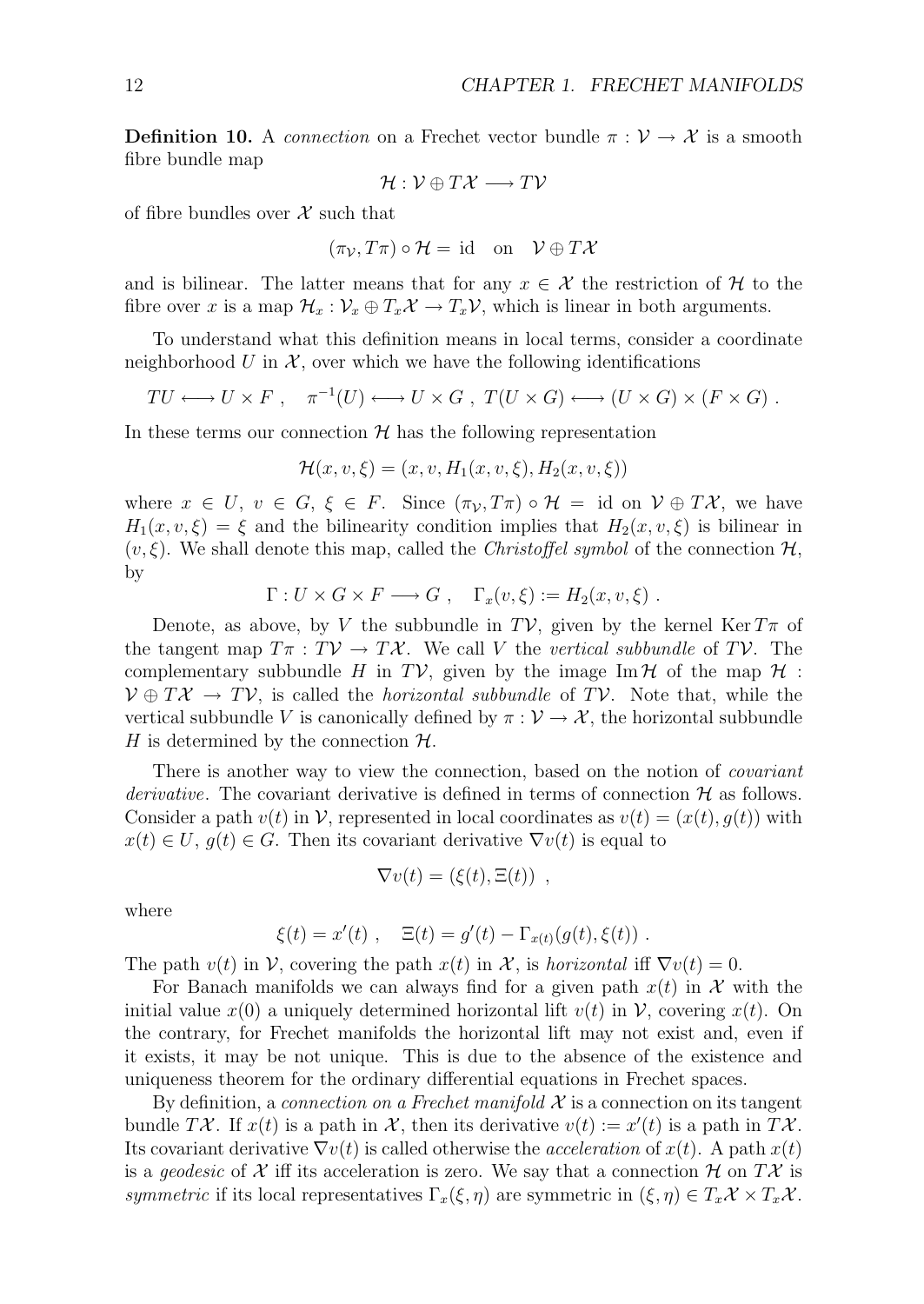**Definition 11.** The *curvature*  $\mathcal{R}$  of a connection  $\mathcal{H}$  on a Frechet vector bundle  $\pi : \mathcal{V} \to \mathcal{X}$  is a trilinear map

$$
\mathcal{R}: \mathcal{V} \times T\mathcal{X} \times T\mathcal{X} \longrightarrow \mathcal{V},
$$

given in terms of local representatives by the formula

$$
\mathcal{R}_x(v,\xi,\eta) := D\Gamma_x(v,\xi,\eta) - D\Gamma_x(v,\eta,\xi) - \Gamma_x(\Gamma_x(v,\xi),\eta) + \Gamma_x(\Gamma_x(v,\eta),\xi) ,
$$

where  $\Gamma_x(v,\xi)$  is a local representative of the connection *H*. This definition does not depend upon the choice of a local chart.

**Example 20.** Consider the Frechet manifold  $C^{\infty}(X, Y)$  of smooth maps from a compact manifold *X* into a manifold *Y* . Suppose that *Y* has a connection, represented locally by the Christoffel symbol  $\Gamma_{\eta}(\xi, \eta)$ . Then we can define a connection on  $C^{\infty}(X, Y)$  locally by the Christoffel symbol

$$
\left(\Gamma_f(\tilde{\xi},\tilde{\eta})\right)(x) = \Gamma_{f(x)}(\tilde{\xi}(x),\tilde{\eta}(x)) \text{ for } x \in X,
$$

where  $f \in C^{\infty}(X, Y)$ ,  $\xi, \tilde{\eta} \in T_f C^{\infty}(X, Y) = C^{\infty}(X, f^*TY)$  (cf. Ex.16 in Subsec. 1.2.2). Note that  $\xi(x), \tilde{\eta}(x) \in T_{f(x)}Y$ .

A path  $f(t)$  in  $C^{\infty}(X, Y)$ , evaluated at  $x \in X$ , yields a path  $f_t(x)$  in *Y*. The path  $f(t)$  is a geodesic in  $C^{\infty}(X, Y)$  if and only if the path  $f_t(x)$  is a geodesic in Y for any  $x \in X$ . The curvature R of the introduced connection on  $C^{\infty}(X, Y)$  is given in terms of the curvature *R* of the connection on *Y* by the formula

$$
\mathcal{R}_f(\tilde{\xi},\tilde{\eta},\tilde{\zeta})(x) = R_{f(x)}(\tilde{\xi}(x),\tilde{\eta}(x),\tilde{\zeta}(x)),
$$

i.e. is computed from *R* pointwise.

**Example 21.** Consider the Frechet manifold  $\mathcal{S}(X)$  of smooth compact submanifolds *S* in a Riemannian manifold *X* (cf. Ex. 10 in Subsec. 1.2.1 and Ex. 17 in Subsec. 1.2.2). For any  $S \in \mathcal{S}(X)$  and  $f \in C^{\infty}(S)$  we can define vector bundles  $Tf$ and *Nf* over *S* by setting

$$
Tf :=
$$
graph of  $Df = \{(v, D_v f) : v \in TS\} \subset TX \times \mathbb{R}$ 

and  $Nf = TX \times \mathbb{R}/Tf$ .

Then we have the following natural isomorphisms

$$
T_S S(X) = C^{\infty}(S, NS) , T_{(S,f)} C^{\infty} S(X) = C^{\infty}(S, Nf) .
$$

The vector bundle *Nf* may be included into the following exact sequence of vector bundle maps over *S*

$$
0 \longrightarrow \mathbb{R} \longrightarrow Nf \longrightarrow NS \longrightarrow 0 ,
$$

which induces an exact sequence of maps of Frechet vector spaces

$$
0 \longrightarrow C^{\infty}(S) \longrightarrow C^{\infty}(S, Nf) \longrightarrow C^{\infty}(S, NS) \longrightarrow 0.
$$

By above isomorphisms, it coincides with the exact sequence

$$
0 \longrightarrow C^{\infty}(S) \longrightarrow T_{(S,f)}C^{\infty}S(X) \longrightarrow T_SS(X) \longrightarrow 0.
$$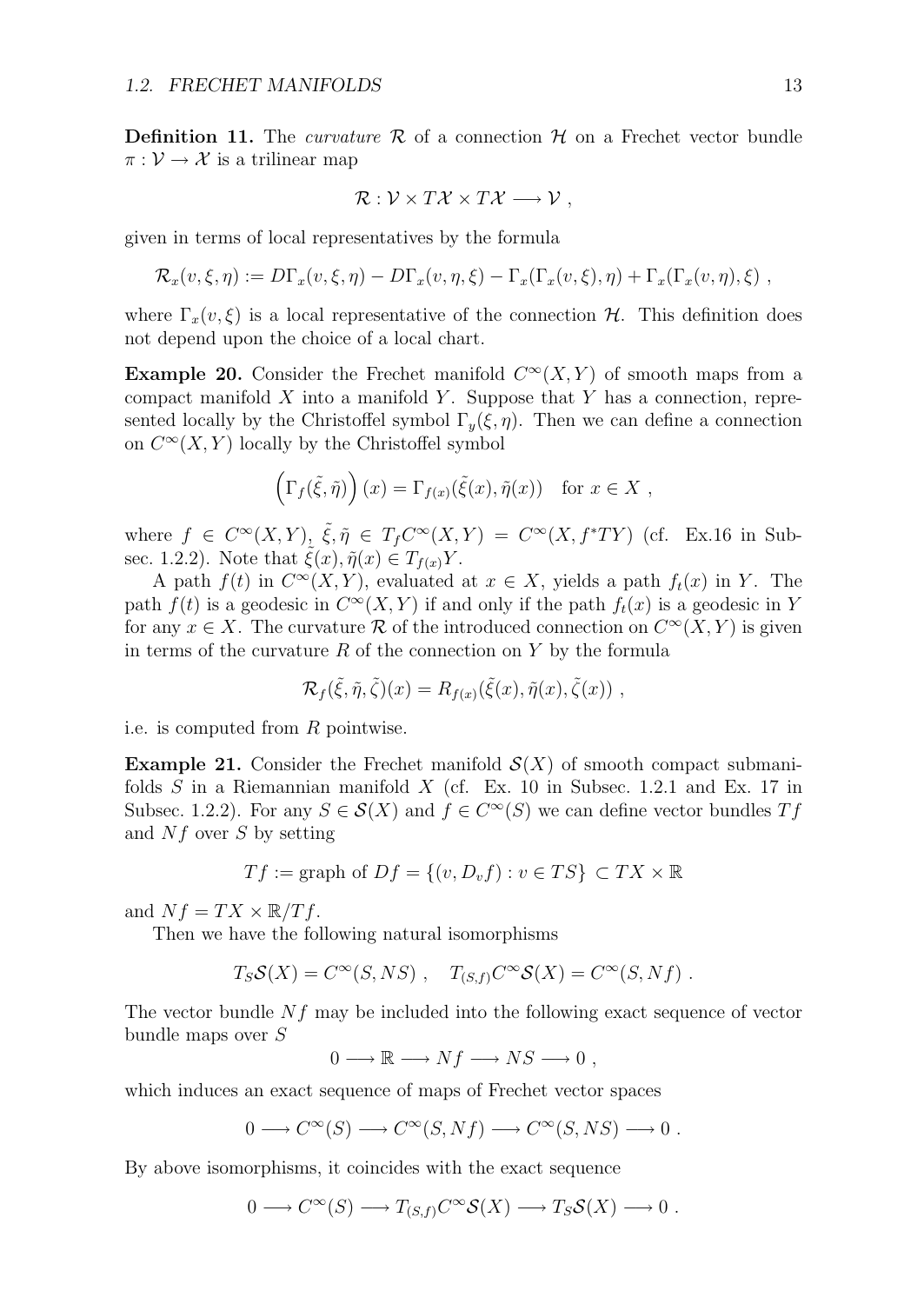The third arrow in this sequence is the tangent map of the vector bundle projection  $C^{\infty}S(X) \to S(X)$ , while the second arrow realizes  $C^{\infty}(S)$  as the vertical subspace of this bundle at  $f \in C^{\infty}(S)$ .

To define a complementary subspace, we need a connection on  $C^{\infty}S(X)$ , which is generated by the Riemannian connection on  $X$ . This connection  $H$  may be described as follows. For  $S \in \mathcal{S}(X)$  we can identify its normal bundle NS with the subbundle of *T X|S*, consisting of vectors, orthogonal to *T S* with respect to the Riemannian metric of *X*. Then  $NS \times \mathbb{R}$  would be a complementary subbundle to  $Tf$  in  $TX \times \mathbb{R}$ , so we can identify  $Nf = TX \times \mathbb{R}/Tf$  with  $NS \times \mathbb{R}$ . We set  $Hf = NS \times \{0\}$  to be the horizontal subbundle, complementary to the vertical subspace  $\{0\} \times \mathbb{R}$ . Then  $C^{\infty}(S, Hf)$ , which is complementary to the vertical subspace  $C^{\infty}(S)$ , will be the horizontal subspace of our connection  $H$ . Note that it projects isomorphically onto the space  $C^{\infty}(S, NS) = T_S S(X)$ , since  $Hf = NS \times \{0\} \sim NS$ .

Let us compute the curvature of this connection. Using the Riemannian connection  $\nabla$  on *X*, we can define covariant derivatives  $\nabla f$  of  $f \in C^{\infty}(S)$  and  $\nabla \xi$  of *ξ ∈ C<sup>∞</sup>*(*S, NS*) and compute their inner product *∇f · ∇ξ* in *T X|S*. The curvature  $\mathcal R$  of the connection  $\mathcal H$  is a trilinear map

$$
\mathcal{R}: C^{\infty}\mathcal{S}(X) \times TC^{\infty}\mathcal{S}(X) \times TC^{\infty}\mathcal{S}(X) \longrightarrow C^{\infty}\mathcal{S}(X) ,
$$

which can be interpreted at a point  $S \in \mathcal{S}(X)$  as a linear map

$$
\mathcal{R}_S: C^{\infty}(S) \times C^{\infty}(S, NS) \times C^{\infty}(S, NS) \longrightarrow C^{\infty}(S) .
$$

This map is given explicitly by the formula

$$
\mathcal{R}_S(f,\xi,\eta) = \nabla f \cdot \nabla \xi \cdot \eta - \nabla f \cdot \nabla \eta \cdot \xi.
$$

#### **1.2.4 Differential forms**

**Definition 12.** A *differential form* of degree *r* (or simply an *r*-*form*) on a Frechet manifold  $X$  is a smooth map

$$
\omega: \underbrace{T\mathcal{X}\times\cdots\times T\mathcal{X}}_{r}\longrightarrow \mathbb{C}
$$

of the *r*th direct power  $T\mathcal{X} \times \cdots \times T\mathcal{X}$  of the tangent bundle  $T\mathcal{X}$  such that for any  $x \in \mathcal{X}$  its restriction

$$
\omega_x: T_x\mathcal{X} \times \cdots \times T_x\mathcal{X} \longrightarrow \mathbb{C}
$$

to  $T_x \mathcal{X} \times \cdots \times T_x \mathcal{X}$  is an *r*-multilinear alternating map. In other words,  $\omega_x$  is an *r*-multilinear alternating form on  $T_x\mathcal{X}$ . We denote the space of *r*-forms on  $\mathcal{X}$  by  $\Omega^{r}(\mathcal{X})$ . We shall consider smooth functions on  $\mathcal{X}$  as forms of degree 0.

In a coordinate neighborhood *U* of  $\mathcal X$  we can identify an *r*-form  $\omega$  on *U* with a smooth map from an open subset of a Frechet space  $F$  into the vector space  $\Omega^r(F)$ of *r*-multilinear alternating *r*-forms on *F*. If  $\xi_1, \ldots, \xi_r$  are smooth vector fields on  $U \subset F$ , we denote by  $\omega(\xi_1, \ldots, \xi_r)$  the map from *U* to  $\mathbb C$ , whose value at  $x \in U$ is equal to  $\omega_x(\xi_1(x), \ldots, \xi_r(x))$ , i.e. the value of the *r*-form  $\omega_x \in \Omega^r(F)$  on vectors *ξ*1(*x*)*, . . . , ξr*(*x*) in *F*.

Differential forms on Frechet manifolds share many properties with differential forms on finite-dimensional manifolds. In particular, one can define their exterior derivative and wedge product similar to the finite-dimensional case.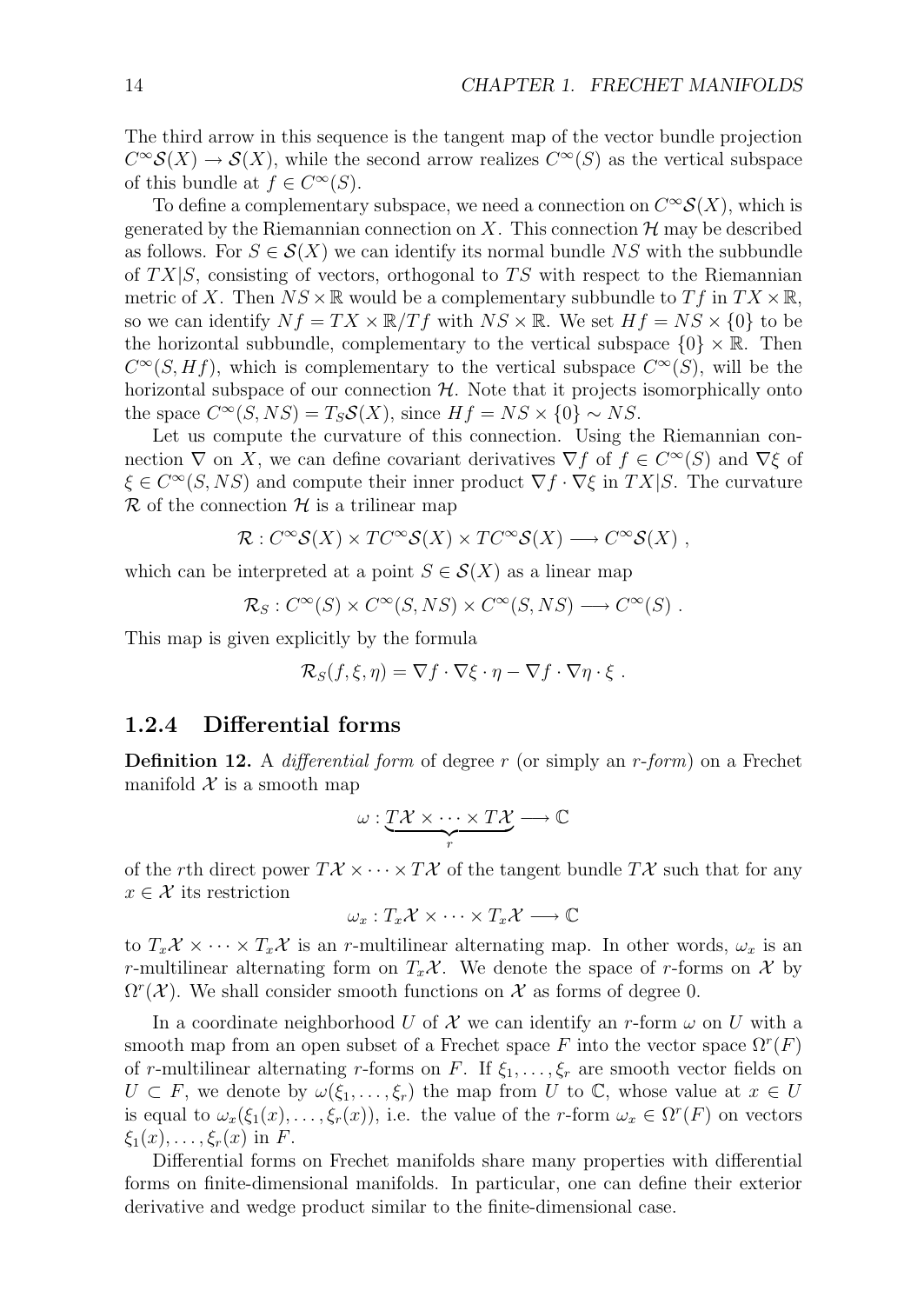**Definition 13.** The *exterior derivative*  $d\omega$  of an *r*-form  $\omega$  on X is an  $(r+1)$ -form on *X*, which can be defined locally as follows. For any smooth vector fields  $\xi_0, \xi_1, \ldots, \xi_r$ in a coordinate neighborhood  $U \subset F$ , the value of  $d\omega$  on  $\xi_0, \xi_1, \ldots, \xi_r$  is equal to

$$
d\omega(\xi_0, \xi_1, ..., \xi_r) = \sum_{i=0}^r (-1)^i \xi_i \left( \omega(\xi_0, ..., \hat{\xi}_i, ..., \xi_r) \right) + \sum_{\substack{i,j=0 \ i\n(1.3)
$$

This definition does not depend on the choice of the local data in the sense that there is a unique  $(r + 1)$ -form on X, which respects the given local representations (cf. [47], Ch.V, Prop. 3.2).

**Example 22.** If *f* is a 0-form on *X*, i.e. a smooth map  $f : \mathcal{X} \to \mathbb{C}$ , then  $df_x$  for any  $x \in \mathcal{X}$  coincides with the tangent map

$$
T_x f : T_x \mathcal{X} \longrightarrow T_{f(x)} \mathbb{C} .
$$

Moreover, for any vector field  $\xi$  on  $\mathcal X$  we have

$$
df(\xi) = \xi f.
$$

If  $\omega$  is a 1-form on  $\mathcal{X}$ , then locally

$$
d\omega(\xi,\eta) = \xi(\omega(\eta)) - \eta(\omega(\xi)) - \omega([\xi,\eta]) .
$$

For a 2-form  $\omega$  we have locally

$$
d\omega(\xi, \eta, \zeta) = \xi(\omega(\eta, \zeta)) + \eta(\omega(\zeta, \xi)) + \zeta(\omega(\xi, \eta)) -
$$
  
- 
$$
\omega([\xi, \eta], \zeta) - \omega([\eta, \zeta], \xi) - \omega([\zeta, \xi], \eta) .
$$
 (1.4)

**Definition 14.** The *wedge product* of an *r*-form  $\omega$  and an *s*-form  $\psi$  on X is an  $(r + s)$ -form  $\omega \wedge \psi$  on  $\mathcal{X}$ , which can be defined locally as follows. For any smooth vector fields  $\xi_1, \ldots, \xi_{r+s}$  in a coordinate neighborhood  $U \subset F$ , the value of  $\omega \wedge \psi$  on  $\xi_1, \ldots, \xi_{r+s}$  is equal to

$$
(\omega \wedge \psi)(\xi_1, \ldots \xi_{r+s}) = \sum_{i=1}^{r+s} (-1)^{\epsilon(\sigma)} \omega(\xi_{\sigma(1)}, \ldots, \xi_{\sigma(r)}) \psi(\xi_{\sigma(r+1)}, \ldots, \xi_{\sigma(r+s)}) ,
$$

where the sum is taken over all permutations  $\sigma$  of the numbers  $(1, \ldots, r + s)$  and  $\epsilon(\sigma)$  is the parity of  $\sigma$ .

Again, this definition does not depend on the choice of the local data in the sense that there is a unique  $(r + s)$ -form  $\omega \wedge \psi$  on X, which respects the given local representations.

In particular, the wedge product of a function *f* and a form  $\omega$  is equal to  $f \wedge \omega =$ *f* $\omega$ . One can easily check that the wedge product of two forms  $\omega$  and  $\psi$  on  $\mathcal X$  is related to the exterior derivative by the usual formula

$$
d(\omega \wedge \psi) = d\omega \wedge \psi + (-1)^{\deg \omega} \omega \wedge d\psi
$$

and the square of *d* is equal to zero:  $dd\omega = 0$ .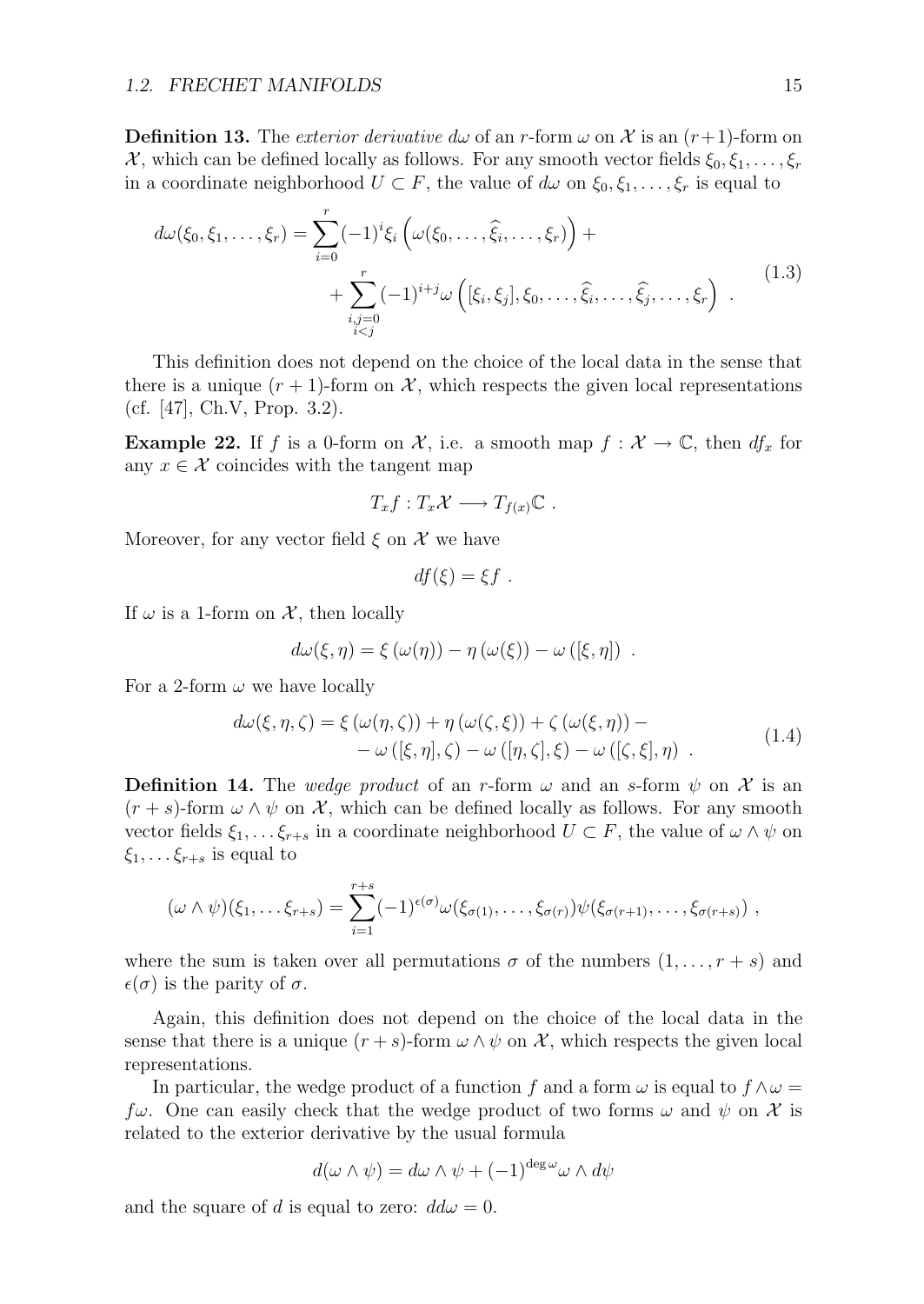#### **1.2.5 Symplectic and complex structures**

**Definition 15.** A *symplectic structure* on a Frechet manifold  $\mathcal{X}$  is a 2-form  $\omega$  on  $X$ , having the following properties:

- 1.  $\omega$  is closed, i.e.  $d\omega = 0$ ;
- 2. *ω* is non-degenerate at any point  $x \in \mathcal{X}$ , i.e. for any  $\xi \in T_x\mathcal{X}, \xi \neq 0$ , there exists an  $\eta \in T_x \mathcal{X}$  such that  $\omega_x(\xi, \eta) \neq 0$ .

A Frechet manifold  $X$ , provided with a symplectic structure  $\omega$ , is called *symplectic*.

*Remark* 1*.* Note that we have used here the weakest form of the non-degeneracy condition. For Banach manifolds, modelled locally on a Banach space *E*, a conventional non-degeneracy condition on  $\omega$  requires that for any  $x \in \mathcal{X}$  the linear operator  $A_x$  from  $T_xX \sim E$  to the dual space  $T_x^*\mathcal{X} \sim E'$ , defined by  $\omega_x(\cdot, \eta) = A_x(\cdot)(\eta)$ , is invertible for any non-zero  $\eta \in T_x^* \mathcal{X}$ .

Most of Frechet manifolds, considered in this book, are symplectic in the sense of the Def.15. Moreover, they usually have, along with their symplectic structure, a compatible almost complex structure.

**Definition 16.** An *almost complex structure* on a Frechet manifold  $\mathcal{X}$  is a smooth vector bundle automorphism *J* of the tangent bundle  $T\mathcal{X}$ , such that for any  $x \in \mathcal{X}$ the restriction  $J_x$  of  $J$  to  $T_x\mathcal{X}$  satisfies the condition

$$
J_x^2 = -id.
$$

A Frechet manifold *X* , provided with an almost complex structure, is called *almost complex* .

If *J* is an almost complex structure on a Frechet manifold  $\mathcal{X}$ , then the isomorphism *J* can be extended complex linearly to the *complexified* tangent bundle  $T^{\mathbb{C}}\mathcal{X}=T\mathcal{X}\otimes\mathbb{C}$ , so that  $T^{\mathbb{C}}\mathcal{X}$  decomposes into the direct sum of subbundles

$$
T^{\mathbb{C}}\mathcal{X}=T^{1,0}\mathcal{X}\oplus T^{0,1}\mathcal{X},
$$

where for any  $x \in \mathcal{X}$  the restriction of  $J_x$  to  $T_x^{1,0}\mathcal{X}$  is given by the multiplication by *i*, and the restriction of  $J_x$  to  $T_x^{0,1}$  *x* is given by the multiplication by *−i*. Sections of the bundles  $T_x^{1,0} \mathcal{X}$  and  $T_x^{0,1} \mathcal{X}$  are called otherwise the *vector fields of type*  $(1,0)$ and (0*,* 1) respectively.

We call an almost complex structure  $J$  on a Frechet manifold  $\mathcal X$  *integrable* or *formally integrable* complex structure, if the bracket of any two vector fields on *X* of type  $(1,0)$  is again a vector field of type  $(1,0)$ .

*Remark* 2*.* An almost complex structure *J* provides a complex structure on every tangent space  $T_x \mathcal{X}$ , determined by the action of  $J_x$ . In particular, any complex Frechet manifold  $\mathcal X$  has a natural almost complex structure, given by the multiplication by *i* on  $T_x \mathcal{X}$ . Such an almost complex structure is automatically integrable. For finite-dimensional manifolds the *Newlander-Nirenberg theorem* asserts that the converse is also true, namely, any almost complex manifold with an integrable almost complex structure is, in fact, *complex* . It means that one can introduce an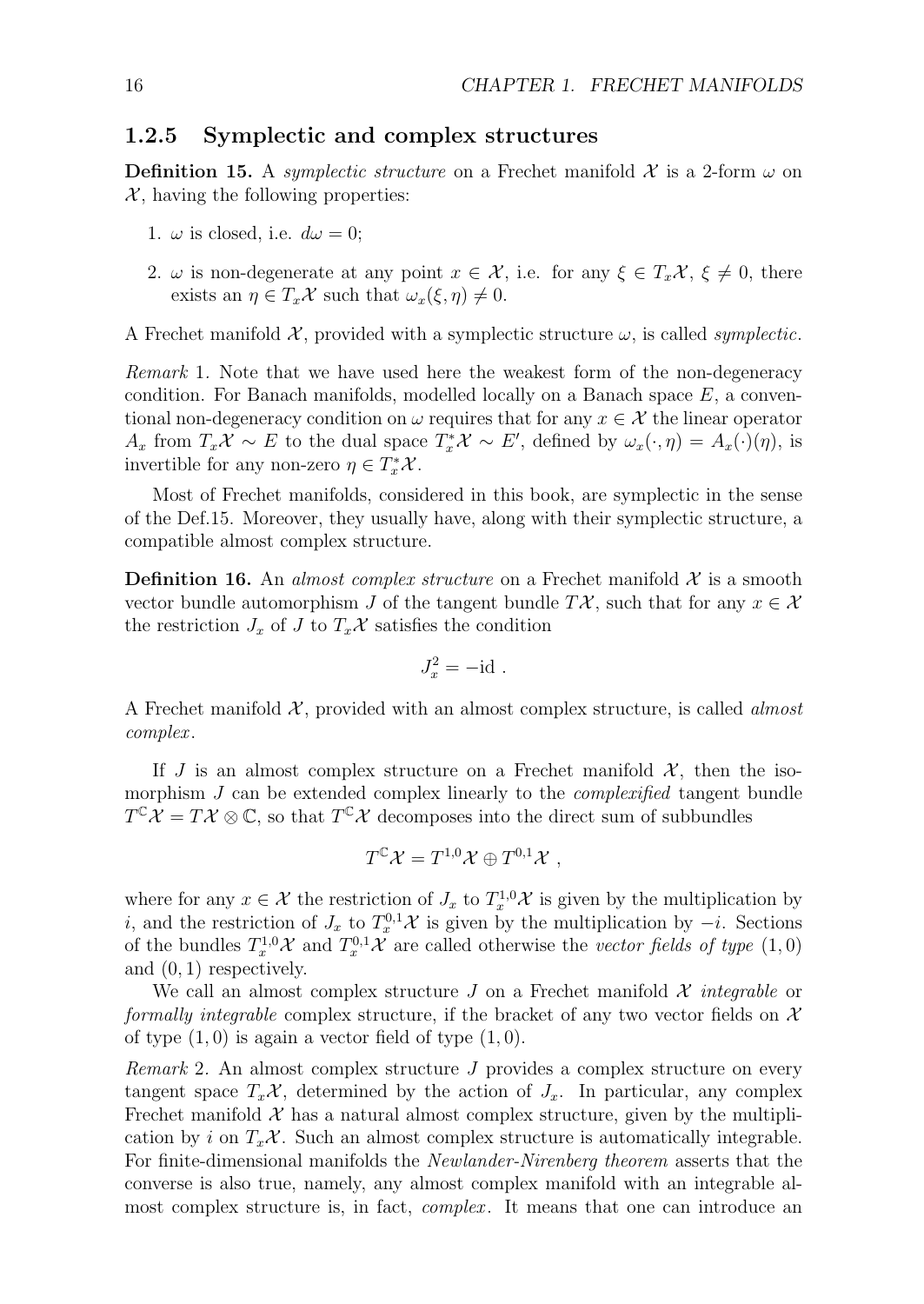atlas of local complex charts on this manifold in such a way that the original almost complex structure in these coordinates will be given by the multiplication by *i* on tangent spaces. For Frechet manifolds this theorem is, in general, not true (cf. [51]), so in order to show that a given Frechet manifold is complex, it's necessary to construct, following Def.5 from Subsec. 1.2.1, an atlas of local complex charts.

The most important class of Frechet manifolds, considered in this book, is that of K¨ahler Frechet manifolds, i.e. Frechet manifolds, which are both symplectic and complex, and these two structures are compatible in the sense of the following definition.

**Definition 17.** A complex symplectic Frechet manifold  $\mathcal{X}$  is called a *K* $\ddot{\text{a}}$ *k* $\ddot{\text{b}}$ *k* $\text{c}}$ *Frechet manifold*, if its complex structure *J* and symplectic structure  $\omega$  are *compatible* in the following sense:

- 1.  $\omega_x(J_x\xi, J_x\eta) = \omega_x(\xi, \eta)$  for any  $\xi, \eta \in T_x\mathcal{X}, x \in \mathcal{X}$ ;
- 2. symmetric form *q* on  $T\mathcal{X} \times T\mathcal{X}$ , defined by

$$
g_x(\xi,\eta):=\omega_x(\xi,J_x\eta)\;,
$$

is positively definite for any  $x \in \mathcal{X}$ .

Such a form  $g$  is called the *K*ähler metric on  $\mathcal{X}$ .

### **Bibliographic comments**

A key reference to Ch.1 is the Hamilton's paper [32] on the Nash–Moser theorem. Its first part is an excellent introduction to the theory of Frechet manifolds. In our exposition (except for Subsecs.1.2.4,1.2.5) we follow closely that paper. The definition Def.10 of the connection on a Frechet vector bundle is borrowed from [47]. The latter book can be recommended for the readers, interested in the theory of infinite-dimensional manifolds with a special emphasis on the Banach case.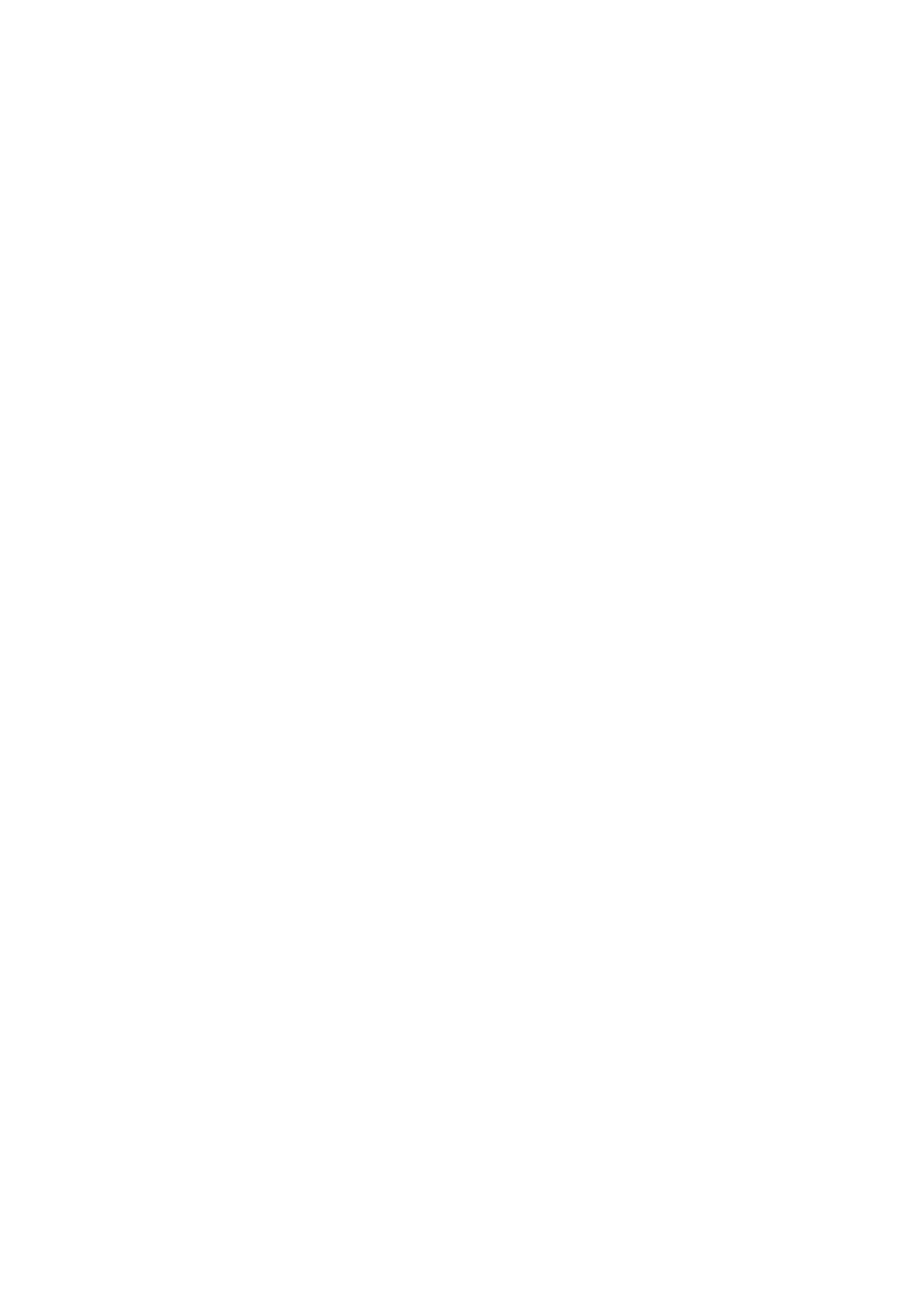# **Chapter 2**

## **Frechet Lie groups**

**Definition 18.** A *Frechet Lie group* is a Frechet manifold *G*, provided with the group structure, such that the multiplication

$$
\mathcal{G} \times \mathcal{G} \longrightarrow \mathcal{G} , (g, h) \longmapsto g \cdot h ,
$$

and "taking-the-inverse"

$$
\mathcal{G} \longrightarrow \mathcal{G} , \quad g \longmapsto g^{-1} ,
$$

are smooth maps of Frechet manifolds. The *Frechet Lie algebra* of a Frechet Lie group  $\mathcal G$  is the tangent space  $\mathfrak{G} = T_1 \mathcal G$  at the unit **1** of the group  $\mathcal G$ .

For  $g \in \mathcal{G}$  denote by

$$
L_g: \mathcal{G} \to \mathcal{G}, \quad L_g(h) = g \cdot h
$$
  

$$
R_g: \mathcal{G} \to \mathcal{G}, \quad R_g(h) = h \cdot g
$$

respectively the *left* and *right translations* on the group *G*.

Any element  $\xi$  of the Lie algebra  $\mathfrak{G}$  generates by left translations a vector field *X*<sup>*ξ*</sup> on *G*, invariant under these translations. The correspondence *ξ* ←→ *X*<sup>*ξ*</sup> allows us to consider elements of the Lie algebra  $\mathfrak{G}$  as left-invariant vector fields on the Lie group *G*. The left-invariant vector fields on *G* form a Lie algebra with respect to the bracket of vector fields, which induces a Lie algebra bracket on  $T_1 \mathcal{G} = \mathfrak{G}$  by the identification  $\xi \leftrightarrow X_{\xi}$  (this justifies the use of the term "Lie algebra" with respect to  $T_1 \mathcal{G}$ ). We note that there exists a unique connection  $\mathcal{H}$  on  $\mathcal{G}$ , called the *Cartan–Maurer connection*, such that the left-invariant vector fields are horizontal with respect to  $H$ , its curvature being equal to zero. Of course, the choice of the left-invariant vector fields and left translations in this argument was absolutely ambiguous (though traditional), with the same success we could employ here the right-invariant vector fields and right translations.

If in the definition of a Frechet Lie group the group  $\mathcal G$  is a Banach (resp. Hilbert) manifold, we say that *G* is a *Banach* (resp. *Hilbert) Lie group*.

Suppose that for any element  $\xi$  of the Lie algebra  $\mathfrak G$  there exists a unique 1parameter subgroup  $\gamma_{\xi} : \mathbb{R} \to \mathcal{G}$  of the group  $\mathcal{G}$  such that  $\gamma'_{\xi}(0) = \xi$ . Then, as in the finite-dimensional case, we can define the *exponential map*

$$
\exp:\mathfrak{G}\longrightarrow\mathcal{G}
$$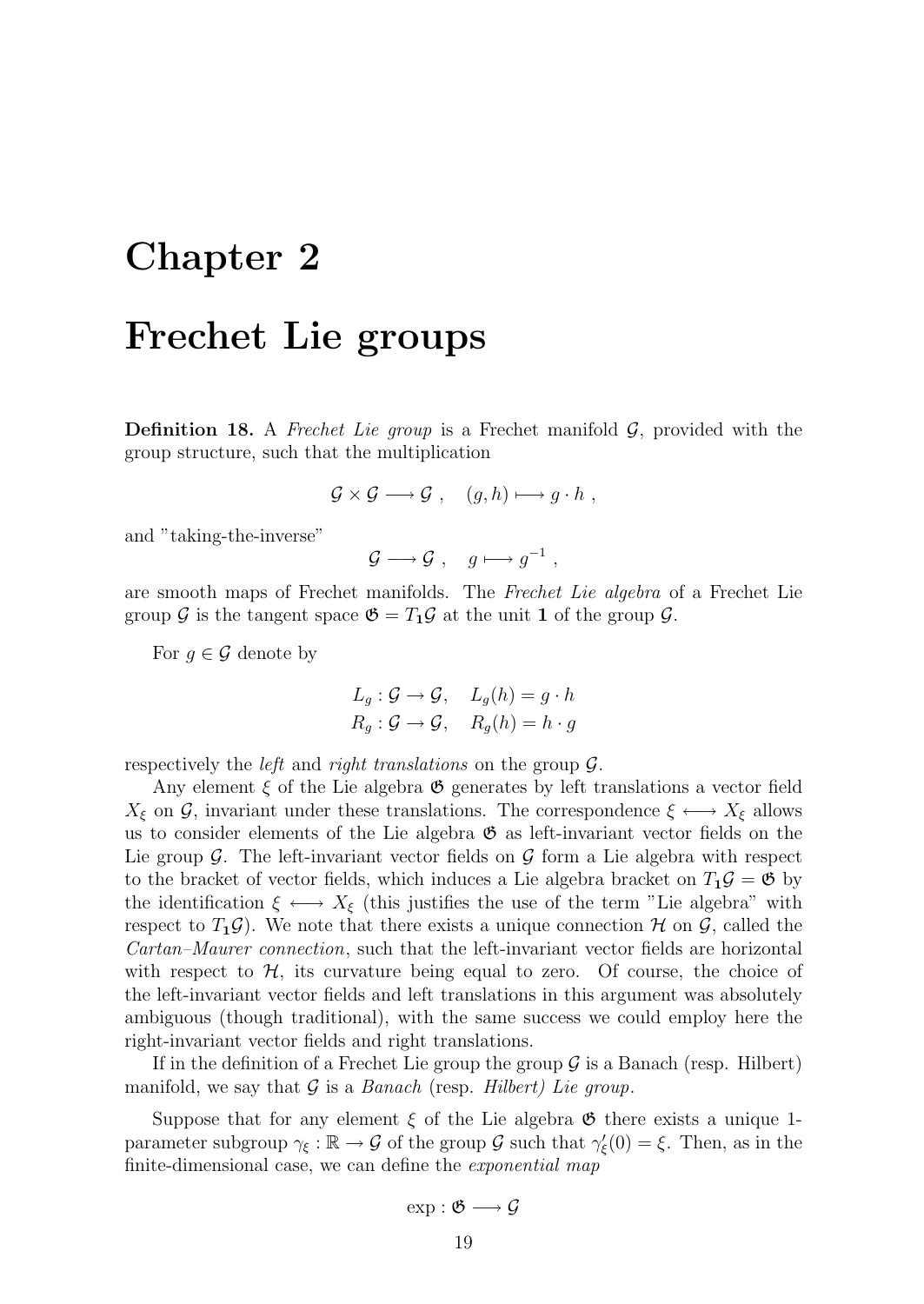by setting  $\exp \xi := \gamma_{\xi}(1)$ . In particular, for Banach Lie groups *G* the above condition is always satisfied. Indeed, any element  $\xi \in \mathfrak{G}$  is identified with the left-invariant vector field  $X_{\xi}$ , which can be integrated to a 1-parameter group of transformations  $\varphi_{\xi}^{t} : \mathcal{G} \to \mathcal{G}$ . In this case  $\gamma_{\xi}(t) := \varphi_{\xi}^{t}(\mathbf{1})$ .

We supplement the definition of Frechet fibre bundles, given in Subsec. 1.2.2 (cf. Def.9), with the definition of a principal Frechet bundle. We say that a Frechet Lie group  $G$  *acts on a Frechet manifold*  $X$ , if there is a smooth map

$$
\mathcal{G} \times \mathcal{X} \longrightarrow \mathcal{X} \ , \quad (g, x) \longmapsto g \cdot x \ ,
$$

such that  $\mathbf{1} \cdot x = x$  and  $(g_1 g_2) \cdot x = g_1 \cdot (g_2 \cdot x)$ .

**Definition 19.** Let  $\mathcal{G}$  be a Frechet Lie group, acting on a Frechet manifold  $\mathcal{E}$ . This manifold is called a *principal Frechet G*-*bundle*, if there is a smooth submersion  $\pi : \mathcal{E} \to \mathcal{X}$  onto another Frechet manifold  $\mathcal{X}$ , such that for any  $x \in \mathcal{X}$  there exists an open neighborhood *U* of *x* and a diffeomorphism of its preimage  $\pi^{-1}(U)$  in  $\mathcal E$ onto  $U \times \mathcal{G}$ , satisfying the following conditions:

- 1. the action of *G* on *E* corresponds to the natural action of *G* on the second factor of  $U \times \mathcal{G}$ ;
- 2. the following diagram

$$
\pi^{-1}(U) \longrightarrow U \times \mathcal{G}
$$
  

$$
\pi \downarrow \qquad \qquad \downarrow \text{projection}
$$
  

$$
U \longrightarrow U
$$

is commutative.

We consider next the two most important examples of Frechet Lie groups, playing a special role in this book.

### **2.1** Group of currents  $C^{\infty}(X, G)$

#### **2.1.1 Basic properties**

Let *X* be a smooth compact manifold and *G* is a Lie group. The space  $C^{\infty}(X, G)$ of all smooth maps from *X* into *G* is a Frechet manifold, as we have pointed out in Subsec.1.2.1 (cf. Ex.12). Let us recall the definition of the structure of a Frechet manifold on  $C^{\infty}(X, G)$  for this particular case.

The exponential map  $\exp : \mathfrak{g} \to G$  determines a local diffeomorphism

$$
\exp: \mathfrak{u} \longrightarrow U ,
$$

mapping an open neighborhood  $\mu$  of zero in the Lie algebra  $\mu$  onto an open neighborhood *U* of the unit  $e \in G$ . Using this diffeomorphism, we can construct a local chart in a neighborhood  $\mathcal{U} = C^{\infty}(X, U)$  of the identity  $\mathbf{1} := X \to e \in G$  in  $C^{\infty}(X, U)$ . It is given by the homeomorphism

$$
\chi: \quad \mathfrak{U}:=C^{\infty}(X,\mathfrak{u})\longrightarrow C^{\infty}(X,U)=\mathcal{U},
$$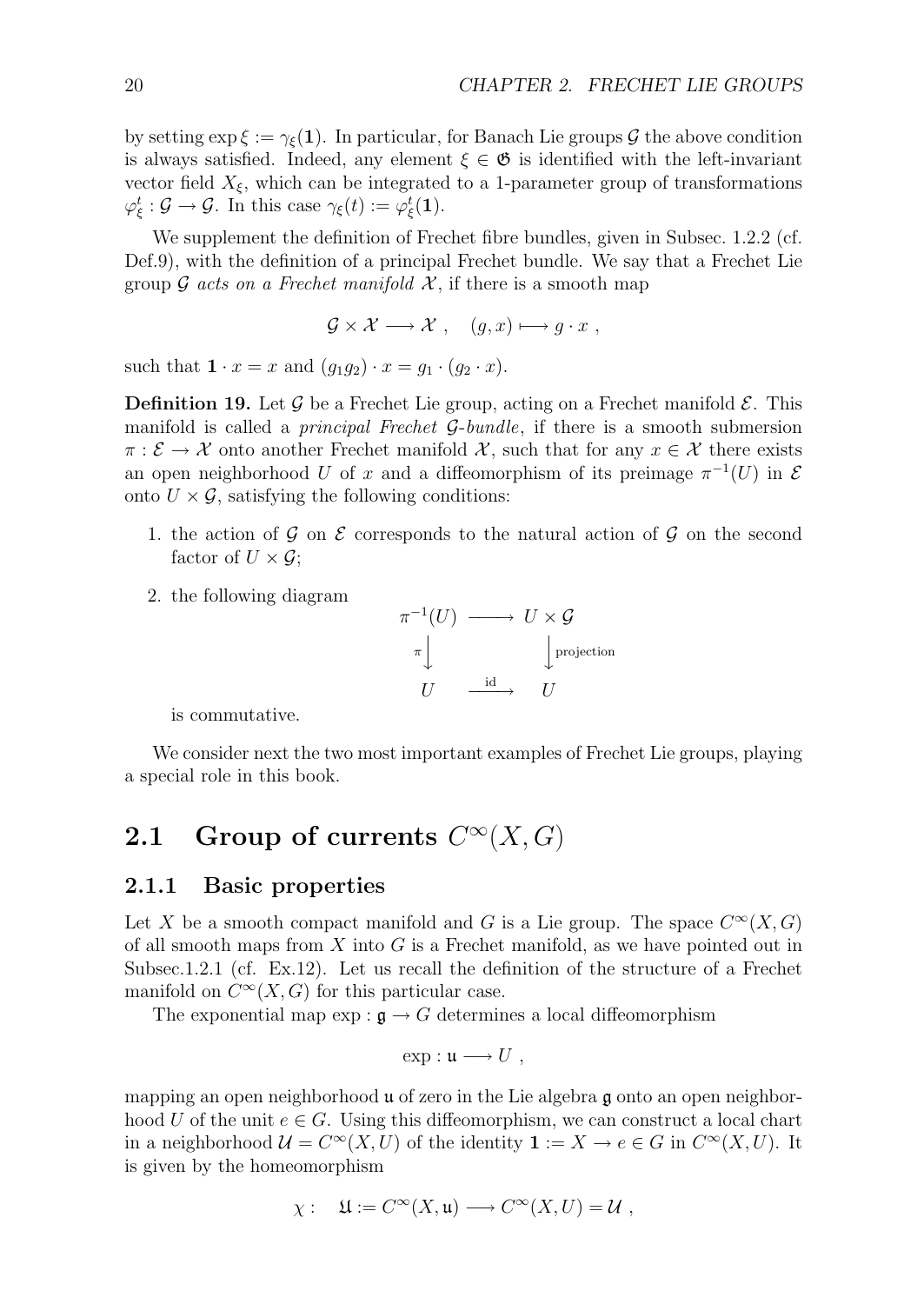given by the pointwise application of the exponential map  $\exp: \mathfrak{u} \to U$ . The inverse map  $\varphi_1 := \chi^{-1} : \mathcal{U} \to \mathfrak{U}$  yields a homeomorphism of the neighborhood  $\mathcal{U}$  of the identity **1**  $\in C^{\infty}(X, U)$  onto the open subset **1** in the Frechet space  $C^{\infty}(X, \mathfrak{g})$ .

The manifold  $C^{\infty}(X, G)$  is a group with respect to the pointwise multiplication. Using this group structure, we can construct local charts at any point of  $C^{\infty}(X, G)$ . To define a local chart at an arbitrary point  $\gamma \in C^{\infty}(X, G)$ , denote by  $\mathcal{U}_{\gamma}$  a neighborhood of  $\gamma$  of the form  $\mathcal{U}_{\gamma} := \gamma \cdot \mathcal{U}$  and define a local chart  $\varphi_{\gamma}$  in the neighborhood  $\mathcal{U}_{\gamma}$  as the composition map

$$
\varphi_{\gamma} := \varphi_1 \circ \gamma^{-1} : \mathcal{U}_{\gamma} \to \mathfrak{U} ,
$$

where the map  $\gamma^{-1}$  :  $\mathcal{U}_{\gamma} \to \mathcal{U}$  is given by the multiplication by  $\gamma^{-1}$  from the left. The neighborhoods  $\{\mathcal{U}_{\gamma}\}\$  and the maps  $\{\varphi_{\gamma}\}\$  with  $\gamma \in C^{\infty}(X, G)$  form an open atlas and a system of local charts on  $C^{\infty}(X, G)$ , which defines the structure of a smooth Frechet manifold on  $C^{\infty}(X, G)$ , modelled on the Frechet space  $C^{\infty}(X, \mathfrak{g})$ .

The pointwise multiplication and taking-the-inverse maps in the group  $C^{\infty}(X, G)$ are smooth with respect to the introduced structure of a Frechet manifold, hence  $C^{\infty}(X, G)$  is a Frechet Lie group, called the *group of currents*.

The Lie algebra of  $C^{\infty}(X, G)$  coincides with the Frechet space  $C^{\infty}(X, \mathfrak{g})$ , the Lie bracket in  $C^{\infty}(X, \mathfrak{g})$  being given by the pointwise application of the Lie bracket in g. The exponential map

$$
\exp: C^{\infty}(X, \mathfrak{g}) \longrightarrow C^{\infty}(X, G) ,
$$

given by the pointwise application of the exponential map  $\exp : \mathfrak{g} \to G$ , is a local homeomorphism in a neighborhood of zero.

Consider now the most important example of the group  $C^{\infty}(X, G)$ , corresponding to the case when  $X = S^1$ . In this case the group  $C^{\infty}(S^1, G)$  is called the *loop group* of the Lie group *G*, and is denoted by

$$
LG := C^{\infty}(S^1, G) .
$$

The Lie algebra of *LG* coincides with the *loop algebra*

$$
L\mathfrak{g} := C^{\infty}(S^1, \mathfrak{g}) \ .
$$

Since all operations in the loop group *LG* are defined pointwise, one can expect that the properties of *LG* will be close to the properties of the group *G* itself. And this is true in most of the cases, but there are still some differences, demonstrated by the examples below.

Consider first the homotopy structure of *LG*. Let us introduce the *based loop space*

$$
\Omega G:=LG/G
$$

of *G*, where *G* in the denominator is identified with the group of constant maps  $S^1 \rightarrow g_0 \in G$ . We can realize  $\Omega G$  as the closed submanifold of  $LG$ , consisting of the maps  $\gamma \in LG$ , which send the identity  $\mathbf{1} \in LG$  to the unit  $e \in G$ :  $\gamma(\mathbf{1}) = e$ . Then the loop group  $LG$  will be identified with the direct product  $\Omega G \times G$ . It is well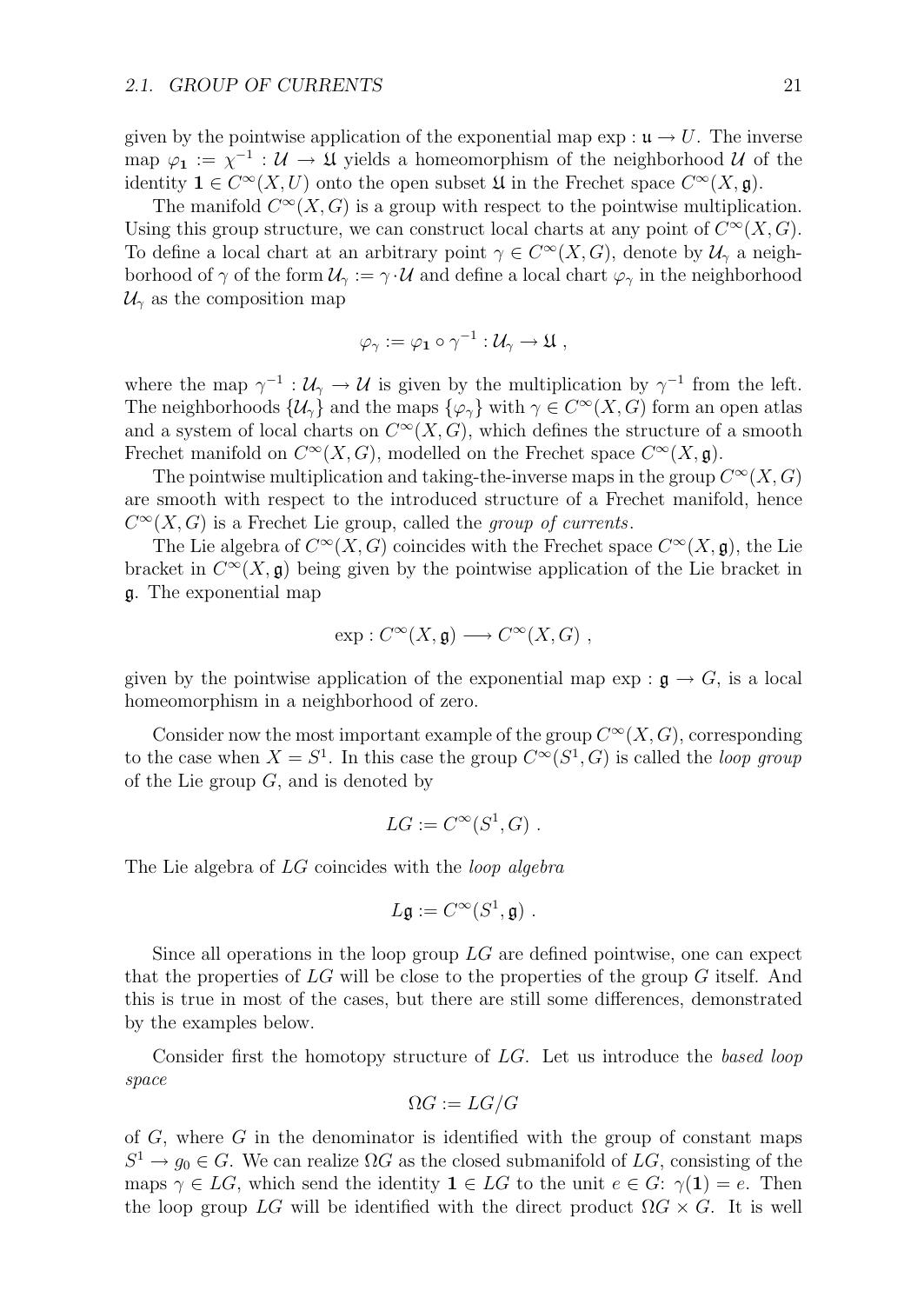known (cf.,e.g., [36]) that the homotopy groups of  $\Omega G$  coincide with the homotopy groups of *G*, shifted by one:

$$
\pi_i(\Omega G) \cong \pi_{i+1}(G) .
$$

It follows that

$$
\pi_i(LG) \cong \pi_i(\Omega G) \oplus \pi_i(G) \cong \pi_{i+1}(G) \oplus \pi_i(G) .
$$

In particular,  $\pi_0(LG)$  is equal to  $\pi_1(G) \oplus \pi_0(G)$ , i.e. the group LG is connected if and only if *G* is connected and simply connected. The fundamental group of *LG* coincides with  $\pi_2(G) \oplus \pi_1(G) \cong \pi_1(G)$ , since  $\pi_2(G) = 0$  for any connected compact Lie group *G*. Hence, *LG is connected and simply connected if the Lie group G itself is connected and simply connected*.

#### **2.1.2 Exponential map of the loop algebra**

As we have pointed out, the exponential map

exp : *L*g *−→ LG*

of the loop algebra *L*g is given by the pointwise application of the exponential map  $\exp : \mathfrak{g} \to G$ .

If *G* is a compact Lie group, then it has the following well-known property. Denote by *G◦* the identity connected component of *G*. Then the *exponential map*  $\exp: \mathfrak{g} \to G^{\circ}$  *is surjective*. This property is a corollary of the fact that every element of *G◦* belongs to some 1-parameter subgroup of *G*. However, for the loop group *LG* it is not true, in general.

Consider, for example, the simply connected group  $G = SU(2)$ . Then the element

$$
LG \ni \gamma : z \longrightarrow \begin{pmatrix} z & 0 \\ 0 & z^{-1} \end{pmatrix} , \quad z \in S^1 ,
$$

is not an exponential of any element in the loop algebra *L*g.

Indeed, if we suppose that  $\gamma = \exp \xi$  for some  $\xi \in C^{\infty}(S^1, \mathfrak{g})$ , then the matrix *γ*(*z*), being a function of  $ξ(z)$ , should commute with  $ξ(z)$  for any  $z ∈ S<sup>1</sup>$ . It's easy to see that this condition implies that the matrix  $\xi(z)$  should be diagonal for any  $z \in S^1$ , i.e.

$$
\begin{pmatrix} z & 0 \ 0 & z^{-1} \end{pmatrix} = \begin{pmatrix} e^{if(z)} & 0 \ 0 & e^{-if(z)} \end{pmatrix}
$$

for some smooth real-valued function *f* on  $S^1$ . In particular,  $z = e^{if(z)}$ , which is impossible, since the logarithm  $\ln(z)$  does not admit a continuous branch on the circle.

However, one can prove the following property of the loop group *LG*, which may be considered as a substitution of the surjectivity of  $\exp : \mathfrak{g} \to G^\circ$ .

**Proposition 1.** *Let G be a connected compact Lie group. Then the exponential map*

$$
\exp: L\mathfrak{g} \longrightarrow (LG)^{\circ}
$$

*has a dense image in the connected component of the identity* (*LG*)*◦ of the group LG.*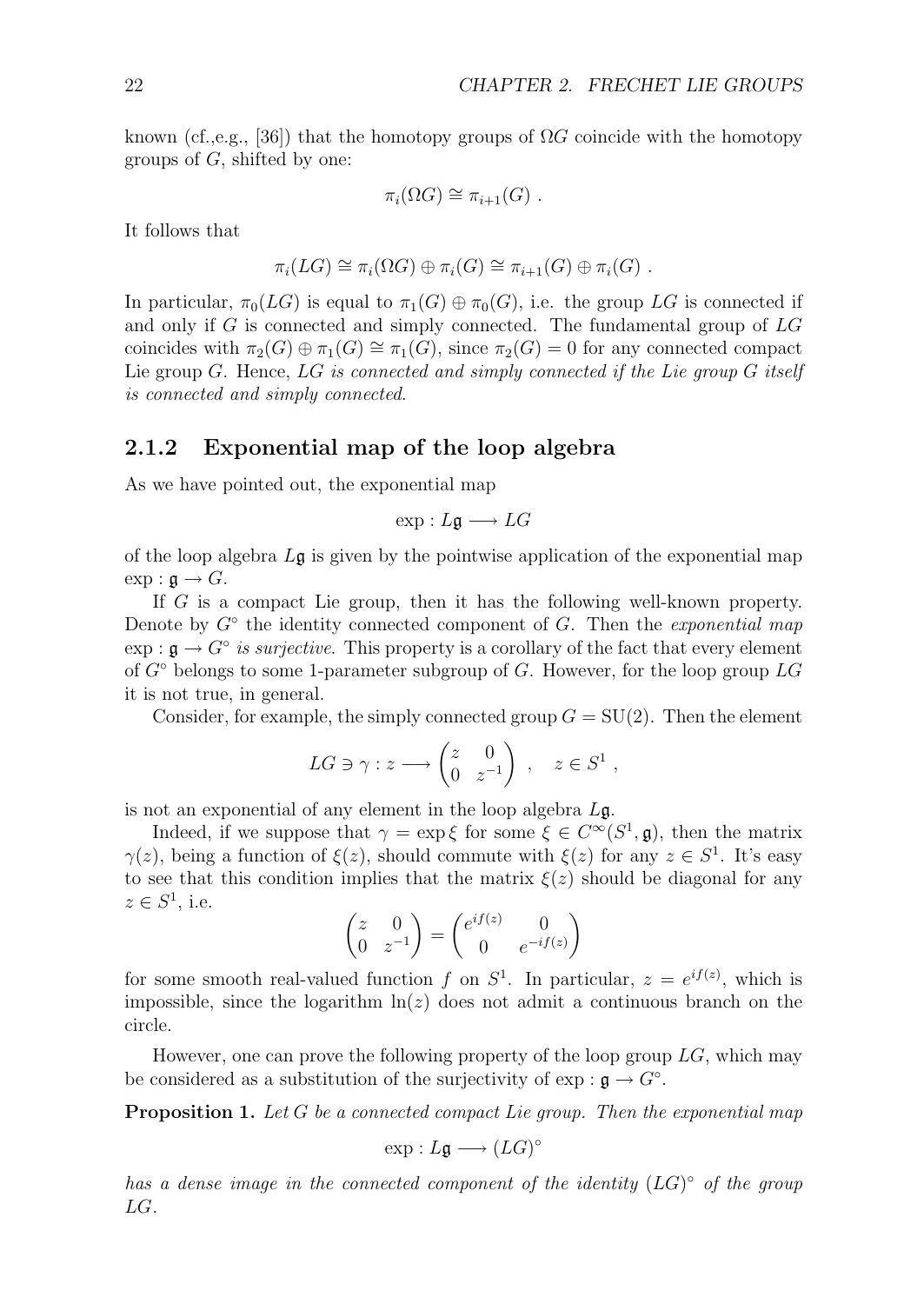*Proof.* To prove this assertion, we note first that a connected compact Lie group *G* is the direct product of a torus and a connected semisimple compact Lie group. Our assertion for the torus is easily checked directly, so it is sufficient to consider the case of a semisimple connected compact Lie group *G*. In this case the group *G* can be realized as the connected component of the identity of the automorphism group Aut  $\mathfrak g$  of the Lie algebra  $\mathfrak g$  (since an arbitrary semisimple connected compact Lie group *G* is a finite covering over  $(Aut \mathfrak{g})^\circ$ ). If this is the case, then the critical points of the exponential map  $\exp : \mathfrak{g} \to G$  lie on a closed hypersurface  $\Gamma$  in  $\mathfrak{g}$ , dividing  $\mathfrak{g}$ into an interior convex domain *D*, containing 0, and its complement. The image of Γ under the exponential map, denoted by exp Γ, is contained in a submanifold of *G* of codimension *≥* 3.

Consider now an arbitrary loop  $\gamma(z) \in (LG)^{\circ}$ , passing through  $e \in G$ :  $\gamma(1) = e$ . We assert that it can be approximated by smooth loops in (*LG*)*◦*, which are the *exponentials* in LG (we call a loop  $\delta(z)$  in LG an exponential, if it can be represented in the form  $\delta = \exp \xi$  for some  $\xi \in L\mathfrak{g}$ ).

By smoothly deforming, if necessary, the loop  $\gamma$ , we can approximate it by a smooth loop  $\tilde{\gamma} \in (LG)^\circ$ , starting at *e*, such that  $\tilde{\gamma}(e^{it})$  does not intersect exp Γ for  $0 < t < 2\pi$ . Since the exponential exp :  $\mathfrak{g} \to G$  is locally diffeomorphic along  $\tilde{\gamma}(e^{it})$ for  $t < 2\pi$ , we can, beginning from *e*, choose a continuous logarithm branch of the loop  $\tilde{\gamma}(e^{it})$  for  $t < 2\pi$ . As a result, we obtain a smooth (but, generally speaking, not closed) path  $\xi(e^{it})$ ,  $0 \le t \le 2\pi$ , in g such that  $\exp \xi = \tilde{\gamma}$ .

The limit  $\xi_0$  of the path  $\xi(e^{it})$  for  $t \to 2\pi - 0$  belongs to  $\overline{D}$ . If exp  $\Gamma$  does not contain *e*, then  $\xi_0$  cannot belong to  $\Gamma = \partial D$ , because  $\exp \xi_0 = e$ . Hence,  $\xi_0 \in D$ , which forces it to be equal to zero (since, otherwise, exp will be equal to *e* on the whole orbit of  $\xi_0$  in  $D \setminus 0$  under the adjoint action Ad, being a smooth submanifold in g of a positive dimension). So  $\xi(e^{it})$ ,  $0 \le t \le 2\pi$ , is a smooth loop in g such that exp  $\xi = \tilde{\gamma}$ , i.e. we have found a logarithm of  $\tilde{\gamma}$  in g.

If exp Γ contains *e*, then, in contrast with the considered case, it may happen that the limit  $\lim_{t\to 2\pi-0} \xi(e^{it}) = \xi_0$  belongs to Γ. But in such a situation the loop  $\tilde{\gamma}$ will not be contractible, i.e.  $\tilde{\gamma} \notin (LG)^\circ$ , contrary to our assumption. To prove it, note that in this case our path  $\xi(e^{it})$  is homotopic to a linear path  $\xi_0(e^{it}) := t \frac{\xi_0}{2\pi}$ ,  $0 \le t \le 2\pi$ , with the same endpoints 0 and  $\xi_0$ , as  $\xi(e^{it})$ . Accordingly, the loop  $\tilde{\gamma}$  is homotopic to the loop  $\gamma_0(e^{it})$  in *G*, given by

$$
\gamma_0: S^1 \ni e^{it} \longmapsto \exp\left(t \frac{\xi_0}{2\pi}\right) , \quad 0 \le t \le 2\pi .
$$

But it is easy to see that  $\gamma_0$  is not contractible in *G*. So the loop  $\tilde{\gamma}$  is also not contractible in *G*.  $\Box$ 

#### **2.1.3 Complexification**

The loop group *LG*, similar to compact Lie groups, admits the complexification.

Recall that the complexification of a Lie algebra  $\frak{g}$  coincides with the complex Lie algebra

$$
\mathfrak{g}^{\mathbb{C}}:=\mathfrak{g}\otimes\mathbb{C}=\mathfrak{g}+i\mathfrak{g}.
$$

**Definition 20.** We call by the *complexification* of a connected Lie group *G* a connected complex Lie group  $G^{\mathbb{C}}$ , having the following properties: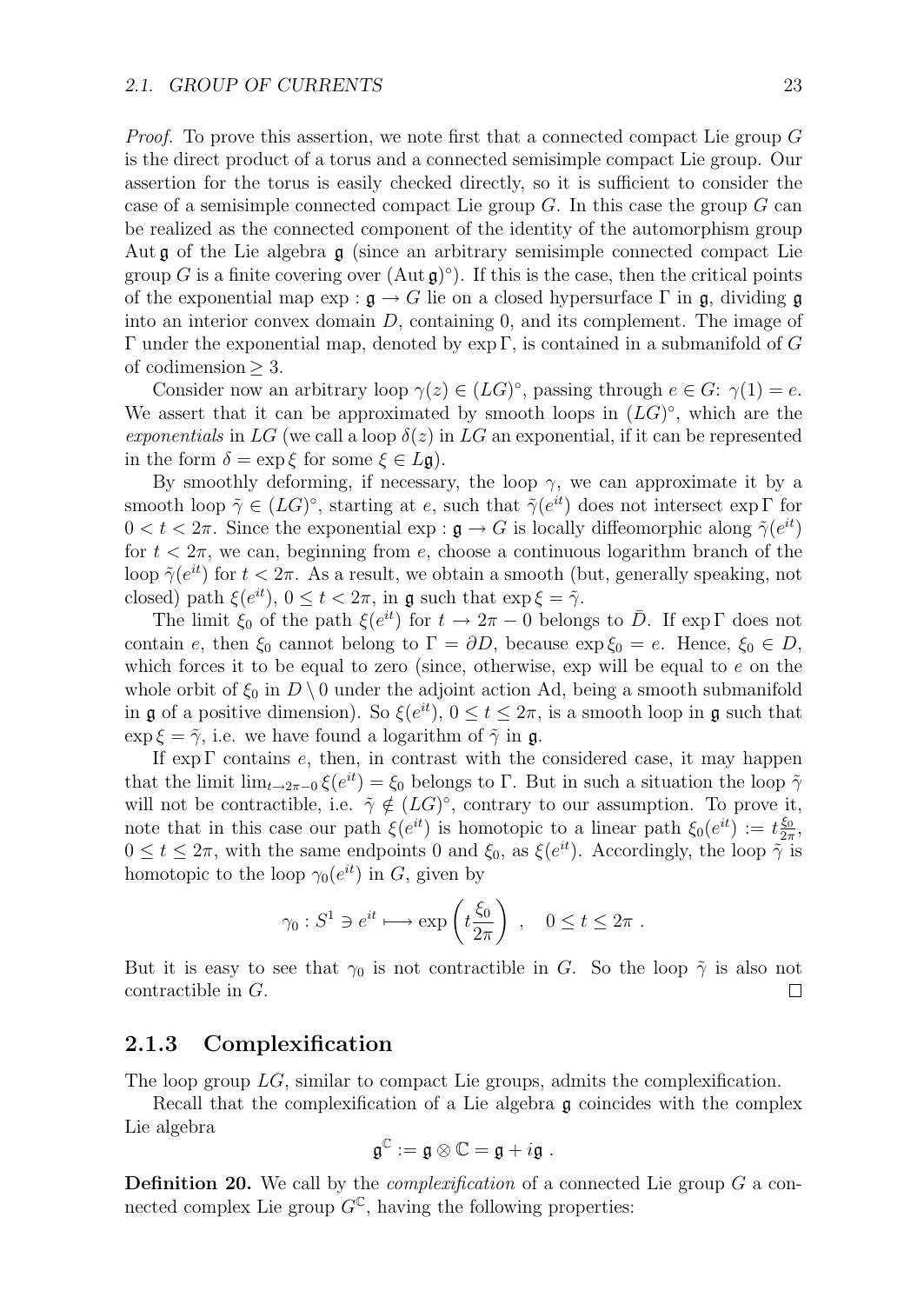- 1. the Lie algebra of  $G^{\mathbb{C}}$  coincides with the complexification  $\mathfrak{a}^{\mathbb{C}}$  of the Lie algebra  $\mathfrak{g}$ ;
- 2.  $G^{\mathbb{C}}$  contains *G* as a subgroup, i.e. there exists a monomorphism  $i: G \to G^{\mathbb{C}}$ .

In particular, a group *G*, which admits the complexification, should have nontrivial homomorphisms into complex Lie groups (the monomorphism *i* is one of them).

The complexification  $G^{\mathbb{C}}$ , introduced above, exists and is uniquely defined for any compact connected Lie group *G*. For example, the complexification of the group  $G = S^1$  coincides with the multiplicative group  $G^{\mathbb{C}} = \mathbb{C}^* = \mathbb{C} \setminus \{0\}$  of complex numbers, and the complexification of  $G = SU(n)$  coincides with  $G^{\mathbb{C}} = SL(n, \mathbb{C})$ . For the non-compact group  $SL(n, \mathbb{R})$  its complexification also coincides with  $SL(n, \mathbb{C})$ .

We give an example of a Lie group, which admits no complexification in the above sense. As we have pointed out, the complexification of the group  $SL(2,\mathbb{R})$ coincides with the group  $SL(2,\mathbb{C})$ . The group  $SL(2,\mathbb{C})$  is simply connected, while the fundamental group of  $SL(2,\mathbb{R})$  is isomorphic to  $\mathbb{Z}$ . Let *G* be a universal covering group of  $SL(2,\mathbb{R})$ . Then we have a homomorphism  $\pi: G \to SL(2,\mathbb{R})$ , whose kernel is equal to  $\mathbb{Z}$ . Suppose that *G* has the complexification  $G^{\mathbb{C}}$ . Then it should be a covering group of  $SL(2,\mathbb{C})$ . Indeed, the composition of  $\pi$  with the natural embedding  $i: SL(2,\mathbb{R}) \hookrightarrow SL(2,\mathbb{C})$  yields a non-trivial homomorphism of *G* into the complex group  $SL(2,\mathbb{C})$  with the kernel, equal to  $\mathbb{Z}$ . This homomorphism extends to a covering homomorphism  $G^{\mathbb{C}} \to SL(2, \mathbb{C})$  with the same kernel. But such a covering cannot exist, since  $SL(2,\mathbb{C})$  is simply connected. The property of the group *G*, used in this argument, can be reformulated as follows: any homomorphism of *G* into a connected complex Lie group factors through  $SL(2,\mathbb{R})$  or (still another formulation) the kernel of such a homomorphism should contain Z.

In the case of the loop group  $LG = C^{\infty}(S^1, G)$  of a compact connected Lie group *G* its complexification coincides with the loop group  $LG^{\mathbb{C}} = C^{\infty}(S^1, G^{\mathbb{C}})$ of the complexified group  $G^{\mathbb{C}}$ . The group  $LG^{\mathbb{C}}$  is a complex Frechet Lie group, modelled on the Frechet Lie algebra  $C^{\infty}(S^1, \mathfrak{g}^{\mathbb{C}})$ .

### **2.2 Group of diffeomorphisms Diff**(*X*)

Let X be a smooth compact manifold and  $\text{Diff}(X)$  is the group of diffeomorphisms of *X*. The group  $\text{Diff}(X)$  is a Frechet manifold, being an open subset in the Frechet manifold  $C^{\infty}(X, X)$ . It is a Frechet Lie group with respect to this Frechet manifold structure.

The group  $Diff(X)$  is closely related to the group of currents  $C^{\infty}(X, G)$ , considered in the previous Sec.2.1. Namely,  $\text{Diff}(X)$  acts smoothly on the manifold  $C^{\infty}(X, G)$  by the "reparametrization" of maps from  $C^{\infty}(X, G)$ .

The Lie algebra of the group  $\text{Diff}(X)$  coincides with the Frechet Lie algebra

$$
C^{\infty}(X, TX) =: \text{Vect}(X)
$$

of smooth tangent vector fields on *X*.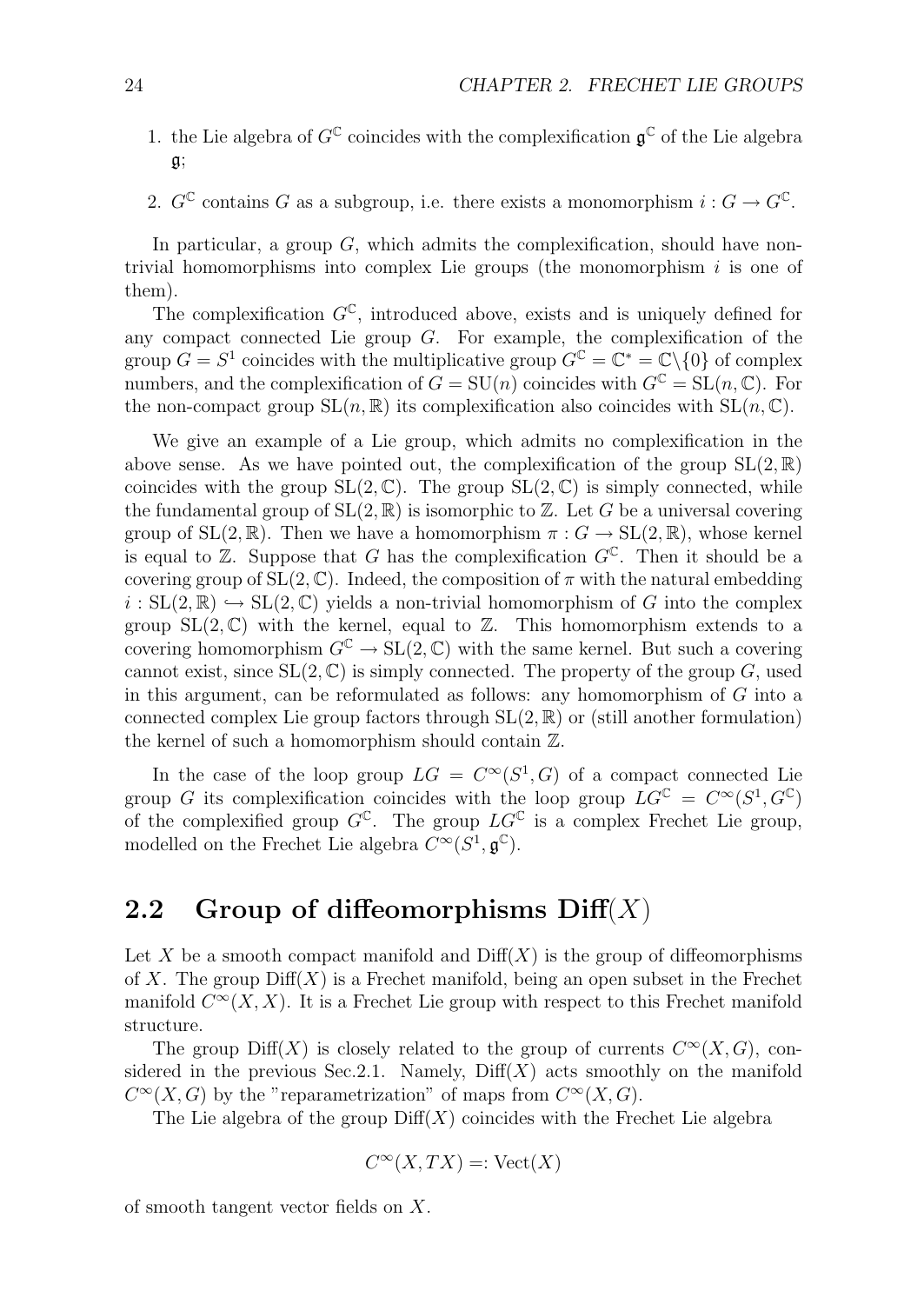The exponential map

$$
exp: Vect(X) \longrightarrow Diff(X)
$$

can be defined, as in the beginning of this Chapter. Namely, any vector field *ξ ∈* Vect(*X*) generates a 1-parameter subgroup of diffeomorphisms  $\varphi_t^{\xi}$  of *X*, defined as follows. The image  $y(t) := \varphi_t^{\xi}(x)$  of an arbitrary point  $x \in X$  under the action of  $\varphi_t^{\xi}$ coincides with the value at *t* of the integral path of the ordinary differential equation  $y' = \xi(y)$  with the initial condition:  $y = x$  for  $t = 0$ . We set  $\exp \xi := \varphi_1^{\xi}$ .

Restrict now to the case of  $X = S^1$ , which is the most important for us. As we have already remarked in Subsec.1.2.1 (Ex. 14), the group  $\text{Diff}(S^1)$  consists of two connected components, and the connected component of the identity  $\text{Diff}_+(S^1)$  is formed by the maps from  $Diff(S^1)$ , preserving the orientation of  $S^1$ .

The Lie algebra of the group  $\text{Diff}(S^1)$  coincides with the algebra  $\text{Vect}(S^1)$  of smooth tangent vector fields on the circle  $S^1$ . Elements  $v \in \text{Vect}(S^1)$  can be written in the form  $v = v(\theta) \frac{d}{d\theta}$ , where  $v(\theta)$  is a smooth  $2\pi$ -periodic function of  $\theta$ . The bracket of two vector fields  $v_1, v_2 \in \text{Vect}(S^1)$  is given by the standard formula

$$
\left[v_1(\theta)\frac{d}{d\theta},v_2(\theta)\frac{d}{d\theta}\right] = \left\{v_1(\theta)v_2'(\theta) - v_1'(\theta)v_2(\theta)\right\}\frac{d}{d\theta}.
$$

Denote by Vect<sup>C</sup>( $S^1$ ) the complexification of the Lie algebra Vect( $S^1$ ), identified with the complex Frechet vector space  $T_{\text{id}}^{\mathbb{C}}$ Diff( $S^1$ ):

$$
\mathrm{Vect}^{\mathbb{C}}(S^1) := \mathrm{Vect}(S^1) \otimes \mathbb{C} .
$$

It is convenient to represent the coefficients  $v(\theta)$  of vector fields  $v = v(\theta) \frac{d}{d\theta}$  from Vect<sup> $\mathbb{C}(S^1)$ </sup> by their Fourier series

$$
v(\theta) = \sum_{n=-\infty}^{\infty} v_n e^{in\theta} , \quad v_n \in \mathbb{C} .
$$

In these terms the real subalgebra  $Vect(S^1)$  of  $Vect^C(S^1)$  is specified by the relations:  $v_{-n} = \bar{v}_n, n \in \mathbb{Z}$ .

The complexified Lie algebra  $\mathrm{Vect}^{\mathbb{C}}(S^1)$  has a natural vector space basis, given by the vector fields

$$
e_n = ie^{in\theta} \frac{d}{d\theta} , \quad n = 0, \pm 1, \pm 2, \dots ,
$$

satisfying the commutation relations:

$$
[e_n, e_m] = (n-m)e_{n+m} , \quad m, n \in \mathbb{Z}.
$$

### **2.2.1 Finite-dimensional subalgebras in Vect<sub>** $\omega$ **</sub>** $(S^1)$

Consider the subalgebra  $Vect_\omega(S^1)$  of  $Vect(S^1)$ , consisting of vector fields  $v(\theta) \frac{d}{d\theta}$ with real analytic coefficients  $v(\theta)$ . Such  $v(\theta)$  are represented by Fourier series of the form

$$
v(\theta) = \sum_{n=-\infty}^{\infty} v_n e^{in\theta} , \quad v_{-n} = \bar{v}_n ,
$$

converging in a neighborhood of  $S^1$  in  $\mathbb{C}$ .

The Lie algebra  $Vect_\omega(S^1)$  has the following interesting property.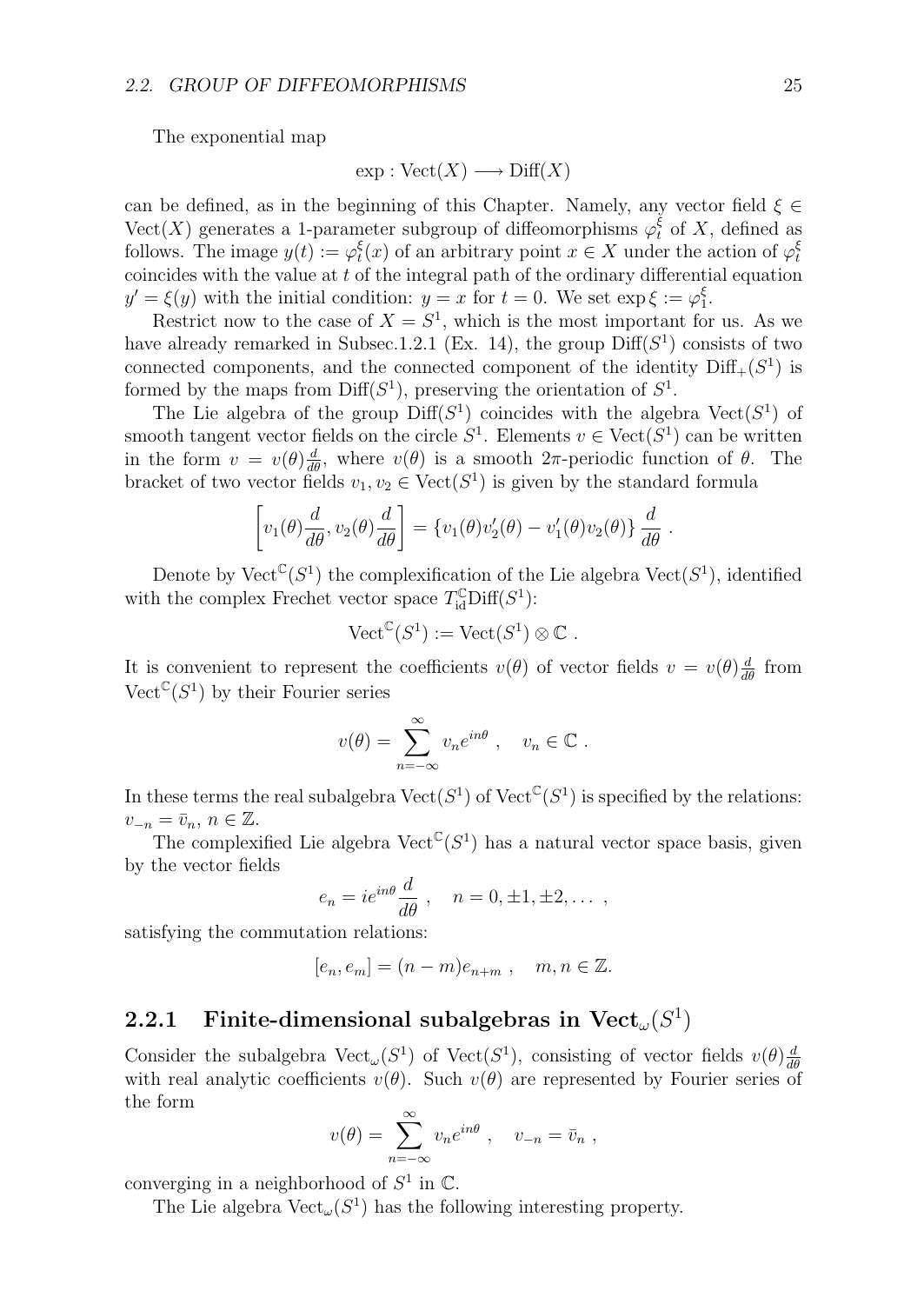**Proposition 2.** *There are no finite-dimensional Lie subalgebras in Vectω*(*S*<sup>1</sup>) *of*  $dimension > 3$ *. Moreover, for any dimension*  $d = 1, 2, 3$  *there exists only one (up to an isomorphism)* Lie subalgebra of dimension *d* in  $Vect_\omega(S^1)$ .

*Proof.* To prove this assertion, we note first that the bracket of two (not identically zero) vector fields  $v_1, v_2 \in \text{Vect}_{\omega}(S^1)$  is identically zero if and only if these fields are linearly dependent, i.e.  $\lambda_1 v_1 + \lambda_2 v_2 \equiv 0$  for some constants  $\lambda_1, \lambda_2$ . So any non-trivial commutative subalgebra in  $Vect_\omega(S^1)$  should be one-dimensional. In particular, the rank of any non-trivial subalgebra in Vect<sub>ω</sub> $(S^1)$  (i.e. the dimension of its Cartan subalgebra) is equal to 1.

We show that any subalgebra  $\mathfrak g$  of the Lie algebra  $\mathrm{Vect}_\omega(S^1)$  of dimension  $\geq 3$ is *semisimple*, i.e. it contains no non-zero commutative ideals. Suppose, on the contrary, that g contains such an ideal, which should be, as we have just noted, one-dimensional. Choose a basis  $\{e_1, e_2, e_3, \ldots\}$  in g so that our ideal is generated by *e*<sup>1</sup> (by assumption, this basis has, at least, three elements). Then

$$
[e_1, e_2] = \lambda e_1
$$
 and  $[e_1, e_3] = \mu e_1$ ,

where  $\lambda, \mu \neq 0$ , since  $e_1, e_2, e_3$  are linearly independent. Hence,  $[e_1, \mu e_2 - \lambda e_3] = 0$ , which implies the linear dependence of  $e_1, e_2, e_3$  in contradiction with our assumption.

Note that the dimension constraint on the Lie algebra  $\mathfrak g$  in this assertion is essential, since we shall see below that the unique two-dimensional subalgebra, contained in  $Vect_\omega(S^1)$ , is not semisimple.

We show next that *any finite-dimensional subalgebra* g *in the algebra Vect*<sub> $\omega$ </sub>( $S^1$ ) *of*  $dimension \geq 3$  *is simple*, i.e. it contains no non-trivial ideals. Indeed, any semisimple algebra  $\mathfrak g$  is decomposed into the direct sum of simple ideals. If  $\mathfrak g$  is not simple, then it contains an ideal *I* of dimension less than  $\frac{1}{2}$  dim **g**. We choose a basis in **g** of the form  $\{e_1, \ldots, e_m, f_1, \ldots, f_k\}$ , so that the vectors  $e_1, \ldots, e_m$  form a basis of the ideal *I*. It's clear that  $m \geq 2$  (otherwise, the ideal *I* would be commutative). The brackets

$$
[e_1, f_1] \in I , \ldots , [e_1, f_k] \in I , [e_1, e_2] \in I
$$

are non-zero (otherwise, the corresponding vectors would be linearly dependent) and so form a collection of  $k + 1 > m$  non-zero vectors in the *m*-dimensional subalgebra *I*. Hence, they are linearly dependent, which implies, as before, that the vectors  $e_1, \ldots, e_m, f_1, \ldots, f_k$  are linearly dependent, contrary to our assumption.

From the list of simple Lie algebras, one can see that only two simple Lie algebras of dimension 3 can have the properties, described above. Namely, it is the noncompact Lie algebra  $sl_2(\mathbb{R})$  and the compact Lie algebra  $su(2)$ . By comparing the Lie brackets in the Lie algebras  $su(2)$  and  $Vect_\omega(S^1)$ , one shows that the second possibility is not realized. A standard embedding of  $sl_2(\mathbb{R})$  into  $Vect_\omega(S^1)$  realizes sl<sub>2</sub>( $\mathbb{R}$ ) as the Lie subalgebra in Vect<sub>ω</sub>( $S^1$ ), generated by three vector fields  $d/d\theta$ ,  $\cos \theta \, d/d\theta$ ,  $\sin \theta \, d/d\theta$ . This subalgebra coincides with the Lie algebra of the Möbius group  $PSL_2(\mathbb{R})$  of all fractional linear automorphisms of the unit disc.

Any two-dimensional subalgebra in  $Vect_\omega(S^1)$  is necessarily non-commutative since, as we have seen before, the vanishing of the bracket of two vector fields in Vect*ω*(*S*<sup>1</sup>) implies their linear dependence. Since all two-dimensional non-commutative Lie algebras are isomorphic, there exists only one (up to an isomorphism) twodimensional Lie subalgebra in Vect<sub>ω</sub> $(S<sup>1</sup>)$ . One of its realizations inside Vect<sub>ω</sub> $(S<sup>1</sup>)$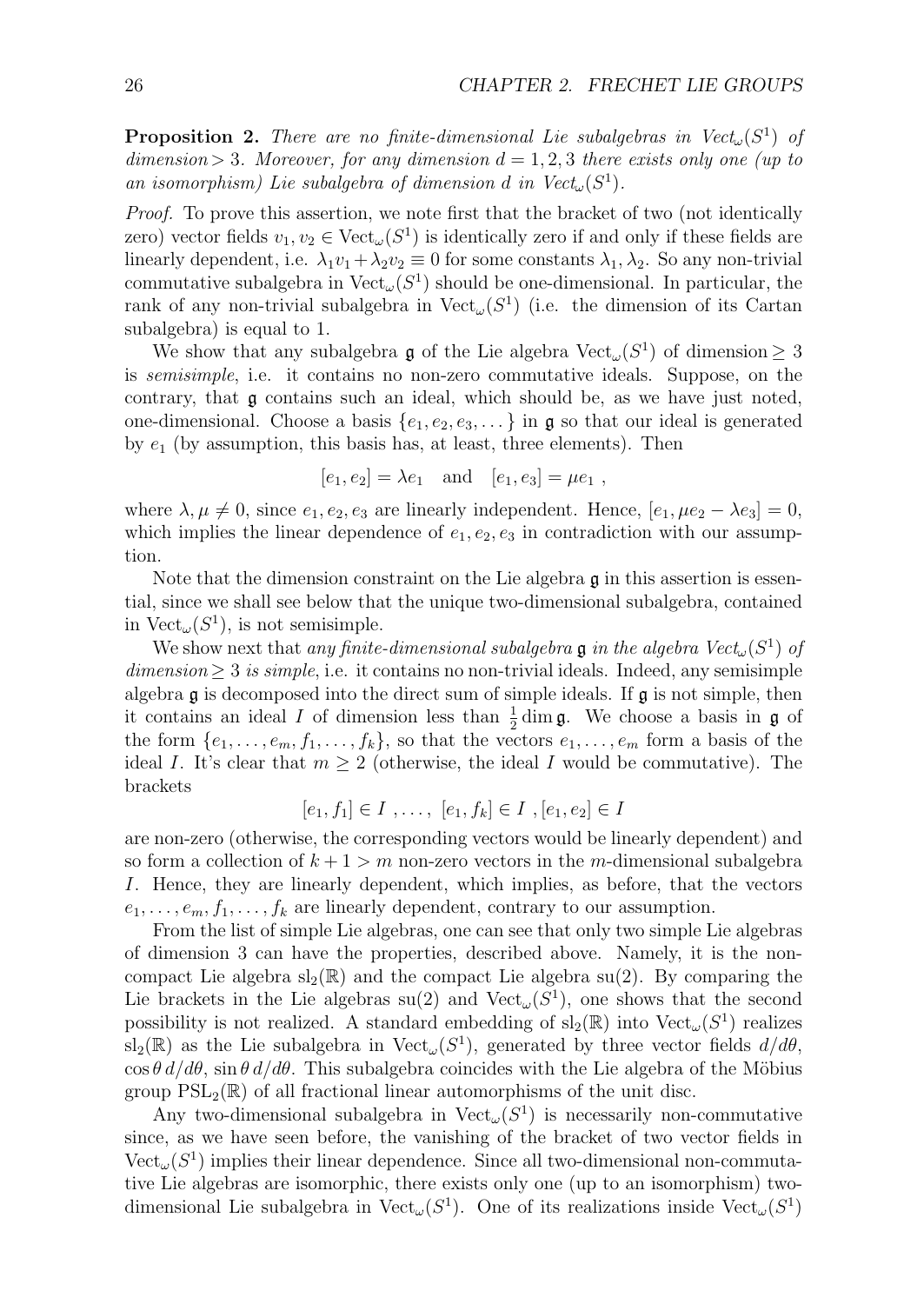is given by the subalgebra, generated by two vector fields  $v_1 = \cos \theta \, d/d\theta$ ,  $v_2 =$  $d/d\theta$  +  $\sin \theta \, d/d\theta$ .  $\Box$ 

### **2.2.2** Exponential map of  $Vect(S^1)$

We analyze now the exponential map

$$
\exp : \mathrm{Vect}(S^1) \longrightarrow \mathrm{Diff}_+(S^1)
$$

in more detail. Recall that this map associates with a tangent vector field  $v =$  $v(\theta) \frac{d}{d\theta}$  on the circle  $S^1$  the diffeomorphism  $\exp v := \varphi_1^v$ , where  $\varphi_t^v$  is the 1-parameter subgroup of diffeomorphisms in  $\text{Diff}_+(S^1)$  with the tangent vector *v* at the identity  $id \in \text{Diff}_+(S^1)$ . In other words,  $y_{\theta}(t) := \varphi_t^v(\theta)$  is a solution of the equation  $\frac{dy_{\theta}}{dt} =$  $v(y_{\theta})$  with the initial condition  $y_{\theta}(0) = \theta$ .

For finite-dimensional Lie groups one proves easily, using the inverse function theorem, that the map exp (whose derivative at zero is equal to the identity) is locally invertible. However, as we have already pointed out several times before, the inverse function theorem is, in general, not true for Frechet manifolds. By this reason we should not be surprised by the following proposition, proved in [32, 65].

**Proposition 3.** *The exponential map*

$$
\exp: \text{Vect}(S^1) \to \text{Diff}_+(S^1)
$$

*is neither locally injective, nor locally surjective in any neighborhood of zero.*

*Proof.* We prove first that the exponential is not injective in any neighborhood of zero. Denote by  $R_{2\pi/n}$  the rotation of  $S^1$  by the angle  $\frac{2\pi}{n}$  and note that this rotation may be chosen arbitrary close to the identity map  $\mathrm{id} \in \mathrm{Diff}_{+}(S^1)$  for sufficiently large *n*.

Consider 1-parameter subgroups of Diff<sub>+</sub>( $S^1$ ) of the form  $f \circ S^1 \circ f^{-1}$ , where  $f \in \text{Diff}_+(S^1)$  and  $S^1$  is identified with the subgroup of rotations in  $\text{Diff}_+(S^1)$ . Denote by  $\Gamma_n$  the subgroup in Diff<sub>+</sub>( $S^1$ ), consisting of diffeomorphisms *f*, commuting with the rotation  $R_{2\pi/n}$ :

$$
R_{2\pi/n}^{-1} \circ f \circ R_{2\pi/n} = f.
$$

In other words, it is the subgroup of  $(2\pi/n)$ -periodic diffeomorphisms in Diff<sub>+</sub>( $S^1$ ). An element  $f \in \Gamma_n$  can be written in the form

$$
f(\theta) = \theta + h(\theta) \bmod 2\pi ,
$$

where *h* is a smooth  $(2\pi/n)$ -periodic function on R and  $S^1$  is identified with  $\mathbb{R}/2\pi\mathbb{Z}$ . If  $f \in \Gamma_n$ , then the 1-parameter subgroup  $f \circ S^1 \circ f^{-1}$  contains  $R_{2\pi/n}$ , since

$$
f^{-1} \circ R_{2\pi/n} \circ f = R_{2\pi/n} \in S^1 \Longrightarrow R_{2\pi/n} \in f \circ S^1 \circ f^{-1} .
$$

Hence, all 1-parameter subgroups  $\Gamma_n$  of the above form intersect in  $R_{2\pi/n}$ , so the exponential is not injective near zero.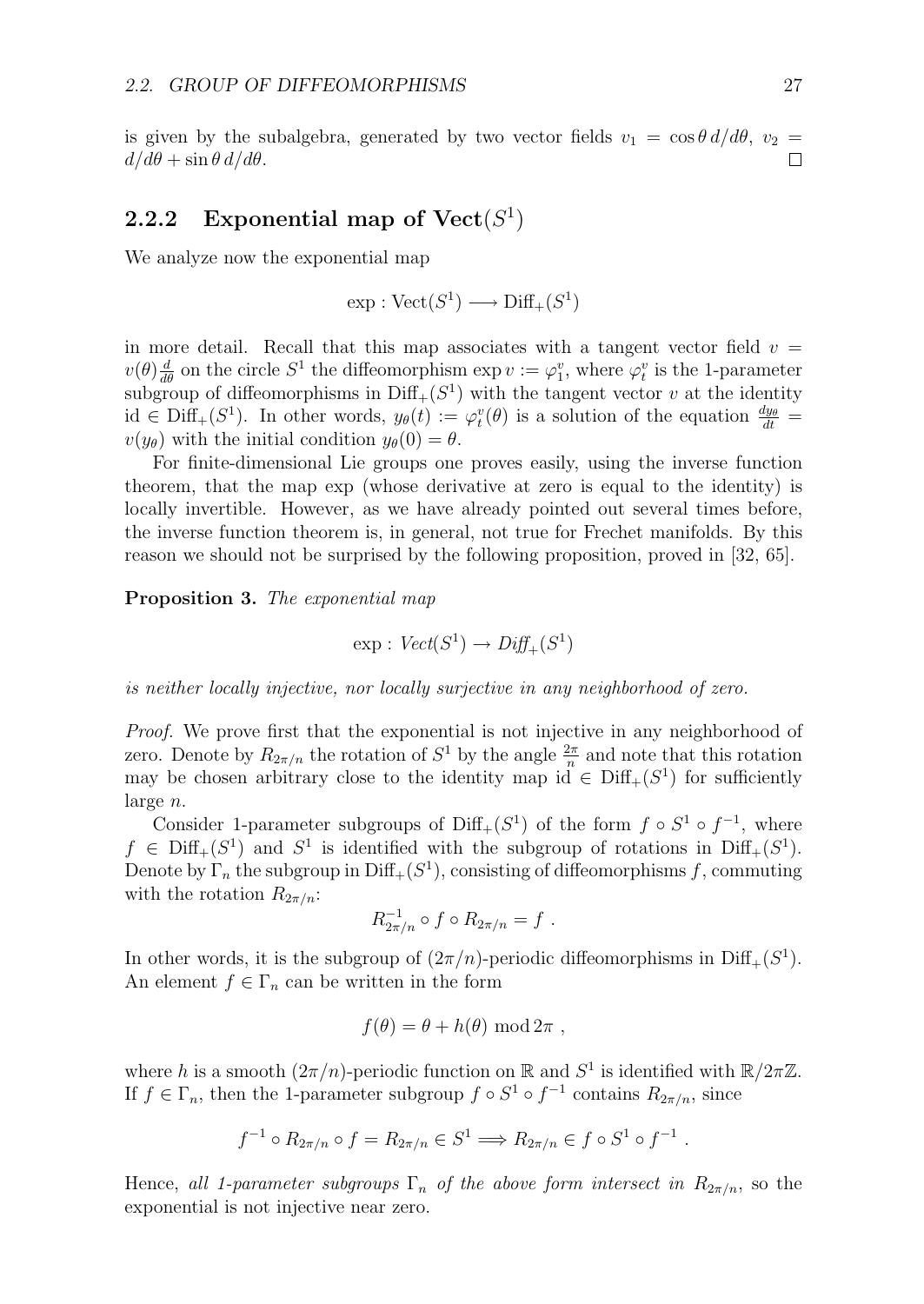To prove that the exponential is not a surjection onto a neighborhood of id in  $Diff_{+}(S^{1})$ , we use the diffeomorphisms from  $\Gamma_{n}$ , which are small deformations of the rotation  $R_{2\pi/n}$ . Such a diffeomorphism  $f \in \Gamma_n$  can be given by the formula

$$
f(\theta) = \theta + \frac{2\pi}{n} + \epsilon \sin(n\theta) \mod 2\pi
$$
.

For sufficiently large *n* and sufficiently small  $\epsilon > 0$  this diffeomorphism may be made arbitrary close to the identity. The point  $\theta = 0$  is a *periodic point of this diffeomorphism of order n*, i.e.

$$
f^{n}(0) = \underbrace{f \circ \cdots \circ f}_{n \text{ times}}(0) = 0 \mod 2\pi ,
$$

but  $f^n \neq id$ , since the derivative of  $f^n$  at zero is equal (by the composition law) to  $(1 + \epsilon n)^n$ . Moreover, for a sufficiently small  $\epsilon$  the diffeomorphism f is close to the rotation and therefore has no fixed points.

It follows that *f* cannot be the exponential of any vector field  $v \in \text{Vect}(S^1)$ . Indeed, assuming the opposite, let  $f = \exp v$  for some  $v \in \text{Vect}(S^1)$ . The vector field  $v = v(\theta) \frac{d}{d\theta}$  does not vanish, since f has no fixed points. Hence, the vector field  $v(\theta) \frac{d}{d\theta}$  may be transformed into a constant field  $c \frac{d}{d\theta}$  with the help of a smooth change of variable  $\chi = \chi(\theta)$  of the form

$$
\chi(\theta) = c \int_0^{\theta} \frac{dt}{v(t)} , \quad 0 \le \theta \le 2\pi ,
$$

where the normalizing constant  $c = 2\pi \left(\int_0^{2\pi} \frac{dt}{v(t)}\right)^{-1}$  is chosen from the condition:  $\chi(2\pi) = 2\pi$ . This argument shows that the 1-parameter subgroup, generated by the vector *v*, is conjugate to a rotation *R*:

$$
f = \chi^{-1} \circ R \circ \chi .
$$

Then  $f^n = \chi^{-1} \circ R^n \circ \chi$  and, since  $f^n(0) = 0$ , the rotation  $R^n$  has a fixed point, i.e.  $R^n = id$ , which contradicts the relation  $f^n \neq id$ .  $\Box$ 

*Remark* 3. The last Proposition asserts that there exist diffeomorphisms in  $\text{Diff}_+(S^1)$ , which cannot be represented as the exponential of a smooth vector field on the circle. One can ask if there exist diffeomorphisms in  $\text{Diff}_+(S^1)$ , which cannot be represented as the *n*th power (with respect to the composition) of a diffeomorphism from  $\text{Diff}_{+}(S^1)$ ? It's clear that such diffeomorphisms, if they exist, also cannot be represented as the exponentials of smooth vector fields. We try to construct these diffeomorphisms again in the form

$$
f(\theta) = \theta + \frac{2\pi}{n} + \epsilon \tilde{h}(\theta) \mod 2\pi , \qquad (2.1)
$$

where  $\epsilon > 0$  is sufficiently small (the map f constitutes a diffeomorphism of  $S^1$ , when  $\epsilon$  is less than  $1/\max|\tilde{h}'|$ . The function  $\tilde{h}$ ,  $0 \leq \tilde{h} \leq 1$ , is a smooth  $2\pi/n$ -periodic function on the real line, whose restriction to the interval  $[0, 2\pi/n)$  is denoted by *h*.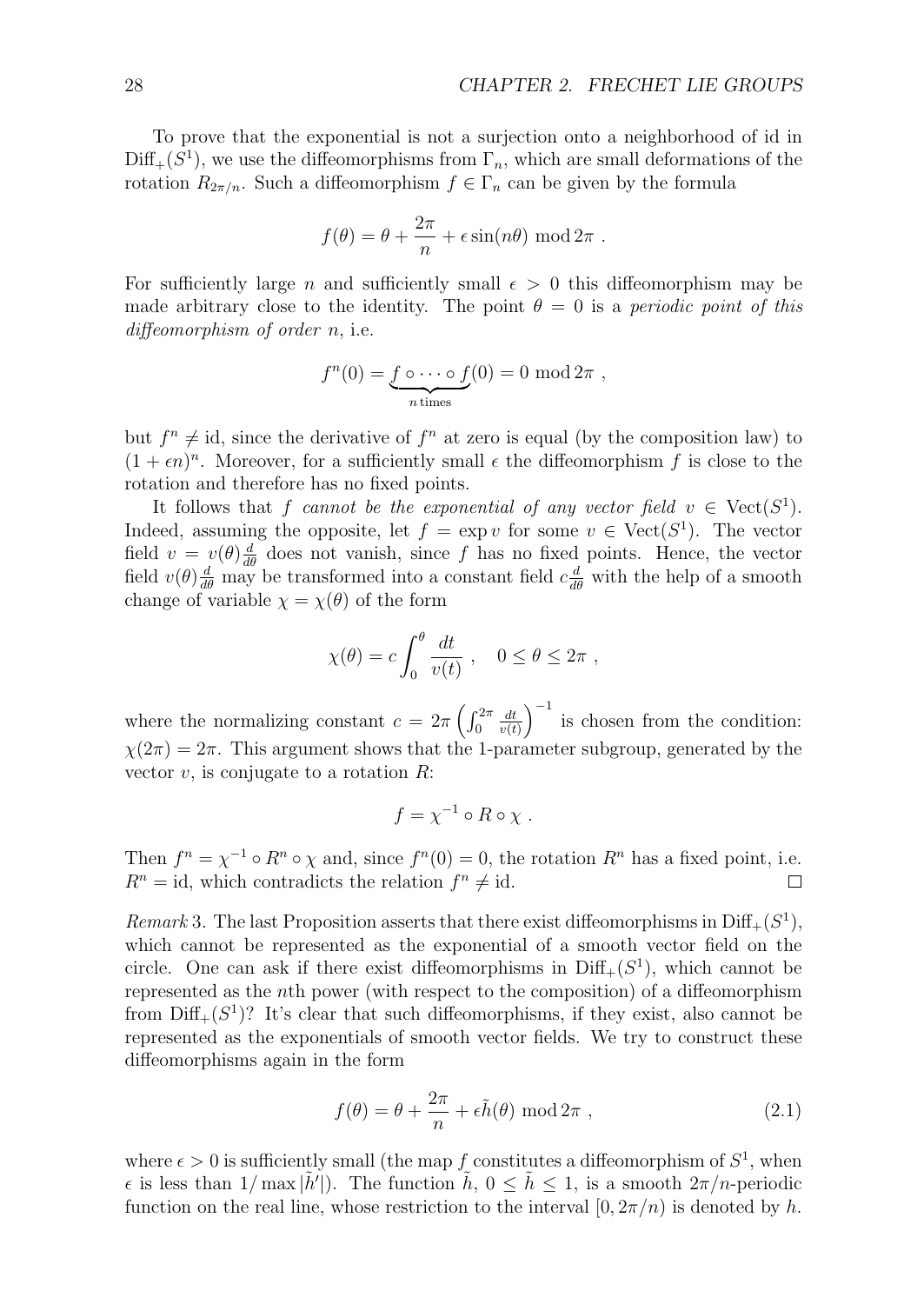Note that the zeros of the function  $\tilde{h}$  are *n*-periodic points of the diffeomorphism  $f$ . Then the following assertion is true.

*Suppose that h vanishes on the interval*  $[0, 2\pi/n)$  *in a finite number of points, and this number is not divisible by n. Then for a sufficiently small ϵ the diffeomorphism f, given by the formula* (2.1) *above, can not be represented as the nth power of any*  $diffeomorphism from  $\text{Diff}_{+}(S^1)$ .$ 

To prove this assertion, we note that *if g is a diffeomorphism from*  $Diff_{+}(S^{1})$ *, then the number of orbits of n-periodic points of*  $g^n$  *is a multiple of n.* The latter statement is a corollary of the following combinatorial fact: *the number of orbits of k*-periodic points of  $q^n$  is a multiple of the largest common divisor of *n* and *k*, *denoted by* (*n, k*), which is easy to check by direct calculation.

To deduce our assertion from the statement on the number of *n*-orbits of  $q^n$ , it is sufficient to prove that *our diffeomorphism f has no other n-periodic points apart from those, given by zeros of h*. Indeed, suppose for a moment that we have proved already that the set of *n*-periodic points of f coincides with the set of zeros of h. The number of orbits of *n*-periodic points is equal to the number of zeros of *h* on the interval  $[0, 2\pi/n)$ , which is not divisible by *n* by the assumption. Hence, by the above statement, *f* cannot be represented in the form  $g^n$  for any  $g \in \text{Diff}_+(S^1)$ .

To prove that the diffeomorphism *f* has no other *n*-periodic points apart from the zeros of  $\tilde{h}$ , suppose, on the contrary, that there exists an *n*-periodic point  $\theta_0$ , in which  $h(\theta_0) > 0$ . Consider the orbit  $\{\theta_0, \theta_1, \ldots, \theta_{n-1}, \theta_n = \theta_0\}$  of this point on  $S^1$ under *f*. Then  $\theta_n$  may be written in the form

$$
\theta_n = f^n(\theta_0) = \theta_0 + \epsilon \left( \tilde{h}(\theta_0) + \tilde{h}(\theta_1) + \cdots + \tilde{h}(\theta_{n-1}) \right) \mod 2\pi.
$$

If  $f^{n}(\theta_{0}) = \theta_{0} \mod 2\pi$ , then  $\epsilon(h(\theta_{0}) + \cdots + h(\theta_{n-1})) = 0 \mod 2\pi$ . The coefficient of  $\epsilon$  in the latter relation is positive and does not exceed *n*, since  $0 \leq h \leq 1$ . Hence, for  $\epsilon < \frac{2\pi}{n}$  this relation cannot be true, i.e.  $f^n(\theta_0)$  cannot be equal to  $\theta_0$  modulo 2*π*. This contradiction proves that the only *n*-periodic points of *f* are those, given by zeros of h, which implies that f cannot be represented in the form  $q^n$  for any *g* ∈ Diff<sub>+</sub> $(S<sup>1</sup>)$ .

Using the above assertion, one can easily construct concrete examples of diffeomorphisms  $f \in \text{Diff}_+(S^1)$ , which cannot be represented as the *n*th power  $(n > 1)$  of any diffeomorphism from  $\text{Diff}_+(S^1)$ . For instance, one can take a diffeomorphism *f* of the type (2.1) with

$$
h(\theta) = \sin^2(n\frac{\theta}{2}) \quad \text{for } 0 \le \theta < 2\pi/n \; .
$$

Or, take  $h(\theta) = h_0\left(\frac{\pi}{n}(\theta+1)\right)$ , where  $h_0$  is a smooth function on [−1, 1) of the form

$$
h_0(t) = (t-1)^2(t+1)^2
$$
 or  $h_0(t) = e^{1/(t^2-1)}$  for  $-1 \le t < 1$ .

All these diffeomorphisms *f* cannot be represented as the *n*th power of any diffeomorphism from  $\text{Diff}_+(S^1)$ .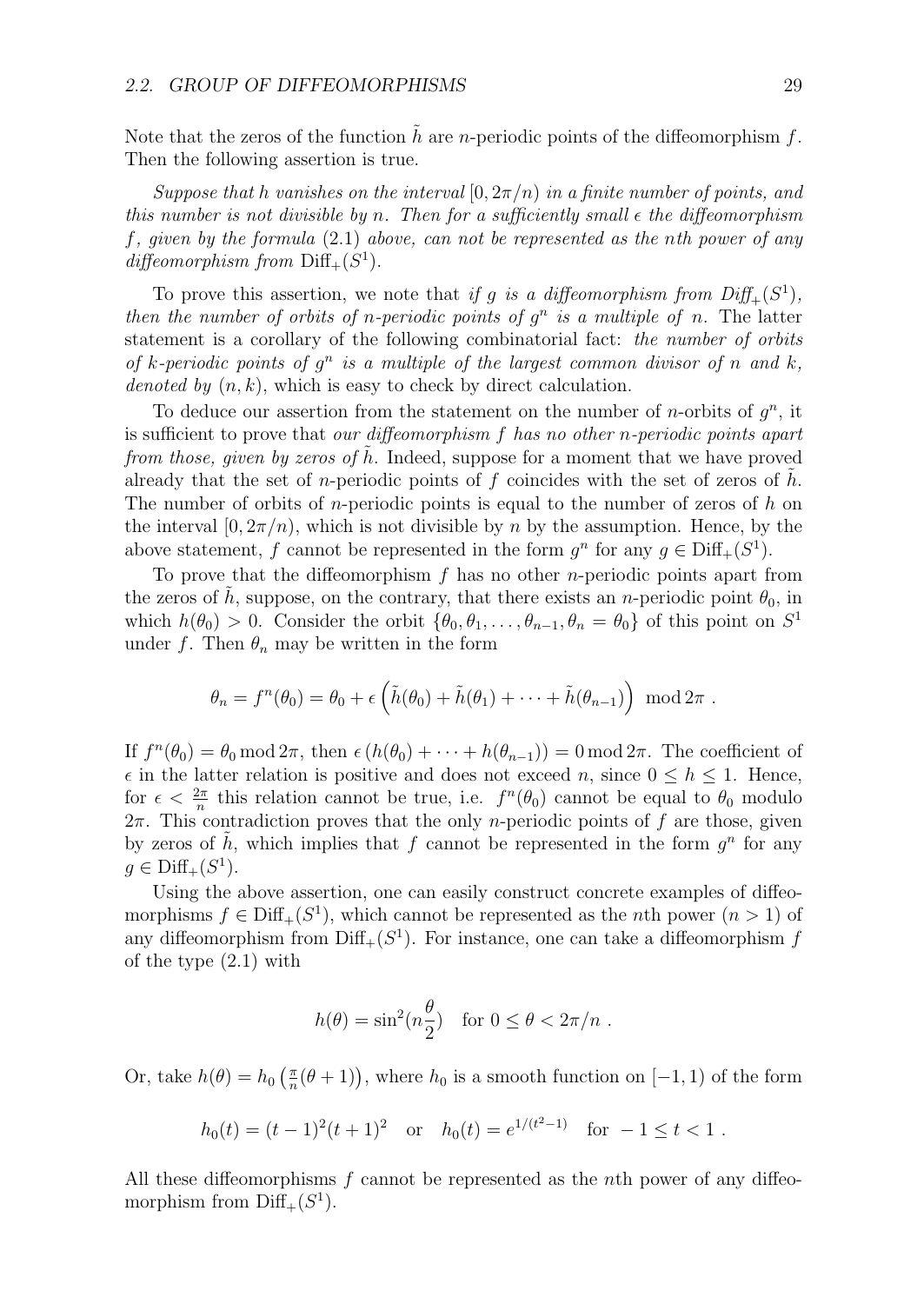### **2.2.3** Simplicity of Diff<sub>+</sub> $(S<sup>1</sup>)$

One of the remarkable properties of the group  $\text{Diff}_+(S^1)$  is its simplicity, which means that the only normal subgroups in  $\text{Diff}_+(S^1)$  are the identity and the group itself. This fact (which can be anticipated from Prop.2 in Subsec. 2.2.1) was proved by M.R.Herman in [33, 34]. We shall present in this Subsection an idea how to prove the following, somewhat weaker, statement, contained in [33].

**Proposition 4.** Any normal subgroup in  $Diff_{+}(S^{1})$ , containing the rotation subgroup  $S^1$ *, coincides with the whole group*  $Diff_{+}(S^1)$ *.* 

The simplicity property of the group  $\text{Diff}_+(S^1)$  is closely related to the following problem, going back to Poincaré and Denjoy: *when a diffeomorphism*  $f \in Diff_+(S^1)$ *is conjugate to a rotation*? We have already touched upon this problem in the proof of Prop.3 in Subsec. 2.2.2. We shall discuss it in more detail after a short digression on the Poincaré rotation number.

 $Digression 1$  (Poincaré rotation number). Let  $f$  be an arbitrary diffeomorphism from the group  $\text{Diff}_+(S^1)$ . Denote by  $\tilde{f}: \mathbb{R} \to \mathbb{R}$  its pull-back to  $\mathbb{R}$ , induced by the universal covering map

 $\mathbb{R} \longrightarrow \mathbb{R}/\mathbb{Z} \approx S^1$ .

Then  $\tilde{f}$  is a diffeomorphism of R of the form  $\tilde{f} = id + h$  with h being a smooth periodic function on the real line with period 1. Denote the set of diffeomorphisms of R of this form by Diff<sub>1</sub>(R). (Recall that  $\tilde{f}$  is determined by f up to an integer additive constant). Note that any shift  $\tilde{R}_{\lambda}: x \mapsto x + \lambda$  of R by the real number *λ* projects under the above covering map to the rotation  $R_\alpha$  of  $S^1$  by the angle  $\alpha \equiv \lambda \mod 1$ .

H.Poincaré has found that any diffeomorphism  $\tilde{f} \in \text{Diff}_1(\mathbb{R})$ , being iterated sufficiently many times, behaves like a translation  $\tilde{R}_{\lambda}$ . More precisely, there exists *f*  $\mu$  *k k k*  $\mu$  *k niform limit* 

$$
\frac{\hat{f}^k - \mathrm{id}}{k} \longrightarrow \lambda \quad \text{for } k \to \infty ,
$$

where  $\lambda$  is a real number, called the *rotation number* of  $\tilde{f}$  and denoted by  $\lambda = \tilde{\rho}(\tilde{f})$ .

The map  $\tilde{\rho}$ : Diff<sub>1</sub>( $\mathbb{R}$ )  $\rightarrow \mathbb{R}$  is continuous in the *C*<sup>0</sup>-topology. Moreover, for any shift  $R_{\lambda}$  we have the following relations:

$$
\tilde{\rho}(\tilde{R}_{\lambda}) = \lambda \text{ and } \tilde{\rho}(\tilde{R}_{n} \circ \tilde{f}) = n + \tilde{\rho}(\tilde{f}) \text{ for any } n \in \mathbb{Z}.
$$

Therefore, pushing down to  $S^1$ , we obtain a correctly defined, continuous map

$$
\rho : \text{Diff}_+(S^1) \longrightarrow \mathbb{R}/\mathbb{Z} \approx S^1 ,
$$

assigning to a diffeomorphism  $f \in \text{Diff}_+(S^1)$  its *Poincaré number*  $\rho(f) \in S^1$ . This number is invariant under conjugations.

If the rotation number of a diffeomorphism  $\tilde{f} \in \text{Diff}_1(\mathbb{R})$  is rational, i.e.  $\tilde{\rho}(\tilde{f}) = \frac{p}{q}$ for coprime integers  $p$  and  $q$ , then there is a simple criterion of its conjugacy to a shift, namely: *f is conjugate to the shift*  $R_{p/q}$  *if and only if*  $f^q = R_p$ .

The situation in the case of an irrational Poincaré number is much more delicate — everything depends on the arithmetic properties of this number. V.I.Arnold (cf.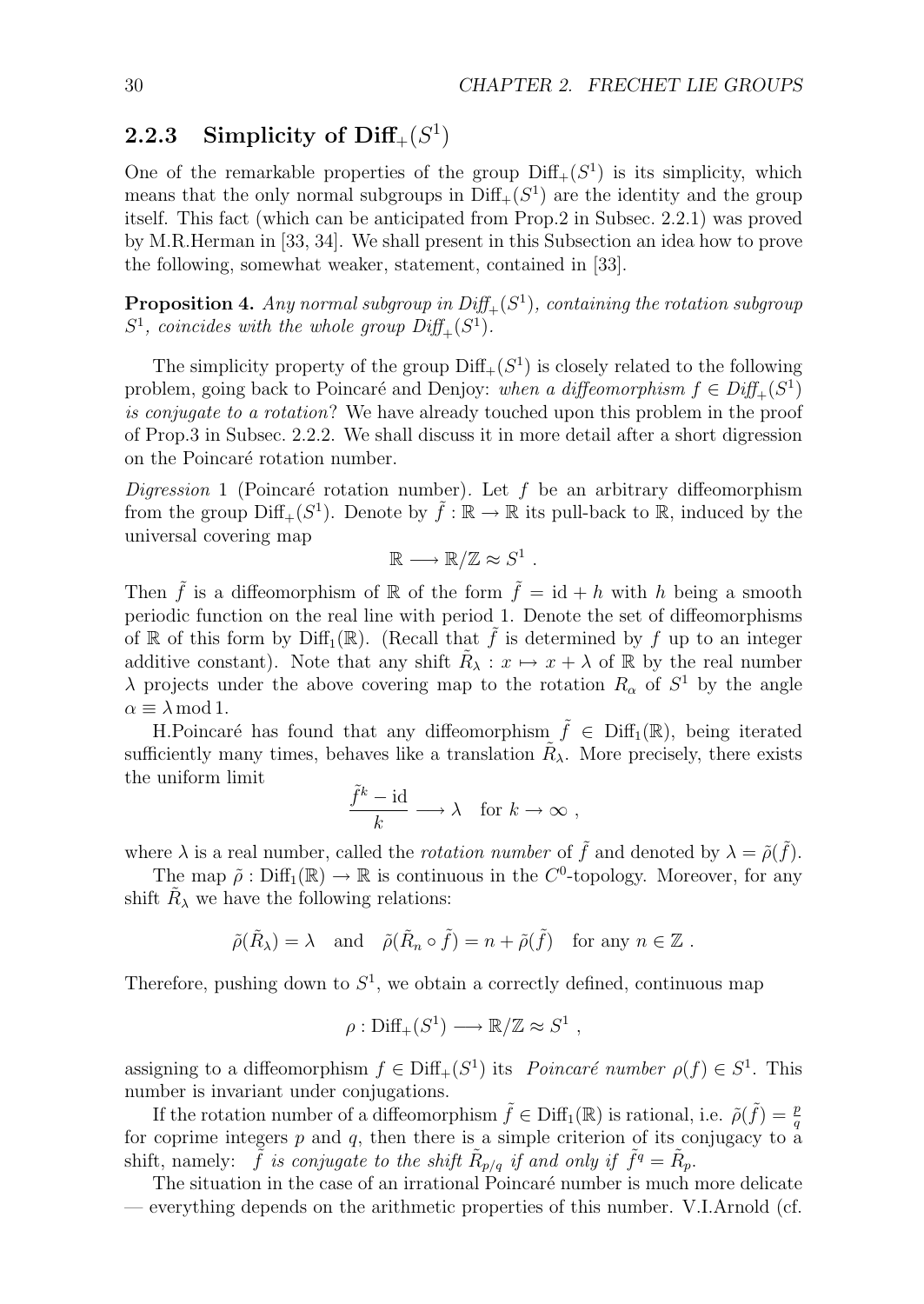$[4]$ ) gave an example of a diffeomorphism with an irrational Poincaré number, which is not conjugate to a shift, and conjectured that there exists a set  $A \subset S^1 \setminus (\mathbb{Q}/\mathbb{Z})$ of a full Haar measure on  $S^1$ , such that any diffeomorphism  $f \in \text{Diff}_+(S^1)$  with the Poincaré number  $\alpha \in A$  is conjugate to the shift  $R_\alpha$ . This conjecture was proved by M.R.Herman in [34]. As it was anticipated, the set *A* in the Herman's theorem has a Diofantine nature and may be described in terms of the decomposition of  $\alpha$  into the continuous fraction.

We shall describe here a simpler result by Herman of a similar character, sufficient for the proof of the above Prop. 4.

Recall that, according to the Dirichlet principle, *any irrational number λ may be approximated by rationals so that the following relation holds*

$$
\left|\lambda - \frac{p}{q}\right| < \frac{1}{q^2}
$$

*where*  $\frac{p}{q} \in \mathbb{Q}$  *is an irreducible fraction.* 

We say that a number  $\lambda$  satisfies the *Diofantine condition*  $(B_{\epsilon})$  with some  $\epsilon > 0$ , if there exists a constant  $C_{\epsilon} > 0$ , such that for all rational numbers  $p/q$  the following inequality holds

$$
\left|\lambda - \frac{p}{q}\right| \ge \frac{C_{\epsilon}}{q^{2+\epsilon}}.
$$

If a number  $\lambda$  satisfies to the Diofantine condition  $(B_{\epsilon})$  for any  $\epsilon$  (with a constant  $C_{\epsilon}$ , depending on  $\epsilon$ ), then  $\lambda$  is called the *Roth number*, and the corresponding  $\alpha \in S^1$ form a set of a full Haar measure on the circle. (The numbers, which do not satisfy the condition  $(B_{\epsilon})$  for any  $\epsilon > 0$ , are called the *Liouville numbers*.)

*Lemma* 1 (cf. [33])*. Suppose that*  $\alpha \in S^1 \setminus (\mathbb{Q}/\mathbb{Z})$  *satisfies the condition*  $(B_{\epsilon})$  *for some*  $\epsilon > 0$ . Then there exists a neighborhood U of the rotation  $R_\alpha$  in  $Diff_+(S^1)$ *such that any diffeomorphism*  $f \in U$  *is represented in the form* 

$$
f = R_{\beta} \circ (g \circ R_{\alpha} \circ g^{-1})
$$

*for some*  $q \in Diff_{+}(S^{1})$  *and*  $\beta \in S^{1}$ *.* 

The proof of this Lemma can be found in [33], we shall only demonstrate how it implies the Prop. 4.

*Proof of Proposition 4.* Let *H* be a normal subgroup in  $\text{Diff}_+(S^1)$ , containing  $S^1$ . Take  $\alpha \in S^1 \setminus (\mathbb{Q}/\mathbb{Z})$ , satisfying the Diofantine condition  $(B_\epsilon)$  for some  $\epsilon > 0$ . The rotation  $R_\alpha \in H$  (since  $H \supset S^1$ ), and Lemma 1 implies that the whole neighborhood *U* of  $R_\alpha$  belongs to *H*, due to the normality of *H*. Hence, the subgroup *H* is open and so contains a neighborhood of the identity in the group  $\text{Diff}_+(S^1)$ . It implies that *H* is also closed, hence it should coincide with the whole group  $Diff_{+}(S^{1})$ , due to the connectedness of  $\text{Diff}_+(S^1)$ . The Proposition is proved.  $\Box$ 

*Remark* 4*.* We have proved in Prop. 3 from Subsec. 2.2.2 that there are diffeomorphisms from  $\text{Diff}_+(S^1)$ , which cannot be represented as the exponentials of smooth vector fields on the circle. Using Prop. 4, it's easy to prove that, nevertheless,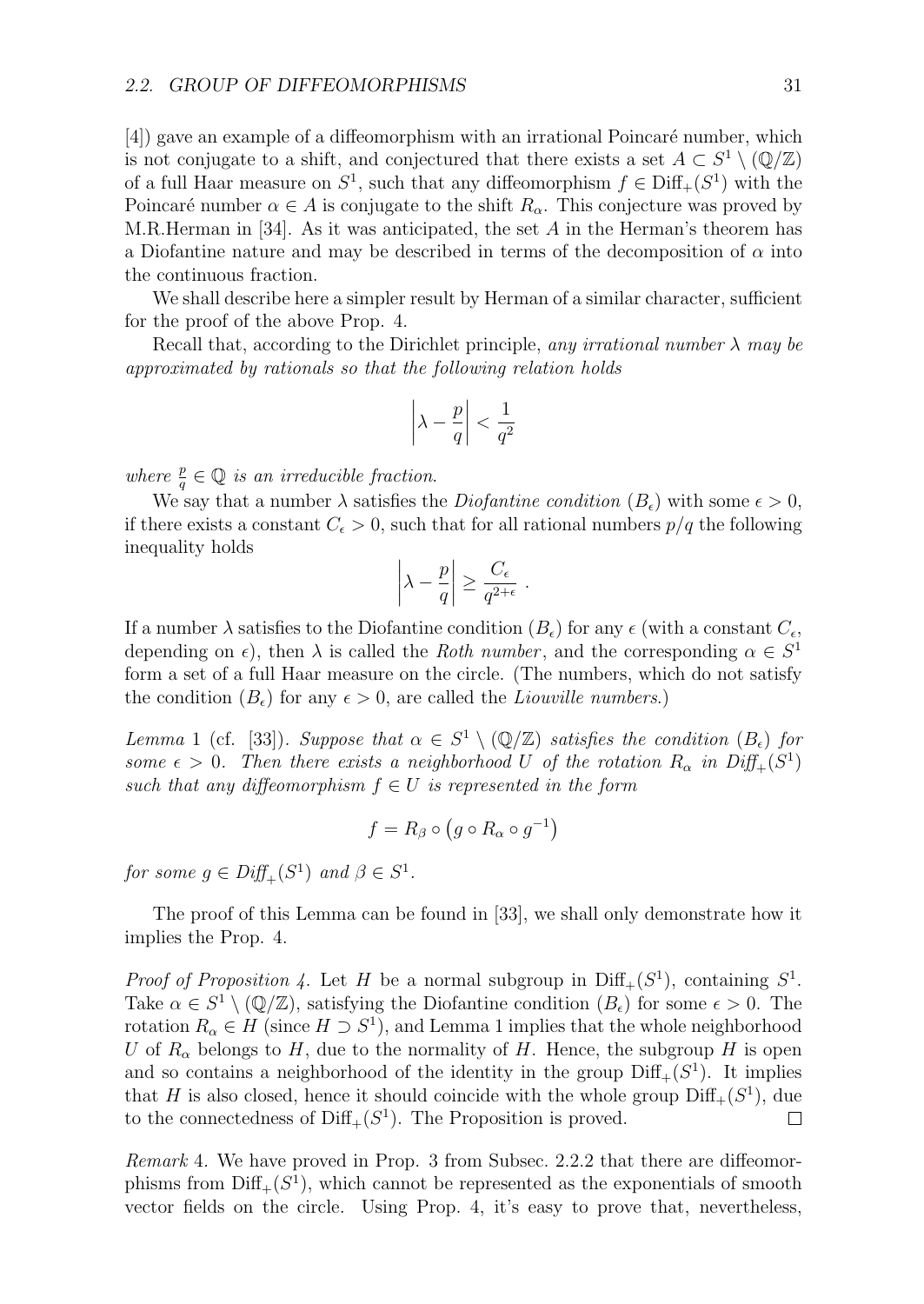the exponentials of smooth vector fields generate the whole group  $\text{Diff}_+(S^1)$ . More precisely, any diffeomorphism  $f \in \text{Diff}_+(S^1)$  may be written as the composition

$$
f = \exp v_1 \circ \cdots \circ \exp v_k
$$

for some vector fields  $v_1, \ldots, v_k \in \text{Vect}(S^1)$ .

Another non-trivial corollary of Prop. 4 is that the group  $\text{Diff}_+(S^1)$  *does not admit the complexification*. In other words, *there is no complex Lie group, having the complexified algebra*  $Vect^{\mathbb{C}}(S^1)$  *as its Lie algebra.* 

This statement is the corollary of the following Proposition.

**Proposition 5.** There are no non-trivial homomorphisms from the group  $Diff_{+}(S^1)$ *into a connected complex Lie group.*

*Proof.* Take the Möbius group  $PSL(2,\mathbb{R})$  of fractional linear automorphisms of the unit disc, which can be considered as a subgroup of  $\text{Diff}_+(S^1)$ . Denote by  $G_n$  :=  $PSL^{(n)}(2,\mathbb{R})$  the *n*-fold covering group of  $PSL(2,\mathbb{R})$ . More precisely, denote by  $\lambda$  the *n*-fold covering map of  $S^1$ , given by  $\lambda : z \mapsto z^n$ . Then, by definition,  $G_n$  consists of the diffeomorphisms of  $S^1$ , which are the *n*-fold coverings of diffeomorphisms from PSL(2, R). It means that for any  $\varphi \in G_n$  there exists an element  $\psi \in \text{PSL}(2,\mathbb{R})$ such that

$$
\lambda \circ \varphi = \psi \circ \lambda .
$$

On the level of Lie algebras, the Lie algebra  $sl(2,\mathbb{R})$  is generated by the vector fields  $\frac{d}{d\theta}$ ,  $\sin \theta \frac{d}{d\theta}$ ,  $\cos \theta \frac{d}{d\theta}$ , and the Lie algebra of the group  $G_n$  (isomorphic to sl(2, R)) is generated by the vector fields  $\frac{d}{d\theta}$ ,  $\sin(n\theta) \frac{d}{d\theta}$ ,  $\cos(n\theta) \frac{d}{d\theta}$ .

The center of the group  $G_n$  consists of rotations  $\{\tilde{R}_{2\pi k/n} : k = 0, 1, \ldots, n-1\}$ . And it can be proved, as in Subsec.2.1.3, that any homomorphism from  $G_n$  to a complex connected Lie group should factor through  $PSL(2,\mathbb{R})$ . In other words, its kernel contains all rotations from the centre of  $G_n$ . It follows that the kernel of any homomorphism from  $\text{Diff}_+(S^1)$  into a complex connected Lie group should contain all rotations of the form  ${R_{2\pi k/n} : k = 0, 1, \ldots, n-1}$  for any *n*, hence, all rotations from  $S^1$ . But this kernel is a normal subgroup in  $\text{Diff}_+(S^1)$ , and any normal subgroup in  $\text{Diff}_+(S^1)$ , containing  $S^1$ , should coincide, according to Prop. 4, with the whole group  $\text{Diff}_+(S^1)$ . This proves that there are no non-trivial homomorphisms from  $Diff_{+}(S^{1})$  into a connected complex Lie group.  $\Box$ 

### **Bibliographic comments**

General properties of Frechet Lie groups and algebras are described in Hamilton's paper [32], already mentioned in the bibliographic comments to Ch.1, and Milnor's paper [55]. (Cf. also [47] for the case of Banach Lie groups.)

Key references to Secs. 2.1 and 2.2 are the Pressley–Segal book [65] and Hamilton's paper [32]. In particular, Prop. 1 is formulated in Sec.3.2 of [65], as well as the example before this Proposition (the proof of Prop.1, proposed by K.A.Trushkin, is borrowed from [81]). The Prop.2 is proved, e.g., in [72] (cf. also [81]). The property of the exponential map of the Lie algebra  $Vect(S<sup>1</sup>)$ , stated in Prop.3, was pointed out by R.S.Hamilton in [32]. A solution to the problem, considered in Rem.3, was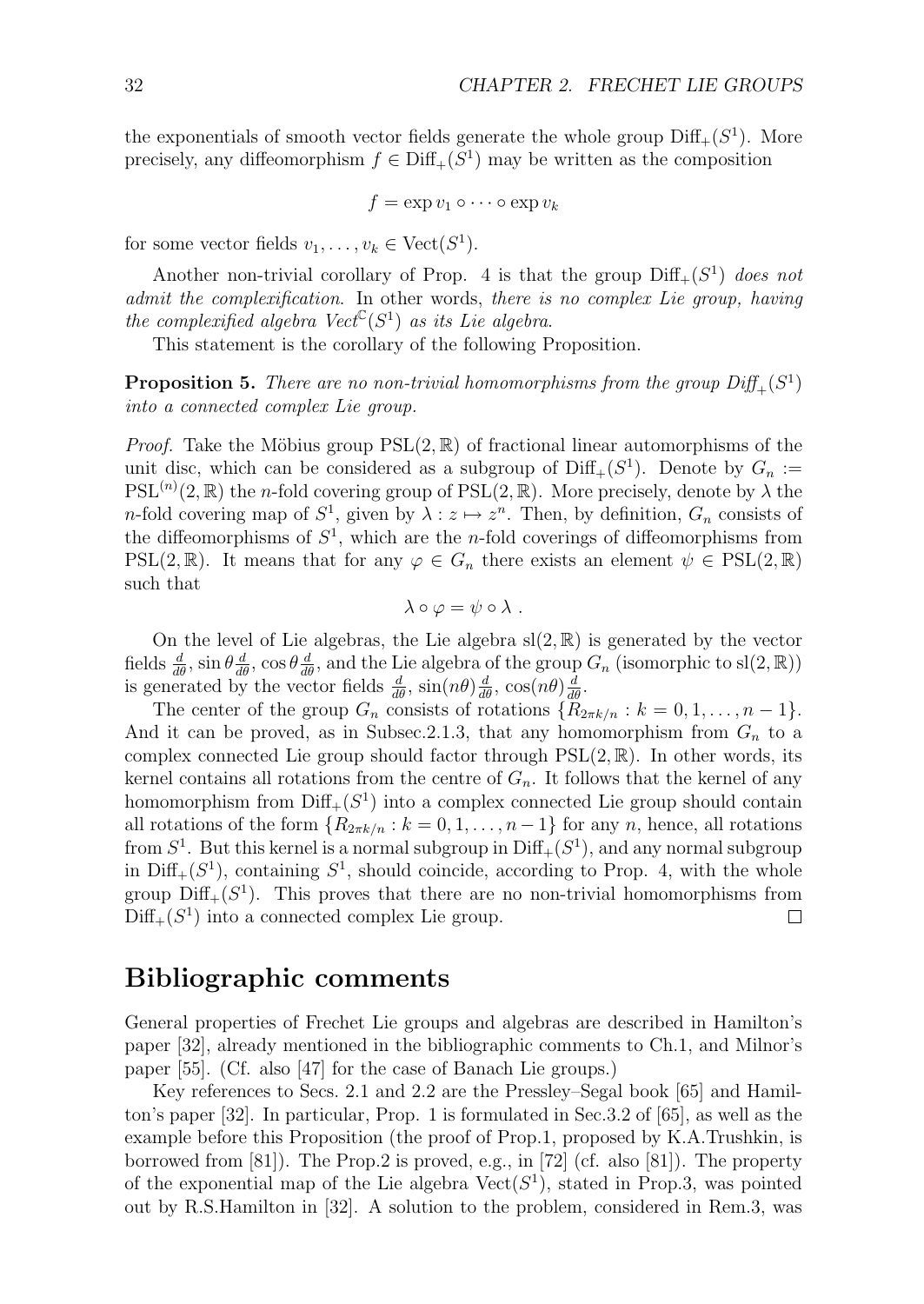proposed by V.V.Kruglov in [81]. The simplicity of the group of diffeomorphisms  $Diff<sub>+</sub>(S<sup>1</sup>)$ , as well as its weaker version, stated in Prop.4, is due to Herman [33, 34]. Prop.5 on the non-existence of the complexification of  $\text{Diff}_+(S^1)$  is proved in [65].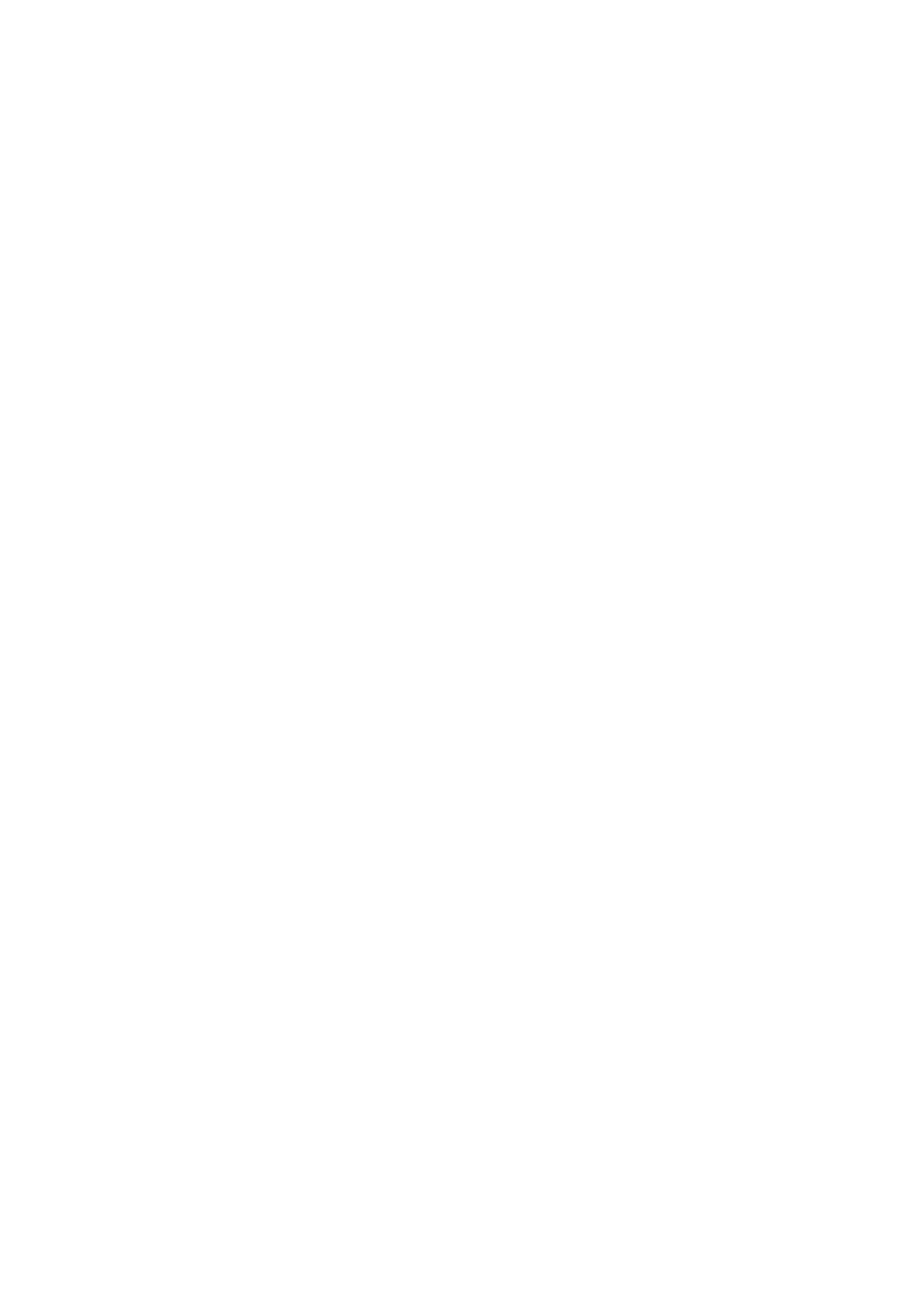# **Chapter 3**

# **Flag manifolds and representations**

Flag manifolds are compact Kähler manifolds, homogeneous with respect to a Lie group action. They can be characterized by the existence of two kinds of homogeneous space representations, namely, a "real" one, as a quotient of a compact Lie group *G*, and a "complex" one, as a quotient of the complexified Lie group  $G^{\mathbb{C}}$ . The real representation implies that the flag manifold is compact and homogeneous with respect to the *G*-action by left shifts, and the complex representation implies that it is a complex Kähler manifold.

Flag manifolds are closely related to the representation theory of the group *G* via the Borel–Weil construction. We present this construction in Subsec. 3.2.2 together with a necessary background from the representation theory of semisimple Lie groups, given in Subsec. 3.2.1. In the last Subsec. 3.2.3 we give an outline of the orbit method, related to the coadjoint representation of *G*, which stands behind many constructions in this book.

### **3.1 Flag manifolds**

### **3.1.1 Geometric definition of flag manifolds**

To define flag manifolds in  $\mathbb{C}^n$ , we fix a decomposition of *n* into the sum of natural numbers

$$
n=k_1+\cdots+k_r
$$

and denote  $\mathbf{k} = (k_1, \ldots, k_r)$ .

**Definition 21.** A *flag manifold of type* **k** in  $\mathbb{C}^n$  is the space

$$
\mathrm{Fl}_{\mathbf{k}}(\mathbb{C}^n) = \{ \text{flags } \mathbf{E} = (E_1, \dots, E_r) : E_i \text{ are linear subspaces} \\ \text{in } \mathbb{C}^n : E_1 \subset \dots \subset E_r \text{ with } \dim E_i = k_1 + \dots + k_i \} .
$$
\n(3.1)

In particular, for  $\mathbf{k} = (k, n-k)$  we obtain

 $\text{Fl}_{(k,n-k)}(\mathbb{C}^n) = \{\text{subspaces } E \subset \mathbb{C}^n \text{ of dimension } k\} = \text{Gr}_k(\mathbb{C}^n) ,$ 

i.e. the flag manifold in this case is the same as the *Grassmann manifold* of *k*dimensional subspaces in  $\mathbb{C}^n$ . For  $k = 1$  it coincides with the  $(n - 1)$ -dimensional complex projective space  $\mathrm{Fl}_{(1,n-1)}(\mathbb{C}^n) = \mathbb{C}\mathbb{P}^{n-1}.$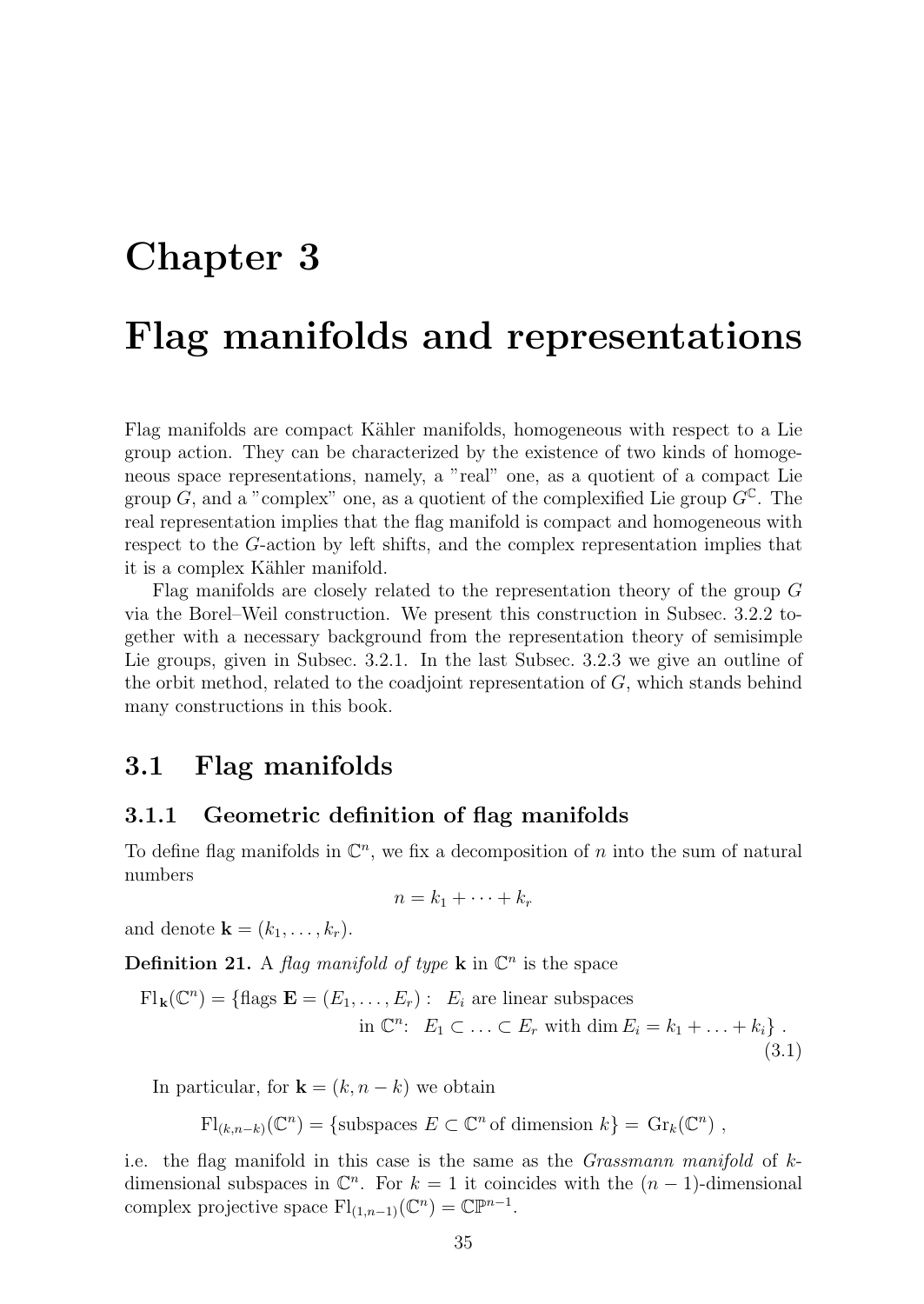For  $\mathbf{k} = (1, \ldots, 1)$  the manifold  $\mathrm{Fl}_{\mathbf{k}}(\mathbb{C}^n) =: \mathrm{Fl}(\mathbb{C}^n)$  is called the *full flag manifold* 

$$
\mathrm{Fl}(\mathbb{C}^n) = \{ E_1 \subset E_2 \subset \cdots \subset E_{n-1} \subset E_n = \mathbb{C}^n : \dim E_i = i \} .
$$

The unitary group  $U(n)$  acts transitively on the flag manifold  $Fl_k(\mathbb{C}^n)$ , so that  $\mathrm{Fl}_{k}(\mathbb{C}^{n})$  coincides with a homogeneous space of this group. In more detail, fix a basis in  $\mathbb{C}^n$  and denote by  $\mathbf{E}^0$  the *standard flag* in  $\mathrm{Fl}_{\mathbf{k}}(\mathbb{C}^n)$  with  $\mathbf{E}^0 = (E_1^0, \ldots, E_r^0)$ , where  $E_i^0$  is the subspace in  $\mathbb{C}^n$ , generated by the first  $k_1 + \cdots + k_i$  vectors of our basis. The isotropy subgroup of  $U(n)$  at the point  $\mathbf{E}^0$  coincides with the direct product

$$
U_{\mathbf{k}}(n) = U(k_1) \times \cdots \times U(k_r) ,
$$

so that the flag manifold  $\mathrm{Fl}_{k}(\mathbb{C}^{n})$  is a homogeneous space of  $\mathrm{U}(n)$  of the form

$$
\mathrm{Fl}_{\mathbf{k}}(\mathbb{C}^n) = \mathrm{U}(n) / \mathrm{U}_{\mathbf{k}}(n) = \mathrm{U}(n) / \mathrm{U}(k_1) \times \cdots \times \mathrm{U}(k_r) . \tag{3.2}
$$

On the other hand, the complex general linear group  $GL(n,\mathbb{C})$  is also acting on  $\text{Fl}_{\mathbf{k}}(\mathbb{C}^n)$  transitively. The isotropy subgroup at the standard flag  $\mathbf{E}^0 \in \text{Fl}_{\mathbf{k}}(\mathbb{C}^n)$ coincides in this case with the subgroup  $P_{\bf k}$  of blockwise upper-triangular matrices of the form



So, along with the "real" homogeneous representation (3.2), we obtain for  $\mathrm{Fl}_{\mathbf{k}}(\mathbb{C}^n)$ a "complex" representation as a homogeneous space of the group  $GL(n, \mathbb{C})$ :

$$
\mathrm{Fl}_{\mathbf{k}}(\mathbb{C}^n) = \mathrm{GL}(n,\mathbb{C})/P_{\mathbf{k}}.
$$
\n(3.3)

In the particular cases  $\mathbf{k} = (k, n - k)$  and  $\mathbf{k} = (1, \ldots, 1)$  we get the well known homogeneous representations for the Grassmann manifold

$$
Gr_k(\mathbb{C}^n) = U(n)/U(k) \times U(n-k) = GL(n,\mathbb{C})/P_{(k,n-k)}
$$

and the full flag manifold

$$
Fl(\mathbb{C}^n) = U(n)/T^n = GL(n,\mathbb{C})/B_+,
$$

where  $T^n = U(1) \times \cdots \times U(1)$  is the *n*-dimensional torus, and  $B_+ = P_{(1,\ldots,1)}$  is the standard Borel subgroup of upper-triangular matrices.

Note that the flag manifold  $Fl_k(\mathbb{C}^n)$  can be represented also as a homogeneous space of a complex semisimple Lie group by replacing the group  $GL(n, \mathbb{C})$  with  $SL(n, \mathbb{C})$ . The corresponding homogeneous representations will take the form

$$
\mathrm{Fl}_{\mathbf{k}}(\mathbb{C}^n) = \mathrm{SU}(n)/\mathrm{SU}_{\mathbf{k}}(n) = \mathrm{SL}(n,\mathbb{C})/\mathrm{S}P_{\mathbf{k}},
$$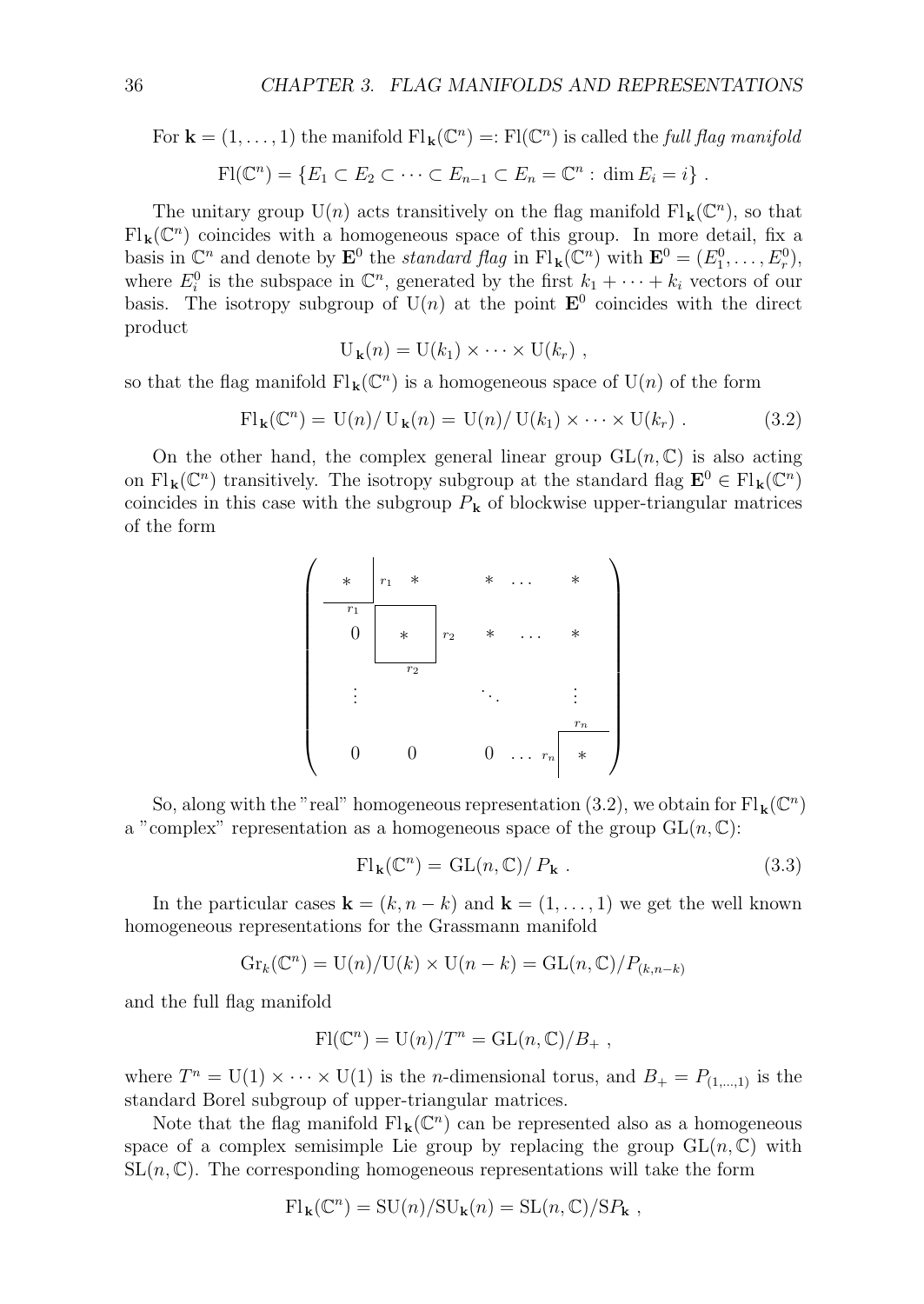where

$$
SU_{\mathbf{k}}(n) = S[U(k_1) \times \ldots \times U(k_n)] = U(k_1) \times \ldots \times U(k_n) \cap SL(n, \mathbb{C}),
$$
  
\n
$$
SP_{\mathbf{k}}(n) = P_{\mathbf{k}} \cap SL(n, \mathbb{C}).
$$

#### **3.1.2 Borel and parabolic subalgebras**

To give an invariant definition of flag manifolds, we need some basic notions, related to the Borel and parabolic subalgebras. We recall them here, assuming that a reader is familiar with the basics of the theory of semisimple Lie algebras and groups, presented, e.g., in [77, 76, 28, 68].

Let  $G_{\mathbb{C}}$  be a complex semisimple Lie group with the Lie algebra  $\mathfrak{g}_{\mathbb{C}}$ .

Recall that a *Cartan subalgebra* in  $\mathfrak{g}_{\mathbb{C}}$  is a maximal Abelian subalgebra  $\mathfrak{h}_{\mathbb{C}}$  in  $\mathfrak{g}_{\mathbb{C}}$ . for which all the operators ad  $x, x \in \mathfrak{h}_{\mathbb{C}}$ , are diagonal in  $\mathfrak{g}_{\mathbb{C}}$ . All Cartan subalgebras in  $\mathfrak{g}_{\mathbb{C}}$  are conjugate to each other with respect to the adjoint action of the group  $G_{\mathbb{C}}$ on its Lie algebra  $\mathfrak{g}_\mathbb{C}$ . A standard example of the Cartan subalgebra in the case of the general matrix algebra  $\mathfrak{g}_{\mathbb{C}} = gl(n, \mathbb{C})$  is the algebra of all diagonal matrices in  $\mathfrak{g}_\mathbb{C}$ .

We fix now a Cartan subalgebra  $\mathfrak{h}_\mathbb{C}$  in a complex semisimple Lie algebra  $\mathfrak{g}_\mathbb{C}$  and consider the adjoint action ad of  $\mathfrak{h}_\mathbb{C}$  on the Lie algebra  $\mathfrak{g}_\mathbb{C}$ . Note that the operators ad *h* for different  $h \in \mathfrak{h}_{\mathbb{C}}$  commute with each other. The eigenspaces of the adjoint representation, having the form

$$
\mathfrak{g}_{\alpha} = \{ \xi \in \mathfrak{g}_{\mathbb{C}} : \mathrm{ad}\, h(\xi) = \alpha(h)\xi \},
$$

where  $\alpha$  is a linear functional on  $\mathfrak{h}_{\mathbb{C}}$  (i.e. an element of the dual space  $\mathfrak{h}_{\mathbb{C}}^*$ ), are called the *root subspaces*. The linear functionals  $\alpha$ , entering into this definition, are called the *roots* of the algebra  $\mathfrak{g}_{\mathbb{C}}$  with respect to the Cartan subalgebra  $\mathfrak{h}_{\mathbb{C}}$ , and the eigenvectors  $\xi$  are called the *root vectors*. In particular, the root subspace  $\mathfrak{g}_0$ , corresponding to the zero functional  $\alpha = 0 \in \mathfrak{h}^*$ , coincides with the Cartan subalgebra  $\mathfrak{h}_{\mathbb{C}}$  itself.

*The Lie algebra*  $\mathfrak{g}_{\mathbb{C}}$  *decomposes into the direct sum of its root subspaces* 

$$
\mathfrak{g}_{\mathbb{C}} = \mathfrak{h}_{\mathbb{C}} \oplus \bigoplus_{\alpha \in \Delta} \mathfrak{g}_{\alpha} , \qquad (3.4)
$$

where  $\Delta$  denotes the set of all nonzero roots of the algebra  $\mathfrak{g}_{\mathbb{C}}$  with respect to the Cartan subalgebra  $\mathfrak{h}_{\mathbb{C}}$ . This decomposition, called the *root decomposition*, determines a filtration in  $\mathfrak{g}_{\mathbb{C}}$ , since

$$
[\mathfrak{g}_{\alpha},\mathfrak{g}_{\beta}]\subset \mathfrak{g}_{\alpha+\beta}.
$$

A subset  $\Pi \subset \Delta$  is called the *set of simple roots*, if any root  $\alpha \in \Delta$  can be represented as a linear combination of roots from Π with integer coefficients, such that all of them are either positive, or (all of them are) negative. Such subsets Π, forming bases in  $\mathfrak{h}_{\mathbb{C}}^*$ , always exist. It can be shown that all of them are conjugate to each other with respect to the coadjoint action of the group  $G_{\mathbb{C}}$ .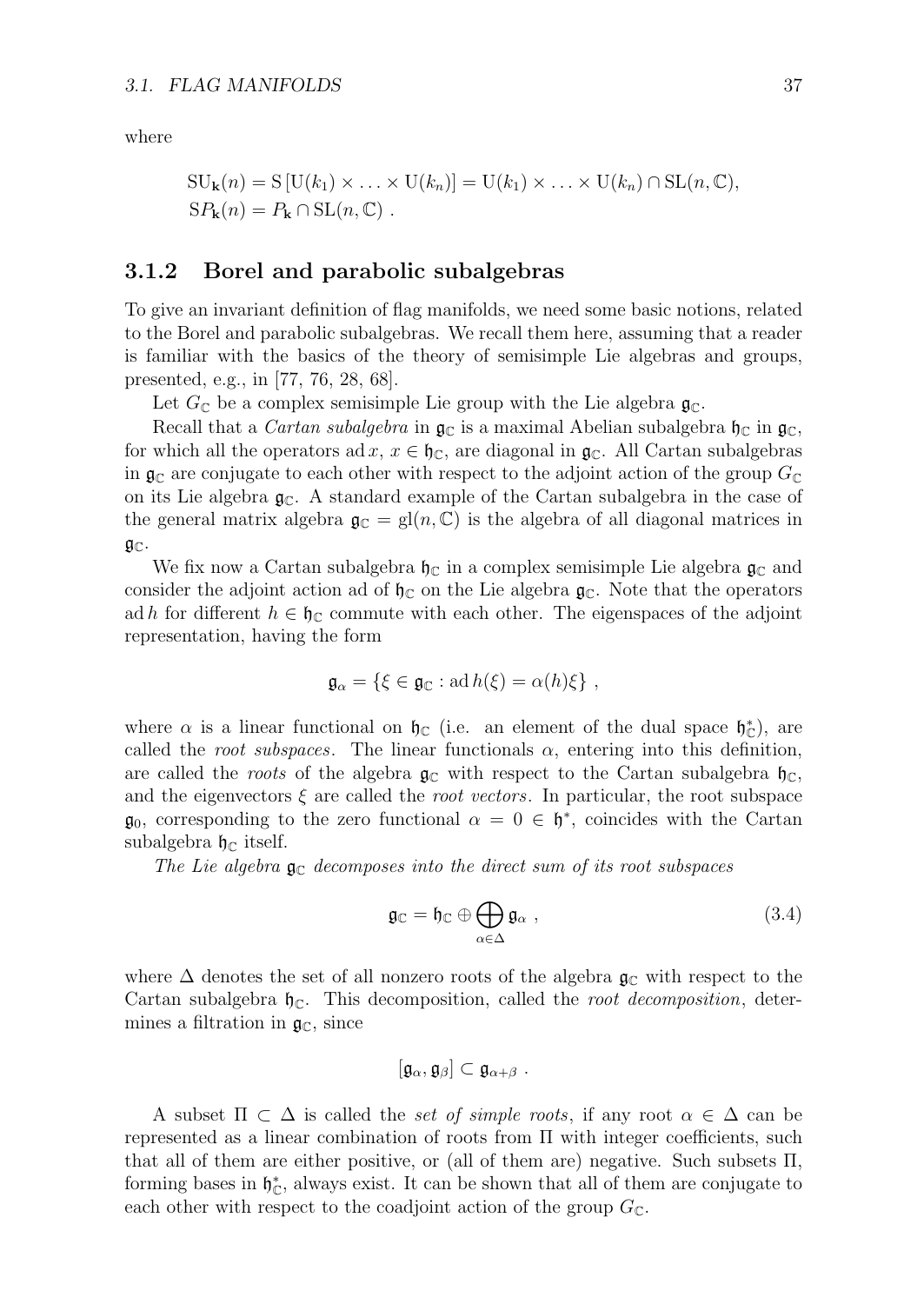Fix some set  $\Pi = {\alpha_1, \ldots, \alpha_l}$  of simple roots of the algebra  $\mathfrak{g}_\mathbb{C}$ . The choice of  $\Pi$  defines on  $\mathfrak{h}_{\mathbb{C}}^*$  (hence, on Δ) a *partial ordering*, namely, for  $\alpha, \beta \in \mathfrak{h}_{\mathbb{C}}^*$  the relation  $\alpha \geq \beta$  means that

$$
\alpha - \beta = \sum_{i=1}^{l} a_i \alpha_i \quad \text{with} \quad a_i \ge 0 \; .
$$

In particular, a root  $\alpha \in \Delta$  is called *positive* (notation:  $\alpha \in \Delta^+$ ), if

$$
\alpha = \sum_{i=1}^{l} a_i \alpha_i \quad \text{with} \quad a_i > 0 \; .
$$

Using the Killing form  $(\cdot, \cdot)$  on  $\mathfrak{g}_{\mathbb{C}}$ , we can identify the dual space  $\mathfrak{h}_{\mathbb{C}}^*$  with  $\mathfrak{h}_{\mathbb{C}}$ , so that any root  $\alpha$  can be considered also as an element  $\alpha^*$  of  $\mathfrak{h}_\mathbb{C}$ . We associate with a root  $\alpha$  of the algebra  $\mathfrak{g}_{\mathbb{C}}$  with respect to  $\mathfrak{h}_{\mathbb{C}}$  the *dual root* or *co-root*  $\alpha^{\vee}$  by the formula

$$
\alpha^{\vee} = 2 \frac{\alpha^*}{(\alpha, \alpha)}.
$$

It is well known that *a system of simple roots*  $\Pi = {\alpha_1, \ldots, \alpha_l}$  *and its Cartan matrix* , defined by:

$$
c_{ij} := (\alpha_i, \alpha_j^{\vee}) ,
$$

*uniquely determine the Lie algebra*  $\mathfrak{g}_{\mathbb{C}}$ .

**Example 23.** Consider as an example the complex semisimple Lie algebra  $\text{sl}(n, \mathbb{C})$ . Choose in  $\text{sl}(n,\mathbb{C})$  the standard Cartan subalgebra  $\mathfrak{h}_\mathbb{C}$ , consisting of diagonal matrices. Denote by  $E_{ij}$  the matrix, having 1 at the  $(i, j)$ th place, and zeros at all other places. The matrices  $E_{ij}$  are the root vectors of the algebra  $\text{sl}(n, \mathbb{C})$ :

$$
ad(z_1,\ldots,z_n)E_{ij}=(z_i-z_j)E_{ij},
$$

where we denote by  $(z_1, \ldots, z_n)$  the diagonal matrix diag $(z_1, \ldots, z_n)$ .

Introduce a functional  $\epsilon_i \in \mathfrak{h}_{\mathbb{C}}^*$  by the formula

$$
\epsilon_i(z_1,\ldots,z_n)=z_i.
$$

Then the roots of the algebra  $\text{sl}(n,\mathbb{C})$  with respect to  $\mathfrak{h}_{\mathbb{C}}$  will have the form

$$
\Delta = \{\epsilon_i - \epsilon_j \, : \, i \neq j\} \; .
$$

The roots

$$
\Pi = \{\epsilon_i - \epsilon_{i+1} : i = 1, \ldots, n-1\}
$$

form a system of simple roots, so that the set of positive roots is given by

$$
\Delta^+ = \{ \epsilon_i - \epsilon_j \, : \, i < j \} \, .
$$

By analogy with the Borel subalgebra of upper-triangular matrices in  $gl(n, \mathbb{C}),$ we can define a *standard Borel subalgebra*  $\mathfrak{b}_+$  of a complex semisimple Lie algebra  $\mathfrak{g}_\mathbb{C}$  as

$$
\mathfrak{b}_+=\mathfrak{h}_\mathbb{C}\oplus\mathfrak{n}_+\ ,
$$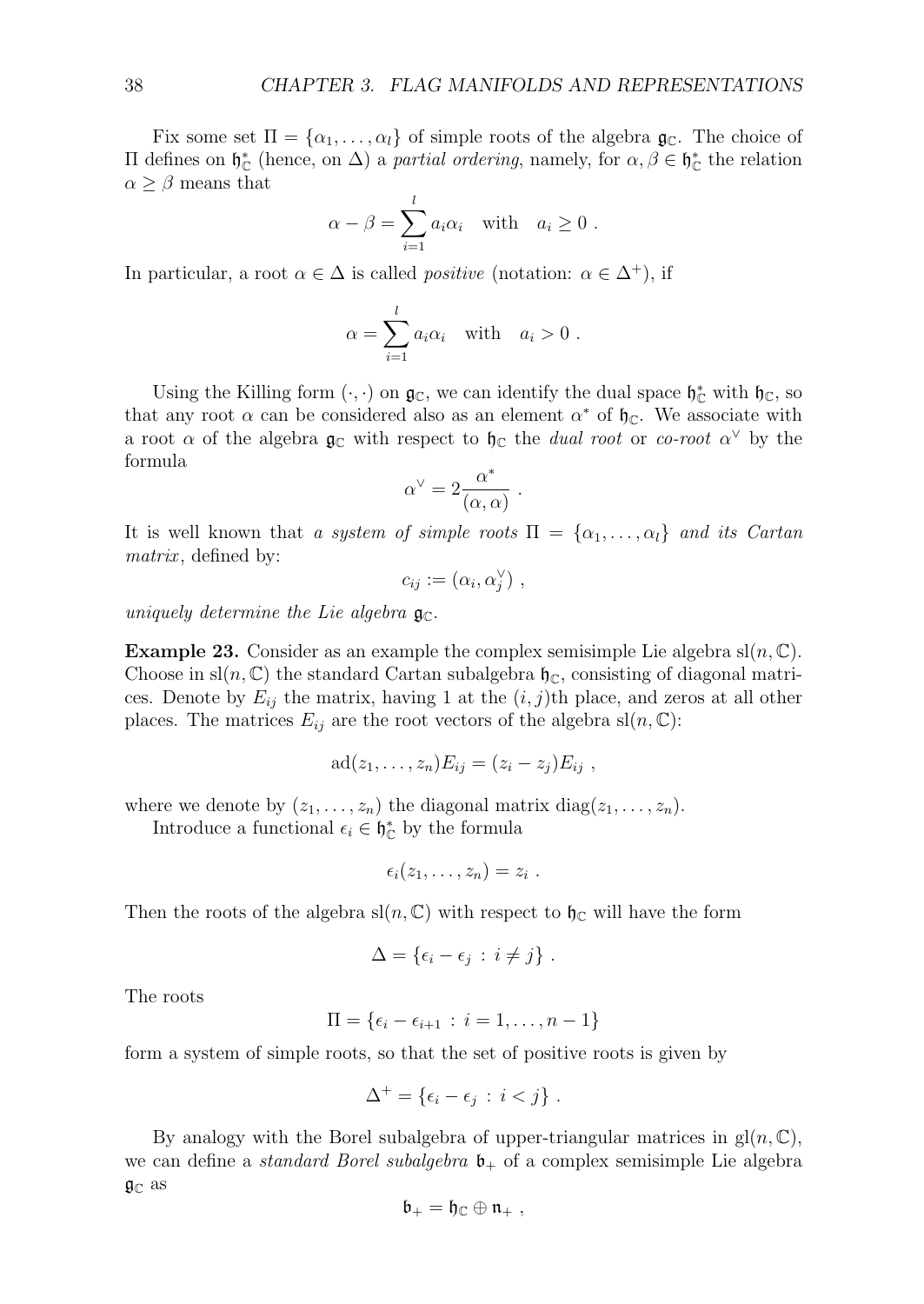where  $\mathfrak{n}_+$  is a nilpotent subalgebra of the form

$$
\mathfrak{n}_+ = \bigoplus_{\alpha \in \Delta^+} \mathfrak{g}_\alpha \; .
$$

In the particular case of the algebra  $\text{sl}(n, \mathbb{C})$ , considered in Ex. 23 above, the subalgebra  $\mathfrak{n}_+$  coincides with the subalgebra of above-diagonal matrices, while  $\mathfrak{b}_+$  is the subalgebra of upper-triangular matrices.

**Definition 22.** A *Borel subalgebra* is a subalgebra  $\mathfrak{b}$  in  $\mathfrak{g}_\mathbb{C}$ , conjugate to the standard Borel subalgebra  $\mathfrak{b}_+$  with respect to the adjoint action of the group  $G_{\mathbb{C}}$  on  $\mathfrak{g}_{\mathbb{C}}$ . (In a more invariant way, a Borel subalgebra is a maximal solvable subalgebra in  $\mathfrak{g}_{\mathbb{C}}$ . Any subalgebra  $\mathfrak p$  in  $\mathfrak g_{\mathbb C}$ , containing a Borel subalgebra  $\mathfrak b$ , is called *parabolic*.

As in the case of Borel subalgebras, we could define the parabolic subalgebras **p** as subalgebras in  $\mathfrak{g}_{\mathbb{C}}$ , which are conjugate to one of standard parabolic subalgebras. These standard subalgebras (their explicit description is given below) are analogous to the parabolic subalgebras  $\mathfrak{p}_k$  of the algebra gl $(n, \mathbb{C})$ , being the Lie algebras of the parabolic subgroups *P***<sup>k</sup>** from Subsec. 3.1.1.

Now we define the standard parabolic subalgebras in  $\mathfrak{g}_{\mathbb{C}}$  explicitly. For that fix a set  $\Pi = \{\alpha_1, \ldots, \alpha_l\}$  of simple roots of the algebra  $\mathfrak{g}_{\mathbb{C}}$  and an arbitrary ordered subset  $\pi$  in the set  $\{1,\ldots,l\}$ . We associate with  $\pi$  a subset of simple roots  $\Pi_{\pi} \subset \Pi$ with indices from  $\pi$ . To define the corresponding standard parabolic subalgebra  $\mathfrak{p}_{\pi}$ , we denote by  $\Delta_{\pi}$  the linear span of simple roots from  $\Pi_{\pi}$  in  $\Delta$  and introduce a *reductive Levi subalgebra* of the form

$$
\frak{l}_\mathbb{C}=\frak{h}_\mathbb{C}\oplus\bigoplus_{\alpha\in\Delta_\pi}\frak{g}_\alpha\ .
$$

We define also a *nilpotent subalgebra* in  $\mathfrak{g}_{\mathbb{C}}$  by setting

$$
\mathfrak{u}=\bigoplus_{\alpha\in\Delta^+\setminus\Delta_\pi}\mathfrak{g}_\alpha\;.
$$

The *standard parabolic subalgebra*  $\mathfrak{p}_{\pi}$  is by definition

$$
\mathfrak{p}_k=\mathfrak{l}_\mathbb{C}\oplus\mathfrak{u}\;.
$$

It contains the standard Borel subalgebra  $\mathfrak{b}_+$  and so is, indeed, parabolic. In the case of the algebra  $\text{sl}(n,\mathbb{C})$  the subalgebra  $\mathfrak{l}_{\mathbb{C}}$  coincides with the subalgebra of blockdiagonal matrices in  $sl(n, \mathbb{C})$ , while u is the subalgebra of blockwise above-diagonal matrices.

#### **3.1.3 Algebraic definition of flag manifolds**

After this algebraic digression, we can give an invariant definition of flag manifolds of a complex semisimple Lie group  $G_{\mathbb{C}}$ .

**Definition 23.** Let **p** be an arbitrary parabolic subalgebra in  $\mathfrak{g}_{\mathbb{C}}$  and P is the corresponding parabolic subgroup in  $G_{\mathbb{C}}$ , having **p** as its Lie algebra. (Otherwise,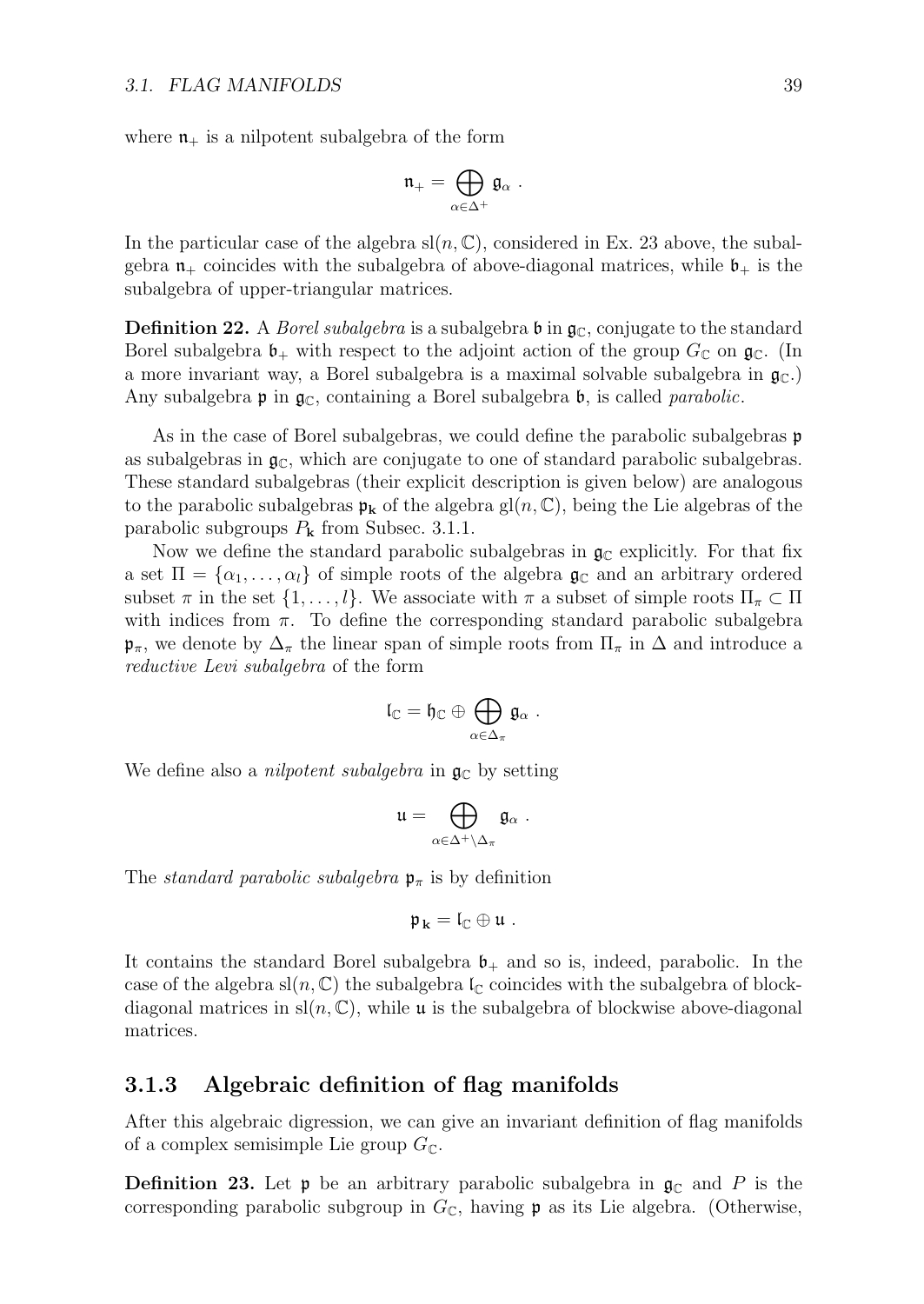*P* can be defined as the normalizer  $N(\mathfrak{p})$  of the subalgebra  $\mathfrak{p}$  in  $G_{\mathbb{C}}$  with respect to the adjoint representation.) A *flag manifold* of the group  $G_{\mathbb{C}}$ , associated with the parabolic subalgebra p, is a homogeneous space of the form

$$
F = G_{\mathbb{C}}/P \tag{3.5}
$$

Along with the "complex" representation (3.5), taken as the definition of the flag manifold  $F$ , there exists also a "real" representation of  $F$  as a homogeneous space of a real Lie group. Namely, suppose that the group  $G_{\mathbb{C}}$  coincides with the complexification  $G^{\mathbb{C}}$  of a compact Lie group *G*. Then *G* acts transitively on  $G^{\mathbb{C}}$ /*P* and

$$
F = G/G \cap P = G/L , \qquad (3.6)
$$

where the *Levi subgroup*  $L = G \cap P$  in the case of the standard parabolic subalgebra **p** has the Lie algebra, given by the real form  $\mathfrak l$  of the Levi subalgebra  $\mathfrak l_{\mathbb C} = \mathfrak l^{\mathbb C}$ , introduced above in Subsec. 3.1.2. (In a more invariant way, the subgroup *L* can be defined as the centralizer of a torus in *G*.)

Hence, we have obtained for the flag manifold *F* two different representations as a homogeneous space

$$
F = G/L = G^{\mathbb{C}}/P.
$$

The complex representation  $(3.5)$  implies that *F* is a complex manifold, provided with a *G*-invariant complex structure. The space of tangent vectors of type (1*,* 0) at the origin with respect to this structure can be identified with the subalgebra  $\bar{u}$  in the decomposition

$$
\mathfrak{g}^{\mathbb{C}} = \mathfrak{l}^{\mathbb{C}} \oplus \mathfrak{u} \oplus \overline{\mathfrak{u}} \ , \quad \mathfrak{p} = \mathfrak{l}^{\mathbb{C}} \oplus \mathfrak{u} \ ,
$$

where the complex conjugation in  $\mathfrak{g}^{\mathbb{C}}$  has the property that  $\overline{\mathfrak{g}} = \mathfrak{g}$ .

The real representation  $(3.6)$  implies that *F* is compact and Kähler. We note also that  $F$  is simply connected, if the group  $G$  is simply connected. It can be shown that flag manifolds *F* exhaust all simply connected compact Kähler *G*-manifolds with the transitive action of a compact semisimple Lie group  $G$  (cf. [10, 78]).

*Remark* 5*.* The real representation (3.6) implies that that the Lie algebra p of the parabolic group *P* has the form

$$
\mathfrak{p}=\mathfrak{l}^{\mathbb{C}}\oplus\mathfrak{u}
$$

where  $\mathfrak{l}^{\mathbb{C}}$  is the Levi subalgebra and **u** is the nilpotent subalgebra of **p**, described in Subsec. 3.1.2 for the case of the standard parabolic subalgebras. The parabolic subalgebras can be defined also in terms of the so called canonical element.

Namely, *for any parabolic subalgebra* p *there exists a unique element ξ (belonging to the center of the Levi subalgebra*  $\mathfrak{l}^{\mathbb{C}}$ *), for which the operator ad ξ has only imaginary integer eigenvalues, belonging to*  $\sqrt{-1}Z$ *. Such an element*  $\xi$  *is called the* canonical element *of the parabolic subalgebra* p. (This fact is proved, e.g., in [15], Theor. 4.4.)

We use this equivalent definition of parabolic subalgebras for the construction of a certain canonical bundle, associated with a flag manifold. The importance of the canonical bundle will become clear in Sec. 7.5, where we show that the loop space Ω*G* can be considered as a universal flag manifold of the group *G*.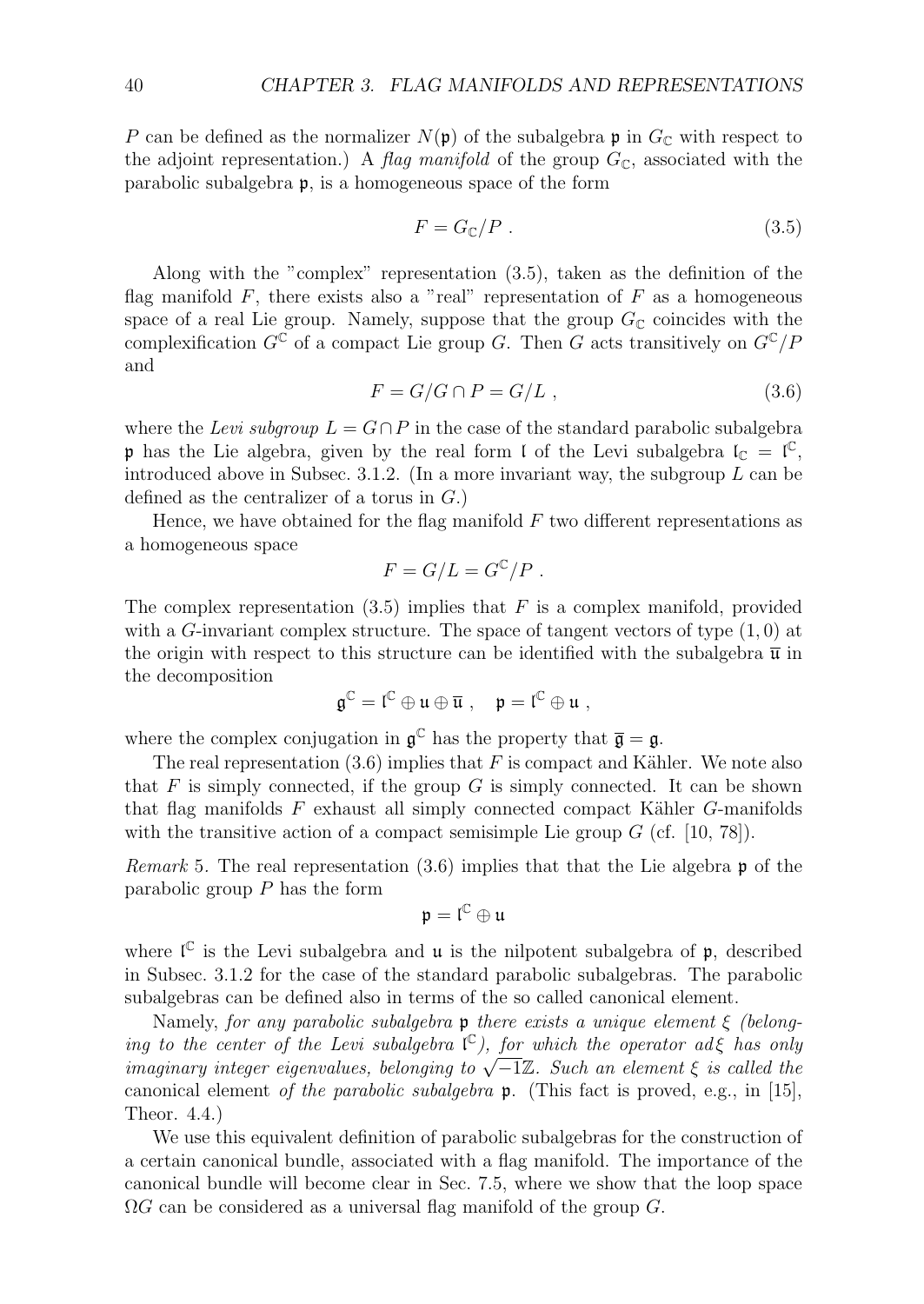Denote by  $\mathfrak{g}_i$  the eigenspace of the operator ad  $\xi$  with the eigenvalue  $\sqrt{-1}$ *j*. In terms of  $\mathfrak{g}_j$  the parabolic subalgebra **p** and nilpotent subalgebra **u** can be described as

$$
\mathfrak{p} = \bigoplus_{i \geq 0} \mathfrak{g}_i \ , \quad \mathfrak{u} = \bigoplus_{i \geq 1} \mathfrak{g}_i \ .
$$

We define now a symmetric space  $N = N(F)$ , canonically associated with the flag manifold  $F$ , by setting

$$
N = G/K ,
$$

where  $K$  is a subgroup of  $G$  with the Lie algebra

$$
\mathfrak{k}=\mathfrak{g}\cap\left[\bigoplus_i\mathfrak{g}_{2i}\right]\ .
$$

Since the Lie algebra I of the Levi group L is contained in  $\mathfrak{g}_0$ , there exists a homogeneous bundle

$$
F = G/L \longrightarrow G/K = N
$$

of the flag manifold *F* over the associated symmetric space *N*. So we have constructed for our flag manifold F the associated *symmetric*  $G$ -space  $N = N(F)$ and *canonical homogeneous bundle*  $F \to N$ . Note that the symmetric space N is uniquely determined by  $F$ , while the canonical bundle  $F \to N$  is not uniquely defined, due to the fact that different points of *N* may have the same stabilizer *K*. The number of such points is finite, so there exist only a finite number of canonical bundles of the above type.

The importance of flag manifolds is due, in particular, to the fact that all irreducible representations of the group *G* can be realized in spaces of holomorphic sections of complex line bundles over the flag manifolds of *G*. This is the Borel–Weil construction, given in Subsec. 3.2.2. To explain this construction, we need some basic facts from the representation theory of complex semisimple Lie groups, collected in the next Subsec. 3.2.1 (cf. for a more detailed exposition [76, 77, 28, 39, 68]).

#### **3.2 Irreducible representations**

#### **3.2.1 Irreducible representations of complex semisimple Lie groups**

Let  $\mathfrak{h}_{\mathbb{C}}$  be a Cartan subalgebra of a complex semisimple Lie algebra  $\mathfrak{g}_{\mathbb{C}}$  and  $\rho : \mathfrak{g}_{\mathbb{C}} \to$ End *V* is a representation of the algebra  $\mathfrak{g}_{\mathbb{C}}$  in a complex vector space *V*.

A *weight of the representation*  $\rho$  is a linear functional  $\lambda \in \mathfrak{h}_{\mathbb{C}}^*$ , for which there exists a vector  $v \in V \setminus \{0\}$ , called the *weight vector*, such that

$$
\rho(h)v = \lambda(h)v \quad \text{for any } h \in \mathfrak{h}_{\mathbb{C}}.
$$

The linear subspace  $V_{\lambda}$ , consisting of the vectors  $v \in V$ , satisfying the relation  $\rho(h)v = \lambda(h)v$  for any  $h \in \mathfrak{h}_\mathbb{C}$ , is called the *weight subspace* of weight  $\lambda$ .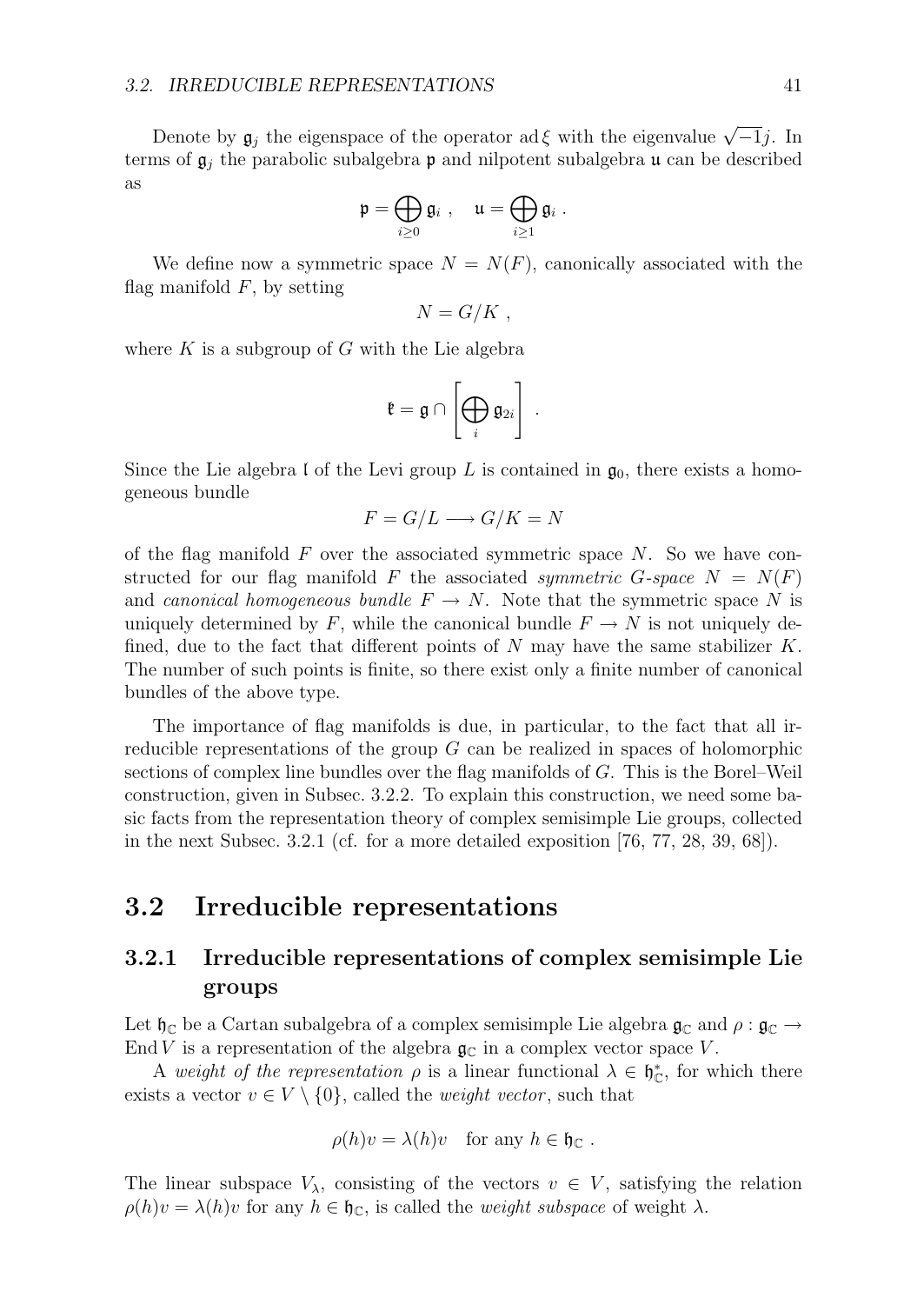Denote by  $\Delta_{\rho}(V) \subset \mathfrak{h}_{\mathbb{C}}^*$  the set of weights of the representation  $\rho$ . There is a *weight decomposition* of *ρ*, analogous to the root decomposition (3.4) for the adjoint representation  $\rho =$  ad from Subsec. 3.1.2. It has the form

$$
V = \bigoplus_{\lambda \in \Delta_{\rho}(V)} V_{\lambda} ,
$$

where  $V_{\lambda}$  is the weight subspace of weight  $\lambda$ .

Fix a system  $\Pi = {\alpha_1, \ldots, \alpha_l}$  of simple roots of the algebra  $\mathfrak{g}_\mathbb{C}$  with respect to  $\mathfrak{h}_{\mathbb{C}}$ . Among the weights of a representation the special role is played by the *highest weights*, which are the maximal elements in the set of weights of a representation with respect to the partial ordering on  $\mathfrak{h}_{\mathbb{C}}^*$ , introduced in Subsec. 3.1.2. A highest weight  $\Lambda$  of a representation  $\rho$  is characterized by the property that its weight vector *v* is annihilated by the nilpotent subalgebra  $\mathfrak{n}_+$ , i.e.

$$
\rho(\xi)v = 0 \quad \text{for any } \xi \in \mathfrak{n}_+ .
$$

We associate with a system  $\Pi = {\alpha_1, \ldots, \alpha_l}$  of simple roots of the algebra  $\mathfrak{g}_{\mathbb{C}}$ the dual system of weights  $\{\omega_1, \ldots, \omega_l\}$ , defined by the relation

$$
(\omega_i, \alpha_j^{\vee}) = \delta_{ij} ,
$$

where  $\alpha_j^{\vee}$  is the co-root, associated with  $\alpha_j$  (cf. Subsec. 3.1.2). The elements  $\omega_1, \ldots, \omega_l \in \mathfrak{h}_{\mathbb{C}}^*$  are called the *fundamental weights* and form a basis in the space of weights, so that any weight  $\lambda \in \mathfrak{h}_{\mathbb{C}}^*$  can be written in the form

$$
\lambda = \sum_j (\lambda, \alpha_j^{\vee}) \omega_j
$$

and is uniquely determined by the coefficients  $(\lambda, \alpha_j^{\vee})$ . A weight  $\lambda$  is called *dominant*, if all the coefficients  $(\lambda, \alpha_j^{\vee})$  are non-negative integers.

The highest weight characterizes uniquely an irreducible representation of a complex semisimple Lie algebra. More precisely, we have the following

**Theorem 1.** *Let ρ be an irreducible representation of a complex semisimple Lie algebra* gC*. Then it has a unique highest weight* Λ*. This weight is dominant and any other weight*  $\lambda \in \Delta_{\rho}(V)$  *can be written in the form* 

$$
\lambda = \Lambda - \alpha_{i_1} - \cdots - \alpha_{i_k} , \quad \text{where } \alpha_{i_j} \in \Pi .
$$

*An irreducible representation is uniquely determined (up to equivalence) by its highest weight.*

We add a comment on the last statement of the Theorem. An irreducible representation can be reconstructed from its highest weight  $\Lambda$  in the following way. Let *v*<sub>Λ</sub> be the weight vector, corresponding to the weight Λ. Then by definition

$$
\rho(\xi)v_{\Lambda} = 0 \quad \text{for any } \xi \in \mathfrak{n}_+ , \tag{3.7}
$$

$$
\rho(h)v_{\Lambda} = \Lambda(h)v_{\Lambda} \quad \text{for any } h \in \mathfrak{h}_{\mathbb{C}}.
$$
\n(3.8)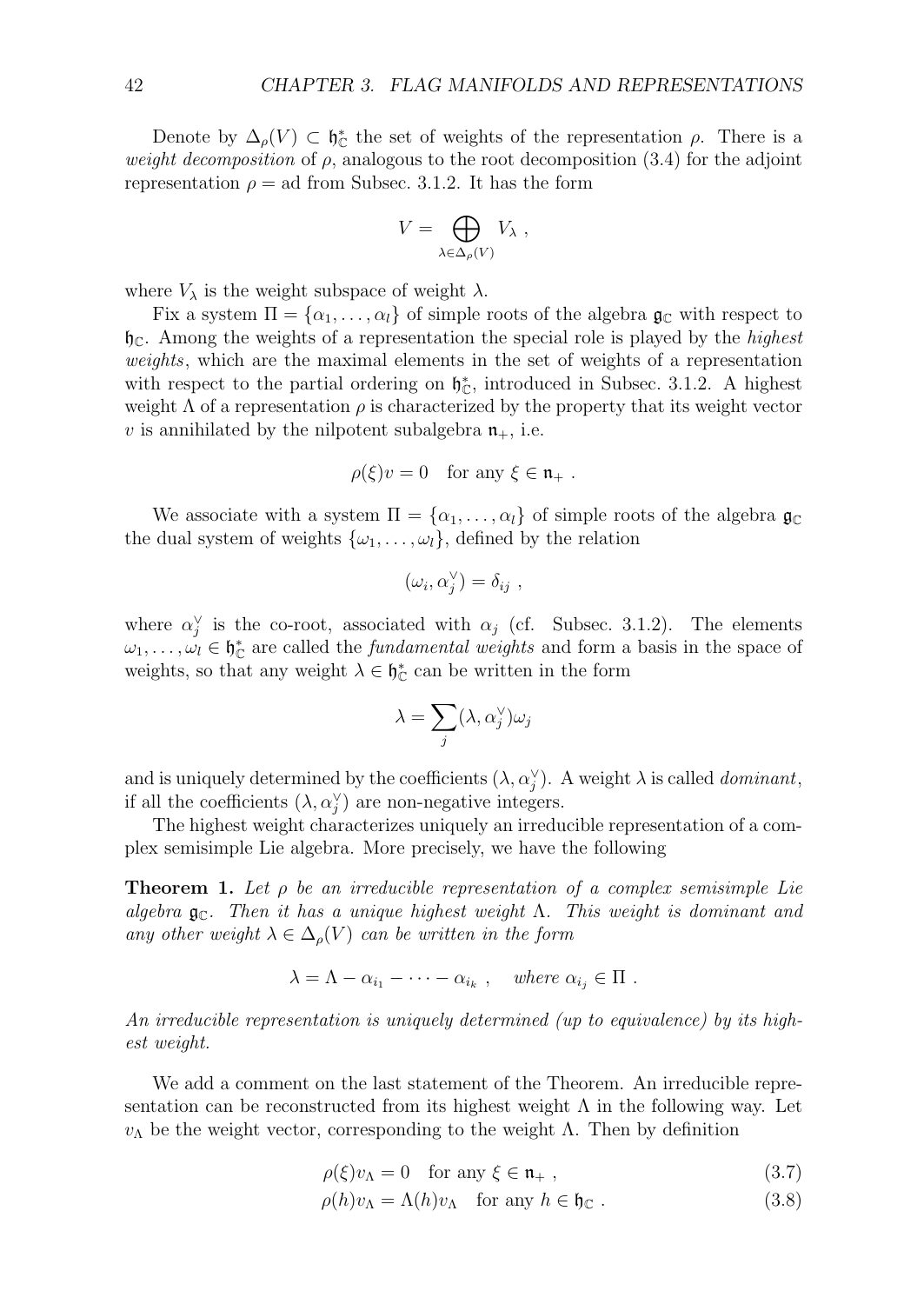Consider the vectors, which can be obtained by the action of elements of the nilpotent subalgebra n*<sup>−</sup>* = ⊕ *<sup>α</sup>∈*∆<sup>+</sup> g*−<sup>α</sup>* on the highest vector *v*Λ. More precisely, denote

$$
v_{i_1...i_k} = \rho(\xi_{-i_k}) \cdot \cdots \cdot \rho(\xi_{-i_1}) v_{\Lambda} ,
$$

where  $\xi_{-i} \in \mathfrak{g}_{-\alpha_i}$ . Then the vectors  $\{v_{\Lambda}, v_{i_1...i_k}\}$  generate a subspace  $\hat{V}$  with a natural action of the representation  $\rho$ . The required representation space *V* is obtained from  $\hat{V}$  by taking the quotient with respect to the maximal invariant subspace in  $\hat{V}$ (different from *V*) and providing it with the induced action of the representation  $\rho$ .

In the representation theory of loop groups *LG* it is customary to use, instead of the highest and dominant weights, the *lowest* and *antidominant weights*, dual to the introduced highest and dominant weights. The main reason for that is that the Borel–Weil construction of irreducible representations of complex semisimple Lie groups, presented in the next Subsec. 3.2.2, is naturally formulated in terms of the lowest and antidominant weights. In order to switch to the lowest and antidominant weights in the above definitions, it's sufficient to replace the nilpotent subalgebra n<sup>+</sup> with its counter-part n*−*, defined by

$$
\mathfrak{n}_- = \bigoplus_{\alpha \in \Delta^+} \mathfrak{g}_{-\alpha} \; .
$$

It follows, in particular, that a weight  $\lambda$  is antidominant if and only if the weight  $-\lambda$  is dominant. If *V* is a representation of an algebra  $\mathfrak{g}_{\mathbb{C}}$  with a highest weight Λ, then the representation of g<sup>C</sup> with the lowest weight *−*Λ is realized in the dual vector space  $V^*$ . The above Theorem 1 admits an evident reformulation in terms of antidominant lowest weights.

#### **3.2.2 Borel–Weil construction**

The Borel–Weil construction, presented in this Subsection, realizes the irreducible representation of a complex semisimple Lie group, associated with a given lowest weight (or a character of the Cartan subgroup), in a space of holomorphic sections of a complex line bundle over the full flag manifold.

Suppose that a Lie group  $G^{\mathbb{C}}$  is the complexification of a compact Lie group G and *H* is its Cartan subgroup. A *character* of *H* is a homomorphism  $\lambda : H \to \mathbb{C}^*$ into the multiplicative group of nonzero complex numbers  $\mathbb{C}^*$ . The group  $X(H)$  of all characters of *H* is a free Abelian group of rank, equal to dim *H*. If  $\lambda \in X(H)$  is a character of *H*, then the map  $\lambda_{*}$ , tangent to  $\lambda$ , is linear, hence, belongs to the dual space  $\mathfrak{h}^*$ . This defines a monomorphism of the group  $X(H)$  into  $\mathfrak{h}^*$ , which allows to identify a character  $\lambda$  with the corresponding linear functional  $\lambda_*$ .

Suppose now that the subgroup  $H$  is a *maximal torus* (i.e.  $H$  is a maximal commutative subgroup in  $G^{\mathbb{C}}$ , isomorphic to the product of several copies of the group  $\mathbb{C}^*$ ). Let  $\overline{R}: G^{\mathbb{C}} \to GL(V)$  be a linear representation of the group  $G^{\mathbb{C}}$ . If  $\lambda \in X(H)$  is a character of *H*, then, by analogy with Subsec. 3.2.1, it is called the *weight of the representation R*, if there exists a vector  $v \in V \setminus \{0\}$ , called the *weight vector* , such that

$$
R(h)v = \lambda(h)v \quad \text{for any } h \in H. \tag{3.9}
$$

The vectors  $v \in V$ , satisfying the relation (3.9), form the *weight subspace*  $V_{\lambda}$ , associated with weight *λ*.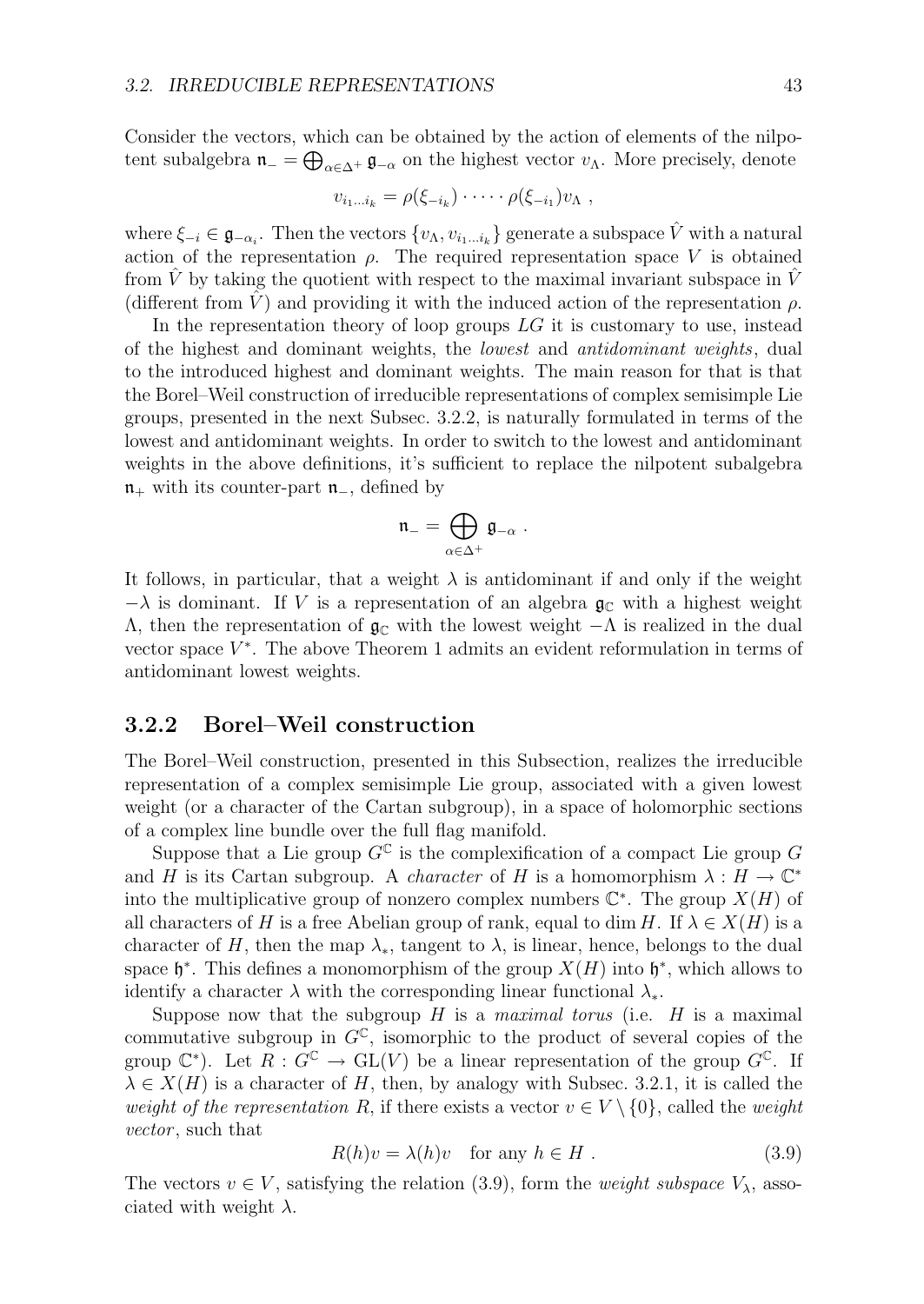Any representation  $R: G^{\mathbb{C}} \to \mathrm{GL}(V)$  of the group  $G^{\mathbb{C}}$  admits a *weight decomposition*

$$
V = \bigoplus_{\text{weights }\lambda \text{ of } R} V_{\lambda} ,
$$

where the summation is taken over the weights  $\lambda \in X(H)$  of the representation R. This decomposition is analogous to the weight decomposition from Subsec. 3.2.1 in the case of Lie algebras. Moreover, the weights of the representation *R* of the group  $G^{\mathbb{C}}$  may be identified with the corresponding weights of the associated representation  $R_* : \mathfrak{g}^{\mathbb{C}} \to \text{End } V$  of the Lie algebra  $\mathfrak{g}^{\mathbb{C}}$ , and the associated weight subspaces coincide.

Assume now that the maximal complex torus *H* is the complexification of some maximal torus *T* in *G*. By analogy with Subsec. 3.1.1, we define the full flag manifold *F*, associated with *T*, as

$$
F = G/T = G^{\mathbb{C}}/B_+, \qquad (3.10)
$$

where  $B_+$  is the standard Borel subgroup in  $G^{\mathbb{C}}$ , having the standard Borel subalgebra  $\mathfrak{b}_+$  from Subsec. 3.1.2 as its Lie algebra. On the Lie algebra level the homogeneous representations (3.10) correspond to the decompositions

$$
\mathfrak{g}^{\mathbb{C}} = \mathfrak{t}^{\mathbb{C}} \oplus \mathfrak{n}_{+} \oplus \mathfrak{n}_{-} = \mathfrak{b}_{+} \oplus \mathfrak{n}_{-} . \tag{3.11}
$$

Let  $\lambda \in X(H)$  be a character of *H*, associated with a lowest weight vector of the algebra  $\mathfrak{g}^{\mathbb{C}}$ . It can be extended to a holomorphic homomorphism  $\lambda : B_{+} \to \mathbb{C}^{*}$ of the Borel subgroup  $B_+$ , by setting it equal to 1 on the subgroup  $N_+$ , having the nilpotent subalgebra n<sup>+</sup> as its Lie algebra. We define a *complex homogeneous line bundle*  $L_{\lambda}$  *over the flag manifold*  $F = G^{\mathbb{C}}/B_+$ *, associated with the character*  $\lambda$ :

$$
L_{\lambda} = G^{\mathbb{C}} \times_{B_{+}} \mathbb{C}
$$

$$
\downarrow
$$

$$
F = G^{\mathbb{C}} / B_{+} ,
$$

where  $G^{\mathbb{C}} \times_{B_+} \mathbb{C}$  is identified with the quotient  $G^{\mathbb{C}} \times \mathbb{C}$  modulo the equivalence relation:  $(g, b, c) \sim (g, \lambda(b)c)$  for any  $g \in G^{\mathbb{C}}, b \in B_+$  and  $c \in \mathbb{C}$ . A section of the line bundle  $L_{\lambda}$  is identified with a function  $f: G^{\mathbb{C}} \to \mathbb{C}$ , subject to the relation

$$
f(gb) = \lambda(b^{-1})f(g) \quad \text{for all } g \in G^{\mathbb{C}}, b \in B_+ .
$$
 (3.12)

Denote by  $\Gamma_{\lambda}$  the *space of holomorphic sections of the bundle*  $L_{\lambda}$  or, in other words, the space of holomorphic functions on  $G^{\mathbb{C}}$ , satisfying the condition (3.12). The group  $G^{\mathbb{C}}$  acts from the left on  $L_{\lambda}$ , hence, on the space  $\Gamma_{\lambda}$ .

**Theorem 2** (Borel–Weil theorem). If the weight  $\lambda$  is antidominant, then the rep*resentation of the group G in the space of holomorphic sections*  $\Gamma_{\lambda}$ *, constructed above, is the irreducible representation with the lowest weight λ and all irreducible representations of the group G can be realized in this way.*

#### **3.2.3 Orbit method and coadjoint representation**

In this Subsection we outline briefly another method of constructing irreducible representations of Lie groups, using the orbits of the coadjoint representation of the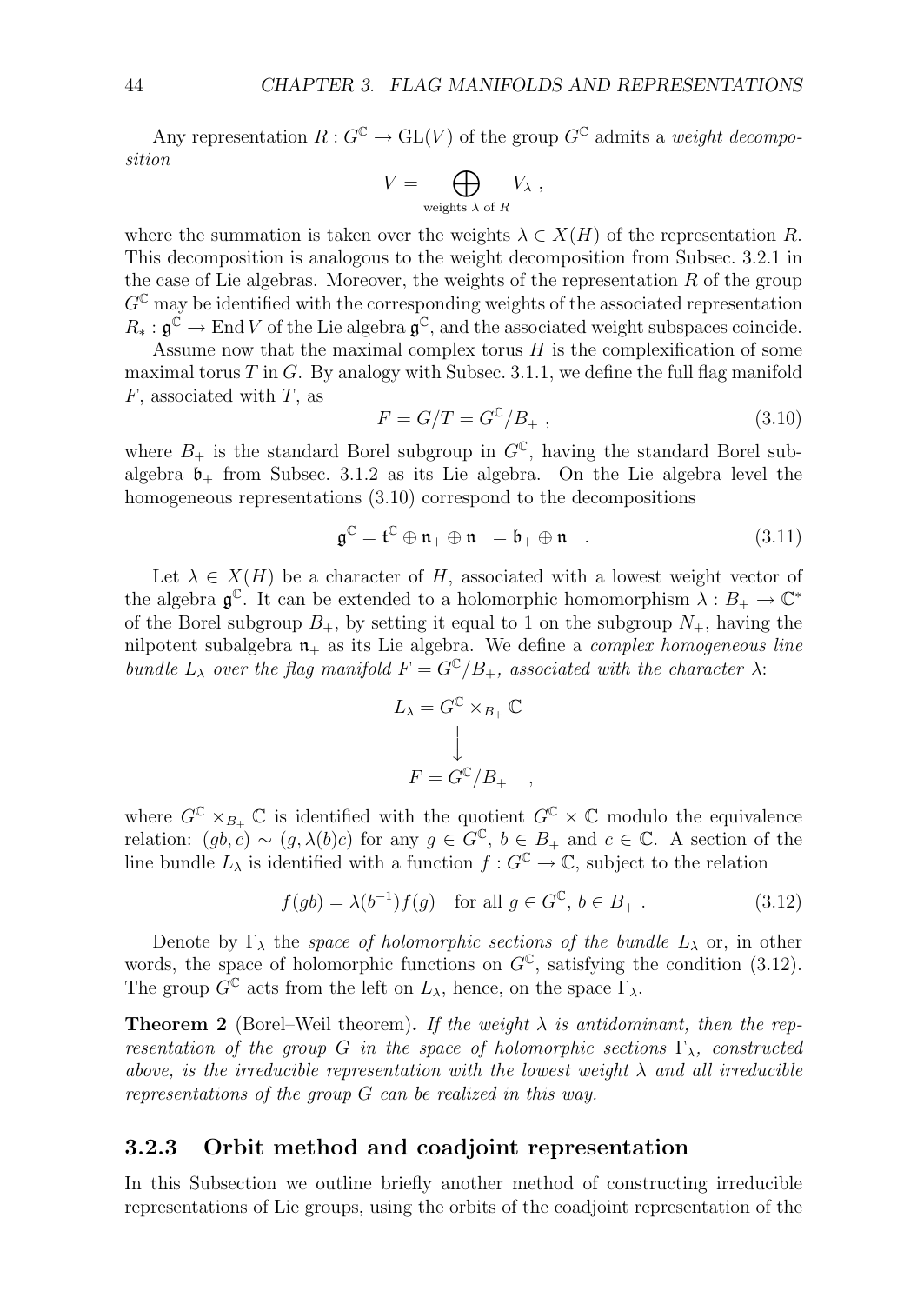group on the dual space of its Lie algebra (the details may be found in Kirillov's book [39]). Though we do not use this method for the construction of representations, we found it useful to explain its idea to motivate the study of coadjoint representations of various infinite-dimensional groups in this book.

We recall first some basic facts on the characters of irreducible representations. Let  $T: G \to GL(V)$  be a finite-dimensional representation of a Lie group G. We define its *character* as a function  $\chi_T : G \to \mathbb{C}^*$ , given by the formula

$$
\chi_T(g) := \mathrm{Tr}\, T(g) , \ g \in G .
$$

This function is constant on conjugacy classes and depends only on the equivalence class of the representation *T*. Moreover, it is a homomorphism with respect to the tensor product of representations, i.e.  $\chi_{T_1 \otimes T_2} = \chi_{T_1} \chi_{T_2}$ . A character of an irreducible representation determines it uniquely up to equivalence.

Let *G* be a compact Lie group and  $L^2(G, dg)$  denotes the space of all square integrable functions on  $G$  with respect to the Haar measure  $dq$ . Then the characters of all its irreducible unitary representations form an orthonormal basis in a subspace of  $L^2(G, dg)$ , consisting of functions, constant on conjugacy classes.

The definition of the character  $\chi_T$ , given above, is valid, evidently, only for finite-dimensional representations *T*. However, for an infinite-dimensional representation it's often possible to define its character as a distribution on the group *G*. Namely, denote by  $\mathcal{D}(G)$  the space of  $C^{\infty}$ -smooth functions on *G* and suppose that all operators of the form

$$
T(f) := \int_G f(g)T(g) \, dg \;, \qquad f \in \mathcal{D}(G) \;,
$$

are of trace class (the definition of the trace class is given in Sec. 5.3 below). Then we can define a character of the representation *T* as a distribution on the space  $\mathcal{D}(G)$  of test functions, or, in other words, as a continuous linear functional on  $\mathcal{D}(G)$ , acting by the formula

$$
\chi_T(f) := \text{Tr}\,T(f) , \qquad f \in \mathcal{D}(G) .
$$

If, in particular, the group *G* is semisimple, then the character  $\chi_T$  can be given by the formula

$$
\chi_T(f) = \int_G \chi_T(g) f(g) \, dg \;,
$$

where  $\chi_T$  is some measurable locally integrable function on *G*. As in the case of finite-dimensional representations, the character  $\chi_T(f)$  is constant on conjugacy classes, i.e.

$$
\chi_T(f) = \text{Tr}\,T(f) = \text{Tr}[T(g)T(f)T(g^{-1})]
$$

for any  $f \in \mathcal{D}(G)$ ,  $g \in G$ . Again, an irreducible representation is uniquely determined (up to equivalence) by its character.

We turn now to the *coadjoint representation* of the group *G*. Let g the Lie algebra of *G* and g*<sup>∗</sup>* is its dual space. The adjoint action Ad of the group *G* on its Lie algebra g induces by duality the *coadjoint action* Ad*<sup>∗</sup>* of the group *G* on the space g*<sup>∗</sup>*.

Consider an orbit  $F = G \cdot \varphi$  of an arbitrary point  $\varphi \in \mathfrak{g}^*$  in  $\mathfrak{g}^*$  under the coadjoint action and denote by  $G_{\varphi}$  the isotropy subgroup at  $\varphi$ . Let  $\mathfrak{g}_{\varphi}$  be the Lie algebra of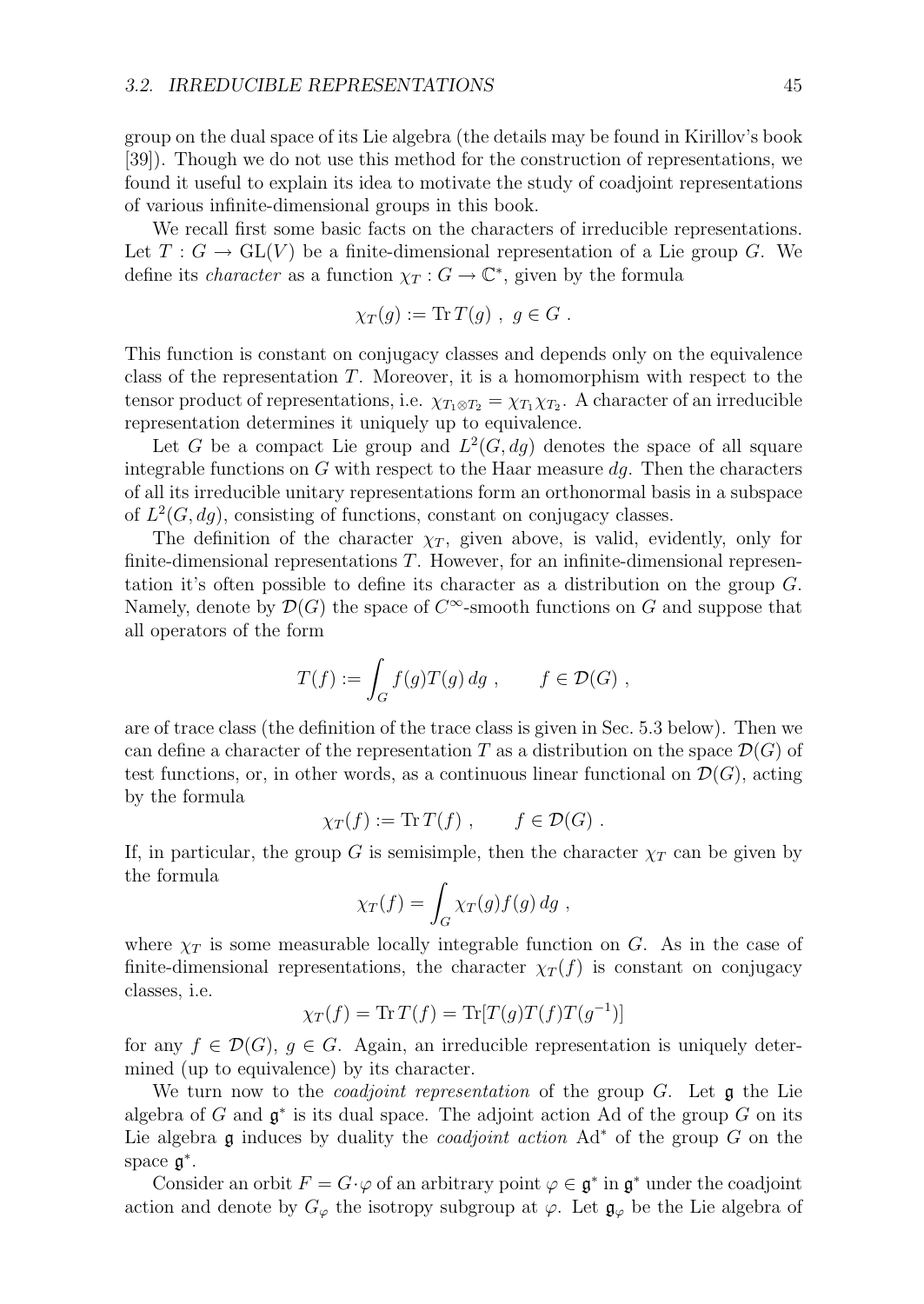the group  $G_\varphi$ . Then the tangent space to the orbit *F* at  $\varphi$  may be identified with the quotient  $g/g_\varphi$ .

The orbits *F* of the coadjoint representation turn out to be symplectic manifolds, provided with a canonical *Kirillov symplectic form*  $\omega_F$ . This form is generated by a  $G_{\varphi}$ -invariant 2-form  $\omega_{\varphi}$  on **g**, given by the formula

$$
\omega_{\varphi}(\xi,\eta) := \varphi([\xi,\eta]) \ , \quad \xi,\eta \in \mathfrak{g} \ .
$$

The kernel of  $\omega_{\varphi}$  on g coincides with  $\mathfrak{g}_{\varphi}$ , so the form  $\omega_{\varphi}$  can be pushed down to a form on  $\mathfrak{g}/\mathfrak{g}_{\varphi}$  (denoted by the same letter), which is a non-degenerate  $G_{\varphi}$ -invariant 2-form on  $\mathfrak{g}/\mathfrak{g}_{\varphi}$ . So it can be extended to a non-degenerate *G*-invariant 2-form  $\omega_F$ on  $F$ , which does not depend on the choice of the point  $\varphi$  on the orbit  $F$ . Moreover, the form  $\omega_{\varphi}$  satisfies the Jacobi identity, hence, it is a cocycle on  $\mathfrak{g}$ . This implies that the induced *G*-invariant 2-form  $\omega_F$  is closed on *F*, and so defines a symplectic structure on *F*.

It may be proved that any *G*-homogeneous (with respect to the action of a connected Lie group *G* by symplectic transformations) symplectic manifold *M* is locally isomorphic to an orbit of the group *G* or its central extension  $\tilde{G}$  in the coadjoint representation (cf. [46]).

We explain now the idea of the *orbit method*. We want to construct an irreducible unitary representation *T* from an orbit of the coadjoint representation in g*<sup>∗</sup>*.

Let  $F = G \cdot \varphi$  be such an orbit. We construct from it a one-dimensional unitary representation of the group  $G_{\varphi}$ . In a neighborhood of the identity of  $G_{\varphi}$  we define it by the formula

$$
\chi(\exp \xi) = e^{2\pi i \varphi(\xi)} ,
$$

where  $\exp: \mathfrak{g}_{\varphi} \to G_{\varphi}$  is the exponential map. It extends to a representation of the isotropy group  $G_{\varphi}$  and induces an irreducible unitary representation  $T_F$  of the whole group *G*, if the orbit *F* is *integral*, i.e. the canonical symplectic form  $\omega_F$ is an integral form on *F* (the precise definition of an integral form is given in the beginning of Sec. 8.1).

The character of the irreducible unitary representation  $T_F$  is given by the formula

$$
\chi_F(\exp \xi) = \frac{1}{p_F(\exp \xi)} \int_F e^{2\pi i \varphi(\xi)} \beta_F(\varphi) , \quad \xi \in \mathfrak{g} ,
$$
 (3.13)

where  $\beta_F$  is the Liouville volume form on *F*, generated by the symplectic form  $\omega_F$ , and  $p_F$  is some smooth invariant (with respect to conjugations) function on  $G$ , equal to 1 at  $e \in G$ . The formula (3.13) should be understood in the distributional sense, i.e. for any test function  $f \in \mathcal{D}(G)$  the integral

$$
\chi_F(f) = \text{Tr}\,T_F(f) = \int_F \left\{ \int_{\mathfrak{g}} \frac{f(\exp\xi)}{p_F(\exp\xi)} e^{2\pi i \varphi(\xi)} d\xi \right\} \beta_F(\varphi) ,
$$

converges (here  $d\xi$  is the Lebesgue measure on  $\mathfrak{g}$ ).

In particular, for compact groups *G* we have dim  $T_F := \chi_F(e) = \text{Vol } F < \infty$ , and the integral orbits in this case correspond to flag manifolds. In this case the orbit method is equivalent to the Borel–Weil method from the previous Subsec. 3.2.2.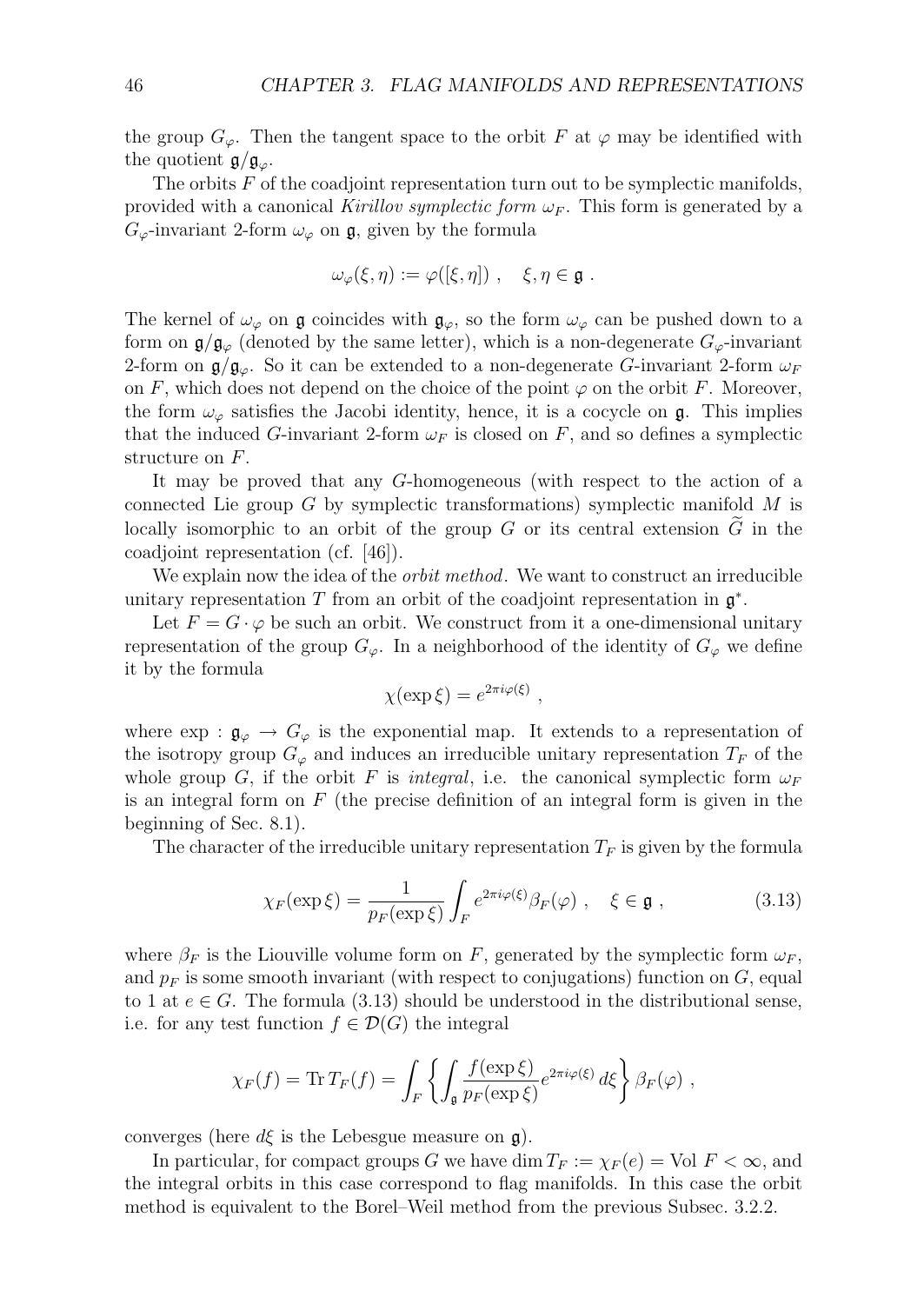### **Bibliographic comments**

The content of this Chapter is mostly of the reference character and may be found in a number of books. In particular, general properties of flag manifolds are presented in [6, 15, 61]. The basics of the representation theory of semisimple Lie algebras and groups may be found, e.g., in [77, 76, 28, 68]. The Borel–Weil construction is explained, in particular, in the book [6]. The orbit method is presented in [39, 43].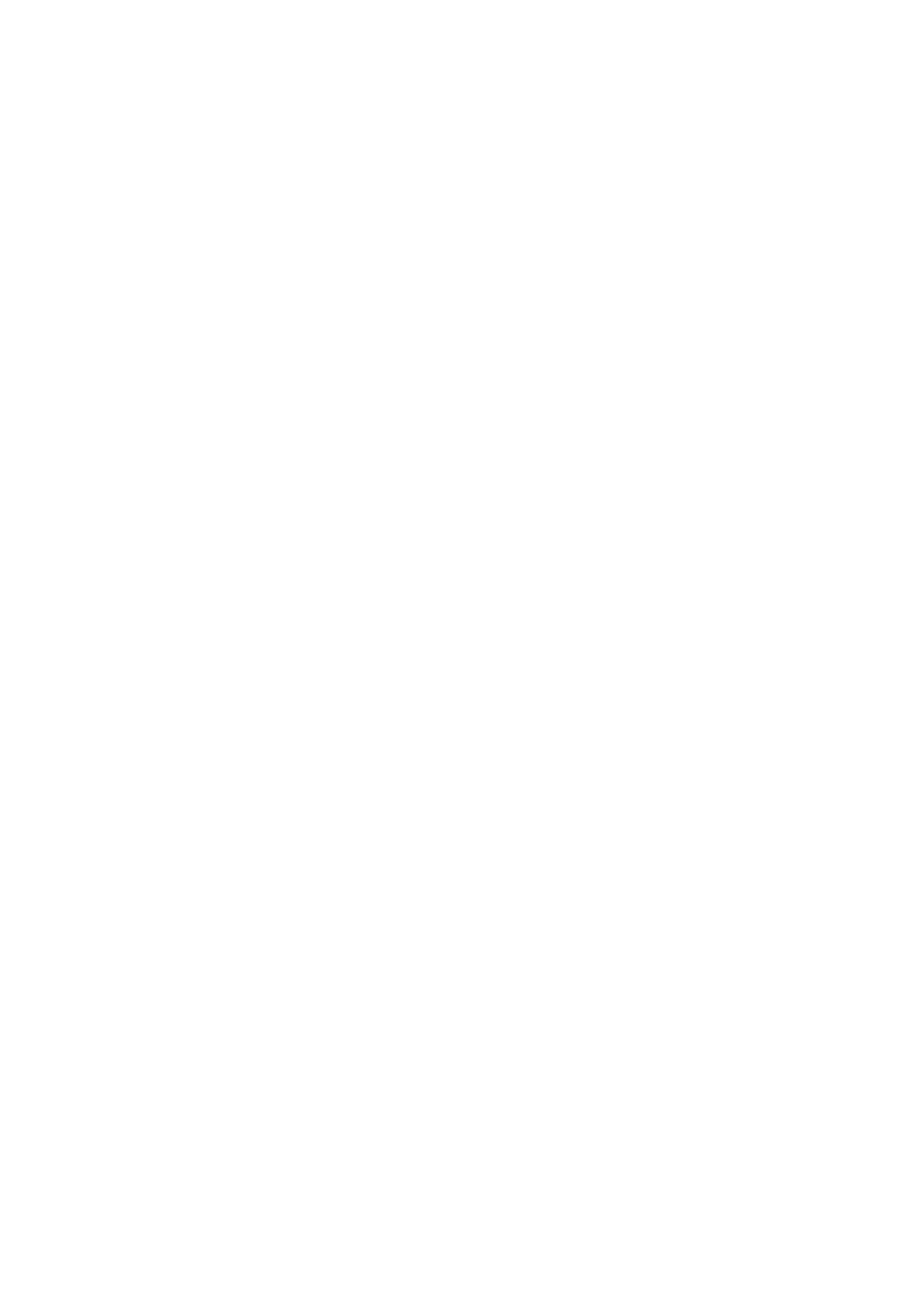## **Chapter 4**

# **Central extensions and cohomologies of Lie algebras and groups**

In the first Section of this Chapter (Sec. 4.1) we recall the definition and basic properties of central extensions of Lie algebras and groups. In particular, we point out a relation between central extensions of Lie groups and their projective representations. In Sec. 4.2 we introduce the Lie algebra cohomologies and give several important examples of this notion (including the cohomological interpretation of central extensions). The last Sec. 4.3 is devoted to the Lie group cohomologies and their relation to projective representations.

### **4.1 Central extensions of Lie groups and projective representations**

**Definition 24.** A *central extension of a Lie algebra*  $\mathfrak{G}$  (over the field  $\mathbb{R}$ ) is a Lie algebra  $\mathfrak{G}$ , which can be included into the exact sequence of Lie algebra homomorphisms

$$
0 \longrightarrow \mathbb{R} \longrightarrow \tilde{\mathfrak{G}} \longrightarrow \mathfrak{G} \longrightarrow 0 , \qquad (4.1)
$$

where  $\mathbb R$  is considered as an Abelian Lie algebra and the image of the monomorphism  $\mathbb{R} \to \mathfrak{G}$  is contained in the center of the algebra  $\mathfrak{G}$ . Two central extensions  $\mathfrak{G}_1$  and  $\mathfrak{G}_2$  of the same Lie algebra  $\mathfrak{G}$  are said to be *equivalent*, if there exist a commutative diagram of Lie algebra homomorphisms



The exact sequence (4.1) implies that the Lie algebra  $\tilde{\mathfrak{G}}$ , as a vector space, is isomorphic to  $\mathfrak{G} = \mathfrak{G} \oplus \mathbb{R}$  and the Lie bracket in  $\mathfrak{G}$ , due to the centrality of the image of  $\mathbb{R} \to \mathfrak{G}$ , has the form

$$
[(\xi, s), (\eta, t)] = [(\xi, 0), (\eta, 0)] = ([\xi, \eta], \omega(\xi, \eta)) ,
$$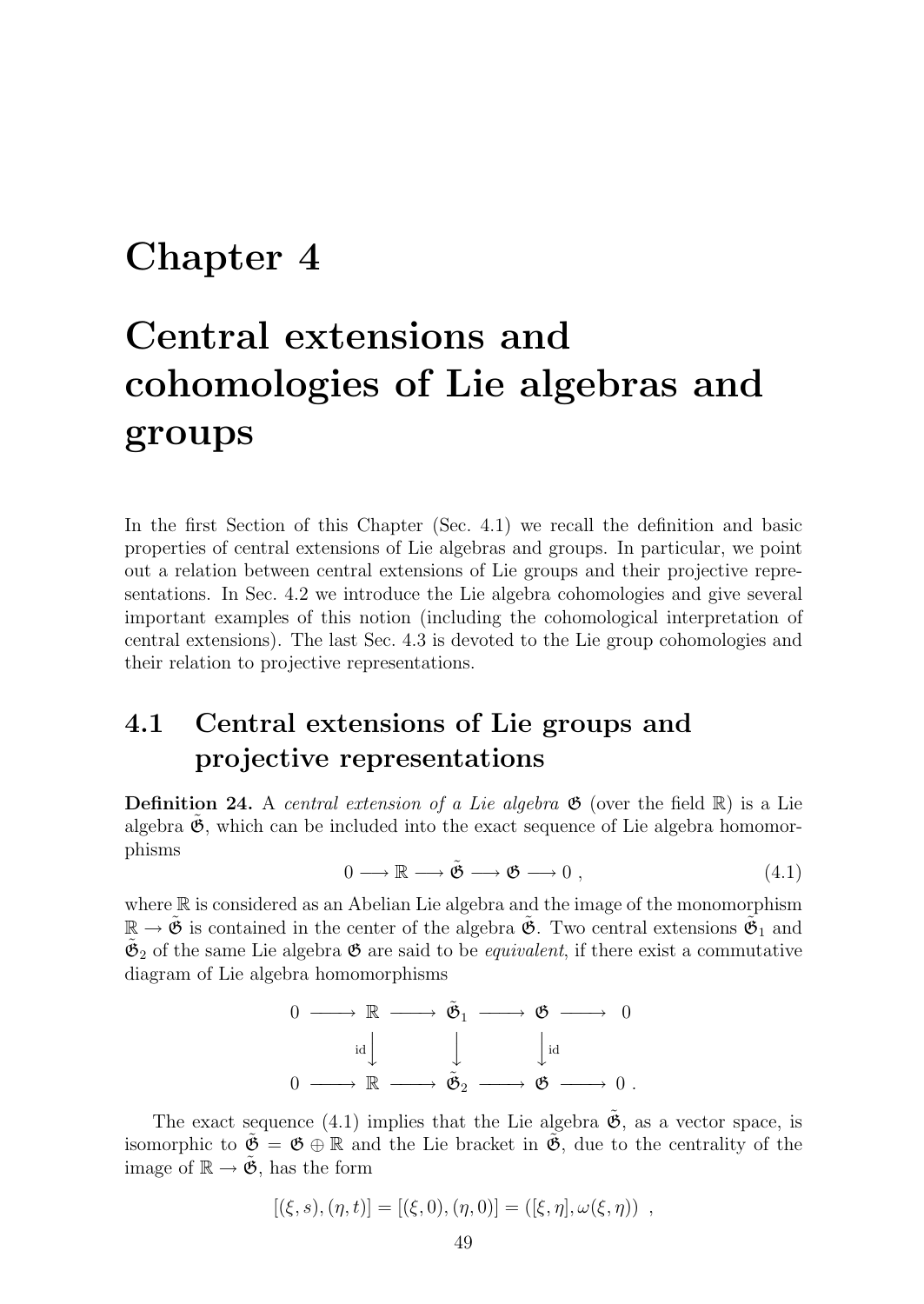where  $\omega$  is a skew-symmetric bilinear form on  $\mathfrak{G}$ , called the *cocycle of the central extension*.

By analogy with Def. 24, we can define central extensions of Lie groups.

**Definition 25.** A *central extension of a Lie group*  $\mathcal G$  is a Lie group  $\mathcal G$ , which can be included into the exact sequence of Lie group homomorphisms

$$
1 \longrightarrow S^1 \longrightarrow \tilde{\mathcal{G}} \longrightarrow \mathcal{G} \longrightarrow 1 ,
$$

where the image of the circle group under the monomorphism  $S^1 \rightarrow \tilde{G}$  is contained in the center of the group  $\tilde{\mathcal{G}}$ .

Topologically, the map  $\tilde{\mathcal{G}} \to \mathcal{G}$  is a principal  $S^1$ -bundle. Consider the case, when this  $S^1$ -bundle is trivial, i.e.  $\tilde{G} \to G$  admits a global section  $\sigma : G \to \tilde{G}$ . With the help of this section, we can identify  $\tilde{G}$  with the group  $G \times S^1$ , provided with the multiplication

$$
(g, \lambda) \cdot (h, \mu) = (gh, \lambda \mu c(g, h)) ,
$$

where  $c(g, h) = \sigma(g)\sigma(h)\sigma(gh)^{-1}$  is called the *cocycle of the central extension*  $\tilde{G}$ .

Central extensions of Lie groups are closely related to their projective representations.

**Definition 26.** A *projective (unitary) representation of a Lie group*  $\mathcal{G}$  is a map

$$
\rho : \mathcal{G} \to \mathrm{U}(H)
$$

of the group  $\mathcal G$  into the group of unitary operators, acting in a complex Hilbert space *H*, satisfying the relation

$$
\rho(g_1)\rho(g_2) = c(g_1, g_2)\rho(g_1g_2) \text{ for all } g_1, g_2 \in \mathcal{G},
$$

where  $c(q_1, q_2)$  is a complex number with modulus 1, which is called the *cocycle of the projective representation*.

Another projective representation  $\rho' : \mathcal{G} \to U(H)$  of the same group  $\mathcal{G}$  is *equivalent* to *ρ*, if

$$
\rho'(g) = \lambda(g)\rho(g) , \quad g \in \mathcal{G} ,
$$

for some  $\lambda: \mathcal{G} \to S^1$ .

Any projective unitary representation  $\rho$  of a Lie group  $\mathcal G$  determines a true unitary representation  $\tilde{\rho}$  of some central extension  $\tilde{\mathcal{G}}$  of the group  $\mathcal{G}$ , which is a topologically trivial *S*<sup>1</sup>-bundle with the cocycle, equal to the cocycle of the projective representation. Namely, we define

$$
\tilde{\rho}(g,\lambda) := \lambda \rho(g) \quad \text{for all } g \in \mathcal{G}, \lambda \in S^1.
$$

Then we'll have

$$
\tilde{\rho}((g_1,\lambda_1)\cdot(g_2,\lambda_2))=\lambda_1\lambda_2c(g_1,g_2)\rho(g_1g_2)=\lambda_1\lambda_2\rho(g_1)\rho(g_2)=\tilde{\rho}(g_1,\lambda_1)\tilde{\rho}(g_2,\lambda_2)
$$

for any  $q_1, q_2 \in \mathcal{G}, \lambda_1, \lambda_2 \in S^1$ .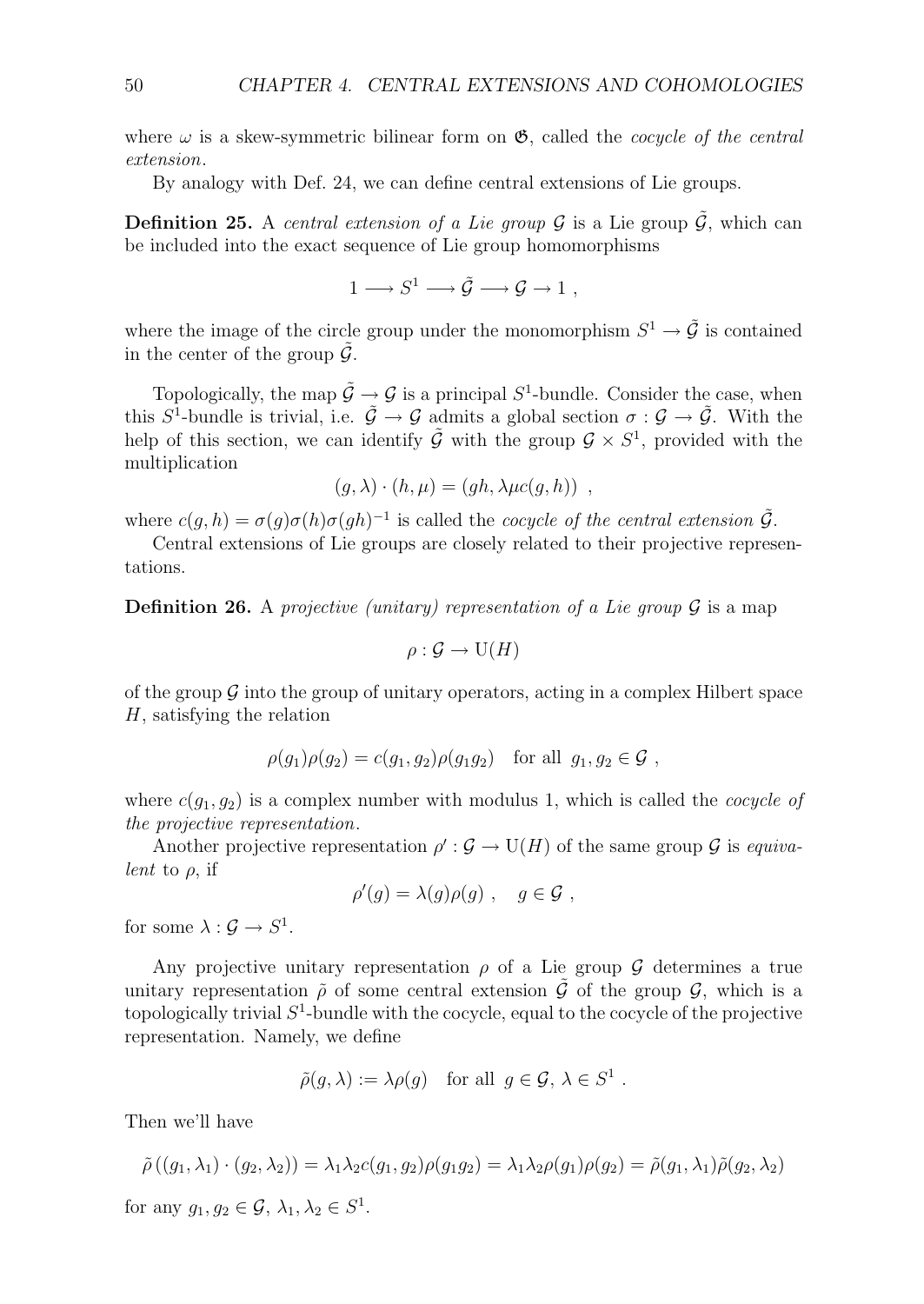Conversely, any unitary representation  $\tilde{\rho}$  of a topologically trivial central extension  $\tilde{G}$ , such that  $\tilde{\rho}(\lambda) = \lambda \cdot id$  for any  $\lambda \in S^1$ , determines a projective representation  $\rho$  of the group  $\mathcal{G}$ , which is defined in the following way. The cocycle  $c$  of the central extension  $\tilde{\mathcal{G}}$  is given in terms of the trivializing section  $\sigma : \mathcal{G} \to \tilde{\mathcal{G}}$  by the formula

$$
c(g_1, g_2) = \sigma(g_1)\sigma(g_2)\sigma(g_1g_2)^{-1} , \quad g_1, g_2 \in \mathcal{G} .
$$

Then the map  $\rho$ , defined by  $\rho(g) := \tilde{\rho}(\sigma(g))$ , determines a projective representation  $\rho: \mathcal{G} \to U(H)$ , since

$$
\rho(g_1g_2) = \tilde{\rho}(\sigma(g_1g_2)) = \tilde{\rho}(c(g_1, g_2)^{-1}\sigma(g_1)\sigma(g_2)) = c(g_1, g_2)^{-1}\rho(g_1)\rho(g_2)
$$

for any  $g_1, g_2 \in \mathcal{G}$ .

#### **4.2 Cohomologies of Lie algebras**

Let  $\mathfrak{G}$  be a Lie algebra and  $\rho : \mathfrak{G} \to \text{End } V$  is a representation of  $\mathfrak{G}$  in a vector space *V*. In other words, *V* is a  $\mathfrak{G}\text{-module.}$ 

**Definition 27.** A *q-cochain of the algebra* G *with coefficients in V* is a skewsymmetric continuous  $q$ -linear functional on  $\mathfrak{G}$  with values in *V*, i.e. a continuous map

$$
\alpha: \underbrace{\mathfrak{G} \times \cdots \times \mathfrak{G}}_{q} \longrightarrow V ,
$$

which is skew-symmetric and *q*-linear. The set of all such cochains is denoted by  $C^q(\mathfrak{G}, V)$ .

We define the *differential (coboundary map)*

$$
\delta_q: C^q(\mathfrak{G}, V) \longrightarrow C^{q+1}(\mathfrak{G}, V)
$$

by the formula

$$
\delta_q \alpha(\xi_1, \dots, \xi_{q+1}) = \sum_{1 \le i \le q+1} (-1)^i \xi_i \alpha(\xi_1, \dots, \widehat{\xi}_i, \dots, \xi_{q+1}) + \sum_{1 \le i < j \le q+1} (-1)^{i+j-1} \alpha([\xi_i, \xi_j], \xi_1, \dots, \widehat{\xi}_i, \dots, \widehat{\xi}_j, \dots, \xi_{q+1}) \tag{4.2}
$$

for  $\alpha \in C^q(\mathfrak{G}, V), \xi_1, \ldots, \xi_{q+1} \in \mathfrak{G}.$ 

It's easy to check that the coboundary maps have the property  $\delta_q \circ \delta_{q-1} = 0$ , so we obtain a complex

$$
\ldots \longrightarrow C^{q-1}(\mathfrak{G}, V) \stackrel{\delta_{q-1}}{\longrightarrow} C^q(\mathfrak{G}, V) \stackrel{\delta_q}{\longrightarrow} C^{q+1}(\mathfrak{G}, V) \longrightarrow \ldots
$$

The cohomologies of this complex are called the *cohomologies of the Lie algebra* G *with coefficients in the* G*-module V* and denoted by

$$
H^{q}(\mathfrak{G}, V) := \operatorname{Ker} \delta_{q} / \operatorname{Im} \delta_{q-1} =
$$
  
= 
$$
\frac{\{\xi \in C^{q}(\mathfrak{G}, V) : \delta_{q} \xi = 0\}}{\{\xi \in C^{q}(\mathfrak{G}, V) : \xi = \delta_{q-1} \eta \text{ for some } \eta \in C^{q-1}(\mathfrak{G}, V)\}}.
$$
 (4.3)

In the particular case, when *V* is the basic number field  $k = \mathbb{R}, \mathbb{C}$ , considered as the trivial  $\mathfrak{G}\text{-module}$ , the cohomologies  $H^q(\mathfrak{G}, k)$  are denoted by  $H^q(\mathfrak{G})$ .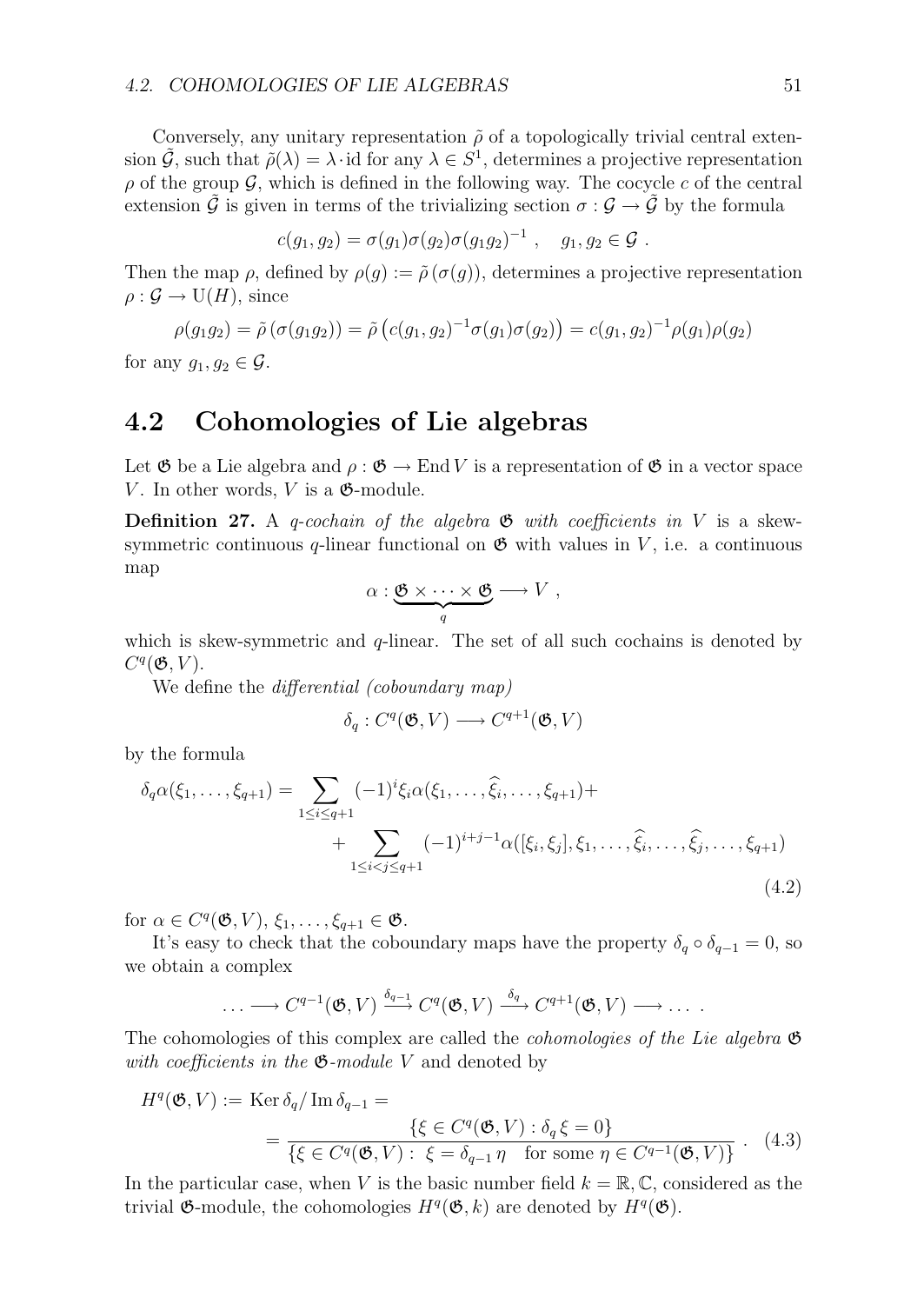The above expression for the coboundary map looks like exterior derivative of a differential form. This is because differential forms on a smooth manifold *X* may be considered as cochains of the Lie algebra  $Vect(X)$  with coefficients in the module  $C^{\infty}(X)$  of smooth functions on *X*, considered as a Vect(*X*)-module.

Here are several particular examples of Lie algebra cohomologies.

**Example 24** (cohomology  $H^0(\mathfrak{G}, V)$ ). Setting  $C^{-1}(\mathfrak{G}, V) = 0$ , we get

$$
H^{0}(\mathfrak{G}, V) = \text{Ker } \{ \delta_{0} : C^{0}(\mathfrak{G}, V) = V \longrightarrow C^{1}(\mathfrak{G}, V) \}
$$
  
=  $\{ v \in V : \xi v = 0 \text{ for any } \xi \in \mathfrak{G} \} .$  (4.4)

In other words, the cohomology  $H^0(\mathfrak{G}, V)$  coincides with the set of invariants of G-module *V* .

**Example 25** (cohomology  $H^1(\mathfrak{G})$ ). In this case the differential  $\delta_0 : C^0(\mathfrak{G}) \to C^1(\mathfrak{G})$ is trivial, since the action of  $\mathfrak{G}$  on  $k$  is trivial. So

$$
H^{1}(\mathfrak{G}) = \text{Ker} \left[ \delta_{1} : C^{1}(\mathfrak{G}) = \mathfrak{G}^{*} \longrightarrow C^{2}(\mathfrak{G}) \right]
$$
  
=  $\{ \beta \in \mathfrak{G}^{*} : \beta([\xi, \eta]) = 0 \text{ for all } \xi, \eta \in \mathfrak{G} \} = (\mathfrak{G}/[\mathfrak{G}, \mathfrak{G}])^{*} . (4.5)$ 

Otherwise speaking, the cohomology  $H^1(\mathfrak{G})$  consists of continuous linear functionals on G/ [G*,* G].

**Example 26** (cohomology  $H^1(\mathfrak{G}; \mathfrak{G})$ ). Consider a Lie algebra  $\mathfrak{G}$  as a  $\mathfrak{G}$ -module with respect to the adjoint action ad of  $\mathfrak G$  on itself. The cohomology  $H^1(\mathfrak G,\mathfrak G)$  is interpreted as the set of outer derivations of the algebra  $\mathfrak{G}$ . Recall that a homomorphism  $\phi : \mathfrak{G} \to \mathfrak{G}$  is called the *derivation* of  $\mathfrak{G}$ , if

$$
\phi([\xi, \eta]) = [\phi(\xi), \eta] + [\xi, \phi(\eta)].
$$

The *inner derivations*, defined by

$$
\xi \longmapsto [\xi,\xi_0] = \mathrm{ad}_{\xi_0}(\xi) ,
$$

where  $\xi_0$  is a fixed element of  $\mathfrak{G}$ , may serve as an example.

The set of *outer derivations* coincides, by definition, with the quotient of the set of all derivations of the algebra  $\mathfrak{G}$  modulo inner derivations.

Let us show that the cohomology  $H^1(\mathfrak{G}, \mathfrak{G})$  coincides with the set of outer derivations of the algebra G.

Indeed, cochains from  $C^1(\mathfrak{G}, \mathfrak{G})$  are given by linear maps  $\phi : \mathfrak{G} \to \mathfrak{G}$ . The condition  $\delta_1 \phi = 0$  means that  $\phi$  is a derivation, since

$$
\delta_1 \phi(\xi, \eta) = \phi([\xi, \eta]) - \xi \phi(\eta) + \eta \phi(\xi) = \phi([\xi, \eta]) - [\xi, \phi(\eta)] - [\phi(\xi), \eta].
$$

The cochains from  $C^1(\mathfrak{G}, \mathfrak{G})$ , belonging to the image of the map  $\delta_0 : C^0(\mathfrak{G}, \mathfrak{G}) \to$  $C^1(\mathfrak{G}, \mathfrak{G})$ , are inner derivations of the algebra  $\mathfrak{G}$ , since

$$
\xi \in \mathfrak{G} = C^0(\mathfrak{G}, \mathfrak{G}) \quad \Longrightarrow \quad \delta_0 \xi(\eta) = -\xi \cdot \eta = [-\xi, \eta] \; .
$$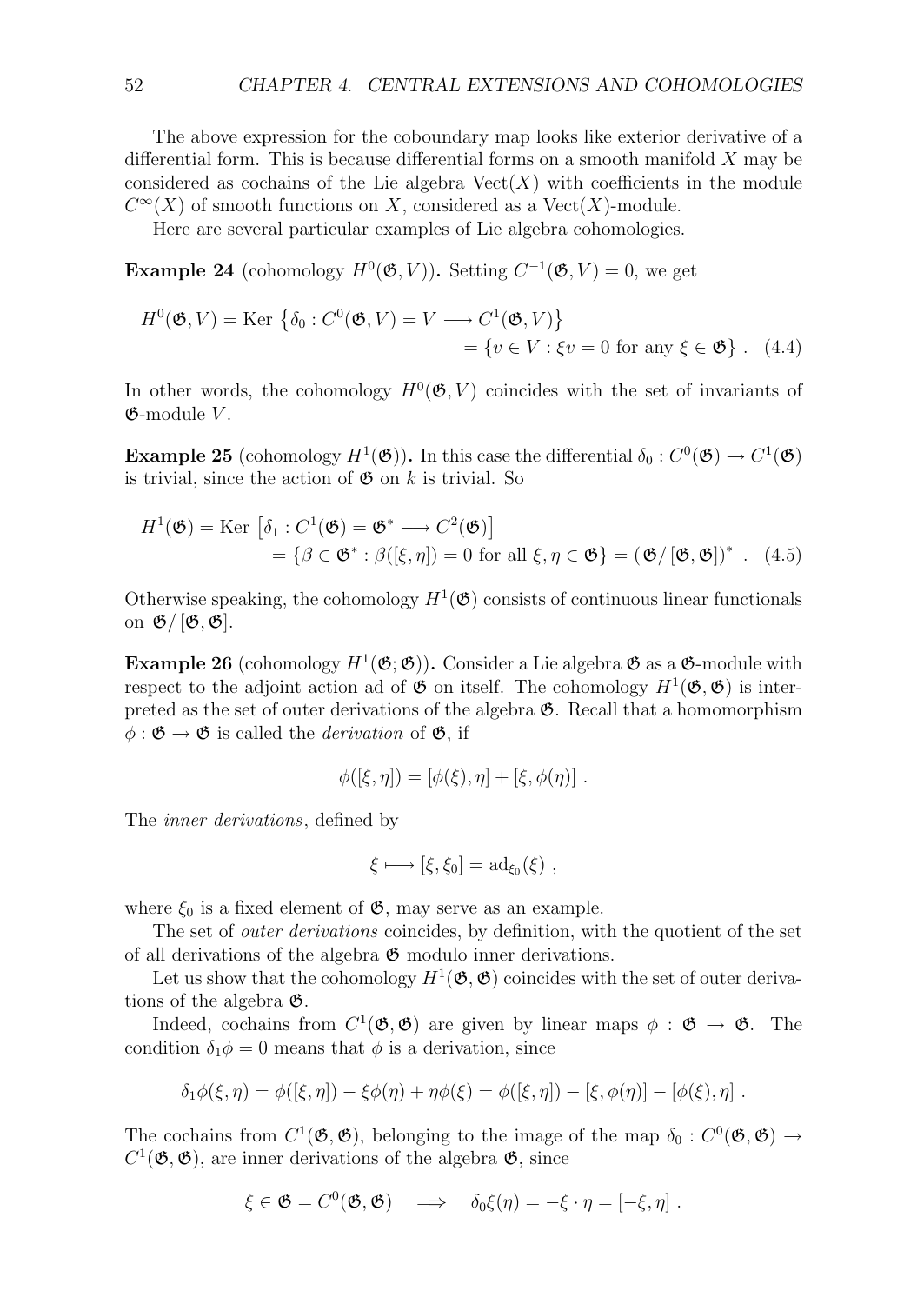**Example 27** (cohomology  $H^2(\mathfrak{G})$ ). The cohomology  $H^2(\mathfrak{G})$  may be identified with set of equivalence classes of central extensions of the Lie algebra  $\mathfrak{G}$ , considered in the previous Sec. 4.1.

Indeed, associate with a cocycle  $\omega \in C^2(\mathfrak{G})$  the central extension

 $0 \longrightarrow k \longrightarrow k \oplus \mathfrak{G} \longrightarrow \mathfrak{G} \longrightarrow 0$ ,

where the map  $k \to k \oplus \mathfrak{G}$  is an embedding  $s \mapsto (s, 0)$ , and the map  $k \oplus \mathfrak{G} \to \mathfrak{G}$ coincides with the projection  $(s, \xi) \mapsto \xi$ . The bracket in the algebra  $\widetilde{\mathfrak{G}} = k \oplus \mathfrak{G}$  is given by the formula

$$
[(s,\xi),(t,\eta)]=(\omega(\xi,\eta),[\xi,\eta])\ .
$$

The Jacoby identity in the algebra  $\mathfrak{G}$  is equivalent to the cocyclicity of  $\omega$ . Moreover, cohomologous cocycles correspond to equivalent central extensions, and the zero in  $H^2(\mathfrak{G})$  corresponds to the trivial central extension  $\mathfrak{G} = k \oplus \mathfrak{G}$ .

**Example 28** (cohomology  $H^3(\mathfrak{G})$ ). The cohomology  $H^3(\mathfrak{G})$  of a semisimple Lie algebra  $\mathfrak G$  is interpreted as the set of invariant symmetric bilinear forms on  $\mathfrak G$ .

Indeed, with any such form  $\langle \cdot, \cdot \rangle$  we can associate an element of  $H^3(\mathfrak{G})$ , given by the 3-cocycle of the form

$$
\mathfrak{G} \times \mathfrak{G} \times \mathfrak{G} \ni (\xi, \eta, \zeta) \longmapsto \langle \xi, [\eta, \zeta] \rangle .
$$

Apart from the above examples, demonstrating the importance of the cohomologies of Lie algebras, there is one more motivation to introduce such an object. Namely, the cohomologies of a Lie algebra  $\mathfrak{G}$  are closely related to the de Rham cohomologies of the corresponding Lie group  $\mathcal{G}$ , considered as a smooth manifold. Let us denote the latter cohomology groups by  $H^q_{\text{top}}(\mathcal{G}, k)$ . A relation between  $H^q_{\text{top}}(\mathcal{G}, k)$ and the cohomologies of the Lie algebra  $\mathfrak G$  is established in the following way.

Construct first a map of the cochain complex  $C^{\bullet}(\mathfrak{G})$  into the de Rham complex  $\Omega^{\bullet}(\mathcal{G})$  of the group  $\mathcal{G}$ . Denote by  $\Omega^q_{\text{inv}}(\mathcal{G})$  the subspace of differential forms of degree *q* in  $\Omega^q(\mathcal{G})$ , invariant under the right translations on  $\mathcal{G}$ . A form in  $\Omega^q_{\text{inv}}(\mathcal{G})$  is uniquely determined by its restriction to the tangent space  $T_e \mathcal{G} = \mathfrak{G}$ , i.e. there is an isomorphism

$$
\Omega^q_{\text{inv}}(\mathcal{G}) \stackrel{\approx}{\longleftrightarrow} \Lambda^q(\mathfrak{G}) = C^q(\mathfrak{G}) \ .
$$

Moreover, the differential  $\delta_q: C^q(\mathfrak{G}) \to C^{q+1}(\mathfrak{G})$  coincides with the restriction of the exterior differential  $d_q: \Omega^q(\mathcal{G}) \to \Omega^{q+1}(\mathcal{G})$  to  $\Omega^q_{inv}(\mathcal{G})$ . So there is a canonical map

$$
H^q(\mathfrak{G}) \longrightarrow H^q_{\text{top}}(\mathcal{G}, k) . \tag{4.6}
$$

This homomorphism is an isomorphism, when  $k = \mathbb{R}$  and  $\mathcal{G}$  is a compact Lie group (in this case one can associate with any form on  $\mathcal G$  a right-invariant form by averaging the original form over  $\mathcal{G}$ ). In the complex case  $k = \mathbb{C}$  the above homomorphism is an isomorphism, if  $G$  is a complex semisimple Lie group. The isomorphism  $(4.6)$ extends also to some infinite-dimensional Lie groups, in particular, to the loop group  $LG = C^{\infty}(S^1, G)$  of a compact Lie group  $G$  ( $k = \mathbb{R}$  in this case).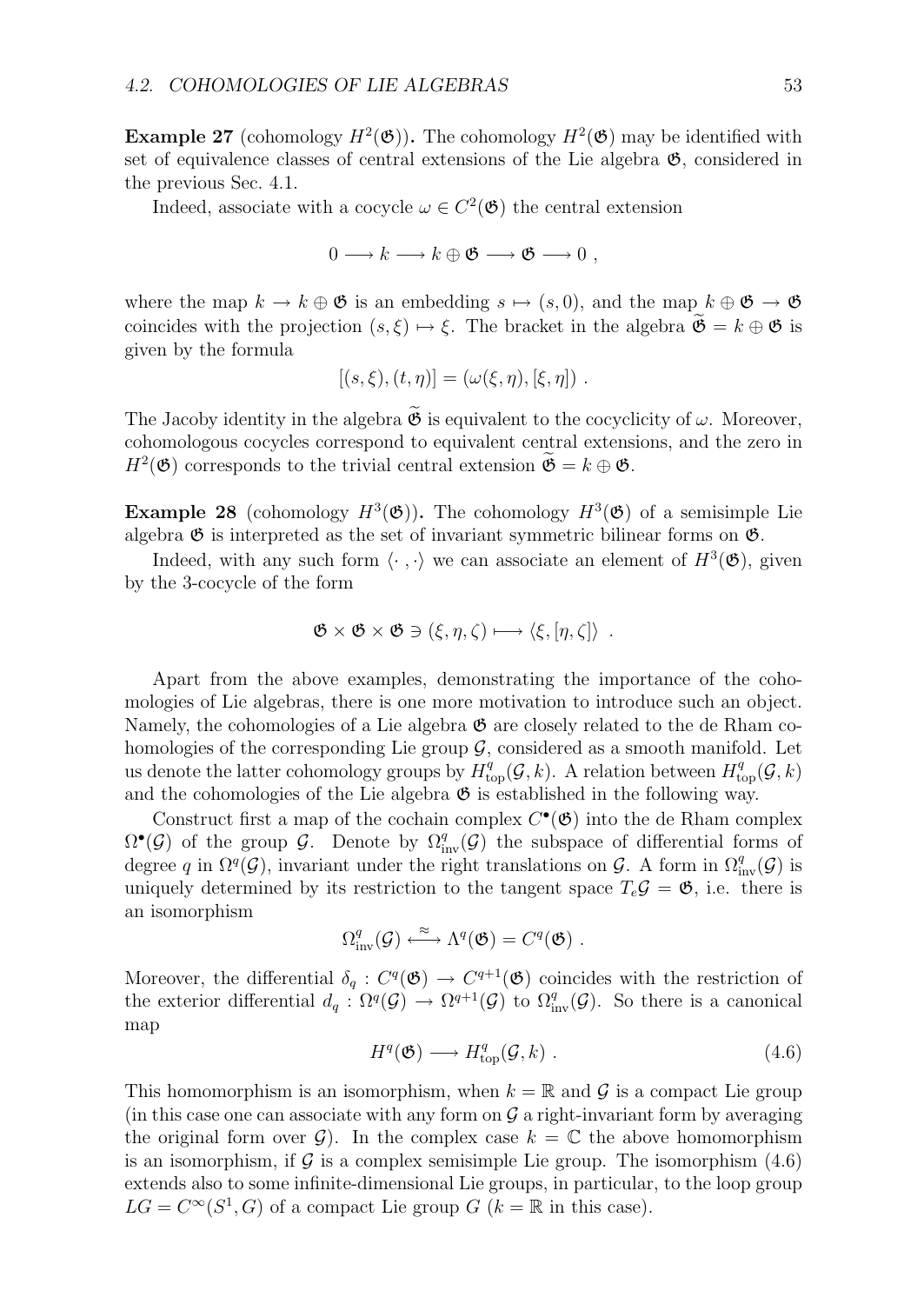### **4.3 Cohomologies of Lie groups**

Let *G* be a Lie group and *V* is a *G*-module, i.e. we have a representation  $\rho : \mathcal{G} \to$  $GL(V)$  of the group  $\mathcal G$  in the vector space V. There are two natural definitions of the cochain complex with values in the  $\mathcal{G}\text{-module }V$ . In the first definition cochains are given by equivariant functions on  $G$  with values in  $V$ .

**Definition 28.** A *q*-cochain of the group  $\mathcal G$  with values in  $V$  is a function

$$
\varphi: \underbrace{\mathcal{G} \times \cdots \times \mathcal{G}}_{q+1} \longrightarrow V ,
$$

which has the following equivariance property

$$
\varphi(gg_0,\ldots,gg_q)=g\cdot\varphi(g_0,\ldots,g_q)\;,
$$

where " $\cdot$ " in the right hand side denotes the action of the group  $\mathcal G$  on  $V$ , given by the representation  $\rho$ . The space of all *q*-cochains is denoted by  $C^q(G, V)$  and the *differential*

$$
\delta_q: C^q(\mathcal{G}, V) \to C^{q+1}(\mathcal{G}, V)
$$

is given by the formula

$$
\delta_q \varphi(g_0, \ldots, g_{q+1}) = \sum_{i=0}^{q+1} (-1)^i \varphi(g_0, \ldots, \widehat{g_i}, \ldots, g_{q+1}).
$$

In the second definition cochains are given by arbitrary functions on *G* with values in *V* .

**Definition 29.** A *q*-cochain on the group  $G$  with values in  $V$  is a function

$$
\psi: \underbrace{\mathcal{G} \times \cdots \times \mathcal{G}}_{q+1} \longrightarrow V \ .
$$

The space of all *q*-cochains on *G* with values in *V* is denoted again by  $C^q(G, V)$ , but the *differential*

$$
\delta_q: C^q(\mathcal{G}, V) \to C^{q+1}(\mathcal{G}, V)
$$

is given in this case by the formula

$$
\delta_q \psi(g_1, \dots, g_{q+1}) = g_1 \cdot \psi(g_2, \dots, g_{q+1}) +
$$
  
+ 
$$
\sum_{i=1}^q (-1)^i \psi(g_1, \dots, g_i g_{i+1}, \dots, g_{q+1}) + (-1)^{q+1} \psi(g_1, \dots, g_q)
$$
  
(4.7)

A relation  $\varphi \leftrightarrow \psi$  between these two definitions of cochains is established via the formulas

$$
\varphi(g_0, \dots, g_q) = g_0 \cdot \psi(g_0^{-1}g_1, g_1^{-1}g_2, \dots, g_{q-1}^{-1}g_q) , \qquad (4.8)
$$

$$
\psi(g_1, \ldots, g_q) = \varphi(1, g_1, g_1 g_2, \ldots, g_1 g_2 \cdot \ldots \cdot g_q) . \tag{4.9}
$$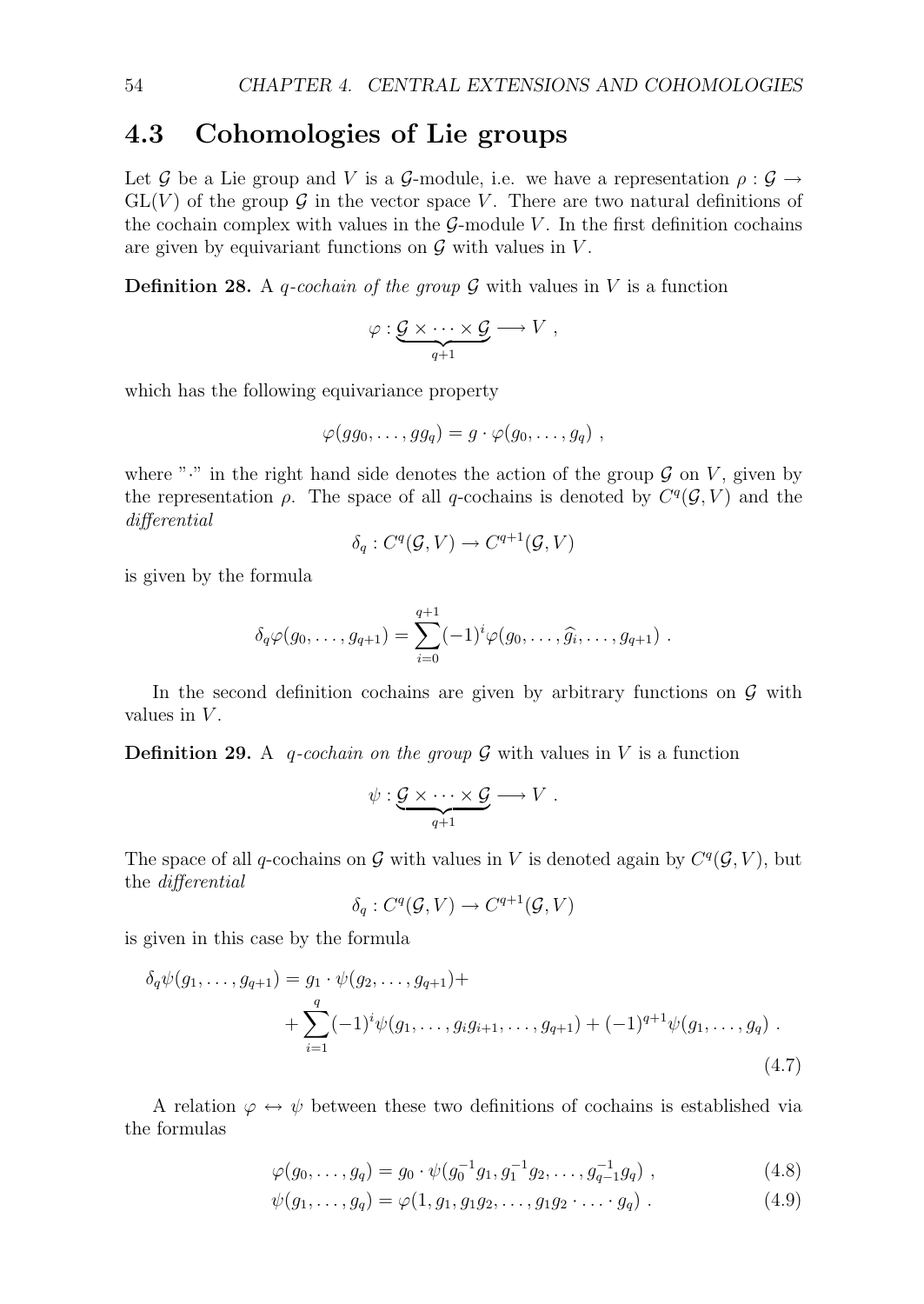The *cohomologies of the group G with values in* the *G*-*module V* in both cases are defined as the cohomologies of the complex  $\{C^q(\mathcal{G}, V), \delta_q\}$ , i.e.

$$
H^q(\mathcal{G}, V) = \frac{\mathrm{Ker}\left[\delta_q : C^q(\mathcal{G}, V) \to C^{q+1}(\mathcal{G}, V)\right]}{\mathrm{Im}\left[\delta_{q-1} : C^{q-1}(\mathcal{G}, V) \to C^q(\mathcal{G}, V)\right]}.
$$

We consider now a relation between 2-dimensional cohomologies of the group *G* with its projective representations and central extensions (cf. Sec. 4.1).

Let  $\rho: \mathcal{G} \to U(V)$  be a projective representation of the Lie group  $\mathcal{G}$ , satisfying the relation

$$
\rho(g_1)\rho(g_2) = c(g_1, g_2)\rho(g_1g_2) \text{ for any } g_1, g_2 \in \mathcal{G},
$$

where  $c(q_1, q_2)$  is the cocycle of the representation  $\rho$ . The associativity of the multiplication in  $\mathcal G$  and  $U(V)$  implies that *c* is a 2-cocycle of the group  $\mathcal G$  with values in the multiplicative group  $S^1$  with the trivial action of the group  $\mathcal{G}$ , given by  $\rho : \mathcal{G} \to 1$ . In other words, for any three elements  $g_1, g_2, g_3$  of the group  $\mathcal G$  we have the relation

$$
c(g_2, g_3)c(g_1g_2, g_3)^{-1}c(g_1, g_2g_3)c(g_1, g_2)^{-1} = 1,
$$

which means that  $\delta_2 c = 1$  (we use here the multiplicative analog of  $\delta_2$  from Def. 29).

On the other hand, an equivalent projective representation of the form

$$
\rho'(g) = \lambda(g)\rho(g)
$$

with  $\lambda: \mathcal{G} \to S^1$ , corresponds to the cocycle

$$
c'(g_1, g_2) = c(g_1, g_2) \lambda(g_1 g_2) \lambda(g_1)^{-1} \lambda(g_2)^{-1} ,
$$

i.e. to the cocycle  $c' \in C^2(\mathcal{G}, S^1)$ , cohomologous to the cocycle  $c \in C^2(\mathcal{G}, S^1)$ . So the class [*c*] of the cocycle *c* in the cohomologies  $H^2(\mathcal{G}, S^1)$  depends only on the equivalence class of the projective representation *ρ*. Hence, *the equivalence classes of projective representations of the Lie group G in a Hilbert space V can be identified with the cohomologies*  $H^2(\mathcal{G}, S^1)$ .

On the other hand, in Sec. 4.1 we have assigned to any topologically trivial central extension  $\tilde{\mathcal{G}} \to \mathcal{G}$  of the group  $\mathcal{G}$  its cocycle *c*, which is the same as a 2-cocycle of the group  $G$  with values in the trivial  $G$ -module  $S<sup>1</sup>$ . Moreover, equivalent central extensions of the group *G* correspond to cohomologous cocycles in  $H^2(G, S^1)$ . So, the class  $[c]$  of the cocycle *c* in  $H^2(\mathcal{G}, S^1)$  depends only on the equivalence class of the central extension  $\hat{G}$  and we can identify the *set of equivalence classes of (topologically trivial)* central extensions of the Lie group  $\mathcal G$  with the cohomology  $H^2(\mathcal G, S^1)$ .

#### **Bibliographic comments**

The content of this Chapter is also of reference character and may be found in [31, 21, 22]. Central extensions and projective representations, together with cohomologies of Lie algebras and groups, will play an important role in the study of loop groups and diffeomorphism groups in Parts II and III.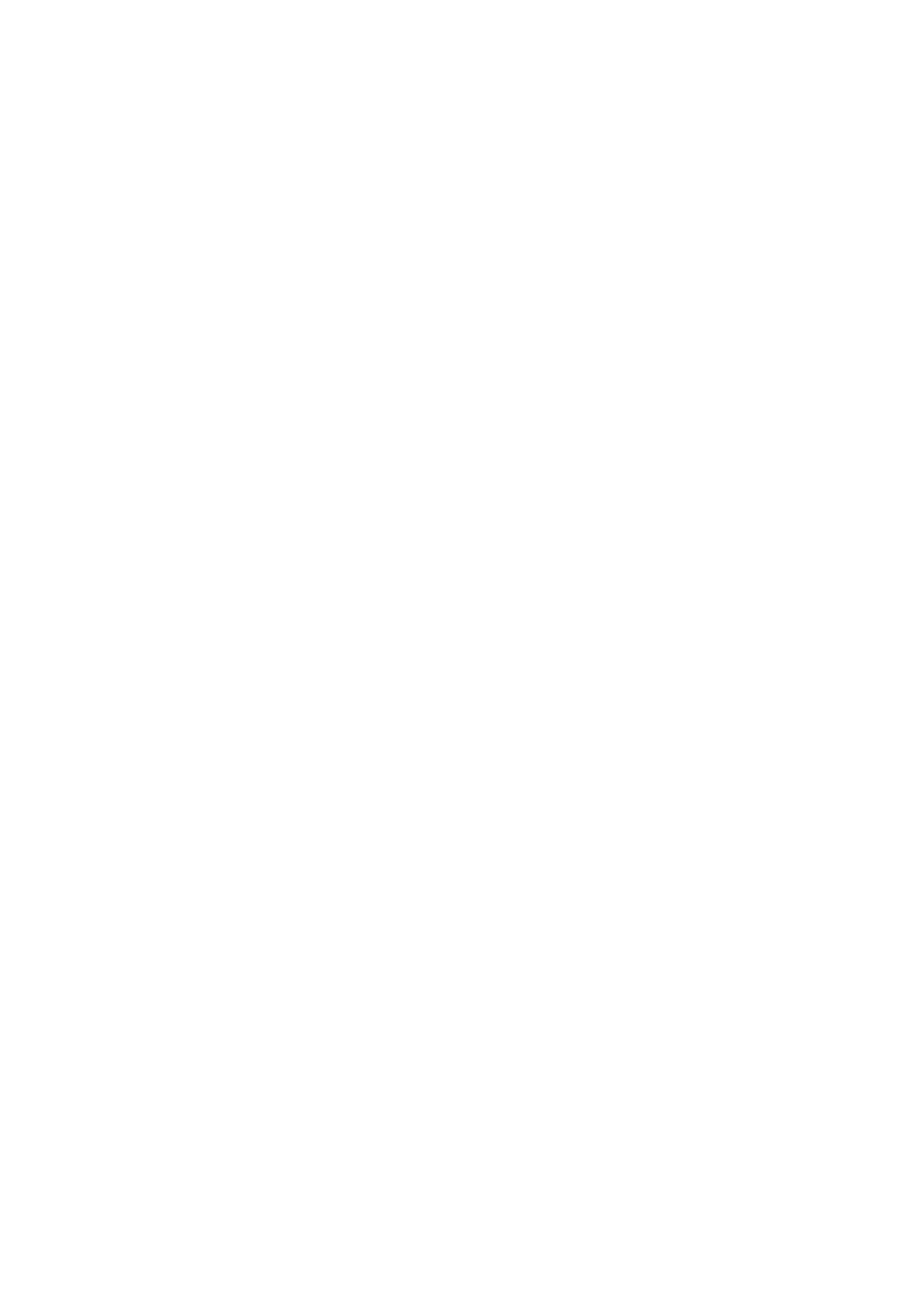## **Chapter 5**

# **Grassmannians of a Hilbert space**

In this Chapter we introduce infinite-dimensional Grassmann manifolds of closed subspaces in a Hilbert space  $H$ . We assume that  $H$  is polarized, i.e. decomposed into the direct sum of closed (infinite-dimensional) subspaces  $H = H_+ \oplus H_-$ , and consider Grassmannians, consisting of subspaces, "close" to  $H_+$  in different senses. The most important case is the so called *Hilbert–Schmidt Grassmannian*, introduced in Sec. 5.2. It is a Hilbert Kähler manifold, which has many features of standard finitedimensional Grassmannians. In particular, it is the homogeneous space of a Hilbert Lie group and can be provided with a natural determinant bundle, constructed in Sec. 5.3.

### **5.1 Grassmannian**  $\mathbf{Gr}_b(H)$

Let *H* be a complex (separable) Hilbert space. Suppose that *H* is *polarized*, i.e. it is provided with a decomposition into the direct orthogonal sum

$$
H = H_+ \oplus H_- \tag{5.1}
$$

of closed infinite-dimensional subspaces. Denote by pr<sub>+</sub> (resp. pr<sub>−</sub>) the orthogonal projection  $pr_+ : H \to H_+$  (resp.  $pr_- : H \to H_-$ ).

We usually have in mind a standard example of such a polarized Hilbert space *H*, given by the Hilbert space  $L_0^2(S^1, \mathbb{C})$  of  $L^2$ -functions on the unit circle  $S^1$  with zero average value. Functions  $f \in L_0^2(S^1, \mathbb{C})$  have Fourier decompositions, converging in *L*<sup>2</sup>-sense, of the form

$$
f(z) = \sum_{k=-\infty}^{+\infty} f_k z^k , \quad f_0 = 0 ,
$$

where  $z = e^{i\theta}$ . For this particular realization of *H* we take for  $H_+$  (resp.  $H_-\}$ ) the subspace, consisting of the functions  $f \in L_0^2(S^1, \mathbb{C})$ , which have vanishing Fourier coefficients with negative (resp. positive) indices:

$$
H_{+} = \{ f \in H : f(z) = \sum_{k=1}^{\infty} f_k z^k \}, \quad H_{-} = \{ f \in H : f(z) = \sum_{k=-\infty}^{-1} f_k z^k \}.
$$

**Definition 30.** The Grassmannian  $Gr_b(H)$  consists of all closed subspaces  $W \subset H$ , such that the orthogonal projection  $pr_+ : W \to H_+$  is a Fredholm operator.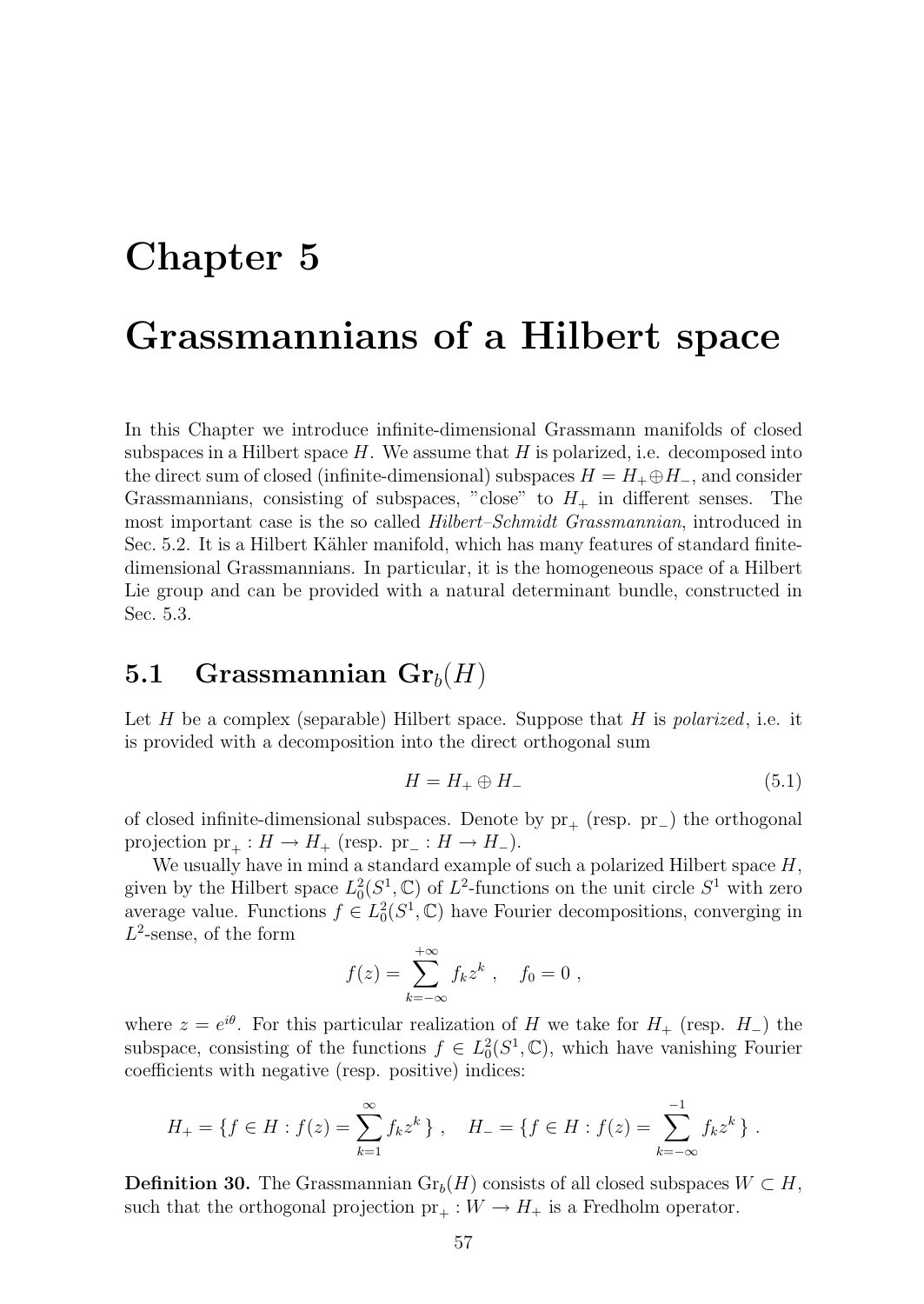Recall that a linear operator  $T: H_1 \to H_2$ , mapping a Hilbert space  $H_1$  into a Hilbert space *H*2, is called *Fredholm*, if it has finite-dimensional kernel and cokernel. For such an operator one can define its *Fredholm index* by the formula

$$
ind T := dim(Ker T) - dim(Coker T)
$$
.

The Fredholm index of *T* is a topological invariant of *T*, i.e. it does not change under bounded continuous deformations of *T*. An equivalent definition: an operator *T* is Fredholm, if it is invertible modulo compact operators, i.e. if there exists an operator  $S: H_2 \to H_1$  such that the operators  $\mathrm{id}_{H_1} - ST$  and  $\mathrm{id}_{H_2} - TS$  are compact.

We can reformulate Def. 30 in an equivalent way as follows: a subspace *W ∈*  $Gr_b(H)$  iff it coincides with the image of a bounded linear operator

$$
w: H_+ \longrightarrow H ,
$$

such that the operator  $w_+ := pr_+ \circ w$  is Fredholm.

With respect to the polarization  $H = H_+ \oplus H_-$  any linear operator  $w \in \text{End } H$ can be written in the block form

$$
w = \begin{pmatrix} a & b \\ c & d \end{pmatrix} = \begin{pmatrix} a: H_+ \to H_+ , b: H_- \to H_+ \\ c: H_+ \to H_- , d: H_- \to H_- \end{pmatrix} .
$$

In these terms the subspace  $W \in \mathrm{Gr}_b(H)$  iff *a* is Fredholm.

For any  $W \in \mathrm{Gr}_b(H)$  denote by

 $U_W = \{W' \in \text{Gr}_b(H) : \text{the orthogonal projection } W' \to W \text{ is an isomorphism}\}\$ .

We want to define the structure of a complex Banach manifold on  $\mathrm{Gr}_b(H)$ , for which the sets  $U_W$  will play the role of coordinate neighborhoods. More precisely, we have the following

**Proposition 6.** *Grb*(*H*) *is a complex Banach manifold, having for its local model the Banach space*  $B(H_+, H_-)$  *of bounded linear operators*  $w : H_+ \to H_-$ . The *coordinate neighborhoods*

 $U_W = \{W' \in Gr_b(H) : \text{the orthogonal projection } W' \to W \text{ is an isomorphism}\}\$ 

*introduced above, form an atlas of*  $Gr_b(H)$  *and coordinate charts are given by the maps*

$$
U_W \ni W' \longmapsto w' \in B(W, W^{\perp}).
$$

*Proof.* The proof follows the proof of Proposition 7.1.2 from [65]. In order to show that the atlas  ${U_W}$  with given charts does define on  $\mathrm{Gr}_b(H)$  the structure of a complex Banach manifold, consider the intersection  $U_{W_1} \cap U_{W_2} \neq \emptyset$  of two coordinate neighborhoods. The coordinate change in  $H$ , transforming the decomposition  $H =$  $W_1 \oplus W_1^{\perp}$  into the decomposition  $H = W_2 \oplus W_2^{\perp}$ , is given by the matrix

$$
A = \begin{pmatrix} a & b \\ c & d \end{pmatrix} : W_1 \oplus W_1^{\perp} \to W_2 \oplus W_2^{\perp} ,
$$

in which the operators *a* and *d* are Fredholm, while *b* and *c* are bounded. If a subspace  $W \in U_{W_1} \cap U_{W_2}$ , then it can be represented, on one hand, as the graph of a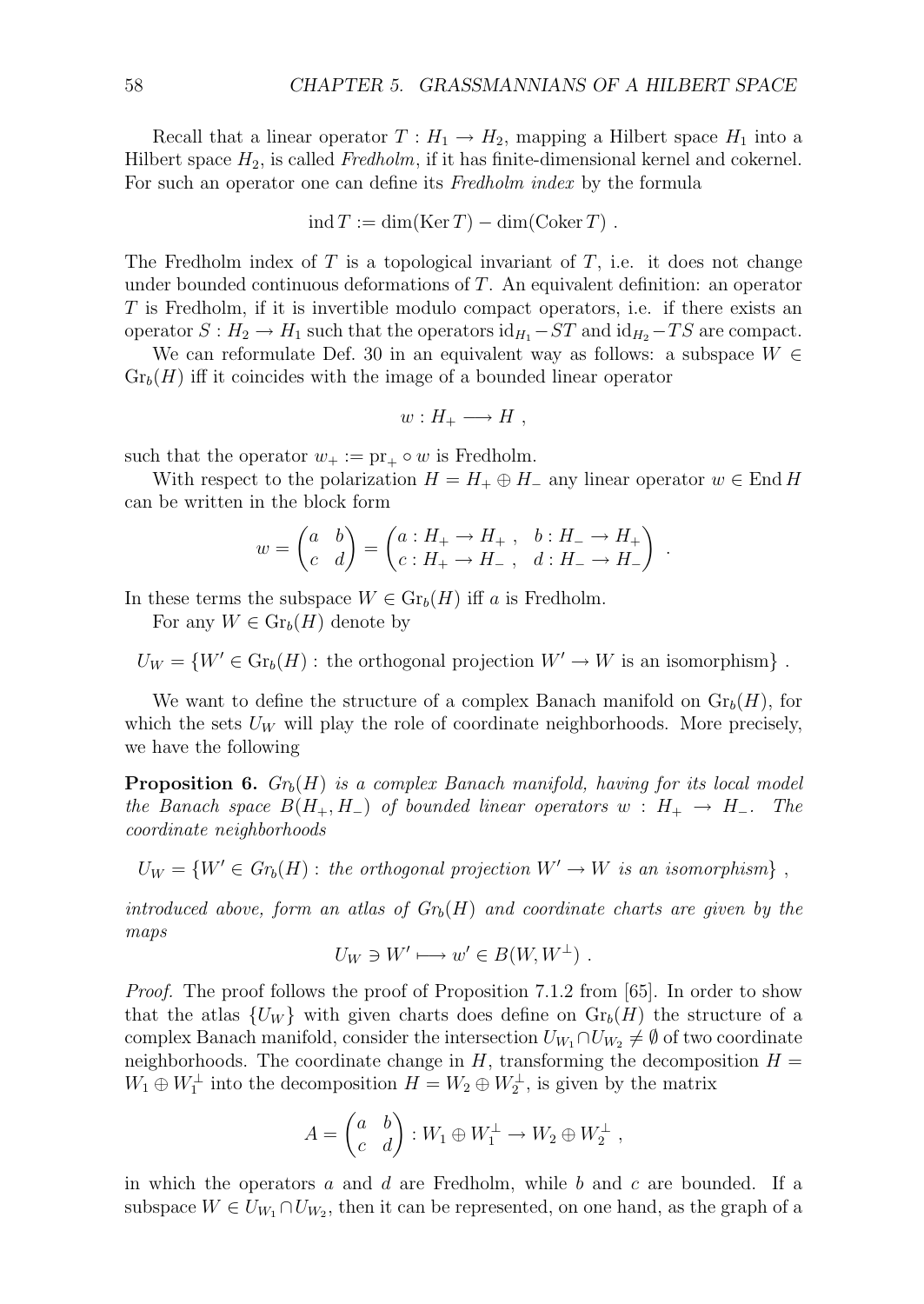bounded operator  $w_1 : W_1 \to W_1^{\perp}$ , and, on the other hand, as the graph of a bounded operator  $w_2 : W_2 \to W_2^{\perp}$ . The orthogonal projection of *W* onto the subspaces  $W_1$ and  $W_2$  is an isomorphism, which defines an isomorphism  $v : W_1 \to W_2$ , so that *W* is the graph of the operator  $w_2 \circ v : W_1 \to W_2^{\perp}$ . It implies that

$$
\begin{pmatrix} a & b \\ c & d \end{pmatrix} \begin{pmatrix} 1 \\ w_1 \end{pmatrix} = \begin{pmatrix} v \\ w_2 \circ v \end{pmatrix}
$$

as operators from  $W_1$  to  $W_2 \oplus W_2^{\perp}$ . In other words, the coordinate change

$$
B(W_1, W_1^{\perp}) \longrightarrow B(W_2, W_2^{\perp}), \quad w_1 \longmapsto w_2 ,
$$

which is given by the formula

$$
w_2 = (c + dw_1)(a + bw_1)^{-1} ,
$$

determines a holomorphic map, defined on the open subset  $U_{W_1} \cap U_{W_2}$ , identified with the subset  $\{w_1 \in B(W_1, W_1^{\perp}) : a + bw_1 \text{ is invertible}\}.$  $\Box$ 

Note that the manifold  $\mathrm{Gr}_b(H)$  *has a countable number of connected components. numerated by the index of the Fredholm operator*  $w_+$  for a subspace  $W \in \mathrm{Gr}_b(H)$ , coinciding with the image of a linear operator  $w : H_+ \to H$ . We say that the subspace *W* has the *virtual dimension d*, if the index of  $w_+$  is equal to *d*.

### **5.2** Hilbert–Schmidt Grassmannian Gr<sub>HS</sub> $(H)$

Recall that a linear operator  $T : H_1 \to H_2$ , acting from a complex Hilbert space  $H_1$ into another complex Hilbert space *H*2, is called a *Hilbert–Schmidt operator* , if for some orthonormal basis  $\{e_i\}$  in  $H_1$  the series

$$
\sum_{i} \|Te_i\| < \infty
$$

is converging. Note that this condition is satisfied for any orthonormal basis in  $H_1$ , if it is satisfied for some orthonormal basis  $\{e_i\}$  in  $H_1$ . We define the *Hilbert–Schmidt norm* of the operator *T* by the formula

$$
||T||_2 = \left(\sum_{i=1}^{\infty} ||Te_i||^2\right)^{1/2}
$$

*.*

The *Hilbert–Schmidt operators*  $T: H_1 \to H_2$  *form a complex Hilbert space* HS( $H_1, H_2$ ) with respect to the introduced norm. Moreover, the space  $\text{HS}(H, H)$  of Hilbert– Schmidt operators, acting in a Hilbert space  $H$ , is a two-sided ideal in the algebra *B*(*H*) of all bounded linear operators in *H*.

Denote by  $GL(H)$  the group of all linear bounded operators in  $H$ , having a bounded inverse.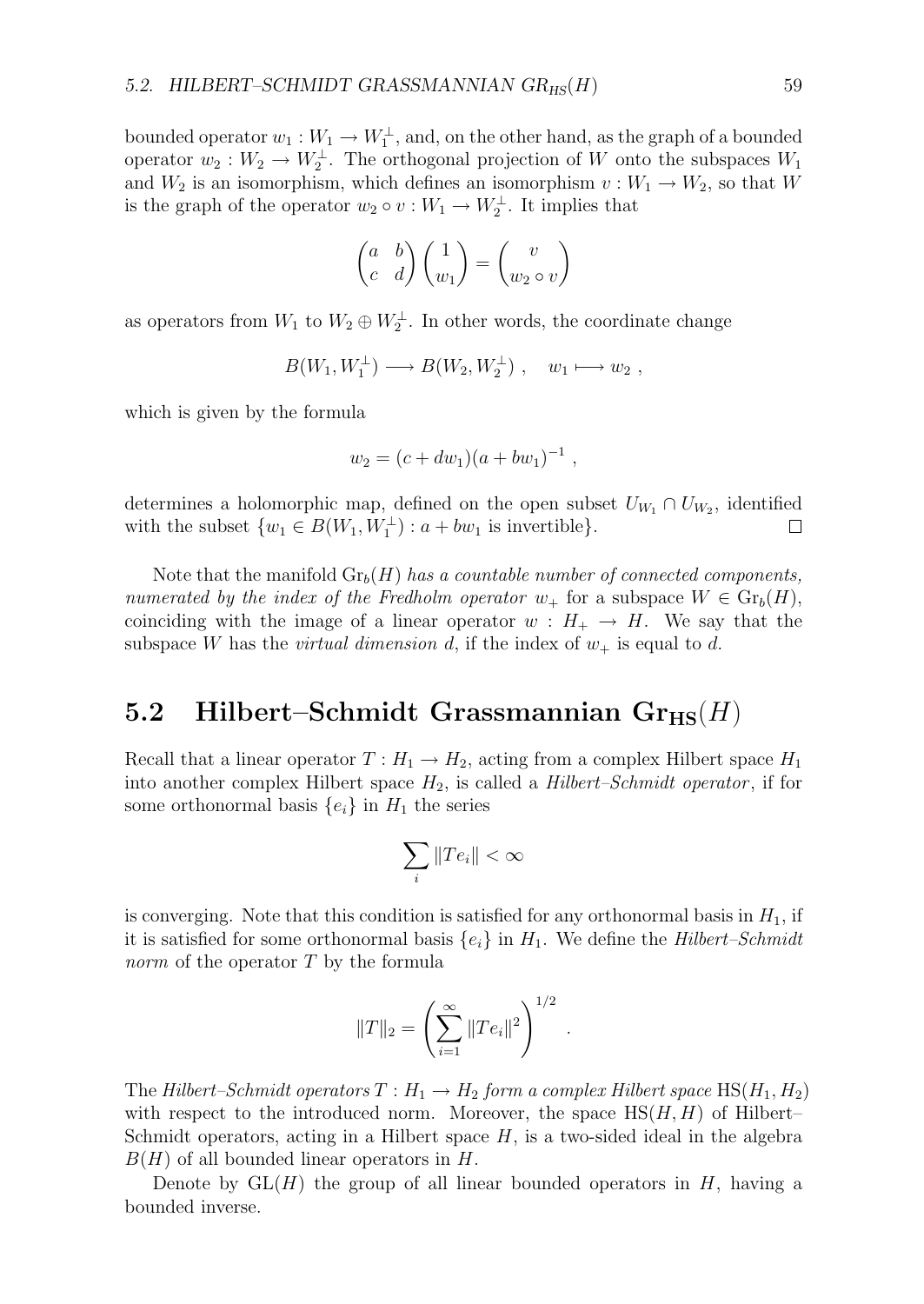**Definition 31.** The *general linear Hilbert–Schmidt group*  $GL<sub>HS</sub>(H)$  consists of linear operators  $A \in GL(H)$ , such that in their block representation (with respect to polarization  $H = H_+ \oplus H_-$ 

$$
A = \begin{pmatrix} a & b \\ c & d \end{pmatrix}
$$

the "off-diagonal" terms *b* and *c* are Hilbert–Schmidt operators (for brevity: HSoperators). We denote by  $U_{\text{HS}}(H)$  the intersection of the group  $GL_{\text{HS}}(H)$  with the group  $U(H)$  of all unitary operators in  $H$ .

In other words, the group  $GL_{HS}(H)$  consists of operators  $A \in GL(H)$ , for which the "off-diagonal" terms *b* and *c* are "small" with respect to the "diagonal" terms *a* and *d*.

We introduce now the structure of a Banach Lie group on  $GL_{HS}(H)$ . Namely, consider a subalgebra  $B_{\text{HS}}(H)$  of the algebra  $B(H)$ , consisting of operators of the form

$$
A = \begin{pmatrix} a & b \\ c & d \end{pmatrix} \in B(H) ,
$$

for which the operators *b* and *c* are Hilbert–Schmidt. The algebra  $B_{\text{HS}}(H)$  is a Banach algebra with the norm, given by the formula

$$
|||A||| := ||A|| + ||b||_2 + ||c||_2.
$$

The group  $GL_{HS}(H)$  coincides with the group of invertible elements of the algebra  $B_{\text{HS}}(H)$  and is a complex *Banach Lie group*. Accordingly,  $U_{\text{HS}}(H)$  is a real Banach Lie group, whose complexification coincides with  $GL_{HS}(H)$ .

There is a Grassmann manifold  $\mathrm{Gr}_{\text{HS}}(H)$ , associated with the group  $\mathrm{GL}_{\text{HS}}(H)$ .

**Definition 32.** The *Hilbert–Schmidt Grassmannian*  $G_{\text{HIS}}(H)$  is the set of all closed subspaces  $W \subset H$ , such that the orthogonal projection  $pr_+ : W \to H_+$  is a Fredholm operator, and the orthogonal projection pr*<sup>−</sup>* : *W → H<sup>−</sup>* is a Hilbert–Schmidt operator.

In other words,  $Gr_{HS}(H)$  consists of the subspaces  $W \subset H$ , which differ "little" from the subspace  $H_+$  in the sense that  $pr_+ : W \to H_+$  is an "almost isomorphism" (recall that Fredholm operators are invertible modulo compact operators, cf. Sec. 5.1), and pr<sub>−</sub> :  $W \rightarrow H_-\$  is "small".

Equivalently, a subspace  $W \in \mathrm{Gr}_{\mathrm{HS}}(H)$  iff it coincides with the image of a linear operator

$$
w: H_+ \longrightarrow H ,
$$

such that the operator  $w_+ := \text{pr}_+ \circ w$  is Fredholm, and  $w_- := \text{pr}_- \circ w$  is Hilbert– Schmidt.

It's easy to see that if  $W \in \text{Gr}_{HS}(H)$ , then the graph of any HS-operator  $w'$ :  $W \to W^{\perp}$  also belongs to  $\text{Gr}_{\text{HS}}(H)$ . We denote the set of all such subspaces by  $U_W$ :

$$
U_W = \{W' \in \text{Gr}_{HS}(H) : W' \text{ is the graph of an HS-operator } w' : W \to W^{\perp}\}.
$$

As in Sec. 5.1, this definition can be rewritten in the form

 $U_W = \{W' \in \text{Gr}_{HS}(H) : \text{the orthogonal projection } W' \to W \text{ is an isomorphism}\}\$ .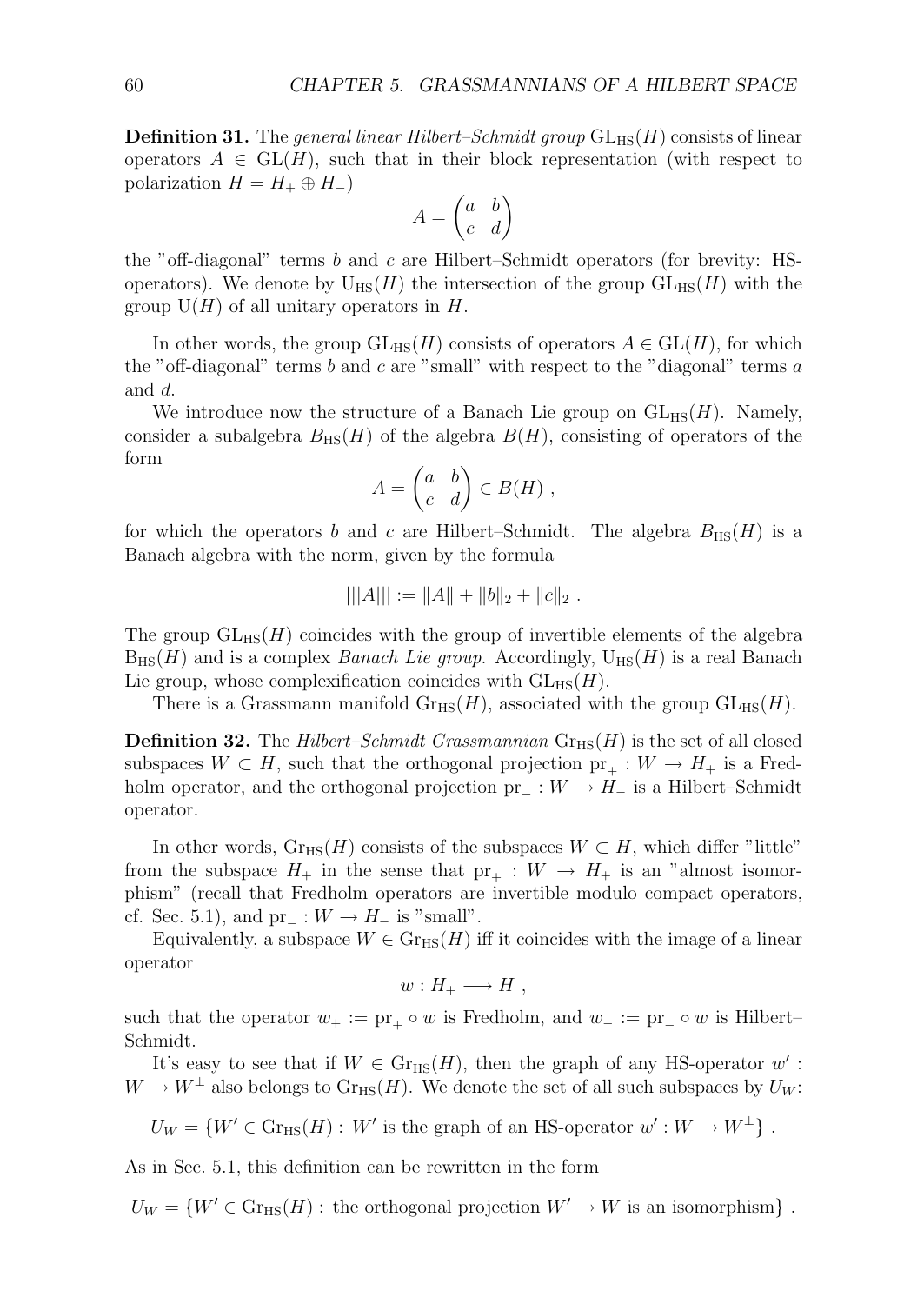The group  $GL_{HS}(H)$ , introduced above, acts in a natural way on  $Gr_{HS}(H)$ . Consider, in particular, the action of its unitary subgroup  $U_{\text{HS}}(H)$  on  $\text{Gr}_{\text{HS}}(H)$  and show that it is transitive. It will allow us to obtain a realization of  $\mathrm{Gr}_{HS}(H)$  as a homogeneous space of the group  $U_{HS}(H)$ , analogous to the realization of the finitedimensional Grassmannian as a homogeneous space of the unitary group.

To prove that the action of  $U_{\text{HS}}(H)$  on  $\text{Gr}_{\text{HS}}(H)$  is transitive, we should construct for a given subspace  $W \in \mathrm{Gr}_{\mathrm{HS}}(H)$  an operator  $A \in \mathrm{U}_{\mathrm{HS}}(H)$  such that  $A(H_+) = W$ . Consider an isometric operator  $w : H_+ \to H$ , which has the image, equal to *W*, and denote by  $w^{\perp}: H_{-} \to H$  an isometric operator with the image  $W^{\perp}$ . Then the operator

$$
A = w \oplus w^{\perp} : H = H_+ \oplus H_- \to H = W \oplus W^{\perp}
$$

defines an isometry of  $H$  onto itself and so is unitary. Moreover, it maps  $H_{+}$  onto *W* and has the block representation of the form

$$
A = \begin{pmatrix} w_+ & w_+^{\perp} \\ w_- & w_-^{\perp} \end{pmatrix} .
$$

Here, the operator *w*<sup>+</sup> is Fredholm, and *w<sup>−</sup>* is Hilbert–Schmidt, because *W ∈*  $Gr_{HS}(H)$ . Since *A* is also unitary, it follows that  $A \in U_{HS}(H)$ .

The isotropy subgroup of  $U_{HS}(H)$  at  $H_+ \in \text{Gr}_{HS}(H)$  coincides with  $U(H_+) \times$ U(*H−*), hence we have the following

**Proposition 7.** *The Grassmannian GrHS*(*H*) *is a homogeneous space of the group UHS*(*H*) *of the form*

$$
Gr_{HS}(H) = U_{HS}(H)/U(H_+) \times U(H_-) .
$$

The Hilbert–Schmidt Grassmannian  $\mathrm{Gr}_{\mathrm{HS}}(H)$  has the structure of a complex Hilbert manifold, defined in the following way.

**Proposition 8.** *The Grassmannian GrHS*(*H*) *is a complex Hilbert manifold, having for its local model the Hilbert space of Hilbert Schmidt operators HS*(*H*+*, H−*)*. The coordinate neighborhoods*

$$
U_W = \{W' \in Gr_{HS}(H) : W' \text{ is the graph of an HS-operator } w' : W \to W^{\perp}\}\
$$

*form an atlas for*  $Gr_{HS}(H)$ *, and the coordinate charts are given by the maps* 

$$
U_W \ni W' \longmapsto w' \in HS(W, W^{\perp}) \ .
$$

This Proposition is proved in the same way, as Prop. 6 from Sec. 5.1.

There is another atlas on  $\mathrm{Gr}_{\text{HS}}(H)$ , which is more natural in some sense. To construct it, we identify *H* with the Hilbert space  $L^2(S^1, \mathbb{C})$ . This space has a canonical basis, given by  $\{z^k\}, k \in \mathbb{Z}$ . The subspace  $H_+$  is generated by the elements *{z<sup>k</sup>}*,  $k \in \mathbb{Z}_+$ , and  $H$ <sup>*−*</sup> by the elements  $\{z^k\}$ ,  $k \in \mathbb{Z}_-$ , where we denote by  $\mathbb{Z}_+$  the subset of nonnegative integers in  $\mathbb{Z}$ , and by  $\mathbb{Z}$ <sup>−</sup> its complement in  $\mathbb{Z}$ .

We take for "coordinate" subspaces in *H* the closed linear subspaces  $H_S \subset H$ , generated by vectors  $\{z^s\}$ ,  $s \in S$ , which are numerated by the subsets  $S \subset \mathbb{Z}$ , comparable with  $\mathbb{Z}_+$ . We say that a subset *S*  $\subset \mathbb{Z}$  is *comparable with*  $\mathbb{Z}_+$ , if the sets *S* −  $\mathbb{Z}_+$  and  $\mathbb{Z}_+$  − *S* consist of finite number of points. The ensemble of all such subsets  $S \subset \mathbb{Z}$  is denoted by  $S$ , and the number  $|S - \mathbb{Z}_+| - |\mathbb{Z}_+ - S|$  is called the *virtual cardinality* of *S*. Note that the virtual dimension of the subspace  $H<sub>S</sub>$  is equal precisely to the virtual cardinality of *S*.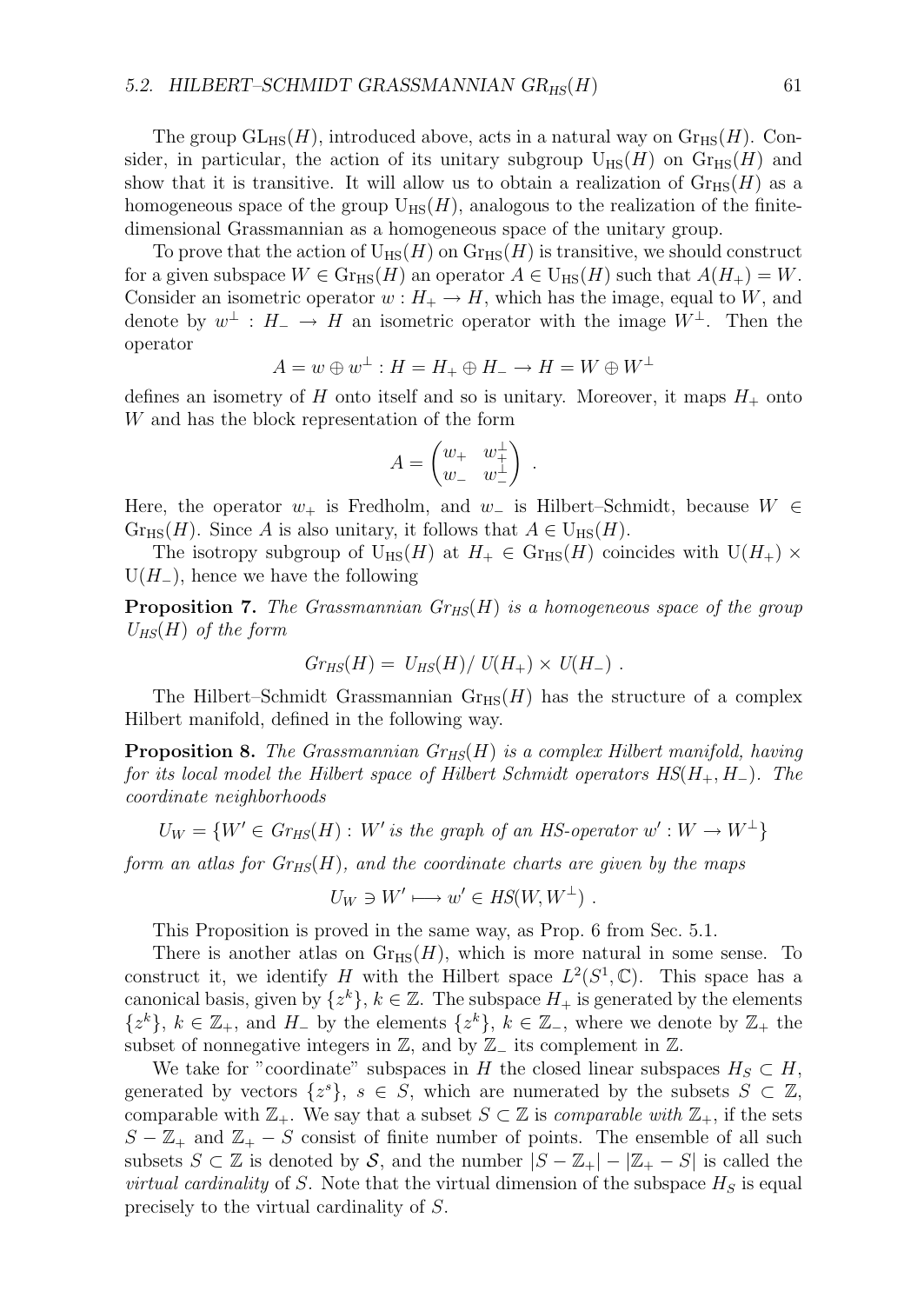**Lemma 2.** For any  $W \in Gr_{HS}(H)$  there exists a subset  $S \in \mathcal{S}$ , such that the *orthogonal projection*

$$
pr_S: W \longrightarrow H_S
$$

*is an isomorphism.*

*Proof.* Indeed, if  $W \in \mathrm{Gr}_{\mathrm{HS}}(H)$ , then the orthogonal projection  $pr_+ : W \to H_+$  has finite-dimensional kernel and cokernel, so there exists a subset  $S_0 \in \mathcal{S}$ , containing  $\mathbb{Z}_+$ , for which the orthogonal projection

$$
\text{pr}: W \longrightarrow H_{S_0}
$$

is injective. If it's not surjective, then one can find an  $s \in S_0$ , such that  $z^s$  does not belong to pr(*W*). In this case we replace  $S_0$  with  $S_1 := S_0 \setminus \{s\}$ . The projection pr :  $W \to H_{S_1}$  still remains injective. If it's not surjective, we repeat the described procedure. Since the complement of  $pr_{+}(W)$  in  $H_{+}$  is finite-dimensional, after a finite number of steps we shall arrive to a subset *S*, for which the projection  $pr_S: W \to H_S$ is an isomorphism.  $\Box$ 

Based on the above Lemma, we can define an atlas on  $\mathrm{Gr}_{\mathrm{HS}}(H)$ , formed by the open sets  ${U_s}_{s \in S}$ , where the coordinate neighborhood  $U_s = U_{H_s}$  consists of the subspaces, which are the graphs of Hilbert–Schmidt operators  $H_S \to H_S^{\perp} = H_{S^{\perp}}$ with  $S^{\perp} = \mathbb{Z} - S$ .

Since  $U_{\text{HS}}(H)$  acts transitively on the Grassmannian  $G_{\text{HS}}(H)$ , one can construct an  $U_{HS}(H)$ -invariant Kähler metric on  $G_{HS}(H)$  from an inner product on the tangent space  $T_{H_+}$  Gr<sub>HS</sub>(*H*) at the origin  $H_+ \in \text{Gr}_{HS}(H)$ , invariant under the action of the isotropy subgroup  $U(H_+) \times U(H_-)$ .

The tangent space  $T_{H_+}$  Gr<sub>HS</sub>(*H*) coincides with the Hilbert space of Hilbert– Schmidt operators  $\text{HS}(H_+, H_-)$ , and an invariant inner product on it can be given by the formula

$$
(A, B) \longrightarrow \text{Re}\left\{\text{tr}(AB^*)\right\}, \quad A, B \in \text{HS}(H_+, H_-) \ .
$$

The imaginary part of the complex inner product tr(*AB<sup>∗</sup>*):

$$
\omega(A, B) := \text{Im} \left\{ \text{tr}(AB^*) \right\}
$$

defines a non-degenerate invariant 2-form on  $T_{H_{+}}$  Gr<sub>HS</sub>(*H*), which extends to an  $U_{\text{HS}}(H)$ -invariant symplectic form on  $Gr_{\text{HS}}(H)$ .

This defines on  $\text{Gr}_{\text{HS}}(H)$  a *Kähler structure*, making  $\text{Gr}_{\text{HS}}(H)$  into a *Kähler Hilbert manifold*.

We shall use in Ch. 9 the "smooth" part  $\text{Gr}^{\infty}(H)$  of the Grassmannian  $\text{Gr}_{\text{HS}}(H)$ , which can be defined in terms of the open covering  ${U_s}_{s \in S}$  in the following way.

**Definition 33.** The Grassmannian  $Gr^{\infty}(H)$  consists of the graphs of all bounded linear operators  $w : H_S \to H_S^{\perp}$ ,  $S \in \mathcal{S}$ , whose matrix components  $w_{pq}$  with  $p \in \mathbb{Z} - S$ , *q*  $∈$  *S* are rapidly decreasing, i.e. the quantities  $|p - q|^r w_{pq}$  are bounded for each *r*.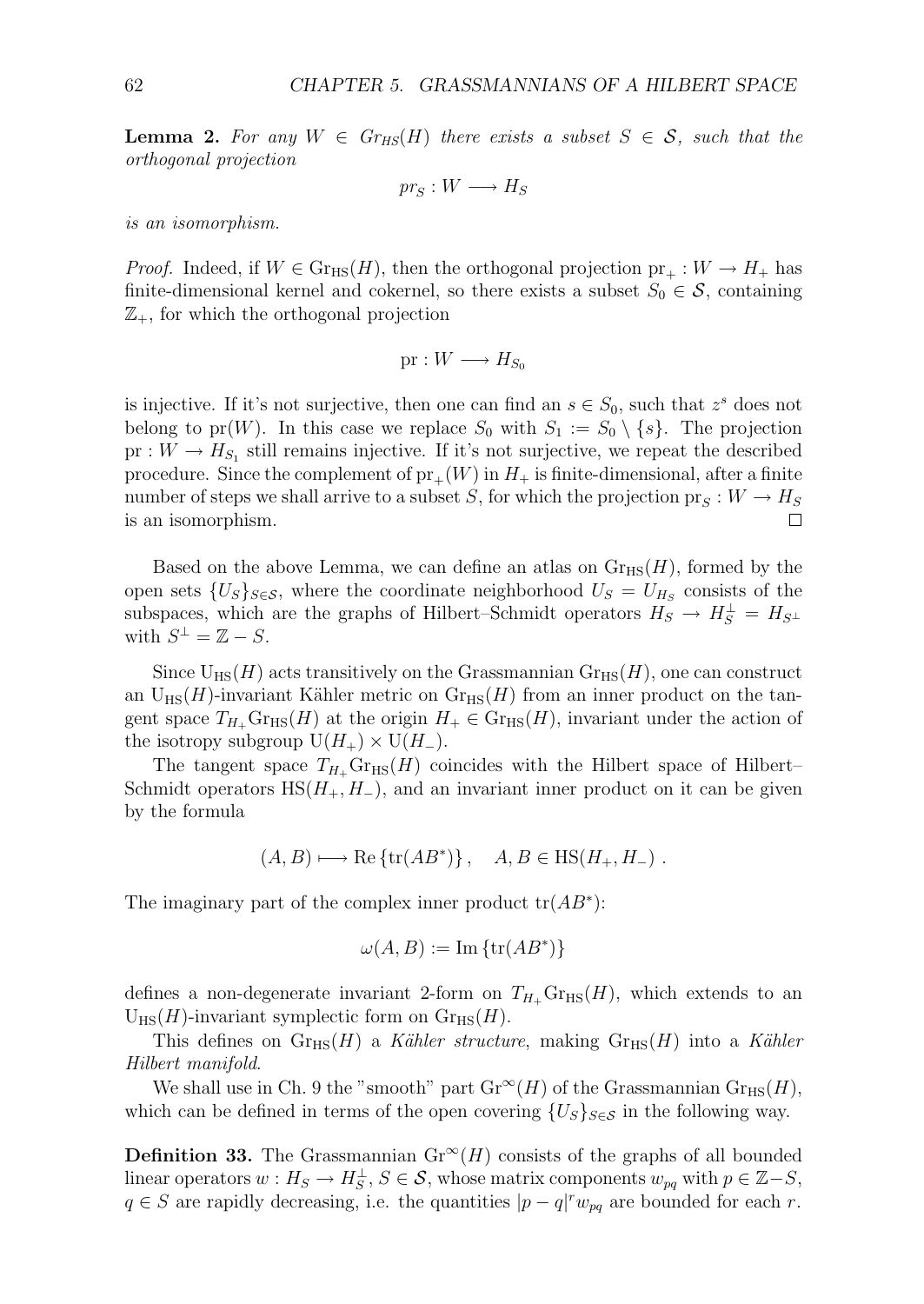#### **5.3 Plücker embedding and determinant bundle**

As in the finite-dimensional case, the Hilbert–Schmidt Grassmannian  $\text{Gr}_{\text{HS}}(H)$  may be realized, with the help of the Plücker embedding, as a submanifold in a projective Hilbert space.

In order to define this Plücker embedding, we introduce a notion of an admissible basis for a subspace  $W \in \mathrm{Gr}_{\text{HS}}(H)$ . Suppose that  $W \in \mathrm{Gr}_{\text{HS}}(H)$  has the virtual dimension *d*. A model example for such a subspace in the case of  $H = L_0^2(S^1, \mathbb{C})$  is the subspace  $W = z^{-d}H_+$ .

**Definition 34.** A basis in *W*, consisting of elements  $\{w_k\}_{k>-d}$ , is called *admissible* if:

1. the linear map

$$
w: z^{-d}H_{+} \longrightarrow W ,
$$

defined on the basis elements  $\{z^k\}_{k>-d}$  by the formula  $z^k \mapsto w_k$ , is a continuous isomorphism;

2. the composition of *w* with the orthogonal projection onto the subspace  $z^{-d}H_{+}$ :

$$
\text{pr} \circ w : z^{-d} H_+ \longrightarrow z^{-d} H_+
$$

is an operator with determinant.

We recall the definitions of the class Tr of operators with trace and related class Det = 1 + Tr of operators with determinant. A linear operator  $T: H_1 \to H_2$ , acting from a Hilbert space  $H_1$  into a Hilbert space  $H_2$ , is called an *operator with trace* or an *operator of trace class*, if for some orthonormal bases  $\{e_i\}$  in the space  $H_1$  and  ${f_i}$  in the space  $H_2$  the series

$$
\sum_i (Te_i, f_i)
$$

converges. If this condition is satisfied for some orthonormal bases in  $H_1$  and  $H_2$ , then it is fulfilled also for any orthonormal bases  $\{e_i\}$  in  $H_1$  and  $\{f_i\}$  in  $H_2$  and the sum

$$
\sum_i (Te_i, f_i)
$$

does not depend on the choice of bases. It is called the *trace* of the operator *T* and denoted by Tr *T*. Operators  $T : H \to H$  of trace class, acting in a Hilbert space H, form a two-sided ideal  $Tr(H, H)$  in the algebra  $B(H)$  of all bounded linear operators in  $H$ , which is contained in the ideal  $\text{HS}(H, H)$  of Hilbert–Schmidt operators. Moreover, it's easy to see that the product of two Hilbert–Schmidt operators from  $H\text{S}(H, H)$  belongs to  $\text{Tr}(H, H)$ , being an operator of trace class. The trace of an operator  $T \in \text{Tr}(H, H)$  coincides with the sum of its eigenvalues

$$
\operatorname{tr} T = \sum_i \lambda_i(T) .
$$

and behaves like the matrix trace.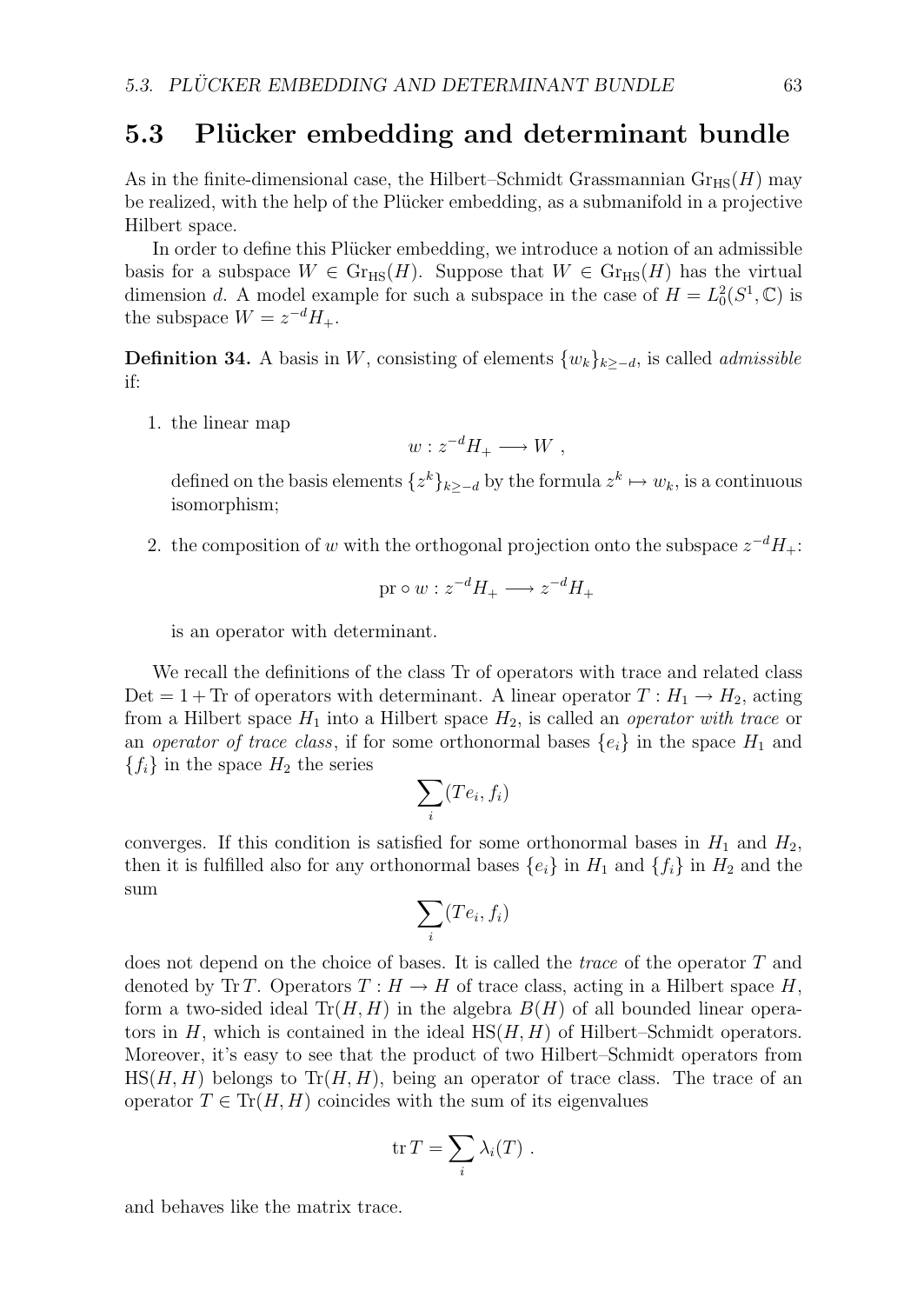If  $T : H \to H$  is an operator of the trace class, then one can define for the operator  $I - T$ , where  $I$  is the identity operator, its *determinant* by

$$
\det(I-T) := \prod_i (1 - \lambda_i(T)) \; .
$$

The product in the right hand side is converging, since for an operator  $T : H \to H$  of the trace class the sum  $\sum_i |\lambda_i(T)|$  is always finite. Operators of the form  $A = I - T$ , where  $T \in \text{Tr}(H, H)$ , are called the *operators with determinant* or *operators of determinant class,* and the set of such operators is denoted by  $Det(H, H)$ . It's clear that the class  $Det(H, H)$  is closed under the product of operators.

Coming back to the Def. 34, note that the second condition in this definition means that the isomorphism *w* is "sufficiently close" to the identity. Moreover, it implies that the orthogonal projection  $pr_S \circ w : z^{-d}H_+ \to H_S$  onto any subspace  $H_S$ of virtual dimension *d* has a determinant, and any two admissible bases in a subspace  $W \in \text{Gr}_{\text{HS}}(H)$  are related by the change of variables, which has a determinant.

Using the notion of the admissible basis, we can define the Plücker coordinate of a subspace  $W \in \mathrm{Gr}_{\mathrm{HS}}(H)$ .

**Definition 35.** Let *W* be a subspace of virtual dimension *d*, having an admissible basis *w*. The *Plücker coordinate* of *W* is a function of  $S \in \mathcal{S}$  of the following form

$$
\pi_S(w) = \begin{cases} \det(\text{pr}_S \circ w) & \text{for } S \in \mathcal{S} \text{ of virtual cardinality } d \\ 0 & \text{for } S \in \mathcal{S} \text{ of any virtual cardinality, other than } d \end{cases}.
$$

If *w′* is another admissible basis in *W*, then

$$
\pi_S(w') = \Delta_{ww'} \pi_S(w) ,
$$

where  $\Delta_{ww'}$  is the determinant of the change of variables, relating w with w'. Hence, the *projective class*  $[\pi_S(w)]$  *does not depend on the choice of an admissible basis w in the subspace W and is uniquely determined by the subspace itself*.

In terms of the Plücker coordinate the neighborhoods  $U<sub>S</sub>$  may be redefined as follows:

 $W \in U_s \Longleftrightarrow \pi_S(w) \neq 0$  for any admissible basis *w* in *W*.

**Proposition 9.** *The Plücker map* 

$$
\pi : Gr_{HS}(H) \longrightarrow P(\mathcal{H}), \quad W \longmapsto [\pi_S(w)]_{S \in \mathcal{S}}
$$

*determines a holomorphic embedding of the Grassmannian GrHS*(*H*) *into the projectivization of the Hilbert space*  $\mathcal{H} = l^2(\mathcal{S})$ *.* 

We omit the proof of this assertion (it may be found in [65], Prop. 7.5.2), and only note that it is based on the relation

$$
\sum_{S \in \mathcal{S}} |\pi_S(w)|^2 = \det(w^*w) < \infty \;, \tag{5.2}
$$

satisfied for any admissible basis *w* in  $W \in \mathrm{Gr}_{\text{HS}}(H)$ .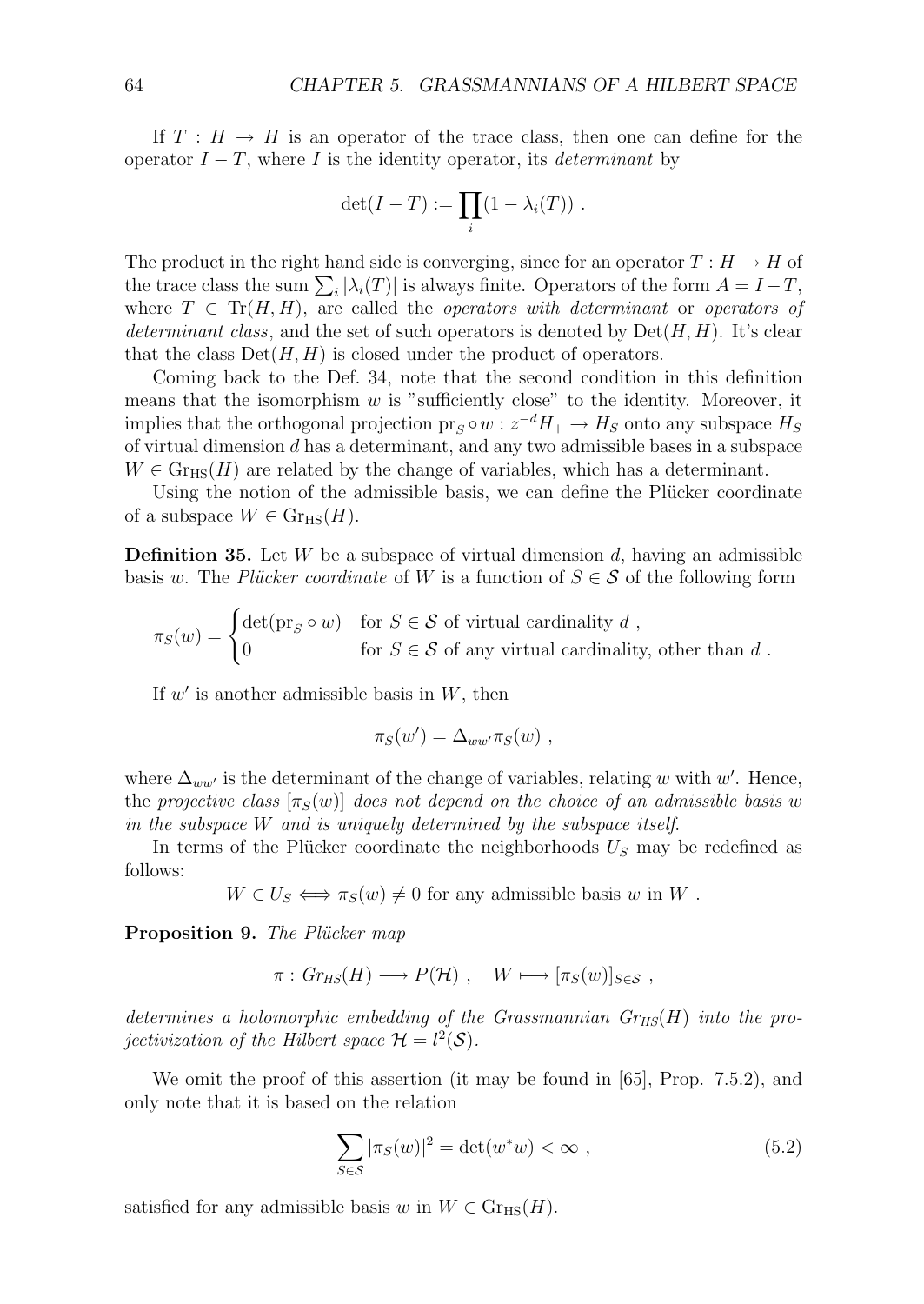We shall construct now a holomorphic line bundle over  $\mathrm{Gr}_{\text{HS}}(H)$ , being an analogue of the determinant bundle over the finite-dimensional Grassmannian.

Let a subspace  $W \in \mathrm{Gr}_{HS}(H)$  has the virtual dimension d. Consider the linear space, consisting of formal semi-infinite forms of the type

$$
[\lambda, w] := \lambda w_{-d} \wedge w_{-d+1} \wedge \dots,
$$

where  $\lambda \in \mathbb{C}$ ,  $w = \{w_k\}_{k>-d}$  is an admissible basis in W. If w' is another admissible basis in *W*, then we shall identify the pair  $[\lambda', w']$  with the pair  $[\lambda, w]$ , if  $\lambda' = \lambda \Delta_{ww'}$ , where  $\Delta_{ww'}$  is the determinant of the change of variables, relating *w* with  $w'$ .

The linear space  $Det W$ , obtained by taking the quotient of the space of semiinfinite forms of the type  $[\lambda, w]$  with respect to the above equivalence relation, is a complex line.

We denote by Det the union of spaces Det *W* over all  $W \in \mathrm{Gr}_{\text{HS}}(H)$ .

**Proposition 10.** *The natural projection*

$$
Det \longrightarrow Gr_{HS}(H)
$$

*is a holomorphic line bundle.*

This Proposition follows from the fact that the restriction of Det to any coordinate neighborhood  $U_S$  is trivial and the transition function for  $U_{S_1} \cap U_{S_2} \neq \emptyset$  is given (in the notation of Sec. 5.1) by the formula

$$
[\lambda_1, w_1] \longmapsto [\lambda_2, w_2],
$$

where

$$
w_2 = (c + dw_1)(a + bw_1)^{-1}, \quad \lambda_2 = \lambda \det(a + bw_1).
$$

This defines the structure of a holomorphic line bundle on Det.

We add several comments on the Plücker embedding and determinant bundle.

*Remark* 6*.* The bundle Det can be provided with a natural *Hermitian metric*, given by

$$
\|[\lambda, w]\|^2 := |\lambda|^2 \det(w^*w)^2.
$$

*Remark* 7. The Plücker embedding  $\pi$ : Gr<sub>HS</sub>( $H$ )  $\rightarrow$  *P*( $\mathcal{H}$ ) may be pulled up to a holomorphic map

$$
\tilde{\pi}: \mathrm{Det} \to \mathcal{H} ,
$$

which is linear on the fibres, so that the *bundle Det will coincide with the inverse image of the tautological line bundle over*  $P(\mathcal{H})$  *with respect to the embedding*  $\pi$ . Moreover, the pulled back map  $\tilde{\pi}$  : Det  $\rightarrow$  H will preserve the norms (it follows from the relation (5.2) above).

*Remark* 8*.* The holomorphic line bundle Det has no non-trivial (global) sections, on the contrary, the dual bundle Det*<sup>∗</sup>* has many such sections. For example, all Plücker coordinates  $\pi_S$  determine holomorphic sections of Det<sup>\*</sup>. Indeed, the formula  $[\lambda, w] \mapsto \lambda \pi_S(w)$  defines a holomorphic function Det  $\to \mathbb{C}$ , which is linear on fibres, and induces a global holomorphic section of Det*<sup>∗</sup>* .

Note also that the symplectic form of the manifold  $\mathrm{Gr}_{\text{HS}}(H)$ , constructed in Sec. 5.2, represents the Chern class of the complex line bundle Det  $\rightarrow$  Gr<sub>HS</sub>(*H*). Otherwise speaking, it is *induced by the Fubini-Study form on*  $P(\mathcal{H})$  *under the Plücker*  $embedding \pi : \text{Gr}_{\text{HS}}(H) \rightarrow P(H).$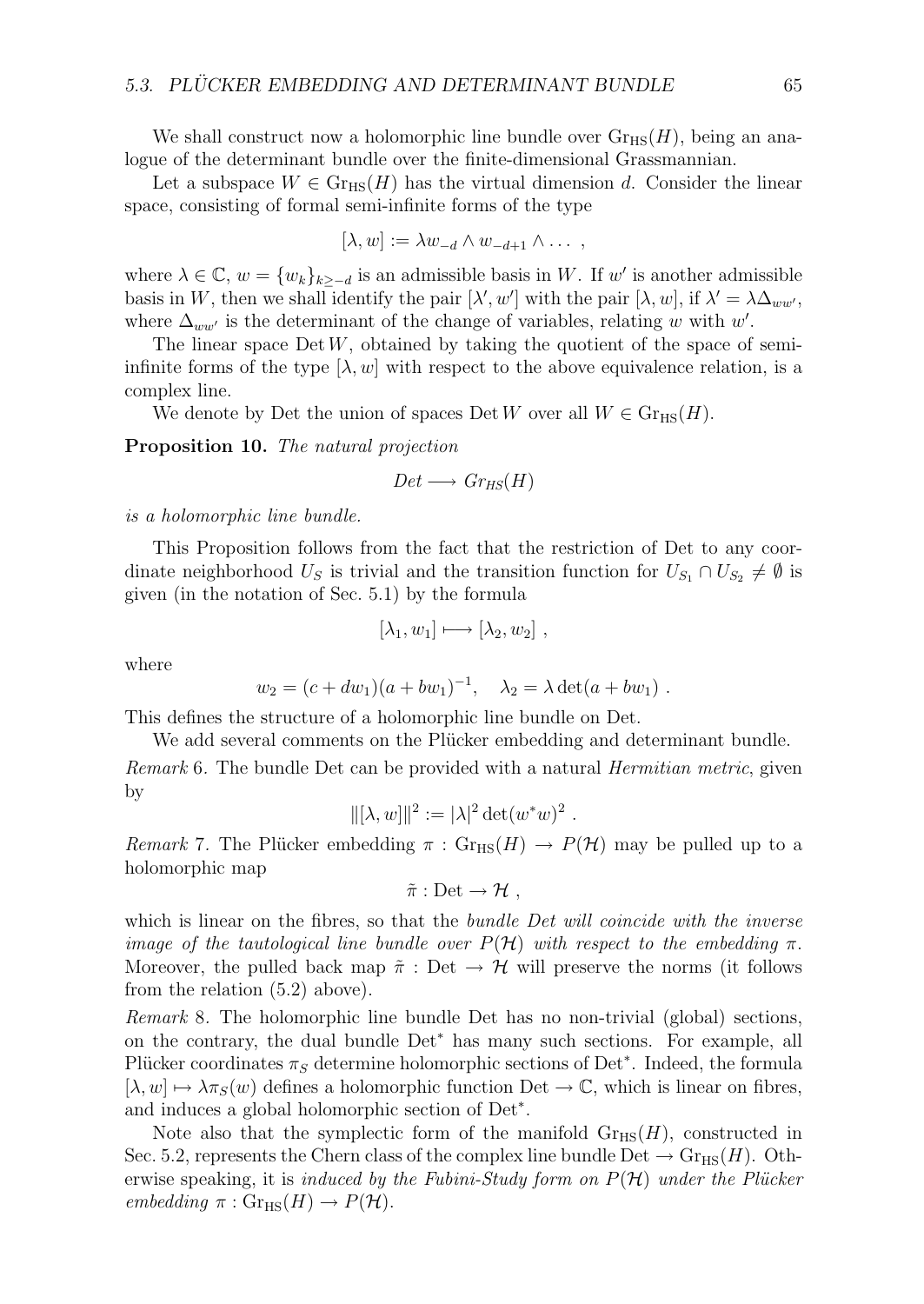### **Bibliographic comments**

A key reference to this Chapter is the Pressley–Segal book [65]. Most of the assertions are taken from Ch.7 of [65].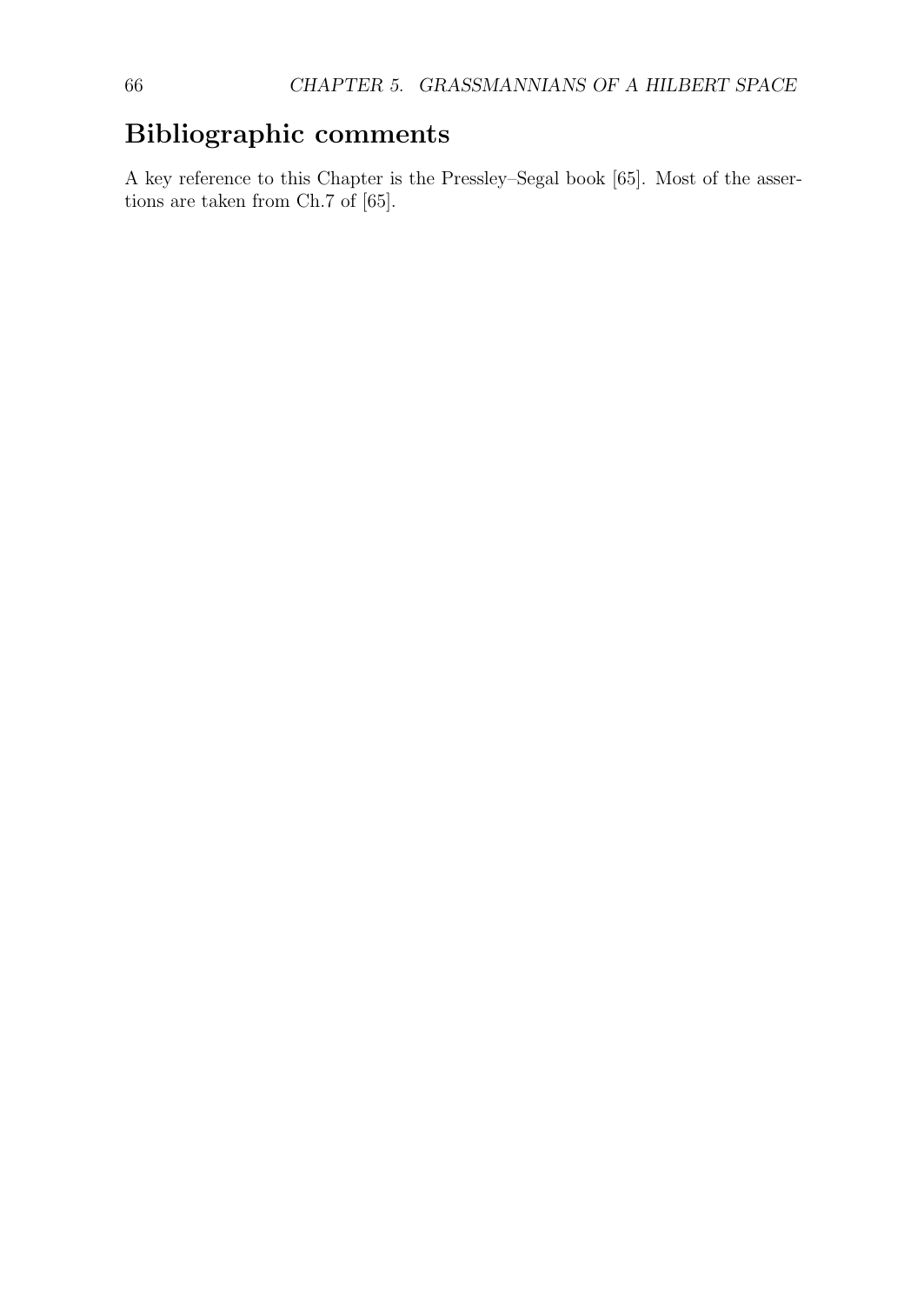## **Chapter 6**

# **Quasiconformal maps**

In this Chapter we introduce quasiconformal maps and prove main existence and uniqueness theorems for such maps. The quasiconformal maps will play a crucial role in Ch. 11, where we study the universal Teichmüller space. For a detailed exposition of the theory of quasiconformal maps cf. [1, 49].

#### **6.1 Definition and basic properties**

Let  $w : D \to w(D)$  be a homeomorphism, mapping a domain *D* in the Riemann sphere  $\overline{\mathbb{C}}$  onto another domain  $w(D)$  in  $\overline{\mathbb{C}}$ .

**Definition 36.** Suppose that  $w : D \to w(D)$  is a homeomorphism and *w* has locally  $L^1$ -integrable derivatives (in the generalized sense) in  $D$ . Then  $w$  is called *quasiconformal*, if there exists a measurable complex-valued function  $\mu \in L^{\infty}(D)$ with

$$
\|\mu\|_{\infty} := \text{ess sup}_{z \in D} |\mu(z)| =: k < 1 \;, \tag{6.1}
$$

such that the following *Beltrami equation*

$$
w_{\bar{z}} = \mu w_z \tag{6.2}
$$

holds for almost all  $z \in D$ .

The function  $\mu = \mu_w$  is called the *Beltrami differential* or the *complex dilatation of w*, and the constant *k* is often indicated in the name of the *k*-*quasiconformal maps*.

In particular, for  $k = 0$  the homeomorphism *w* determines a conformal map from *D* onto  $w(D)$ . For diffeomorphisms *w* the quasiconformality of *w* means that infinitesimally it transforms small circles into ellipses, whose eccentricities (the ratio of the large axis to the small one) are bounded by a common constant  $K < \infty$ , related to the above constant  $k = ||\mu||_{\infty}$  by the formula

$$
K = \frac{1+k}{1-k} .
$$

The least possible constant *K* is called the *maximal dilatation* of *w* and is often included in the name of the *K*-*quasiconformal maps*.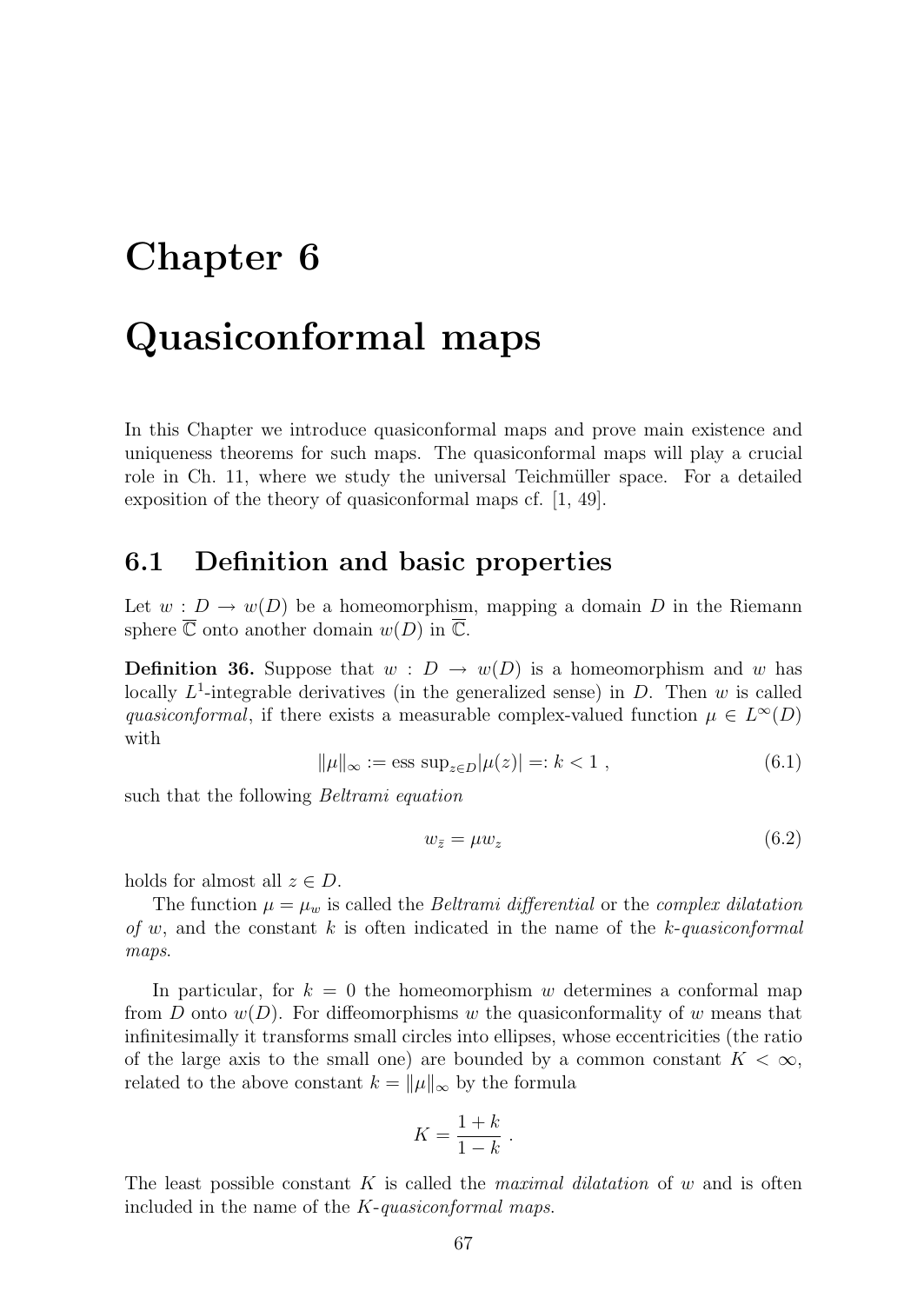The term "Beltrami differential" for the complex dilatation  $\mu$  is motivated by the behavior of  $\mu$  under conformal changes of variables. Namely, it follows from (6.2) that for a conformal change of variables *f* we should have

$$
\mu(f(z)) = \mu(z) \frac{f_z(z)}{\overline{f_z(z)}}
$$

for almost all  $z \in D$ . In general, we call a functional  $\varphi_w$ , defined on complex-valued functions *w*, a *differential of type*  $(m, n)$  with  $m, n \in \mathbb{Z}$ , if the quantity  $\varphi_w(z) dz^m d\bar{z}^n$ remains invariant under conformal changes of variables. In the sense of this definition the complex dilatation  $\mu_w$  is a differential of type  $(-1, 1)$ .

The inverse of a *K*-quasiconformal map *f* is again *K*-quasiconformal. The composition of a  $K_1$ -quasiconformal map *f* with a  $K_2$ -quasiconformal map *q* is a  $(K_1K_2)$ quasiconformal map. This composition property may be deduced from the chain rule for Beltrami differentials. Namely, if *f* and *g* are two quasiconformal maps of a domain *D* with Beltrami differentials  $\mu_f$  and  $\mu_g$  respectively, then the following chain rule holds

$$
\mu_{f \circ g^{-1}}(g(z)) = \frac{\mu_f(z) - \mu_g(z)}{1 - \mu_f(z)\overline{\mu_g(z)}} \cdot \frac{g_z(z)}{g_z(z)}, \qquad (6.3)
$$

for almost all  $z \in D$ . In particular,

$$
\mu_{g^{-1}}(g(z)) = -\mu_g(z) \cdot \frac{g_z(z)}{g_z(z)} ,
$$

so  $|\mu_{q-1}(g(z))| = |\mu_q(z)|$  for almost all  $z \in D$ .

From the chain rule (6.3) we can deduce the following transformation property of Beltrami differentials  $\mu_w$  with respect to compositions of *w* with conformal maps *f*. If *f* is a conformal map (i.e.  $\mu_f \equiv 0$ ), then

$$
\mu_{f \circ w}(z) \equiv \mu_w(z) , \quad \mu_{w \circ f} = (\mu_w \circ f) \frac{\overline{f_z}}{f_z} .
$$

These transformation rules for Beltrami differentials imply the following uniqueness property of solutions of the equation (6.2).

**Proposition 11.** Suppose that two quasiconformal homeomorphisms  $w_1$  and  $w_2$  in *a domain D satisfy the same Beltrami equation*

$$
w_{\bar{z}}=\mu w_z
$$

*for almost all*  $z \in D$ *, where*  $\mu$  *is a Beltrami differential in*  $D$ *, satisfying the condition* (6.1)*. Then*  $w_1 \circ w_2^{-1}$  *and*  $w_2 \circ w_1^{-1}$  *are conformal. Conversely, the composition*  $f \circ w_1$ *with any conformal map*  $f$ *, defined on*  $w_1(D)$ *, satisfies the same Beltrami equation, as w*1*.*

Quasiconformal homeomorphisms have a good behavior at the boundary, according to the following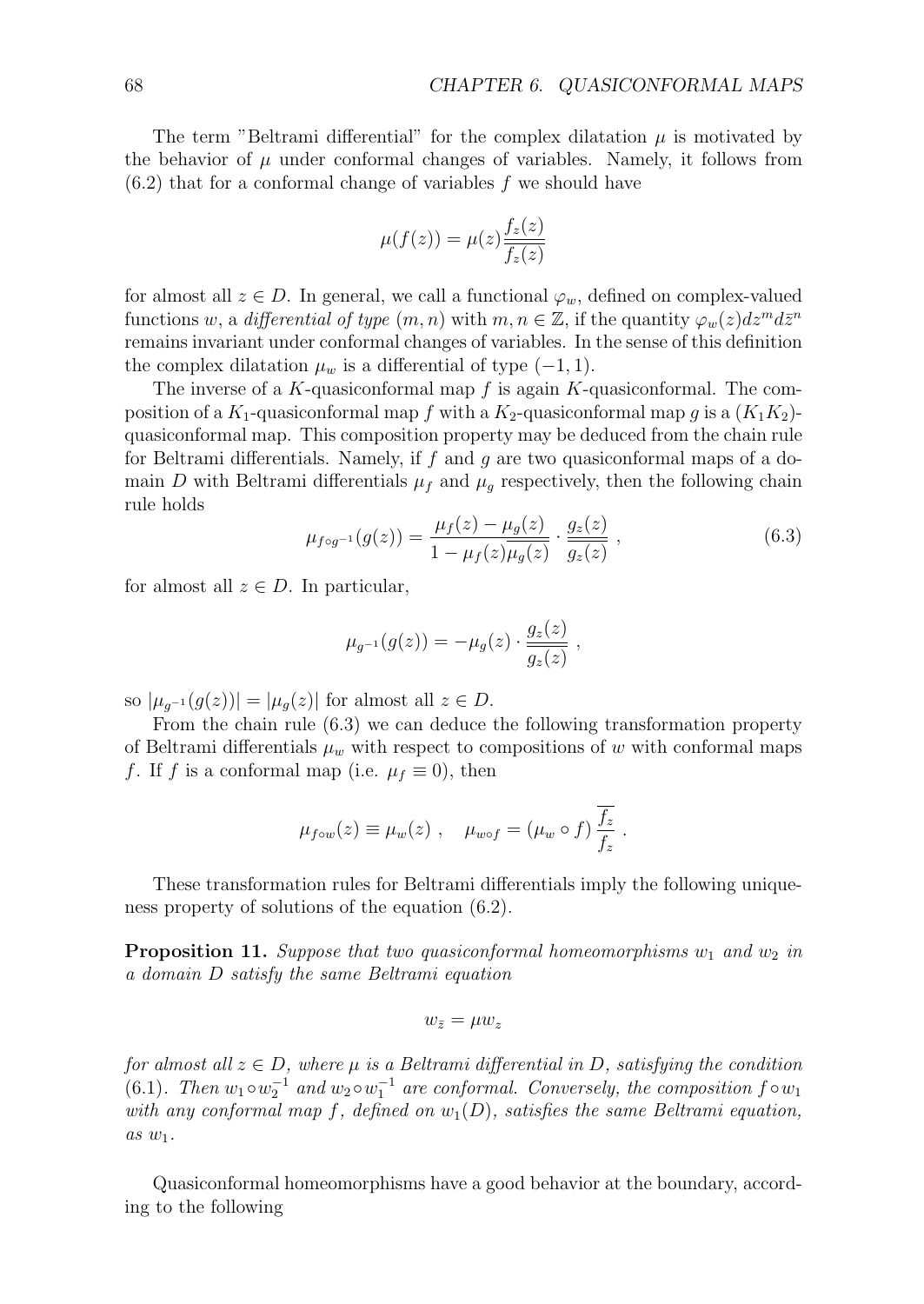**Theorem 3** (Mori (cf. [1])). Let  $w : \Delta \to \Delta$  be a *K*-quasiconformal homeomor*phism of the unit disc onto itself, normalized by the condition:*  $w(0) = 0$ . Then the *following sharp estimate*

$$
|w(z_1) - w(z_2)| < 16|z_1 - z_2|^{1/K}
$$

*holds for any*  $z_1 \neq z_2 \in \Delta$ *. In other words, the homeomorphism w satisfies the Hölder condition of order*  $1/K$  *in the disc*  $\Delta$ *.* 

Mori's theorem implies, in particular, that *w* extends to a homeomorphism of the closed unit disc ∆. Another corollary of Mori's theorem is that *K*-quasiconformal homeomorphisms *w* of the unit disc  $\Delta$  onto itself, normalized by the condition  $w(0) = 0$ , form a compact family with respect to the topology of normal convergence (i.e. uniform convergence on compact subsets). This result easily extends to general domains  $D \subset \overline{\mathbb{C}}$ .

**Proposition 12.** *Consider the family of all K-quasiconformal maps in D, normalized by the condition that any map in the family sends two fixed distinct points*  $z_1, z_2 \in D$  *to another two fixed distinct points*  $\zeta_1, \zeta_2$ *. Then this family is compact with respect to the topology of normal convergence and any map w in this family satisfies the H¨older condition*

$$
|w(z_1) - w(z_2)| < A|z_1 - z_2|^{1/K}
$$

*on any compact subset in D, where the constant A depends only on K and the compact subset.*

In particular, any quasiconformal homeomorphism  $w : D_1 \rightarrow D_2$  extends to a homeomorphism  $w : D_1 \to D_2$  of the closures and so defines a homeomorphism of the boundaries.

We can ask the converse question: when a given homeomorphism  $w : \partial D_1 \to \partial D_2$ extends to a quasiconformal homeomorphism  $D_1 \rightarrow D_2$ . It's convenient to study this problem first in the partial case, when both domains coincide with the upper half-plane:  $D_1 = D_2 = H$ .

Suppose that  $f : \overline{\mathbb{R}} \to \overline{\mathbb{R}}$  is a monotone-increasing homeomorphism of the extended real line  $\mathbb{R} \subset \mathbb{C}$ , satisfying the condition:  $f(\infty) = \infty$ . We call it *quasisymmetric*, if there exists a constant  $A > 0$ , such that the following finite-difference condition

$$
\frac{1}{A} \le \frac{f(x+t) - f(x)}{f(x) - f(x-t)} \le A
$$
\n(6.4)

*.*

is satisfied for all  $x \in \mathbb{R}$  and all  $t > 0$ .

This condition can be considered as a variant of the cross ratio condition for quadruples of points. Recall that the *cross ratio* of four different points  $z_1, z_2, z_3, z_4$ on the complex plane is given by the quantity

$$
\rho = \rho(z_1, z_2, z_3, z_4) := \frac{z_4 - z_1}{z_4 - z_2} : \frac{z_3 - z_1}{z_3 - z_2}
$$

The equality of two cross ratios  $\rho(z_1, z_2, z_3, z_4) = \rho(\zeta_1, \zeta_2, \zeta_3, \zeta_4)$  is a necessary and sufficient condition for the existence of a fractional-linear map of the complex plane,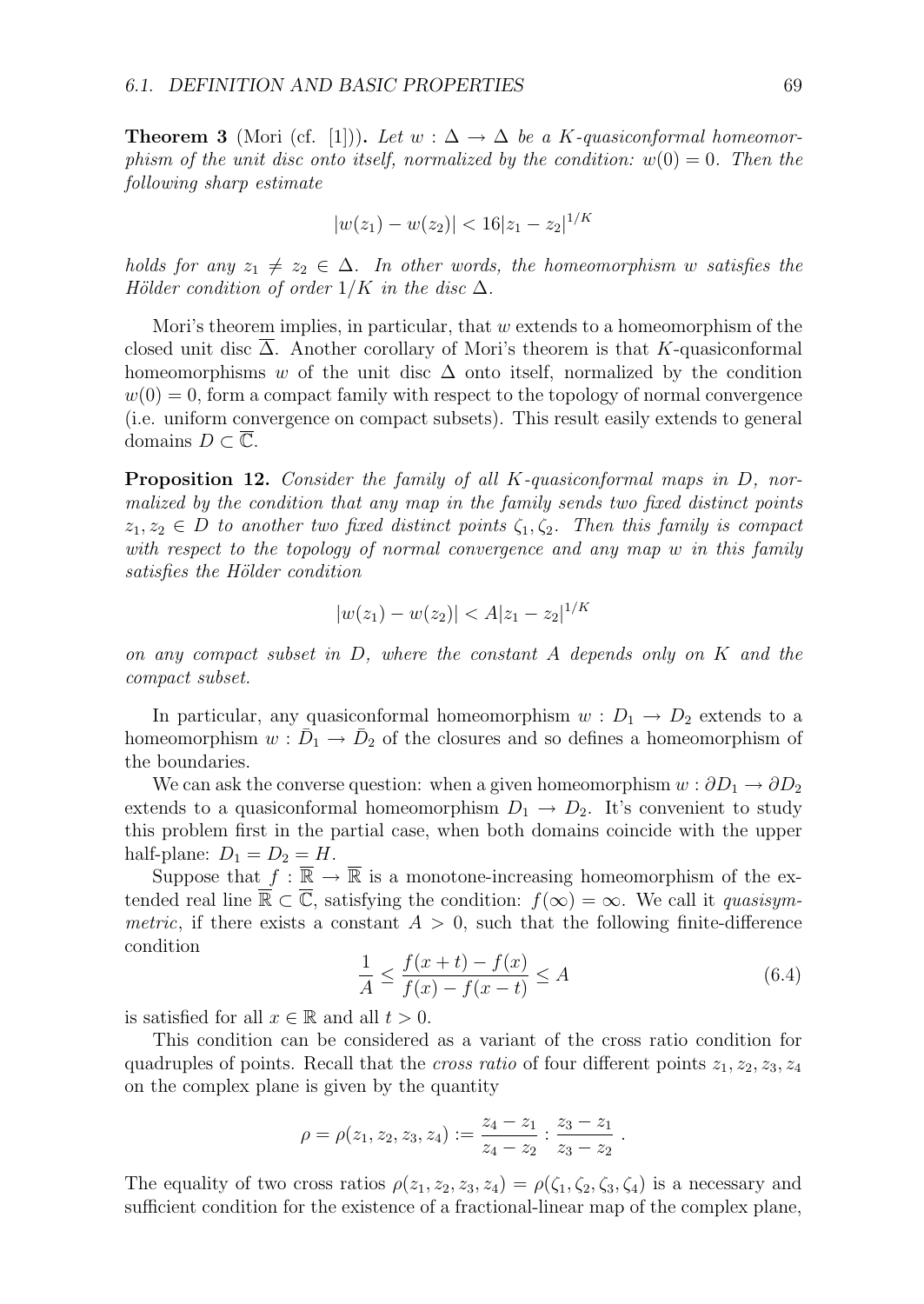transforming the quadruple  $z_1, z_2, z_3, z_4$  into the quadruple  $\zeta_1, \zeta_2, \zeta_3, \zeta_4$ . In the case of quasiconformal maps the cross ratios of quadruples may change but in a controlled way. The quasisymmetricity condition (6.4) expresses this control in a convenient form. Namely, we choose for a given homeomorphism  $f : \mathbb{R} \to \mathbb{R}$  a quadruple of points on  $\overline{\mathbb{R}}$  in the form  $\vec{x} := (x - t, x, x + t, \infty)$  with the cross ratio  $\rho(\vec{x}) =: \rho$  and associate with it the quantity

$$
M(\rho(\vec{x})) = M(\rho) := \frac{\rho}{1 - \rho}.
$$

If, in particular,  $\rho = 1/2$ , then  $M(\rho) = 1$ . In this case the condition (6.4) means that the corresponding cross ratio of the quadruple  $f(\vec{x}) := (f(x-t), f(x), f(x+t), \infty)$ satisfies the inequality

$$
\frac{1}{A} \le M(\rho(f(\vec{x})) \le A .
$$

The same condition in terms of  $\rho(f(\vec{x}))$  can be rewritten as

$$
\frac{1}{A+1} \le \rho(f(\vec{x})) \le \frac{A}{A+1}
$$

or as

$$
\frac{1}{2} - \epsilon \le \rho(f(\vec{x})) \le \frac{1}{2} + \epsilon ,
$$

where  $\epsilon = \epsilon(A) := \frac{1}{2} - \frac{1}{A+1}$ .

**Theorem 4** (Beurling–Ahlfors (cf. [1, 49])). *Suppose that*  $f : \overline{\mathbb{R}} \to \overline{\mathbb{R}}$  *is a monotoneincreasing homeomorphism of the extended real line* R *onto itself, satisfying the condition:*  $f(\infty) = \infty$ . Then it can be extended to a quasiconformal homeomorphism  $w: H \to H$  *if and only if f is quasisymmetric, i.e. if there exists a constant*  $A > 0$ , *such that*

$$
\frac{1}{A} \le \frac{f(x+t) - f(x)}{f(x) - f(x-t)} \le A
$$

*for all*  $x \in \mathbb{R}, t > 0$ .

We have already explained above, where the necessity of the condition (6.4) comes from. The sufficiency of this condition is based on the following remarkable *Beurling–Ahlfors formula*, which gives a quasiconformal extension *w* to *H* of the quasisymmetric homeomorphism *f*:

$$
w(x+iy) = \frac{1}{2} \int_0^1 (f(x+ty) + f(x-ty)) dt + i \int_0^1 (f(x+ty) - f(x-ty)) dt
$$

for  $x + it \in H$ .

We formulate also an analogue of the above Theorem for the case of the circle  $S^1$ . We say that an orientation-preserving homeomorphism  $f : S^1 \to S^1$  is *quasisymmetric*, if it satisfies for some  $0 < \epsilon < 1$  the inequality

$$
\frac{1}{2}(1-\epsilon) \le \rho(f(z_1), f(z_2), f(z_3), f(z_4)) \le \frac{1}{2}(1+\epsilon)
$$
\n(6.5)

for any quadruple  $z_1, z_2, z_3, z_4 \in S^1$  with cross ratio  $\rho(z_1, z_2, z_3, z_4) = \frac{1}{2}$ .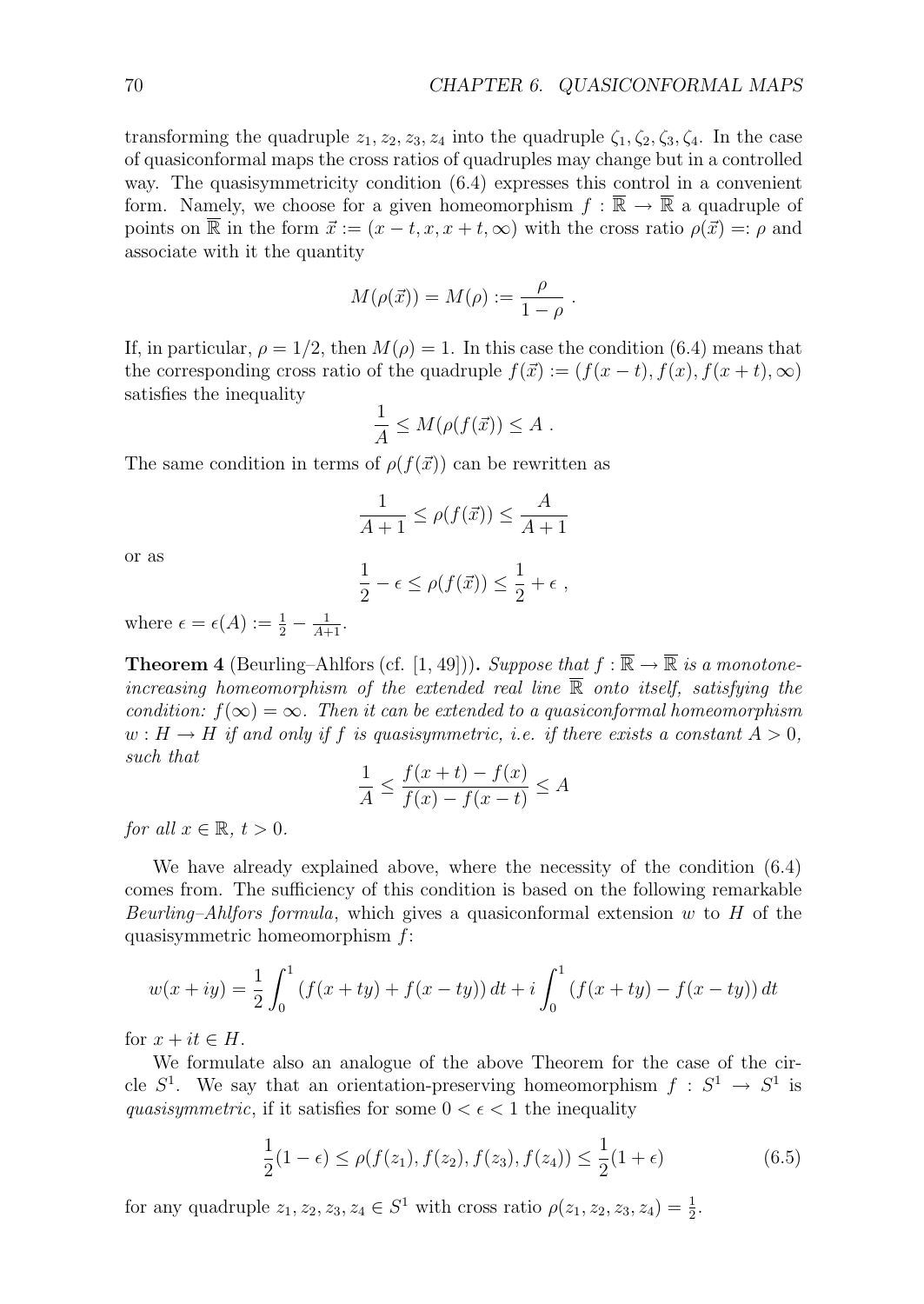An analogue of the Beurling–Ahlfors theorem for *S*<sup>1</sup> asserts that *an orientationpreserving homeomorphism*  $f : S^1 \to S^1$  *can be extended to a quasiconformal homeomorphism*  $w : \Delta \to \Delta$  *if and only if it is quasisymmetric.* Douady and Earle (cf. [19]) have found an explicit extension operator *E*, which assigns to a quasisymmetric homeomorphism *f* its extension to a quasiconformal homeomorphism  $w$  of  $\Delta$  and is conformally invariant in the sense that  $E(w \circ f) = w \circ E(f)$  for any fractional-linear automorphism of  $\Delta$ .

The image C of the circle  $S^1$  under a quasiconformal homeomorphism of  $\overline{C}$  is called a *quasicircle* and the domains  $D_1, D_2$ , complementary to *C* in  $\overline{\mathbb{C}}$ , are called *quasidiscs*. All quasicircles have zero area and their Hausdorff dimension is always less than 2. However, it can be equal to any  $\lambda$  with  $1 \leq \lambda < 2$  (cf. [24]).

*Remark* 9*.* There is a natural description of quasicircles in terms of quasiconformal reflections. Recall that a *reflection* across a Jordan curve *C* on  $\overline{\mathbb{C}}$ , dividing  $\overline{\mathbb{C}} \setminus C$ into two domains  $D_1, D_2$ , is an orientation-preserving involutive homeomorphism  $\varphi$ of  $\overline{\mathbb{C}}$ , which maps  $D_1$  onto  $D_2$  (and vice versa) and fixes every point of *C*. The quasicircles are characterized by the following

*Proposition* 13*. A Jordan curve*  $C$  *on*  $\overline{C}$  *is a quasicircle if and only if it admits a quasiconformal reflection across it.*

We omit the proof of this Proposition, referring to the book [49], Theor. 6.1.

There is a simple geometric criterion for the quasicircles, passing through  $\infty \in \overline{\mathbb{C}}$ . Namely, a Jordan curve *C*, passing through  $\infty$ , is a quasicircle if and only if there exists a constant  $c > 0$ , for which the following condition is satisfied: for any three finite points  $z_1, z_2, z_3$  on *C*, such that  $z_2$  lies between  $z_1$  and  $z_3$ , we have an inequality

$$
|z_1 - z_2| + |z_2 - z_3| < c|z_1 - z_3|
$$

(cf. [1, 49]).

### **6.2 Existence of quasiconformal maps**

A key role in the theory of quasiconformal maps is played by the following existence theorem for solutions of the Beltrami equation (6.2).

**Theorem 5** (Existence theorem). For any measurable function  $\mu$  in a domain  $D \subset$  $\overline{\mathbb{C}}$ *, such that*  $||\mu||_{\infty} = k < 1$ *, there exists a quasiconformal map on D, whose complex*  $dilatation agrees with  $\mu$  almost everywhere on  $D$ . In other words, there exists a$ *solution w of the Beltrami equation*

$$
w_{\bar{z}} = \mu w_z \text{ ,}
$$

*satisfied for almost all*  $z \in D$ *.* 

As we have already pointed out earlier (cf. Prop. 11 in Sec. 6.1), any other solution  $\tilde{w}$  of the above Beltrami equation has the form

$$
\tilde{w}=w\circ f\ ,
$$

where  $f$  is a conformal map.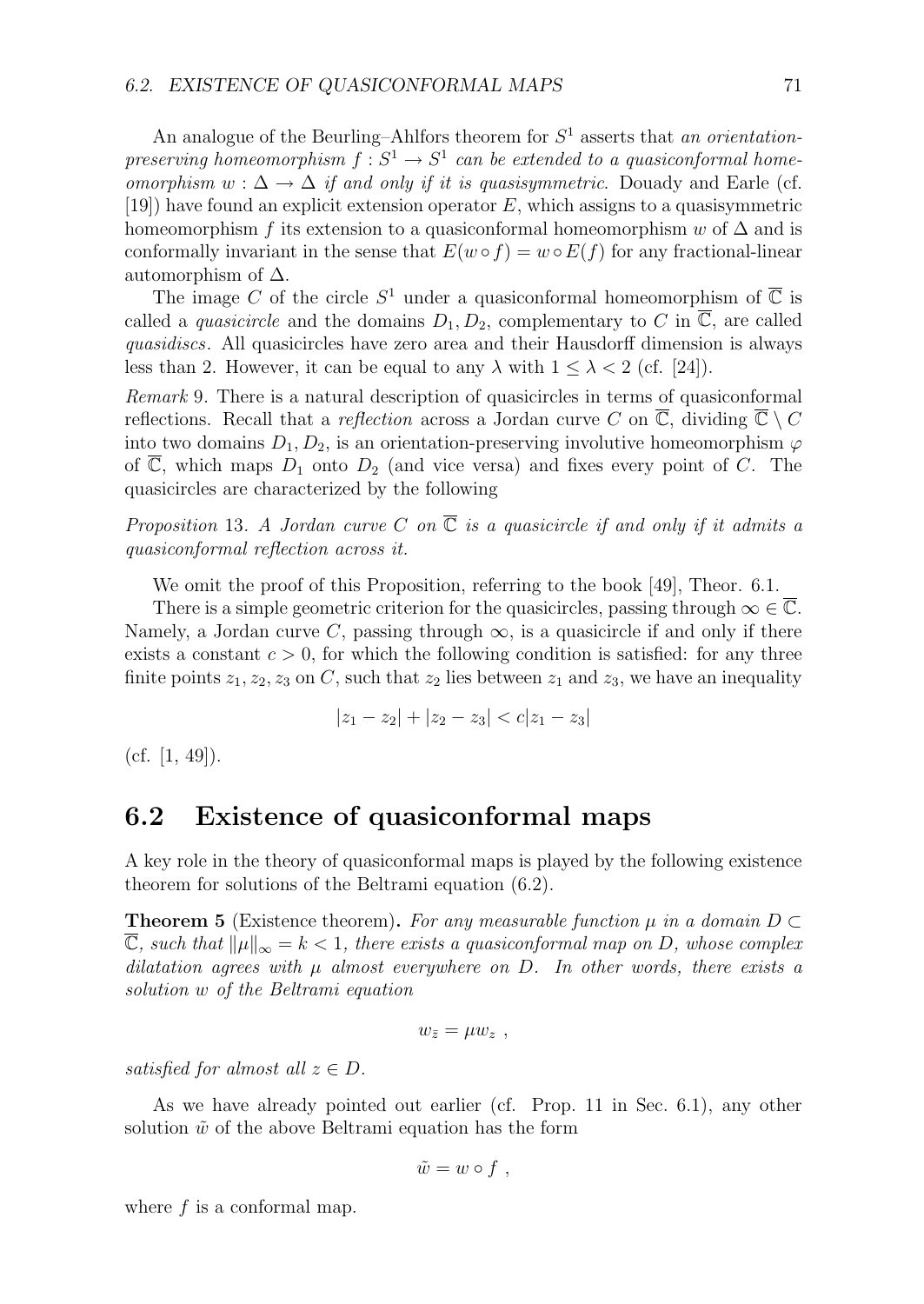The existence theorem implies the following generalization of the Riemann mapping theorem: Let  $D_1$  and  $D_2$  be two domains in  $\overline{\mathbb{C}}$ , whose boundaries consist of *more than one point. If*  $\mu$  *is a measurable function on*  $D_1$  *with*  $\|\mu\|_{\infty} < 1$ *, then there exists a quasiconformal map of*  $D_1$  *onto*  $D_2$ *, whose complex dilatation agrees with*  $\mu$ *almost everywhere.*

*Proof.* A detailed proof of Theorem 5 is given in [1], here we only point out its main points. First of all, it's sufficient to prove the existence theorem for the whole plane, since any  $\mu \in L^{\infty}(D)$  with  $\|\mu\|_{\infty} < 1$  can be extended (by setting it equal to zero outside *D*) to the whole plane, preserving the estimate  $||\mu||_{\infty} < 1$ .

Starting the proof of the existence theorem for the complex plane, we restrict first to the case, when the complex dilatation  $\mu$  has a compact support.

We show under this hypothesis that *there exists a unique solution of the Beltrami equation* (6.2)*:*

 $w_{\bar{z}} = \mu w_z$ ,

*satisfying the conditions:*

$$
w(0) = 0 \quad and \quad w_z - 1 \in L^p,
$$

*where*  $p > 2$  *is a number, sufficiently close to* 2*, which will be chosen later.* 

Introduce the *Cauchy–Green operator*

$$
Ph(\zeta) := -\frac{1}{\pi} \int h(z) \left( \frac{1}{z - \zeta} - \frac{1}{z} \right) dx dy ,
$$

where the integral is taken over the complex plane. This operator is correctly defined for functions  $h \in L^p$  with  $p > 2$  and determines a continuous function (the function *Ph*( $\zeta$ ) is even Hölder-continuous in  $\zeta$  with Hölder exponent  $1 - \frac{2}{p}$ ).

The partial derivatives of  $Ph$  (in the generalized sense) satisfy the equations

$$
(Ph)_{\bar{z}} = h , (Ph)_{z} = Th ,
$$

where *T* is the *Calderon–Zygmund integral operator* , defined by

$$
Th(\zeta) := -\frac{1}{\pi} P.V. \int h(z) \frac{1}{(z-\zeta)^2} dx dy.
$$

Here the integral is taken in the *principal value sense*, i.e.

$$
Th(\zeta) := -\frac{1}{\pi} \lim_{\epsilon \to 0} \int_{|z-\zeta|>\epsilon} h(z) \frac{1}{(z-\zeta)^2} dx dy.
$$

The operator *Th* is correctly defined on functions *h* of class  $C_0^2$  (i.e.  $C^2$ -smooth with compact supports). For such *h*, the function  $Th(\zeta)$  is  $C^1$ -smooth. The operator *T* is also isometric in  $L^2$ -sense, i.e.

$$
||Th||_2 = ||h||_2.
$$

It follows that it can be extended to a bounded linear operator on  $L^2$ . Moreover, it can be proved, using the Calderon–Zygmund inequality, that *T* is bounded on functions  $h \in L^p$  with  $p > 1$ :

$$
||Th||_p \leq C_p ||h||_p,
$$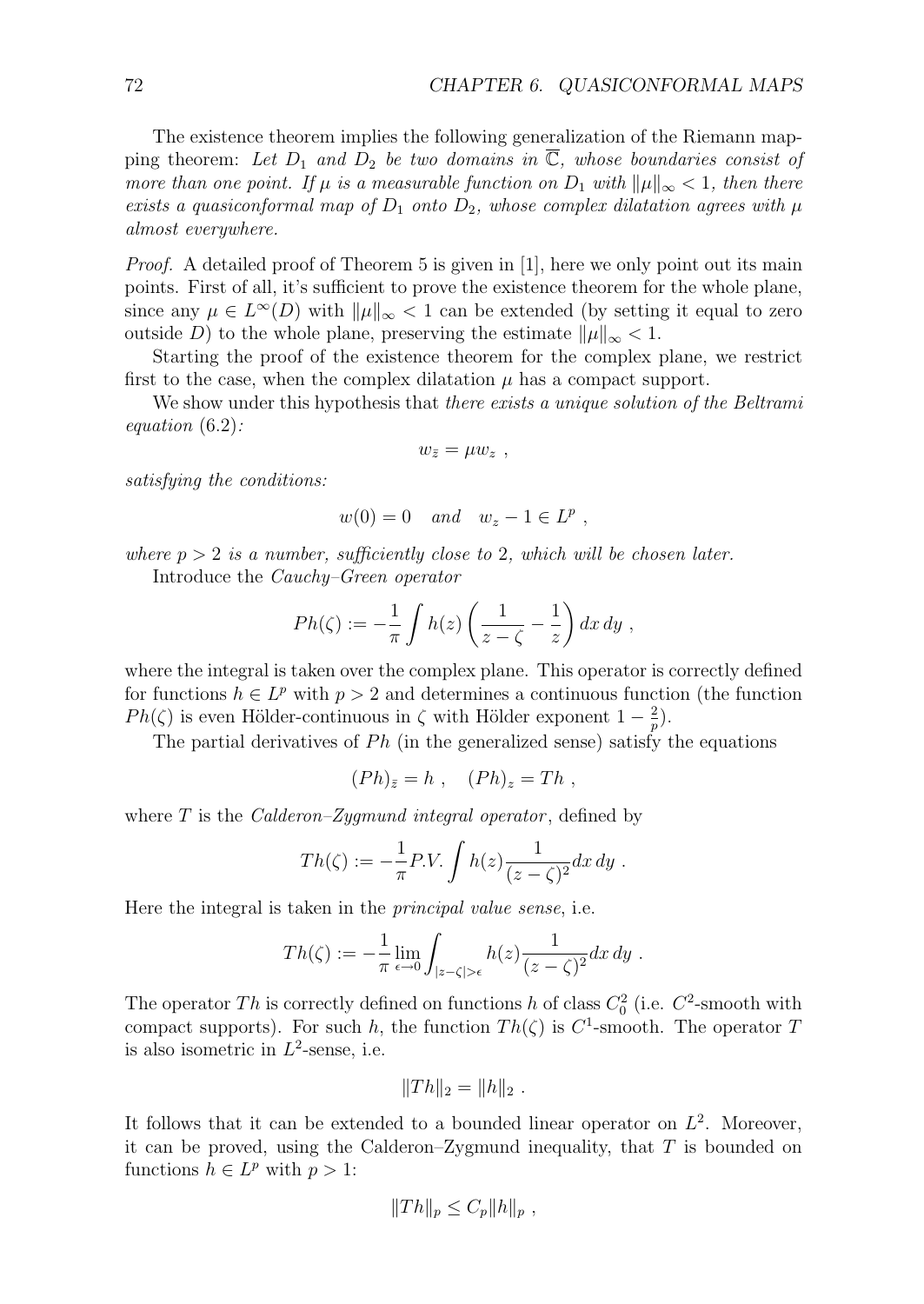and  $C_p \rightarrow 1$  for  $p \rightarrow 2$ . We choose now  $p > 2$  in such a way that the inequality  $||\mu||_{\infty} C_p$  < 1 is satisfied.

We return to the construction of a solution *w* of the Beltrami equation (6.2), satisfying the conditions:  $w(0) = 0$  and  $w_z - 1 \in L^p$ .

We show first that there could be only one such solution. Suppose that *w* is such a solution and consider the function

$$
W := w - P(w_{\bar{z}}) .
$$

Then its partial derivative with respect to  $\bar{z}$  is equal to zero, hence *W* is an entire function. On the other hand, the condition  $w_z - 1 \in L^p$  implies that the derivative of *W*, equal to  $W' = w_z - T(w_{\bar{z}})$ , satisfies the condition  $W' - 1 \in L^p$ , since  $w_{\bar{z}} = \mu w_z$ belongs to  $L^p$ . This is possible only if  $W' \equiv 1$ , i.e.  $W(z) \equiv z + \text{const.}$  The constant is equal to zero because of the normalization, so  $W(z) \equiv z$  and

$$
w = P(w_{\bar{z}}) + z.
$$

By differentiating this equality in  $z$ , we get for  $w<sub>z</sub>$  an integral equation

$$
w_z = T(w_{\bar{z}}) + 1 = T(\mu w_z) + 1,
$$

in which the operator  $h \mapsto T(\mu h)$  is contractible, since

$$
||T \circ \mu||_p \le ||\mu||_{\infty} C_p < 1.
$$

Suppose now that  $\tilde{w}$  is another solution of (6.2), satisfying the conditions  $\tilde{w}(0) = 0$ and  $\tilde{w}_z - 1 \in L^p$ . Then  $\tilde{w} - w$  satisfies the equation

$$
\tilde{w}_z - w_z = T(\mu(\tilde{w}_z - w_z))
$$

which implies, because of the uniqueness of its solution, that  $\tilde{w}_z = w_z$  almost everywhere. It follows from the Beltrami equation that also  $\tilde{w}_{\bar{z}} = w_{\bar{z}}$  almost everywhere. Hence,  $\tilde{w} - w$  is a constant, which is equal to zero, due to the normalization.

To prove the existence of a solution *w* of (6.2), satisfying the conditions  $w(0) = 0$ and  $w_z - 1 \in L^p$ , we use the integral equation

$$
h = T(\mu h) + T\mu.
$$

Its unique  $L^p$ -solution yields a desired solution of the Beltrami equation (6.2), given by the formula

$$
w = P(\mu(h+1)) + z . \t\t(6.6)
$$

Indeed, since  $\mu(h+1) \in L^p$  (recall that  $\mu$  has a compact support), the function  $P(\mu(h+1))$  is correctly defined and continuous. The derivatives of *w* (in the generalized sense) are equal to

$$
w_{\bar{z}} = \mu(h+1) , \quad w_z = T(\mu(h+1)) + 1 = h+1
$$

and  $w_z - 1 = h \in L^p$ . Hence, *w*, given by (6.6), satisfies the equation (6.2) and additional conditions  $w(0) = 0$  and  $w_z - 1 \in L^p$ . According to the uniqueness assertion in Prop. 11, the constructed solution *w* of (6.2) will be uniquely defined, if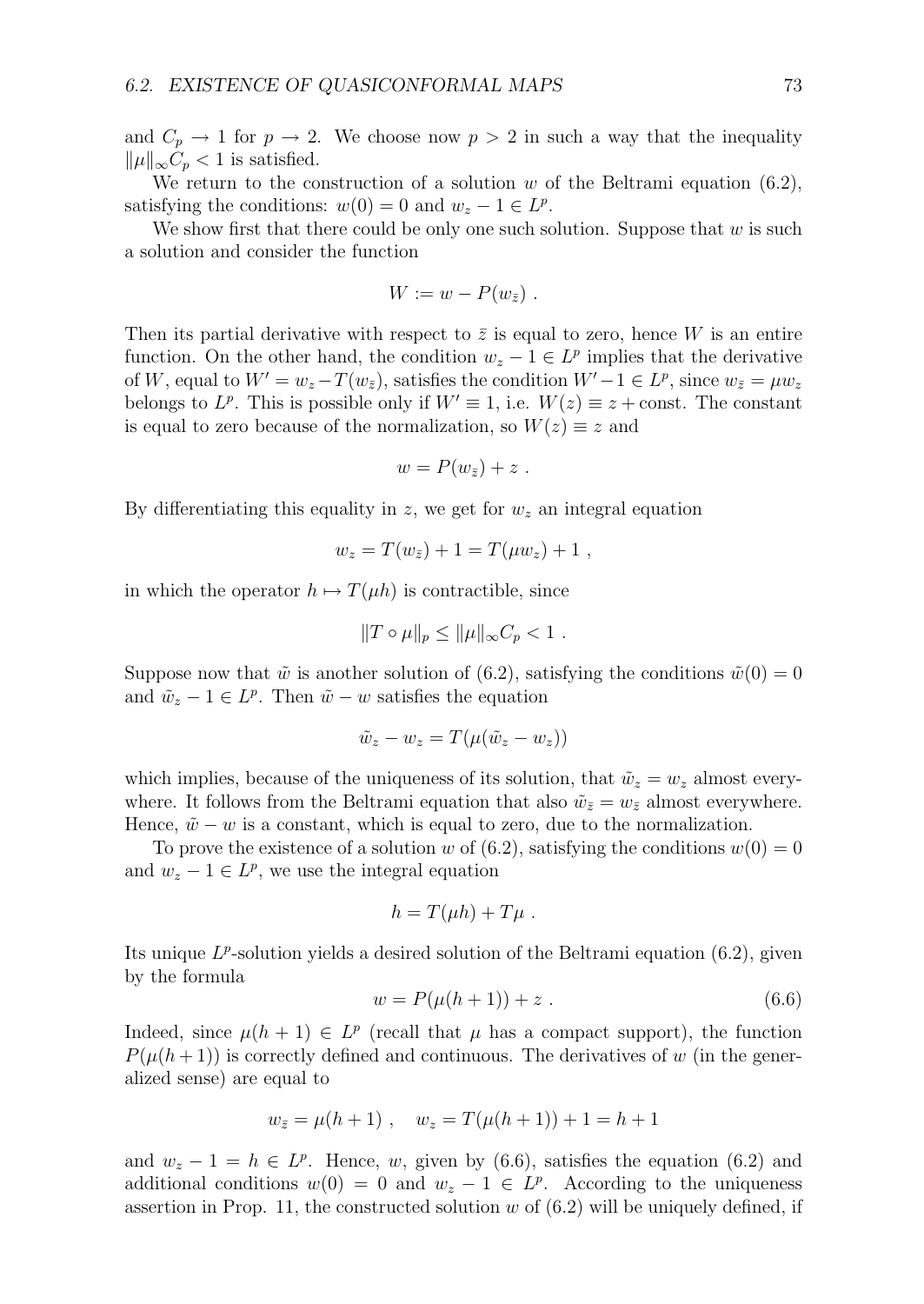we suppose additionally that it fixes not only the origin 0, but also two other points, say,  $z = 1$  and  $z = \infty$ . We denote such a normalized solution by  $w[\mu]$ .

To end the proof, we should get rid of the compactness of the support of the complex dilatation  $\mu$ . This can be done, using the following trick from [1], Sec. VB.

Note that the case, when  $\mu \equiv 0$  in a neighborhood of 0, which is opposite to the case, when  $\mu$  has a compact support, can be settled down by the reflection with respect to the unit circle  $S^1$ . More precisely, given a  $\mu$ , vanishing in a neighborhood of 0, we set

$$
\tilde{\mu}(z) := \mu(\frac{1}{z}) \cdot \frac{z^2}{\bar{z}^2} .
$$

Then  $\tilde{\mu}$  has a compact support, so we can find a normalized solution  $\tilde{w} = w[\tilde{\mu}]$ of the Beltrami equation with the complex dilatation  $\tilde{\mu}$ , satisfying the additional conditions, indicated in the proof above. Then the "reflected" function

$$
w(z):=\frac{1}{\tilde{w}(\frac{1}{z})}
$$

will coincide with the normalized solution  $w[\mu]$  of the Beltrami equation (6.2).

In the general case we decompose a given complex dilatation  $\mu$  into the sum  $\mu = \mu_{\infty} + \mu_0$  of complex dilatations  $\mu_{\infty}$ , having a compact support, and  $\mu_0$ , equal to zero in a neighborhood of 0. We would like to write  $w[\mu]$  as the composition  $w[\mu_{\infty}] \circ w[\mu_0]$  of the corresponding normalized solutions  $w[\mu_{\infty}]$  and  $w[\mu_0]$ . But this is not possible, unfortunately, due to the composition formula (6.3) for complex dilatations. However, taking into account the formula (6.3), we can write  $w[\mu]$  as the composition

$$
w[\mu] = w[\lambda] \circ w[\mu_0],
$$

where the complex dilatation

$$
\lambda := \left[ \left( \frac{\mu - \mu_0}{1 - \mu \bar{\mu}_0} \right) \left( \frac{w[\mu_0]_z}{\bar{w}[\mu_0]_{\bar{z}}} \right) \right] \circ (w[\mu_0])^{-1}
$$

still has a compact support. This concludes the proof of the existence theorem.  $\Box$ 

Due to the uniqueness theorem (Prop. 11 in Sec. 6.1), we have the following

**Corollary 1.** For any measurable function  $\mu$  on extended complex plane  $\overline{\mathbb{C}}$  with *∥µ∥<sup>∞</sup> <* 1*, there exists a unique normalized quasiconformal map on* C*, fixing the points* 0*,* 1*,*  $\infty$ *, whose complex dilatation agrees with*  $\mu$  *almost everywhere on*  $\overline{\mathbb{C}}$ *.* 

Using the existence Theor. 5, it's easy to construct a solution of the Beltrami equation (6.2) in the upper half-plane  $H = H_{+}$ , preserving *H*. For that it's sufficient to extend the dilatation  $\mu$  to the lower half-plane  $H^* = H_-\$  by symmetry, setting

$$
\hat{\mu}(z) := \overline{\mu(\bar{z})} \quad \text{for } z \in H_- \ . \tag{6.7}
$$

Then, applying the existence theorem to the Beltrami equation with the dilatation  $\hat{\mu}$ , we obtain a unique solution  $w_{\mu}$  of this equation, fixing the points 0, 1,  $\infty$ . It follows from the uniqueness of the solution that  $w_\mu$  satisfies the relation

$$
w_{\mu}(\bar{z}) = w_{\mu}(z) .
$$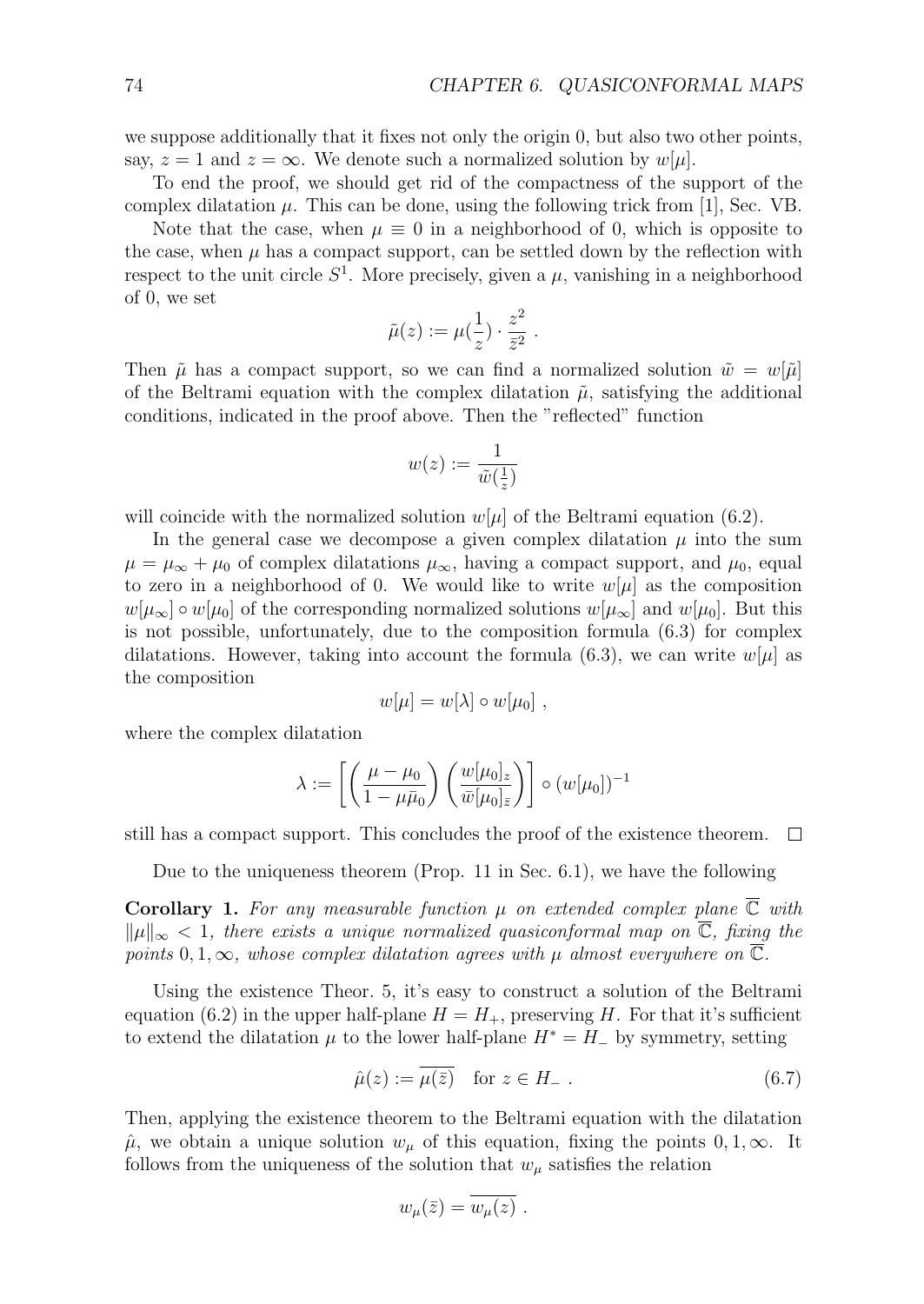So  $w<sub>\mu</sub>$  maps the real axis onto itself and, consequently, preserves the upper half-plane  $H_{+}$ .

On the other hand, one can use the method, proposed in the beginning of the proof of existence Theor. 5, extending the given potential  $\mu$  to the whole plane  $\mathbb C$ by zero outside *H*:

$$
\check{\mu}(z) = 0 \quad \text{for } z \in H_-.
$$

Applying the existence theorem to the Beltrami equation with the dilatation  $\mu$ , we obtain a solution  $w^{\mu}$ , which is conformal in the lower half-plane  $H_-\$  and fixes the points 0*,* 1*,∞*.

The first method of constructing the solution  $w_\mu$  of the Beltrami equation in  $H_{+}$  is called *real-analytic*, since in this case  $w_{\mu}$  depends real-analytically on  $\mu$ . Respectively, the second method is called *complex-analytic*, since  $w^{\mu}$  depends on  $\mu$  holomorphically (cf. [56], Ch. 1.2, for a rigorous proof of these assertions).

Both methods are naturally transferred to the Beltrami equation in the unit disc ∆. For that in the first method one should substitute the symmetry transformation (6.7) by the reflection with respect to the unit circle  $S^1 := \partial \Delta$ . In other words, the dilatation  $\mu$ , defined in the unit disc  $\Delta = \Delta_+$ , is extended to its exterior  $\Delta_-$  by the formula

$$
\hat{\mu}(\frac{1}{\bar{z}}):=\overline{\mu(z)}\cdot \frac{z^2}{\bar{z}^2}\quad \text{for }z\in \Delta\ .
$$

The existence theorem for the extended dilatation  $\hat{\mu}$  yields a quasiconformal homeomorphism  $w_\mu : \mathbb{C} \to \mathbb{C}$ , which preserves  $\Delta_+$  and  $\Delta_-$  and fixes the points  $\pm 1, -i$ . The second method provides a quasiconformal homeomorphism  $w^{\mu}$  :  $\mathbb{C} \to \mathbb{C}$ , which is conformal on ∆*<sup>−</sup>* and fixes the points *±*1*, −i*.

*Remark* 10. There is an interesting assertion, due to Mañé, Sad and Sullivan, characterizing quasiconformal homeomorphisms as holomorphic perturbations of the identity. More precisely, we say that a homeomorphism  $f : \overline{\mathbb{C}} \to \overline{\mathbb{C}}$  is a holomorphic perturbation of the identity, if it can be included into a family of homeomorphisms  $f_{\lambda}: \mathbb{C} \to \mathbb{C}$ , depending on a parameter  $\lambda \in \Delta$ , such that for every fixed  $z_0 \in \mathbb{C}$  the function  $f_{\lambda}(z_0)$  is holomorphic in  $\lambda \in \Delta$ , and

$$
f_0 = id
$$
,  $f_{\lambda_0} = f$  for some  $\lambda_0 \in \Delta$ .

It is proved in [52] that any member  $f_{\lambda}$  of such a family necessarily extends to a quasiconformal homeomorphism  $f_{\lambda}$  of the extended complex plane  $\overline{C}$  with complex dilatation, not exceeding  $(1 + |\lambda|)/(1 - |\lambda|)$ .

Conversely, any quasiconformal homeomorphism *f* of the extended complex plane C is a holomorphic perturbation of the identity. Indeed, if  $f = w^{\mu}$  for some Beltrami differential  $\mu$  with  $\|\mu\|_{\infty} = k < 1$ , then we can include f into a holomorphic family of quasiconformal homeomorphisms, defined by

$$
f_{\lambda} := w^{\lambda \mu / k}.
$$

## **Bibliographic comments**

Key references to this Chapter are the Ahlfors lectures on quasiconformal mappings [1] and Lehto's book [49]. Most of the assertions can be found in these sources.